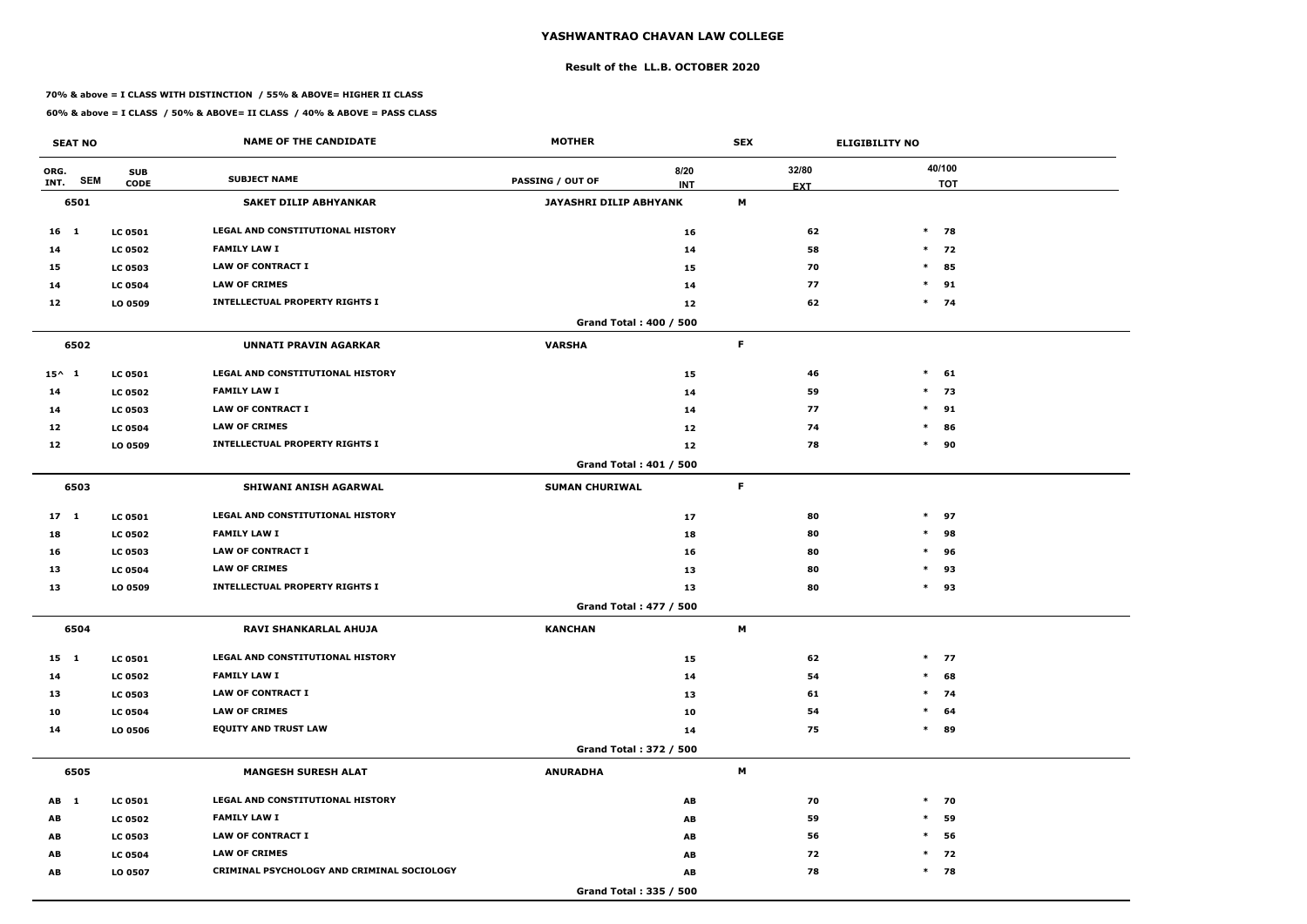#### **Result of the LL.B. OCTOBER 2020**

#### **70% & above = I CLASS WITH DISTINCTION / 55% & ABOVE= HIGHER II CLASS**

| <b>SEAT NO</b>     |                | <b>NAME OF THE CANDIDATE</b>               | <b>MOTHER</b>           |                               | <b>SEX</b> |            | <b>ELIGIBILITY NO</b> |
|--------------------|----------------|--------------------------------------------|-------------------------|-------------------------------|------------|------------|-----------------------|
| ORG.               | <b>SUB</b>     |                                            |                         | 8/20                          |            | 32/80      | 40/100                |
| <b>SEM</b><br>INT. | <b>CODE</b>    | <b>SUBJECT NAME</b>                        | <b>PASSING / OUT OF</b> | <b>INT</b>                    |            | <b>EXT</b> | <b>TOT</b>            |
| 6506               |                | <b>MAHESH SHANKARRAO ALMALE</b>            | <b>SHOBHA</b>           |                               | M          |            |                       |
| 15 1               | <b>LC 0501</b> | <b>LEGAL AND CONSTITUTIONAL HISTORY</b>    |                         | 15                            |            | 64         | $*$ 79                |
| 16                 | <b>LC 0502</b> | <b>FAMILY LAW I</b>                        |                         | 16                            |            | 61         | $*$ 77                |
| $15^{\wedge}$      | <b>LC 0503</b> | <b>LAW OF CONTRACT I</b>                   |                         | 14                            |            | 42         | $\ast$<br>56          |
| $14^{\wedge}$      | <b>LC 0504</b> | <b>LAW OF CRIMES</b>                       |                         | 14                            |            | 43         | $\ast$<br>57          |
| 14                 | LO 0506        | <b>EQUITY AND TRUST LAW</b>                |                         | 14                            |            | 59         | $*$ 73                |
|                    |                |                                            |                         | <b>Grand Total: 342 / 500</b> |            |            |                       |
| 6509               |                | <b>MAYUR BHAGWAT ANDHALE</b>               | <b>MIRABAI</b>          |                               | M          |            |                       |
| $13 \quad 1$       | <b>LC 0501</b> | <b>LEGAL AND CONSTITUTIONAL HISTORY</b>    |                         | 13                            |            | 53         | $\ast$<br>66          |
| $15^{\wedge}$      | <b>LC 0502</b> | <b>FAMILY LAW I</b>                        |                         | 14                            |            | 45         | $\ast$<br>59          |
| 15                 | <b>LC 0503</b> | <b>LAW OF CONTRACT I</b>                   |                         | 15                            |            | 54         | $\ast$<br>69          |
| 14                 | <b>LC 0504</b> | <b>LAW OF CRIMES</b>                       |                         | 14                            |            | 48         | 62<br>$\ast$          |
| 16                 | LO 0507        | CRIMINAL PSYCHOLOGY AND CRIMINAL SOCIOLOGY |                         | 16                            |            | 66         | $\ast$<br>82          |
|                    |                |                                            |                         | Grand Total: 338 / 500        |            |            |                       |
| 6512               |                | <b>MAHESH NIVRUTTI ARAGADE</b>             | <b>ANITA</b>            |                               | М          |            |                       |
| $15 \quad 1$       | <b>LC 0501</b> | LEGAL AND CONSTITUTIONAL HISTORY           |                         | 15                            |            | 51         | $\ast$<br>66          |
| 14                 | <b>LC 0502</b> | <b>FAMILY LAW I</b>                        |                         | 14                            |            | 59         | $\ast$<br>73          |
| 15                 | <b>LC 0503</b> | <b>LAW OF CONTRACT I</b>                   |                         | 15                            |            | 51         | $\ast$<br>66          |
| 12                 | <b>LC 0504</b> | <b>LAW OF CRIMES</b>                       |                         | 12                            |            | 56         | $\ast$<br>68          |
| 14                 | LO 0507        | CRIMINAL PSYCHOLOGY AND CRIMINAL SOCIOLOGY |                         | 14                            |            | 74         | $\ast$<br>88          |
|                    |                |                                            |                         | Grand Total: 361 / 500        |            |            |                       |
| 6513               |                | DEEPA SHAMLAL ASNANI                       | <b>LEENA</b>            |                               | F.         |            |                       |
| $15 \quad 1$       | <b>LC 0501</b> | <b>LEGAL AND CONSTITUTIONAL HISTORY</b>    |                         | 15                            |            | 51         | $\ast$<br>66          |
| 13                 | <b>LC 0502</b> | <b>FAMILY LAW I</b>                        |                         | 13                            |            | 46         | $\ast$<br>59          |
| 13                 | <b>LC 0503</b> | LAW OF CONTRACT I                          |                         | 13                            |            | 58         | $*$ 71                |
| 9                  | <b>LC 0504</b> | <b>LAW OF CRIMES</b>                       |                         | 09                            |            | 46         | 55<br>$\ast$          |
| $14^{\wedge}$      | LO 0507        | CRIMINAL PSYCHOLOGY AND CRIMINAL SOCIOLOGY |                         | 12                            |            | 37         | $*$ 49                |
|                    |                |                                            |                         | Grand Total: 300 / 500        |            |            |                       |
| 6514               |                | <b>UMESH ANIL AURANGE</b>                  | <b>ALKA</b>             |                               | M          |            |                       |
| $16 \quad 1$       | <b>LC 0501</b> | LEGAL AND CONSTITUTIONAL HISTORY           |                         | 16                            |            | 53         | $\ast$<br>69          |
| $15^{\wedge}$      | <b>LC 0502</b> | <b>FAMILY LAW I</b>                        |                         | 15                            |            | 46         | $\ast$<br>61          |
| 13                 | <b>LC 0503</b> | <b>LAW OF CONTRACT I</b>                   |                         | 13                            |            | 62         | $*$ 75                |
| 13                 | <b>LC 0504</b> | <b>LAW OF CRIMES</b>                       |                         | 13                            |            | 59         | $*$ 72                |
| 15                 | LO 0507        | CRIMINAL PSYCHOLOGY AND CRIMINAL SOCIOLOGY |                         | 15                            |            | 80         | $*$ 95                |
|                    |                |                                            |                         | Grand Total: 372 / 500        |            |            |                       |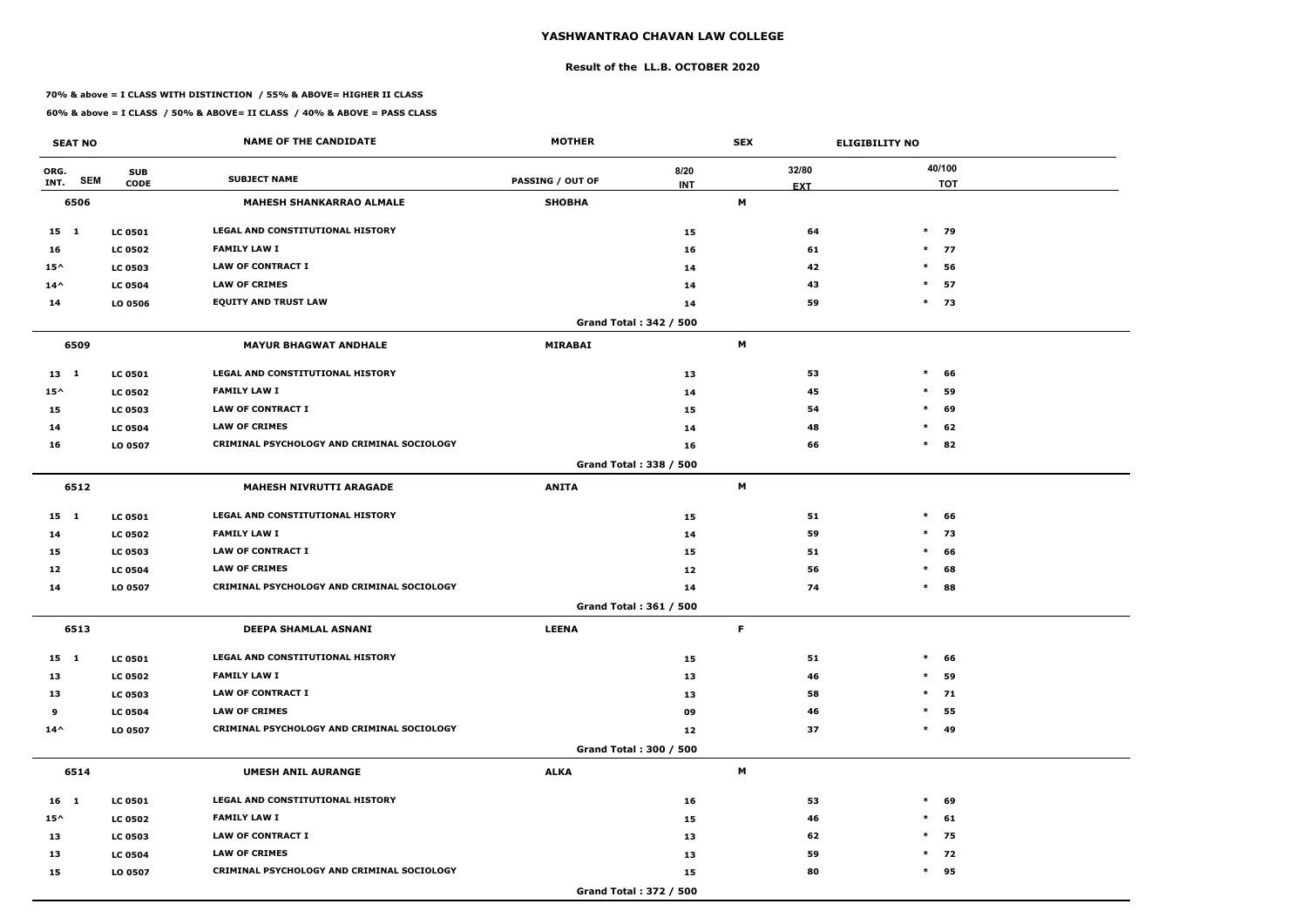#### **Result of the LL.B. OCTOBER 2020**

#### **70% & above = I CLASS WITH DISTINCTION / 55% & ABOVE= HIGHER II CLASS**

| <b>SEAT NO</b>     |                | <b>NAME OF THE CANDIDATE</b>                      | <b>MOTHER</b>                 |            | <b>SEX</b> |            | <b>ELIGIBILITY NO</b> |
|--------------------|----------------|---------------------------------------------------|-------------------------------|------------|------------|------------|-----------------------|
| ORG.               | <b>SUB</b>     |                                                   |                               | 8/20       |            | 32/80      | 40/100                |
| <b>SEM</b><br>INT. | <b>CODE</b>    | <b>SUBJECT NAME</b>                               | <b>PASSING / OUT OF</b>       | <b>INT</b> |            | <b>EXT</b> | <b>TOT</b>            |
| 6515               |                | <b>RESHMA POPAT BANDGAR</b>                       | <b>SHASHIKALA</b>             |            | F          |            |                       |
| 15 1               | <b>LC 0501</b> | <b>LEGAL AND CONSTITUTIONAL HISTORY</b>           |                               | 15         |            | 80         | $\ast$<br>95          |
| 15                 | <b>LC 0502</b> | <b>FAMILY LAW I</b>                               |                               | 15         |            | 62         | $*$ 77                |
| $14^{\wedge}$      | <b>LC 0503</b> | <b>LAW OF CONTRACT I</b>                          |                               | 11         |            | 30         | $\ast$<br>41          |
| 14                 | <b>LC 0504</b> | <b>LAW OF CRIMES</b>                              |                               | 14         |            | 53         | $\ast$<br>67          |
| $17^$              | LO 0507        | <b>CRIMINAL PSYCHOLOGY AND CRIMINAL SOCIOLOGY</b> |                               | 12         |            | 37         | $*$ 49                |
|                    |                |                                                   | <b>Grand Total: 329 / 500</b> |            |            |            |                       |
| 6518               |                | <b>ABHISHEKH KAILAS BANSODE</b>                   | <b>NIRMALA</b>                |            | M          |            |                       |
| 16 <sub>1</sub>    | <b>LC 0501</b> | <b>LEGAL AND CONSTITUTIONAL HISTORY</b>           |                               | 16         |            | 66         | $\ast$<br>82          |
| $17^$              | <b>LC 0502</b> | <b>FAMILY LAW I</b>                               |                               | 12         |            | 34         | $\ast$<br>46          |
| 13                 | <b>LC 0503</b> | <b>LAW OF CONTRACT I</b>                          |                               | 13         |            | 61         | $*$ 74                |
| 14                 | <b>LC 0504</b> | <b>LAW OF CRIMES</b>                              |                               | 14         |            | 74         | 88<br>$\ast$          |
| 17                 | LO 0507        | CRIMINAL PSYCHOLOGY AND CRIMINAL SOCIOLOGY        |                               | 17         |            | 67         | $\ast$<br>84          |
|                    |                |                                                   | <b>Grand Total: 374 / 500</b> |            |            |            |                       |
| 6519               |                | PRAVIN DATTATRAY BANSODE                          | <b>SUNITA</b>                 |            | М          |            |                       |
| $15^{\wedge} 1$    | <b>LC 0501</b> | LEGAL AND CONSTITUTIONAL HISTORY                  |                               | 15         |            | 48         | $\ast$<br>63          |
| 15                 | <b>LC 0502</b> | <b>FAMILY LAW I</b>                               |                               | 15         |            | 50         | 65<br>$\ast$          |
| $14^{\wedge}$      | <b>LC 0503</b> | <b>LAW OF CONTRACT I</b>                          |                               | 10         |            | 29         | 39<br>$\ast$          |
| $13^{\wedge}$      | <b>LC 0504</b> | <b>LAW OF CRIMES</b>                              |                               | 13         |            | 38         | $\ast$<br>51          |
| 15                 | LO 0507        | CRIMINAL PSYCHOLOGY AND CRIMINAL SOCIOLOGY        |                               | 15         |            | 54         | $\ast$<br>69          |
|                    |                |                                                   | Grand Total: 287 / 500        |            |            |            |                       |
| 6522               |                | PURVA RAJENDRA BAVARE                             | <b>KAVITA</b>                 |            | F.         |            |                       |
| $15 \quad 1$       | <b>LC 0501</b> | LEGAL AND CONSTITUTIONAL HISTORY                  |                               | 15         |            | 80         | $\ast$<br>95          |
| 13                 | <b>LC 0502</b> | <b>FAMILY LAW I</b>                               |                               | 13         |            | 77         | 90<br>$\ast$          |
| 16                 | <b>LC 0503</b> | LAW OF CONTRACT I                                 |                               | 16         |            | 72         | $\ast$<br>88          |
| 11                 | <b>LC 0504</b> | <b>LAW OF CRIMES</b>                              |                               | 11         |            | 74         | 85<br>$\ast$          |
| 11                 | LO 0509        | <b>INTELLECTUAL PROPERTY RIGHTS I</b>             |                               | 11         |            | 70         | $*$ 81                |
|                    |                |                                                   | Grand Total: 439 / 500        |            |            |            |                       |
| 6523               |                | <b>ASHOK BABASAHEB BEDARE</b>                     | <b>KAVITA</b>                 |            | M          |            |                       |
| 15 1               | <b>LC 0501</b> | LEGAL AND CONSTITUTIONAL HISTORY                  |                               | 15         |            | 70         | $\ast$<br>85          |
| 15                 | <b>LC 0502</b> | <b>FAMILY LAW I</b>                               |                               | 15         |            | 70         | $\ast$<br>85          |
| 16                 | <b>LC 0503</b> | LAW OF CONTRACT I                                 |                               | 16         |            | 56         | $*$ 72                |
| 12                 | <b>LC 0504</b> | <b>LAW OF CRIMES</b>                              |                               | 12         |            | 58         | $*$ 70                |
| 15                 | LO 0507        | CRIMINAL PSYCHOLOGY AND CRIMINAL SOCIOLOGY        |                               | 15         |            | 77         | $*$ 92                |
|                    |                |                                                   | <b>Grand Total: 404 / 500</b> |            |            |            |                       |
|                    |                |                                                   |                               |            |            |            |                       |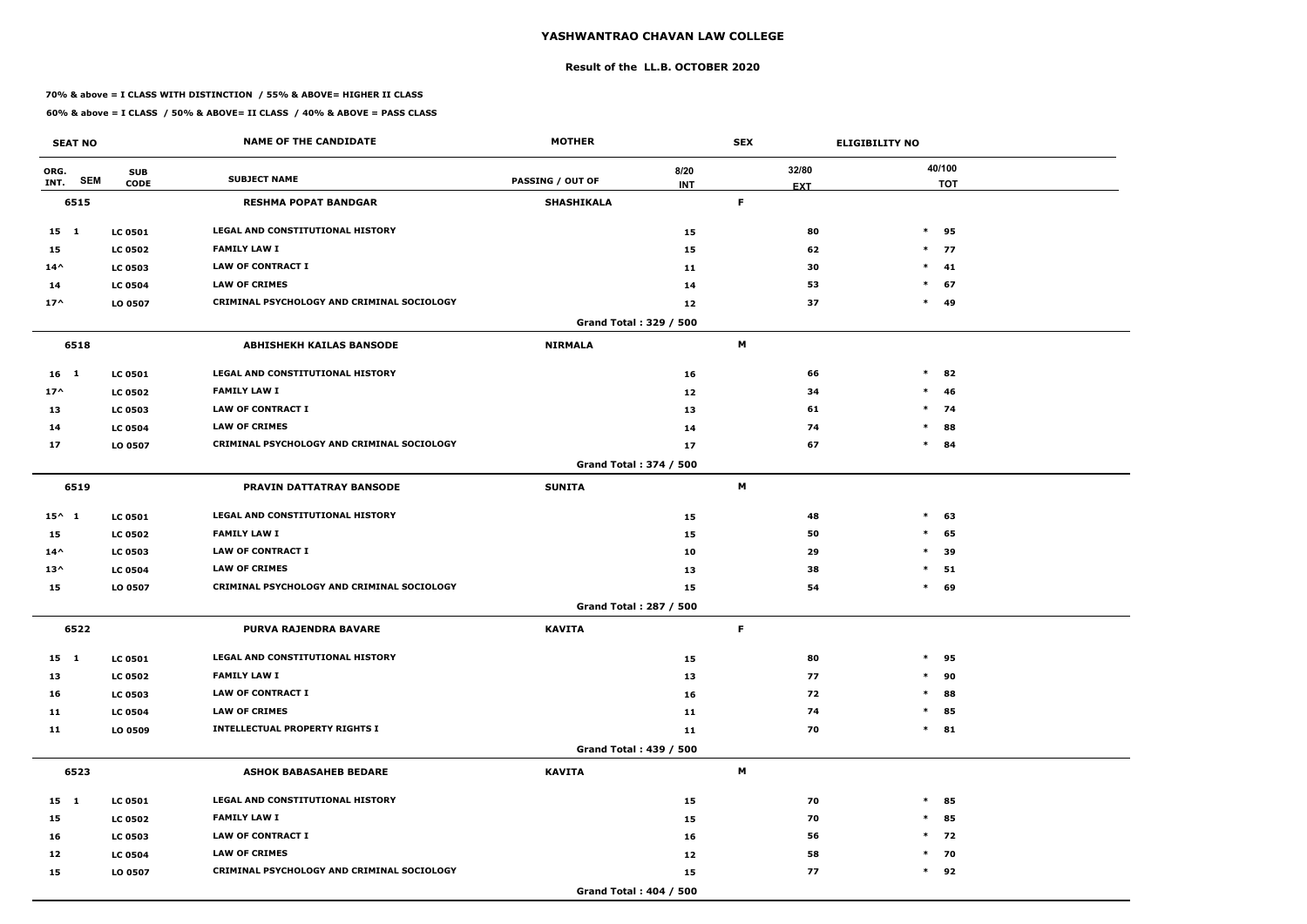#### **Result of the LL.B. OCTOBER 2020**

#### **70% & above = I CLASS WITH DISTINCTION / 55% & ABOVE= HIGHER II CLASS**

| <b>SEAT NO</b>             |                           | <b>NAME OF THE CANDIDATE</b>                      | <b>MOTHER</b>                |                               | <b>SEX</b> |                     | <b>ELIGIBILITY NO</b> |            |
|----------------------------|---------------------------|---------------------------------------------------|------------------------------|-------------------------------|------------|---------------------|-----------------------|------------|
| ORG.<br><b>SEM</b><br>INT. | <b>SUB</b><br><b>CODE</b> | <b>SUBJECT NAME</b>                               | <b>PASSING / OUT OF</b>      | 8/20<br><b>INT</b>            |            | 32/80<br><b>EXT</b> | 40/100                | <b>TOT</b> |
| 6524                       |                           | SHEETAL VIJAY BELAPURKAR                          | <b>SUNITA</b>                |                               | F          |                     |                       |            |
| $14^{\wedge} 1$            | <b>LC 0501</b>            | <b>LEGAL AND CONSTITUTIONAL HISTORY</b>           |                              | 12                            |            | 35                  | $*$ 47                |            |
| 14                         | <b>LC 0502</b>            | <b>FAMILY LAW I</b>                               |                              | 14                            |            | 50                  | $\ast$                | 64         |
| 16                         | <b>LC 0503</b>            | <b>LAW OF CONTRACT I</b>                          |                              | 16                            |            | 53                  | $\ast$                | 69         |
| 13                         | <b>LC 0504</b>            | <b>LAW OF CRIMES</b>                              |                              | 13                            |            | 62                  | $*$ 75                |            |
| 15                         | LO 0507                   | CRIMINAL PSYCHOLOGY AND CRIMINAL SOCIOLOGY        |                              | 15                            |            | 72                  | $*$ 87                |            |
|                            |                           |                                                   |                              | <b>Grand Total: 342 / 500</b> |            |                     |                       |            |
| 6525                       |                           | <b>ACHAL RASHTRAPAL BETAL</b>                     | <b>AMRAPALI</b>              |                               | F          |                     |                       |            |
| $16$ 1                     | <b>LC 0501</b>            | LEGAL AND CONSTITUTIONAL HISTORY                  |                              | 16                            |            | 64                  | $\ast$                | 80         |
| $16^{\wedge}$              | <b>LC 0502</b>            | <b>FAMILY LAW I</b>                               |                              | 15                            |            | 48                  | $\ast$                | 63         |
| 15                         | <b>LC 0503</b>            | <b>LAW OF CONTRACT I</b>                          |                              | 15                            |            | 58                  | $*$ 73                |            |
| 13                         | <b>LC 0504</b>            | <b>LAW OF CRIMES</b>                              |                              | 13                            |            | 80                  | $*$ 93                |            |
| 17                         | LO 0507                   | <b>CRIMINAL PSYCHOLOGY AND CRIMINAL SOCIOLOGY</b> |                              | 17                            |            | 61                  | $*$ 78                |            |
|                            |                           |                                                   |                              | Grand Total: 387 / 500        |            |                     |                       |            |
| 6527                       |                           | <b>PRASAD SUNIL BHANGE</b>                        | <b>SARIKA</b>                |                               | M          |                     |                       |            |
| $15 \quad 1$               | <b>LC 0501</b>            | LEGAL AND CONSTITUTIONAL HISTORY                  |                              | 15                            |            | 62                  | $*$ 77                |            |
| 13                         | <b>LC 0502</b>            | <b>FAMILY LAW I</b>                               |                              | 13                            |            | 69                  | $*$ 82                |            |
| 14                         | <b>LC 0503</b>            | <b>LAW OF CONTRACT I</b>                          |                              | 14                            |            | 54                  | $\ast$                | 68         |
| 10                         | <b>LC 0504</b>            | <b>LAW OF CRIMES</b>                              |                              | 10                            |            | 66                  | $\ast$                | 76         |
| 15                         | LO 0507                   | CRIMINAL PSYCHOLOGY AND CRIMINAL SOCIOLOGY        |                              | 15                            |            | 77                  | $*$ 92                |            |
|                            |                           |                                                   |                              | Grand Total: 395 / 500        |            |                     |                       |            |
| 6528                       |                           | <b>KUNAL RAVINDRA BHAVSAR</b>                     | <b>NANDINI</b>               |                               | M          |                     |                       |            |
| $13 \quad 1$               | <b>LC 0501</b>            | LEGAL AND CONSTITUTIONAL HISTORY                  |                              | 13                            |            | 51                  | $*$ 64                |            |
| 14                         | <b>LC 0502</b>            | <b>FAMILY LAW I</b>                               |                              | 14                            |            | 72                  | $*$ 86                |            |
| 12                         | <b>LC 0503</b>            | LAW OF CONTRACT I                                 |                              | 12                            |            | 69                  | $*$ 81                |            |
| 11                         | <b>LC 0504</b>            | <b>LAW OF CRIMES</b>                              |                              | 11                            |            | 72                  | $*$ 83                |            |
| 14                         | LO 0507                   | CRIMINAL PSYCHOLOGY AND CRIMINAL SOCIOLOGY        |                              | 14                            |            | 70                  | $*$ 84                |            |
|                            |                           |                                                   |                              | Grand Total: 398 / 500        |            |                     |                       |            |
| 6529                       |                           | PIYUSH RAJENDRA BHAVSAR                           | <b>ASHA RAJENDRA BHAVSAR</b> |                               | M          |                     |                       |            |
| $9 \quad 1$                | <b>LC 0501</b>            | LEGAL AND CONSTITUTIONAL HISTORY                  |                              | 09                            |            | 54                  | $*$ 63                |            |
| AB                         | <b>LC 0502</b>            | <b>FAMILY LAW I</b>                               |                              | AB                            |            | 62                  | $\ast$                | 62         |
| AB                         | <b>LC 0503</b>            | LAW OF CONTRACT I                                 |                              | AB                            |            | 66                  | $\ast$                | 66         |
| AB                         | <b>LC 0504</b>            | <b>LAW OF CRIMES</b>                              |                              | AB                            |            | 80                  | $\ast$                | 80         |
| AB                         | LO 0509                   | <b>INTELLECTUAL PROPERTY RIGHTS I</b>             |                              | AB                            |            | 80                  | $\ast$                | 80         |
|                            |                           |                                                   |                              | Grand Total: 351 / 500        |            |                     |                       |            |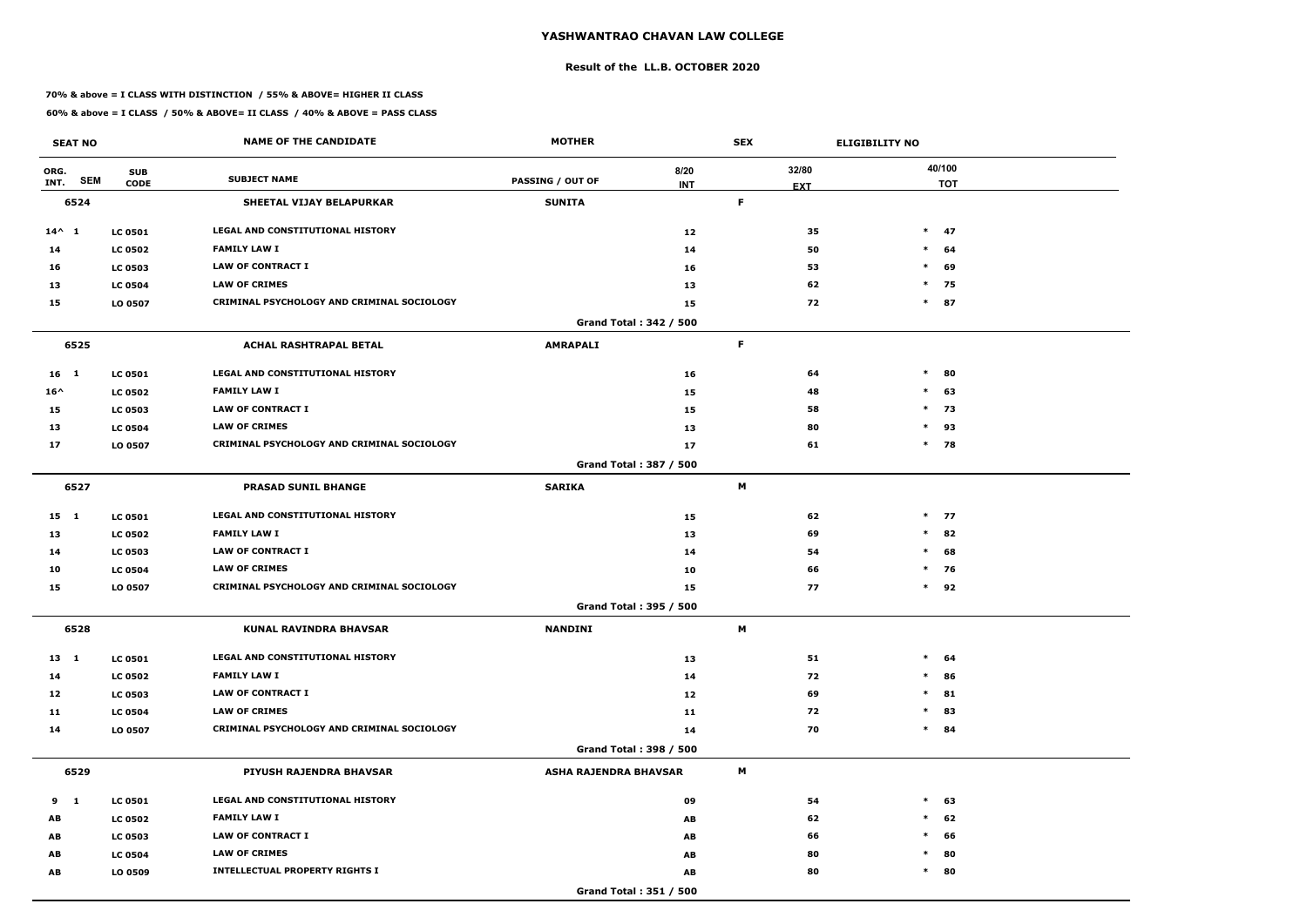#### **Result of the LL.B. OCTOBER 2020**

#### **70% & above = I CLASS WITH DISTINCTION / 55% & ABOVE= HIGHER II CLASS**

| <b>SEAT NO</b>             |                           | <b>NAME OF THE CANDIDATE</b>                      | <b>MOTHER</b>                 |                               | <b>SEX</b> |                     | <b>ELIGIBILITY NO</b> |
|----------------------------|---------------------------|---------------------------------------------------|-------------------------------|-------------------------------|------------|---------------------|-----------------------|
| ORG.<br><b>SEM</b><br>INT. | <b>SUB</b><br><b>CODE</b> | <b>SUBJECT NAME</b>                               | <b>PASSING / OUT OF</b>       | 8/20<br><b>INT</b>            |            | 32/80<br><b>EXT</b> | 40/100<br><b>TOT</b>  |
| 6530                       |                           | <b>TEJOMAY SHEKHAR BHIDE</b>                      | <b>SANGEETA</b>               |                               | M          |                     |                       |
| $15 \quad 1$               | <b>LC 0501</b>            | LEGAL AND CONSTITUTIONAL HISTORY                  |                               | 15                            |            | 74                  | $\ast$<br>89          |
| 14                         | <b>LC 0502</b>            | <b>FAMILY LAW I</b>                               |                               | 14                            |            | 46                  | $\ast$<br>60          |
| 14                         | <b>LC 0503</b>            | <b>LAW OF CONTRACT I</b>                          |                               | 14                            |            | 78                  | 92<br>$\ast$          |
| 13                         | <b>LC 0504</b>            | <b>LAW OF CRIMES</b>                              |                               | 13                            |            | 75                  | $\ast$<br>88          |
| 13                         | LO 0509                   | <b>INTELLECTUAL PROPERTY RIGHTS I</b>             |                               | 13                            |            | 78                  | $\ast$<br>91          |
|                            |                           |                                                   |                               | Grand Total: 420 / 500        |            |                     |                       |
| 6531                       |                           | <b>KRANTI SHRIRANG BHOITE</b>                     | <b>KUMUDINI</b>               |                               | F          |                     |                       |
| $15 \quad 1$               | <b>LC 0501</b>            | <b>LEGAL AND CONSTITUTIONAL HISTORY</b>           |                               | 15                            |            | 77                  | $\ast$<br>92          |
| 14                         | <b>LC 0502</b>            | <b>FAMILY LAW I</b>                               |                               | 14                            |            | 75                  | $\ast$<br>89          |
| 14                         | <b>LC 0503</b>            | <b>LAW OF CONTRACT I</b>                          |                               | 14                            |            | 70                  | $\ast$<br>84          |
| 11                         | <b>LC 0504</b>            | <b>LAW OF CRIMES</b>                              |                               | 11                            |            | 77                  | $\ast$<br>88          |
| 15                         | LO 0507                   | <b>CRIMINAL PSYCHOLOGY AND CRIMINAL SOCIOLOGY</b> |                               | 15                            |            | 80                  | 95<br>$\ast$          |
|                            |                           |                                                   |                               | <b>Grand Total: 448 / 500</b> |            |                     |                       |
| 6532                       |                           | <b>PRIYANKA GUNVANT BHOSALE</b>                   | <b>RAJASHREE</b>              |                               | F          |                     |                       |
| $16^{\wedge} 1$            | <b>LC 0501</b>            | LEGAL AND CONSTITUTIONAL HISTORY                  |                               | 16                            |            | 51                  | $\ast$<br>67          |
| $16^{\wedge}$              | <b>LC 0502</b>            | <b>FAMILY LAW I</b>                               |                               | 14                            |            | 43                  | $\ast$<br>57          |
| $15^{\wedge}$              | <b>LC 0503</b>            | <b>LAW OF CONTRACT I</b>                          |                               | 11                            |            | 32                  | $\ast$<br>43          |
| 12                         | <b>LC 0504</b>            | <b>LAW OF CRIMES</b>                              |                               | 12                            |            | 64                  | $*$ 76                |
| 17                         | LO 0506                   | <b>EQUITY AND TRUST LAW</b>                       |                               | 17                            |            | 61                  | $\ast$<br>78          |
|                            |                           |                                                   |                               | Grand Total: 321 / 500        |            |                     |                       |
| 6533                       |                           | RAJESH SHIVAJI BHOSALE                            | <b>CHHAYA SHIVAJI BHOSALE</b> |                               | M          |                     |                       |
| $14 \quad 1$               | <b>LC 0501</b>            | LEGAL AND CONSTITUTIONAL HISTORY                  |                               | 14                            |            | 59                  | $*$ 73                |
| $13^{\wedge}$              | <b>LC 0502</b>            | <b>FAMILY LAW I</b>                               |                               | 09                            |            | 22                  | $\ast$<br>31          |
| 12                         | <b>LC 0503</b>            | <b>LAW OF CONTRACT I</b>                          |                               | 12                            |            | 43                  | $\ast$<br>55          |
| 11                         | <b>LC 0504</b>            | <b>LAW OF CRIMES</b>                              |                               | 11                            |            | 38                  | 49<br>$\ast$          |
| 14                         | LO 0507                   | CRIMINAL PSYCHOLOGY AND CRIMINAL SOCIOLOGY        |                               | 14                            |            | 58                  | $*$ 72                |
|                            |                           |                                                   |                               | <b>Grand Total: 280 / 500</b> |            |                     |                       |
| 6535                       |                           | <b>SACHIN KISAN BHOSALE</b>                       | <b>SANGITA</b>                |                               | M          |                     |                       |
| $14 \quad 1$               | <b>LC 0501</b>            | LEGAL AND CONSTITUTIONAL HISTORY                  |                               | 14                            |            | 80                  | $\ast$<br>94          |
| 13                         | <b>LC 0502</b>            | <b>FAMILY LAW I</b>                               |                               | 13                            |            | 69                  | 82<br>$\ast$          |
| 11                         | <b>LC 0503</b>            | <b>LAW OF CONTRACT I</b>                          |                               | 11                            |            | 58                  | 69<br>$\ast$          |
| 12                         | <b>LC 0504</b>            | <b>LAW OF CRIMES</b>                              |                               | 12                            |            | 53                  | $\ast$<br>65          |
| 13                         | LO 0509                   | <b>INTELLECTUAL PROPERTY RIGHTS I</b>             |                               | 13                            |            | 74                  | $*$ 87                |
|                            |                           |                                                   |                               | Grand Total: 397 / 500        |            |                     |                       |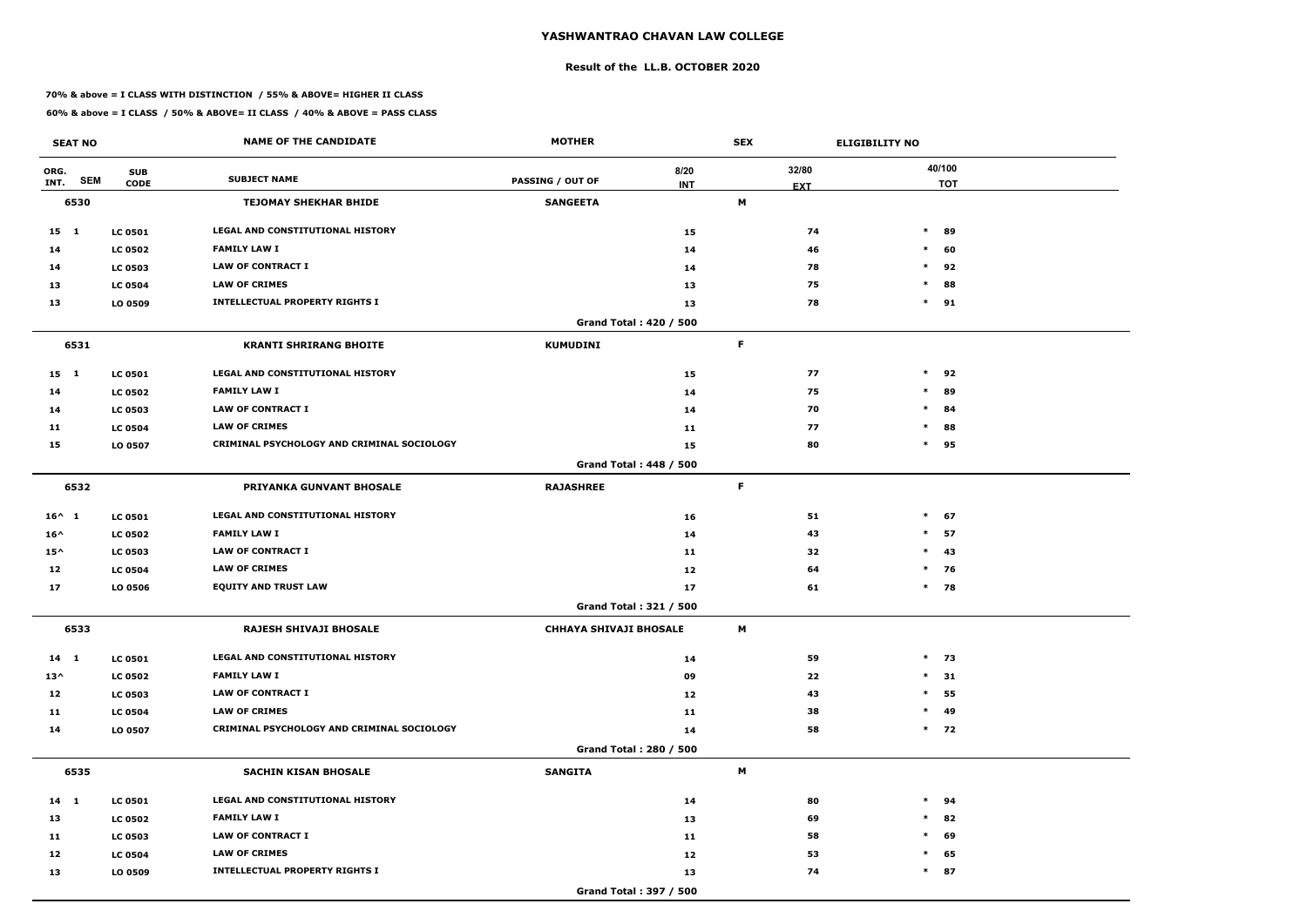#### **Result of the LL.B. OCTOBER 2020**

#### **70% & above = I CLASS WITH DISTINCTION / 55% & ABOVE= HIGHER II CLASS**

| <b>SEAT NO</b>             |                           | <b>NAME OF THE CANDIDATE</b>                      | <b>MOTHER</b>           |                        | <b>SEX</b>  |                     | <b>ELIGIBILITY NO</b> |
|----------------------------|---------------------------|---------------------------------------------------|-------------------------|------------------------|-------------|---------------------|-----------------------|
| ORG.<br><b>SEM</b><br>INT. | <b>SUB</b><br><b>CODE</b> | <b>SUBJECT NAME</b>                               | <b>PASSING / OUT OF</b> | 8/20<br><b>INT</b>     |             | 32/80<br><b>EXT</b> | 40/100<br><b>TOT</b>  |
| 6536                       |                           | <b>SHWETA SAMBHAJI BHOSALE</b>                    | <b>SUJATA</b>           |                        | $\mathsf F$ |                     |                       |
| 16 1                       | <b>LC 0501</b>            | LEGAL AND CONSTITUTIONAL HISTORY                  |                         | 16                     |             | 75                  | $\ast$<br>91          |
| 15                         | <b>LC 0502</b>            | <b>FAMILY LAW I</b>                               |                         | 15                     |             | 72                  | $\ast$<br>87          |
| 16                         | <b>LC 0503</b>            | <b>LAW OF CONTRACT I</b>                          |                         | 16                     |             | 78                  | 94<br>$\ast$          |
| 12                         | <b>LC 0504</b>            | <b>LAW OF CRIMES</b>                              |                         | 12                     |             | 70                  | $\ast$<br>82          |
| 14                         | LO 0507                   | CRIMINAL PSYCHOLOGY AND CRIMINAL SOCIOLOGY        |                         | 14                     |             | 69                  | $\ast$<br>83          |
|                            |                           |                                                   |                         | Grand Total: 437 / 500 |             |                     |                       |
| 6537                       |                           | <b>SNEHA UTTAM BHOSALE</b>                        | <b>ASHA</b>             |                        | F           |                     |                       |
| $14 \quad 1$               | <b>LC 0501</b>            | <b>LEGAL AND CONSTITUTIONAL HISTORY</b>           |                         | 14                     |             | 69                  | $\ast$<br>83          |
| $14^{\wedge}$              | <b>LC 0502</b>            | <b>FAMILY LAW I</b>                               |                         | 13                     |             | 40                  | $\ast$<br>53          |
| $15^{\wedge}$              | <b>LC 0503</b>            | <b>LAW OF CONTRACT I</b>                          |                         | 14                     |             | 45                  | $\ast$<br>59          |
| 12                         | <b>LC 0504</b>            | <b>LAW OF CRIMES</b>                              |                         | 12                     |             | 42                  | $\ast$<br>54          |
| $16^{\wedge}$              | LO 0507                   | <b>CRIMINAL PSYCHOLOGY AND CRIMINAL SOCIOLOGY</b> |                         | 16                     |             | 51                  | $\ast$<br>67          |
|                            |                           |                                                   |                         | Grand Total: 316 / 500 |             |                     |                       |
| 6540                       |                           | <b>GAYATRI RAMDAS BHUTE</b>                       | <b>REKHA</b>            |                        | $\mathsf F$ |                     |                       |
| $15 \quad 1$               | <b>LC 0501</b>            | LEGAL AND CONSTITUTIONAL HISTORY                  |                         | 15                     |             | 69                  | $\ast$<br>84          |
| 15                         | <b>LC 0502</b>            | <b>FAMILY LAW I</b>                               |                         | 15                     |             | 67                  | $\ast$<br>82          |
| 15                         | <b>LC 0503</b>            | <b>LAW OF CONTRACT I</b>                          |                         | 15                     |             | 69                  | $\ast$<br>84          |
| 13                         | <b>LC 0504</b>            | <b>LAW OF CRIMES</b>                              |                         | 13                     |             | 66                  | $*$ 79                |
| 13                         | LO 0509                   | <b>INTELLECTUAL PROPERTY RIGHTS I</b>             |                         | 13                     |             | 64                  | $*$ 77                |
|                            |                           |                                                   |                         | Grand Total: 406 / 500 |             |                     |                       |
| 6542                       |                           | <b>CHANDAN SEVAKARAM BOROLE</b>                   | YAMU                    |                        | M           |                     |                       |
| 15 1                       | <b>LC 0501</b>            | LEGAL AND CONSTITUTIONAL HISTORY                  |                         | 15                     |             | 78                  | $\ast$<br>93          |
| 17                         | <b>LC 0502</b>            | <b>FAMILY LAW I</b>                               |                         | 17                     |             | 64                  | 81<br>$\ast$          |
| 15                         | <b>LC 0503</b>            | <b>LAW OF CONTRACT I</b>                          |                         | 15                     |             | 77                  | $\ast$<br>92          |
| 10                         | <b>LC 0504</b>            | <b>LAW OF CRIMES</b>                              |                         | 10                     |             | 80                  | 90<br>$\ast$          |
| 14                         | <b>LO 0506</b>            | <b>EQUITY AND TRUST LAW</b>                       |                         | 14                     |             | 80                  | $\ast$<br>94          |
|                            |                           |                                                   |                         | Grand Total: 450 / 500 |             |                     |                       |
| 6543                       |                           | <b>DARSHAN DNYANESHWAR BORSE</b>                  | <b>MANGALA</b>          |                        | M           |                     |                       |
| $15 \quad 1$               | <b>LC 0501</b>            | LEGAL AND CONSTITUTIONAL HISTORY                  |                         | 15                     |             | 74                  | $\ast$<br>89          |
| 16                         | <b>LC 0502</b>            | <b>FAMILY LAW I</b>                               |                         | 16                     |             | 67                  | 83<br>$\ast$          |
| 15                         | <b>LC 0503</b>            | LAW OF CONTRACT I                                 |                         | 15                     |             | 58                  | $*$ 73                |
| 11                         | <b>LC 0504</b>            | <b>LAW OF CRIMES</b>                              |                         | 11                     |             | 77                  | 88<br>$\ast$          |
| 14                         | LO 0507                   | CRIMINAL PSYCHOLOGY AND CRIMINAL SOCIOLOGY        |                         | 14                     |             | 75                  | $\ast$<br>89          |
|                            |                           |                                                   |                         | Grand Total: 422 / 500 |             |                     |                       |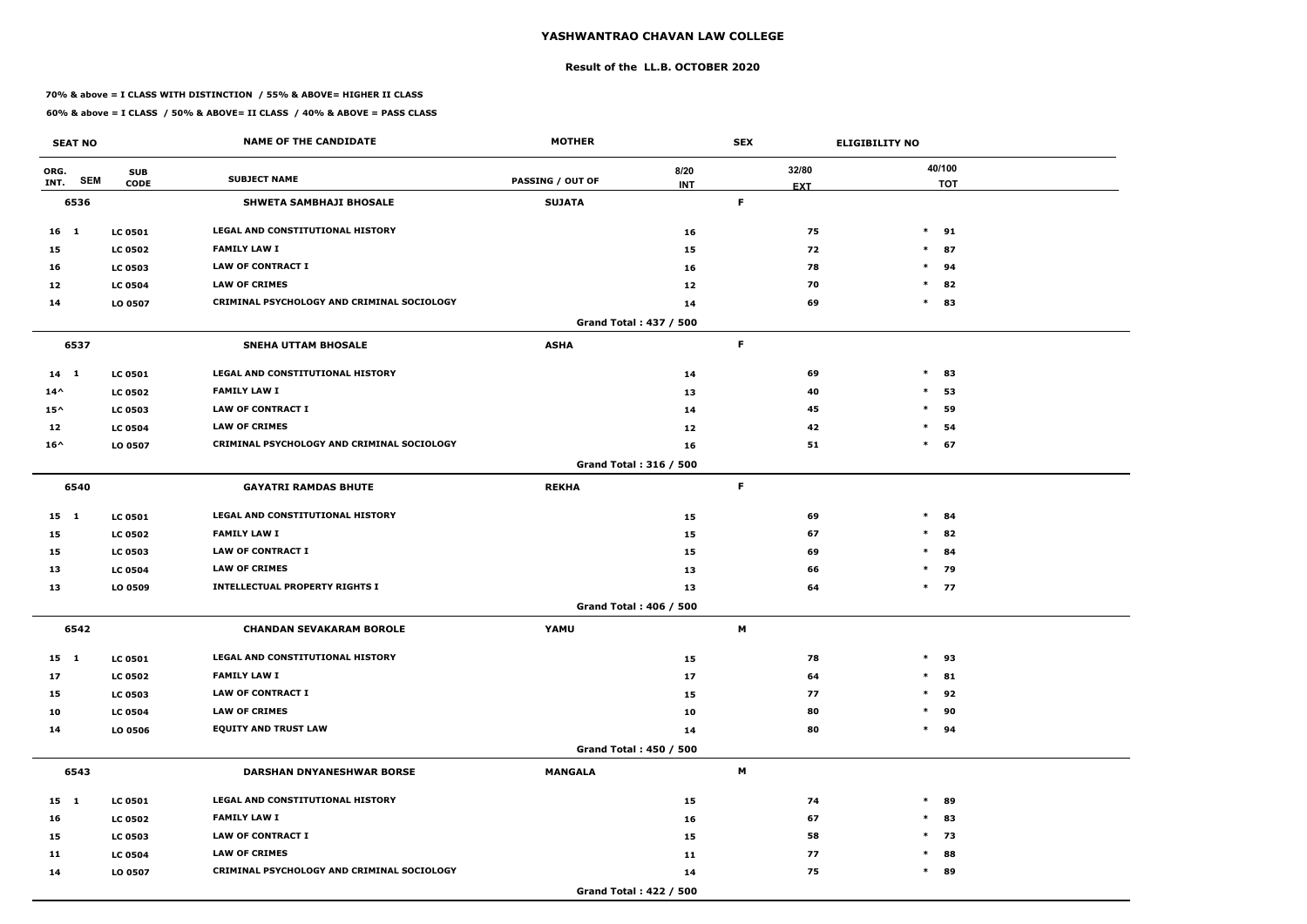#### **Result of the LL.B. OCTOBER 2020**

#### **70% & above = I CLASS WITH DISTINCTION / 55% & ABOVE= HIGHER II CLASS**

|              | <b>SEAT NO</b> |                           | <b>NAME OF THE CANDIDATE</b>            | <b>MOTHER</b>           |                        | <b>SEX</b>  |                     | <b>ELIGIBILITY NO</b> |
|--------------|----------------|---------------------------|-----------------------------------------|-------------------------|------------------------|-------------|---------------------|-----------------------|
| ORG.<br>INT. | <b>SEM</b>     | <b>SUB</b><br><b>CODE</b> | <b>SUBJECT NAME</b>                     | <b>PASSING / OUT OF</b> | 8/20<br><b>INT</b>     |             | 32/80<br><b>EXT</b> | 40/100<br><b>TOT</b>  |
|              | 6544           |                           | <b>OMKAR SUBHASH CHANDAK</b>            | <b>SHAILAJA</b>         |                        | M           |                     |                       |
| $12 \quad 1$ |                | <b>LC 0501</b>            | LEGAL AND CONSTITUTIONAL HISTORY        |                         | 12                     |             | 62                  | $\ast$<br>74          |
| AB           |                | <b>LC 0502</b>            | <b>FAMILY LAW I</b>                     |                         | AB                     |             | 50                  | $\ast$<br>50          |
| 8            |                | <b>LC 0503</b>            | <b>LAW OF CONTRACT I</b>                |                         | 08                     |             | 77                  | $\ast$<br>85          |
| AB           |                | <b>LC 0504</b>            | <b>LAW OF CRIMES</b>                    |                         | AB                     |             | 70                  | $\ast$<br>70          |
| AB           |                | LO 0506                   | <b>EQUITY AND TRUST LAW</b>             |                         | AB                     |             | 80                  | $\ast$<br>80          |
|              |                |                           |                                         |                         | Grand Total: 359 / 500 |             |                     |                       |
|              | 6545           |                           | SHUBHAM BALU CHANDANSHIVE               | <b>ANURADHA</b>         |                        | M           |                     |                       |
| 14 1         |                | <b>LC 0501</b>            | <b>LEGAL AND CONSTITUTIONAL HISTORY</b> |                         | 14                     |             | 56                  | $\ast$<br>70          |
| 12           |                | <b>LC 0502</b>            | <b>FAMILY LAW I</b>                     |                         | 12                     |             | 42                  | $\ast$<br>54          |
| 14           |                | <b>LC 0503</b>            | <b>LAW OF CONTRACT I</b>                |                         | 14                     |             | 56                  | $\ast$<br>70          |
| 10           |                | <b>LC 0504</b>            | <b>LAW OF CRIMES</b>                    |                         | 10                     |             | 64                  | $*$ 74                |
| 12           |                | LO 0509                   | <b>INTELLECTUAL PROPERTY RIGHTS I</b>   |                         | 12                     |             | 59                  | $*$ 71                |
|              |                |                           |                                         |                         | Grand Total: 339 / 500 |             |                     |                       |
|              | 6546           |                           | <b>HARSHADA ISHWAR CHAUDHARI</b>        | <b>PRATIBHA</b>         |                        | $\mathsf F$ |                     |                       |
| $15 \quad 1$ |                | <b>LC 0501</b>            | LEGAL AND CONSTITUTIONAL HISTORY        |                         | 15                     |             | 80                  | $\ast$<br>95          |
| 15           |                | <b>LC 0502</b>            | <b>FAMILY LAW I</b>                     |                         | 15                     |             | 80                  | 95<br>$\ast$          |
| 16           |                | <b>LC 0503</b>            | <b>LAW OF CONTRACT I</b>                |                         | 16                     |             | 72                  | $\ast$<br>88          |
| 12           |                | <b>LC 0504</b>            | <b>LAW OF CRIMES</b>                    |                         | 12                     |             | 80                  | $\ast$<br>92          |
| 16           |                | LO 0506                   | <b>EQUITY AND TRUST LAW</b>             |                         | 16                     |             | 80                  | $\ast$<br>96          |
|              |                |                           |                                         |                         | Grand Total: 466 / 500 |             |                     |                       |
|              | 6547           |                           | MAHENDRA VISHWANATH CHAUDHARI           | <b>SONABAI</b>          |                        | M           |                     |                       |
| AB 1         |                | <b>LC 0501</b>            | LEGAL AND CONSTITUTIONAL HISTORY        |                         | AB                     |             | 66                  | $\ast$<br>66          |
| AB           |                | <b>LC 0502</b>            | <b>FAMILY LAW I</b>                     |                         | AB                     |             | 58                  | $\ast$<br>58          |
| AB           |                | <b>LC 0503</b>            | LAW OF CONTRACT I                       |                         | AB                     |             | 59                  | $\ast$<br>59          |
| AB           |                | <b>LC 0504</b>            | <b>LAW OF CRIMES</b>                    |                         | AB                     |             | 66                  | 66<br>$\ast$          |
| AB           |                | LO 0509                   | <b>INTELLECTUAL PROPERTY RIGHTS I</b>   |                         | AB                     |             | 70                  | $\ast$<br>70          |
|              |                |                           |                                         |                         | Grand Total: 319 / 500 |             |                     |                       |
|              | 6548           |                           | SUHAS HANUMANT CHAVAN                   | <b>ASHA</b>             |                        | M           |                     |                       |
| $13 \quad 1$ |                | <b>LC 0501</b>            | LEGAL AND CONSTITUTIONAL HISTORY        |                         | 13                     |             | 67                  | $\ast$<br>80          |
| 12           |                | <b>LC 0502</b>            | <b>FAMILY LAW I</b>                     |                         | 12                     |             | 54                  | 66<br>$\ast$          |
| 12           |                | <b>LC 0503</b>            | LAW OF CONTRACT I                       |                         | 12                     |             | 67                  | $*$ 79                |
| 11           |                | <b>LC 0504</b>            | <b>LAW OF CRIMES</b>                    |                         | 11                     |             | 62                  | 73<br>$*$             |
| 10           |                | LO 0509                   | <b>INTELLECTUAL PROPERTY RIGHTS I</b>   |                         | 10                     |             | 64                  | $*$ 74                |
|              |                |                           |                                         |                         | Grand Total: 372 / 500 |             |                     |                       |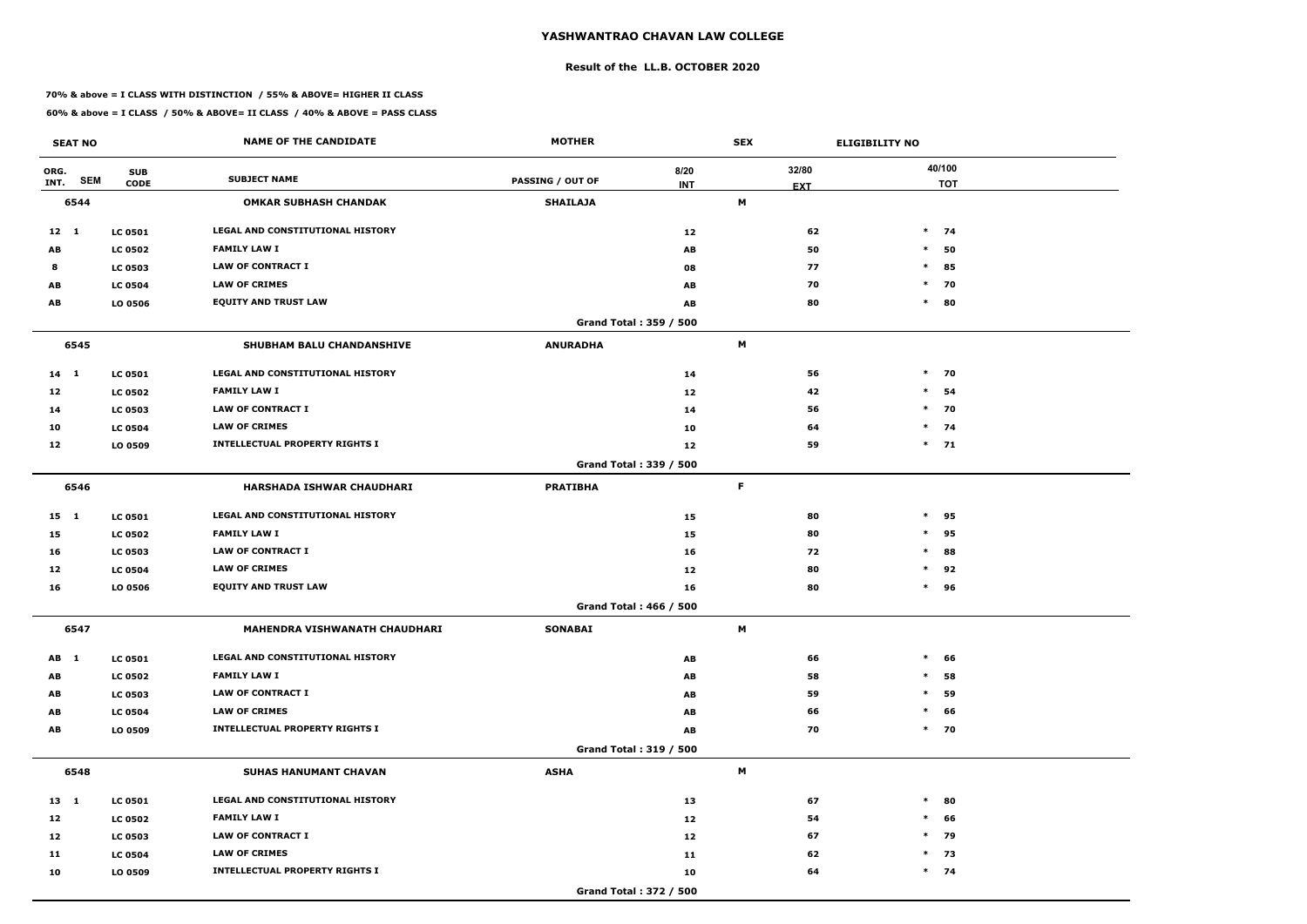#### **Result of the LL.B. OCTOBER 2020**

#### **70% & above = I CLASS WITH DISTINCTION / 55% & ABOVE= HIGHER II CLASS**

| <b>SEAT NO</b> |            |                           | <b>NAME OF THE CANDIDATE</b>                      | <b>MOTHER</b>                |                    | <b>SEX</b> |                     | <b>ELIGIBILITY NO</b> |    |
|----------------|------------|---------------------------|---------------------------------------------------|------------------------------|--------------------|------------|---------------------|-----------------------|----|
| ORG.<br>INT.   | <b>SEM</b> | <b>SUB</b><br><b>CODE</b> | <b>SUBJECT NAME</b>                               | <b>PASSING / OUT OF</b>      | 8/20<br><b>INT</b> |            | 32/80<br><b>EXT</b> | 40/100<br><b>TOT</b>  |    |
| 6549           |            |                           | DEEPAK HARISHCHANDRA CHAVAN                       | <b>BEBI</b>                  |                    | M          |                     |                       |    |
| $14 \quad 1$   |            | <b>LC 0501</b>            | LEGAL AND CONSTITUTIONAL HISTORY                  |                              | 14                 |            | AB                  | $*$ 14                |    |
| 15             |            | <b>LC 0502</b>            | <b>FAMILY LAW I</b>                               |                              | 15                 |            | AB                  | $*$ 15                |    |
| 17             |            | <b>LC 0503</b>            | <b>LAW OF CONTRACT I</b>                          |                              | 17                 |            | AB                  | $*$ 17                |    |
| 13             |            | <b>LC 0504</b>            | <b>LAW OF CRIMES</b>                              |                              | 13                 |            | AB                  | $*$ 13                |    |
| 13             |            | LO 0506                   | <b>EQUITY AND TRUST LAW</b>                       |                              | 13                 |            | AB                  | $*$ 13                |    |
|                |            |                           |                                                   | <b>Grand Total: 72 / 500</b> |                    |            |                     |                       |    |
| 6550           |            |                           | <b>KRANTISINH DINKAR CHAVAN</b>                   | <b>SUVARNA</b>               |                    | M          |                     |                       |    |
| 15 1           |            | <b>LC 0501</b>            | LEGAL AND CONSTITUTIONAL HISTORY                  |                              | 15                 |            | 54                  | $\ast$<br>69          |    |
| 13             |            | <b>LC 0502</b>            | <b>FAMILY LAW I</b>                               |                              | 13                 |            | 54                  | $\ast$<br>67          |    |
| 14             |            | <b>LC 0503</b>            | <b>LAW OF CONTRACT I</b>                          |                              | 14                 |            | 46                  | $\ast$<br>60          |    |
| 10             |            | <b>LC 0504</b>            | <b>LAW OF CRIMES</b>                              |                              | 10                 |            | 58                  | 68<br>$\ast$          |    |
| 15             |            | LO 0507                   | <b>CRIMINAL PSYCHOLOGY AND CRIMINAL SOCIOLOGY</b> |                              | 15                 |            | 75                  | $\ast$<br>90          |    |
|                |            |                           |                                                   | Grand Total: 354 / 500       |                    |            |                     |                       |    |
| 6553           |            |                           | SHYAMSUNDER BABURAO CHOKHAT                       | <b>MANKARNIKA</b>            |                    | M          |                     |                       |    |
| $15 \quad 1$   |            | <b>LC 0501</b>            | LEGAL AND CONSTITUTIONAL HISTORY                  |                              | 15                 |            | 59                  | $*$ 74                |    |
| 14             |            | <b>LC 0502</b>            | <b>FAMILY LAW I</b>                               |                              | 14                 |            | 50                  | $*$ 64                |    |
| 15             |            | <b>LC 0503</b>            | <b>LAW OF CONTRACT I</b>                          |                              | 15                 |            | 54                  | $\ast$<br>69          |    |
| 10             |            | <b>LC 0504</b>            | <b>LAW OF CRIMES</b>                              |                              | 10                 |            | 30                  | $\ast$                | 40 |
| 12             |            | LO 0506                   | <b>EQUITY AND TRUST LAW</b>                       |                              | 12                 |            | 64                  | $*$ 76                |    |
|                |            |                           |                                                   | Grand Total: 323 / 500       |                    |            |                     |                       |    |
| 6557           |            |                           | SUPRIYA BHAVARLAL DANGI                           | <b>PRAMILA</b>               |                    | F.         |                     |                       |    |
| 15 1           |            | <b>LC 0501</b>            | LEGAL AND CONSTITUTIONAL HISTORY                  |                              | 15                 |            | 66                  | $*$ 81                |    |
| 14             |            | <b>LC 0502</b>            | <b>FAMILY LAW I</b>                               |                              | 14                 |            | 50                  | $*$ 64                |    |
| 16             |            | <b>LC 0503</b>            | <b>LAW OF CONTRACT I</b>                          |                              | 16                 |            | 54                  | $*$ 70                |    |
| 13             |            | <b>LC 0504</b>            | <b>LAW OF CRIMES</b>                              |                              | 13                 |            | 61                  | $*$ 74                |    |
| 16             |            | LO 0507                   | CRIMINAL PSYCHOLOGY AND CRIMINAL SOCIOLOGY        |                              | 16                 |            | 72                  | $*$ 88                |    |
|                |            |                           |                                                   | Grand Total: 377 / 500       |                    |            |                     |                       |    |
| 6559           |            |                           | <b>MONIKA KALURAM DAREKAR</b>                     | <b>KANTA</b>                 |                    | F.         |                     |                       |    |
| 15 1           |            | <b>LC 0501</b>            | LEGAL AND CONSTITUTIONAL HISTORY                  |                              | 15                 |            | 70                  | $*$ 85                |    |
| 14             |            | <b>LC 0502</b>            | <b>FAMILY LAW I</b>                               |                              | 14                 |            | 62                  | $*$ 76                |    |
| 15             |            | <b>LC 0503</b>            | LAW OF CONTRACT I                                 |                              | 15                 |            | 59                  | $*$ 74                |    |
| 12             |            | <b>LC 0504</b>            | <b>LAW OF CRIMES</b>                              |                              | 12                 |            | 70                  | $*$ 82                |    |
| 15             |            | LO 0507                   | CRIMINAL PSYCHOLOGY AND CRIMINAL SOCIOLOGY        |                              | 15                 |            | 78                  | $*$ 93                |    |
|                |            |                           |                                                   | Grand Total: 410 / 500       |                    |            |                     |                       |    |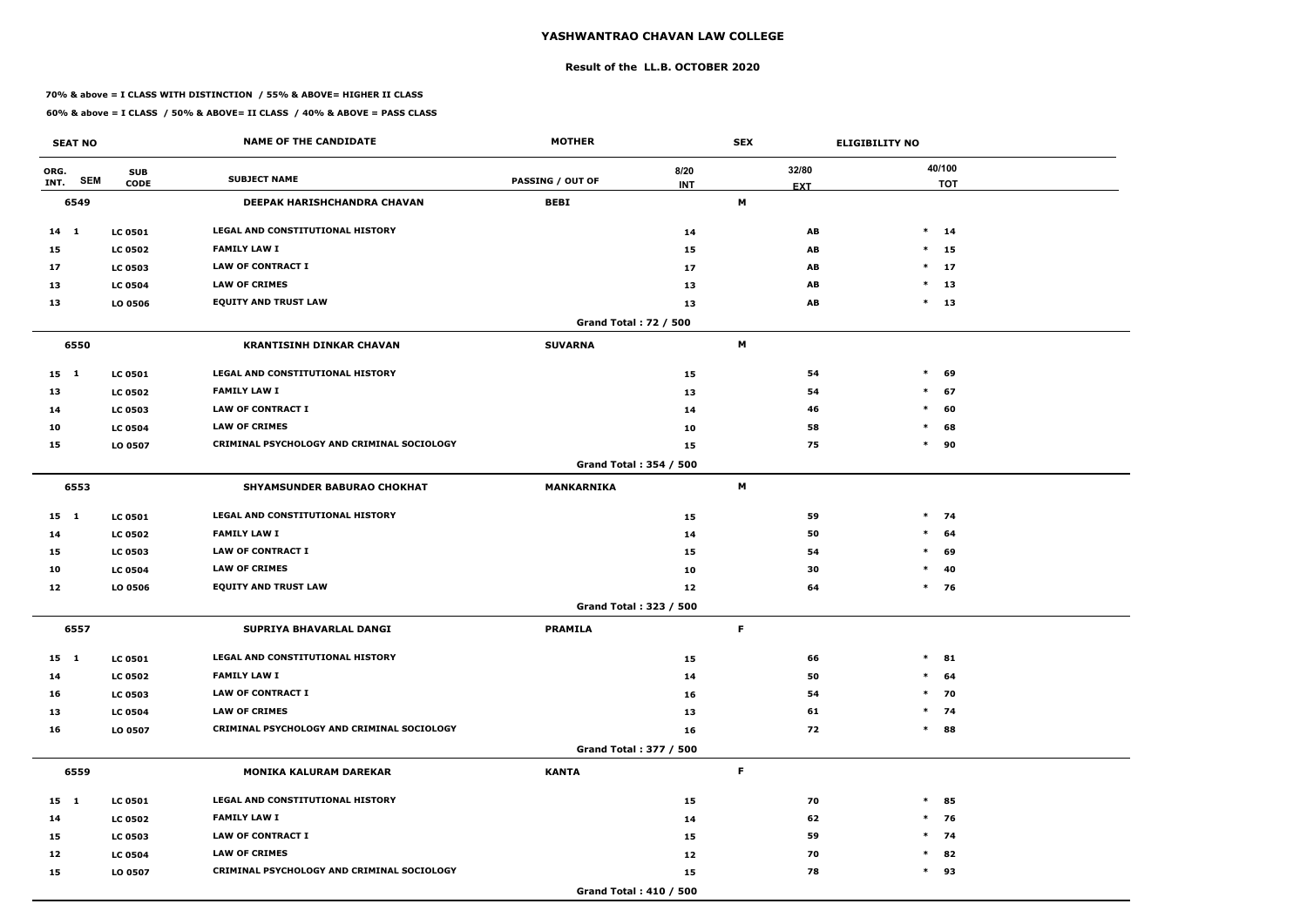#### **Result of the LL.B. OCTOBER 2020**

#### **70% & above = I CLASS WITH DISTINCTION / 55% & ABOVE= HIGHER II CLASS**

| <b>SEAT NO</b>             |                           | <b>NAME OF THE CANDIDATE</b>               | <b>MOTHER</b>           |                        | <b>SEX</b>          | <b>ELIGIBILITY NO</b> |
|----------------------------|---------------------------|--------------------------------------------|-------------------------|------------------------|---------------------|-----------------------|
| ORG.<br><b>SEM</b><br>INT. | <b>SUB</b><br><b>CODE</b> | <b>SUBJECT NAME</b>                        | <b>PASSING / OUT OF</b> | 8/20<br><b>INT</b>     | 32/80<br><b>EXT</b> | 40/100<br><b>TOT</b>  |
| 6560                       |                           | DHRUV KUMAR DINESH DEDHIA                  | <b>KANCHAN</b>          |                        | M                   |                       |
| $14^{\wedge} 1$            | <b>LC 0501</b>            | LEGAL AND CONSTITUTIONAL HISTORY           |                         | 14                     |                     | 42<br>$\ast$<br>56    |
| $13^{\wedge}$              | <b>LC 0502</b>            | <b>FAMILY LAW I</b>                        |                         | 09                     |                     | 24<br>$\ast$<br>33    |
| 9                          | <b>LC 0503</b>            | <b>LAW OF CONTRACT I</b>                   |                         | 09                     |                     | 60<br>51<br>$\ast$    |
| 11                         | <b>LC 0504</b>            | <b>LAW OF CRIMES</b>                       |                         | 11                     |                     | 70<br>$\ast$<br>81    |
| 12                         | LO 0509                   | <b>INTELLECTUAL PROPERTY RIGHTS I</b>      |                         | 12                     |                     | 87<br>75<br>$\ast$    |
|                            |                           |                                            |                         | Grand Total: 317 / 500 |                     |                       |
| 6563                       |                           | <b>POORVA MUKUND DESHPANDE</b>             | <b>SUNANDA</b>          |                        | F                   |                       |
| $14 \quad 1$               | <b>LC 0501</b>            | <b>LEGAL AND CONSTITUTIONAL HISTORY</b>    |                         | 14                     |                     | 67<br>$\ast$<br>81    |
| 13                         | <b>LC 0502</b>            | <b>FAMILY LAW I</b>                        |                         | 13                     |                     | $*$ 75<br>62          |
| 16                         | <b>LC 0503</b>            | <b>LAW OF CONTRACT I</b>                   |                         | 16                     |                     | 61<br>$*$ 77          |
| 12                         | <b>LC 0504</b>            | <b>LAW OF CRIMES</b>                       |                         | 12                     |                     | 89<br>77<br>$\ast$    |
| 11                         | LO 0509                   | <b>INTELLECTUAL PROPERTY RIGHTS I</b>      |                         | 11                     |                     | 69<br>80<br>$\ast$    |
|                            |                           |                                            |                         | Grand Total: 402 / 500 |                     |                       |
| 6568                       |                           | <b>ROHIT ARJUN DHAKATE</b>                 | <b>SARIKA</b>           |                        | M                   |                       |
| AB 1                       | <b>LC 0501</b>            | LEGAL AND CONSTITUTIONAL HISTORY           |                         | AB                     |                     | 74<br>$*$ 74          |
| $15^{\wedge}$              | <b>LC 0502</b>            | <b>FAMILY LAW I</b>                        |                         | 12                     |                     | 49<br>37<br>$\ast$    |
| 16                         | <b>LC 0503</b>            | <b>LAW OF CONTRACT I</b>                   |                         | 16                     |                     | 53<br>$\ast$<br>69    |
| $15^{\wedge}$              | <b>LC 0504</b>            | <b>LAW OF CRIMES</b>                       |                         | 10                     |                     | 27<br>$\ast$<br>37    |
| 17                         | LO 0507                   | CRIMINAL PSYCHOLOGY AND CRIMINAL SOCIOLOGY |                         | 17                     |                     | 66<br>$\ast$<br>83    |
|                            |                           |                                            |                         | Grand Total: 312 / 500 |                     |                       |
| 6569                       |                           | SANKET CHANDRAKANT DHAMANE                 | <b>NILIMA</b>           |                        | M                   |                       |
| $11 \quad 1$               | <b>LC 0501</b>            | LEGAL AND CONSTITUTIONAL HISTORY           |                         | 11                     |                     | $*$ 73<br>62          |
| 10                         | <b>LC 0502</b>            | <b>FAMILY LAW I</b>                        |                         | 10                     |                     | 45<br>35<br>$\ast$    |
| 10                         | <b>LC 0503</b>            | <b>LAW OF CONTRACT I</b>                   |                         | 10                     |                     | 69<br>59<br>$\ast$    |
| 8                          | <b>LC 0504</b>            | <b>LAW OF CRIMES</b>                       |                         | 08                     |                     | $*$ 72<br>64          |
| 8                          | LO 0509                   | <b>INTELLECTUAL PROPERTY RIGHTS I</b>      |                         | 08                     |                     | $*$ 70<br>62          |
|                            |                           |                                            |                         | Grand Total: 329 / 500 |                     |                       |
| 6570                       |                           | <b>RUTUJA SANJAY DHANGARE</b>              | <b>DEEPALI</b>          |                        | F                   |                       |
| $14 \quad 1$               | <b>LC 0501</b>            | LEGAL AND CONSTITUTIONAL HISTORY           |                         | 14                     |                     | 69<br>$\ast$<br>83    |
| 12                         | <b>LC 0502</b>            | <b>FAMILY LAW I</b>                        |                         | 12                     |                     | 82<br>70<br>$\ast$    |
| 13                         | <b>LC 0503</b>            | <b>LAW OF CONTRACT I</b>                   |                         | 13                     |                     | 87<br>74<br>$\ast$    |
| 8                          | <b>LC 0504</b>            | <b>LAW OF CRIMES</b>                       |                         | 08                     |                     | 82<br>74<br>$\ast$    |
| 11                         | LO 0509                   | <b>INTELLECTUAL PROPERTY RIGHTS I</b>      |                         | 11                     |                     | $*$ 81<br>70          |
|                            |                           |                                            |                         | Grand Total: 415 / 500 |                     |                       |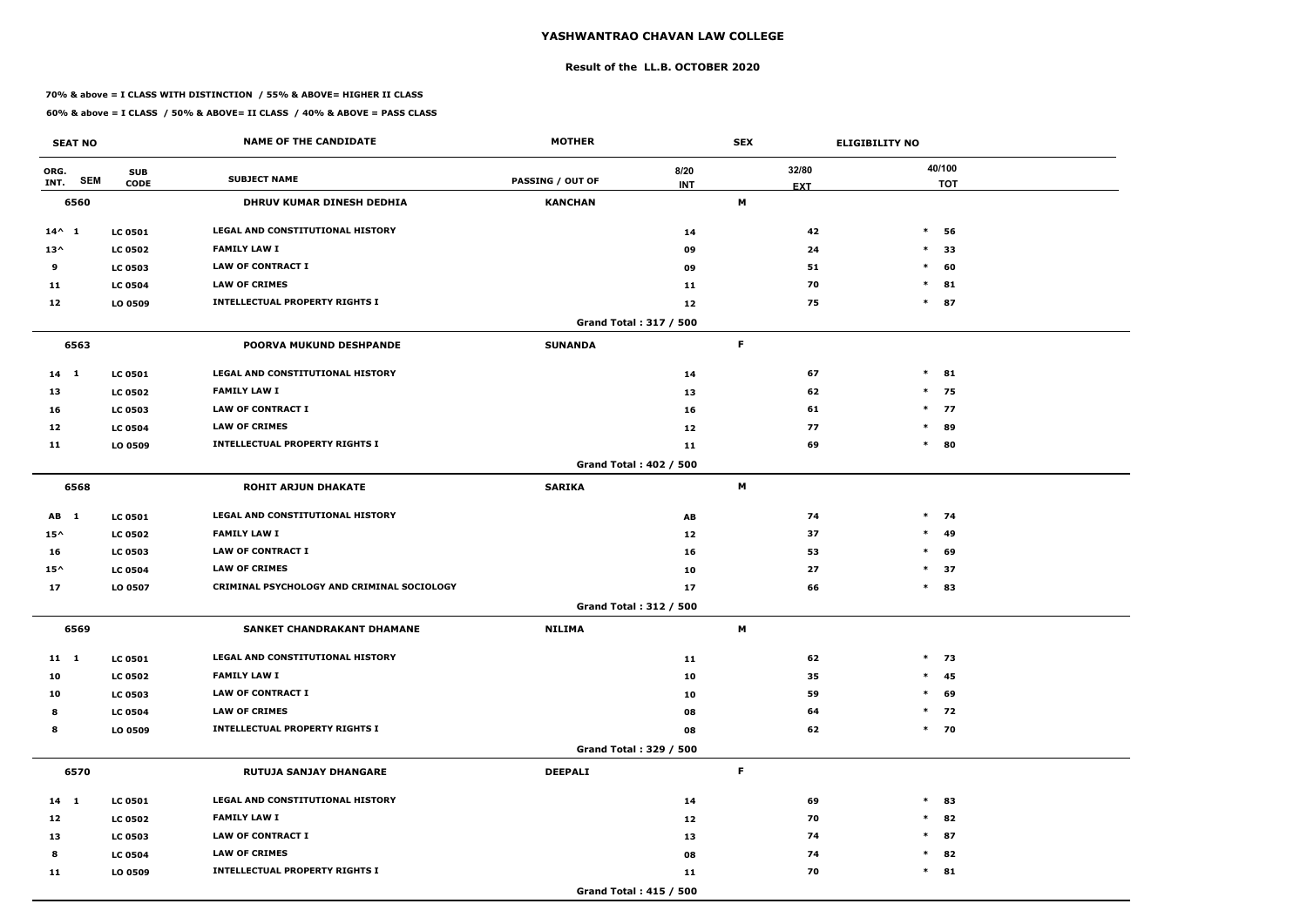#### **Result of the LL.B. OCTOBER 2020**

#### **70% & above = I CLASS WITH DISTINCTION / 55% & ABOVE= HIGHER II CLASS**

| <b>SEAT NO</b>  |            |                           | <b>NAME OF THE CANDIDATE</b>               | <b>MOTHER</b>           |                               | <b>SEX</b>  |                     | <b>ELIGIBILITY NO</b> |
|-----------------|------------|---------------------------|--------------------------------------------|-------------------------|-------------------------------|-------------|---------------------|-----------------------|
| ORG.<br>INT.    | <b>SEM</b> | <b>SUB</b><br><b>CODE</b> | <b>SUBJECT NAME</b>                        | <b>PASSING / OUT OF</b> | 8/20<br><b>INT</b>            |             | 32/80<br><b>EXT</b> | 40/100<br><b>TOT</b>  |
| 6573            |            |                           | SHIVAM PUSHPENDRA DIXIT                    | <b>KRANTI</b>           |                               | M           |                     |                       |
| 16 1            |            | <b>LC 0501</b>            | <b>LEGAL AND CONSTITUTIONAL HISTORY</b>    |                         | 16                            |             | 66                  | $\ast$<br>82          |
| $16^{\wedge}$   |            | <b>LC 0502</b>            | <b>FAMILY LAW I</b>                        |                         | 14                            |             | 45                  | $\ast$<br>59          |
| 15              |            | <b>LC 0503</b>            | <b>LAW OF CONTRACT I</b>                   |                         | 15                            |             | 64                  | $*$ 79                |
| 12              |            | <b>LC 0504</b>            | <b>LAW OF CRIMES</b>                       |                         | 12                            |             | 58                  | $\ast$<br>70          |
| 15              |            | LO 0506                   | <b>EQUITY AND TRUST LAW</b>                |                         | 15                            |             | 66                  | $\ast$<br>81          |
|                 |            |                           |                                            |                         | Grand Total: 371 / 500        |             |                     |                       |
| 6574            |            |                           | POONAM DNYANOBA DOLARE                     | <b>REKHA</b>            |                               | $\mathsf F$ |                     |                       |
| 16 <sub>1</sub> |            | <b>LC 0501</b>            | <b>LEGAL AND CONSTITUTIONAL HISTORY</b>    |                         | 16                            |             | 77                  | $\ast$<br>93          |
| 14              |            | <b>LC 0502</b>            | <b>FAMILY LAW I</b>                        |                         | 14                            |             | 56                  | $*$ 70                |
| 13              |            | <b>LC 0503</b>            | <b>LAW OF CONTRACT I</b>                   |                         | 13                            |             | 59                  | $*$ 72                |
| 11              |            | <b>LC 0504</b>            | <b>LAW OF CRIMES</b>                       |                         | 11                            |             | 66                  | $*$ 77                |
| 16              |            | LO 0507                   | CRIMINAL PSYCHOLOGY AND CRIMINAL SOCIOLOGY |                         | 16                            |             | 61                  | $*$ 77                |
|                 |            |                           |                                            |                         | Grand Total: 389 / 500        |             |                     |                       |
| 6575            |            |                           | PAYAL DNYANOBA DOLARE                      | <b>REKHA</b>            |                               | F           |                     |                       |
| 16 1            |            | <b>LC 0501</b>            | LEGAL AND CONSTITUTIONAL HISTORY           |                         | 16                            |             | 69                  | $\ast$<br>85          |
| 14              |            | <b>LC 0502</b>            | <b>FAMILY LAW I</b>                        |                         | 14                            |             | 56                  | $*$ 70                |
| 12              |            | <b>LC 0503</b>            | <b>LAW OF CONTRACT I</b>                   |                         | 12                            |             | 62                  | $\ast$<br>74          |
| 11              |            | <b>LC 0504</b>            | <b>LAW OF CRIMES</b>                       |                         | 11                            |             | 69                  | $\ast$<br>80          |
| 16              |            | LO 0507                   | CRIMINAL PSYCHOLOGY AND CRIMINAL SOCIOLOGY |                         | 16                            |             | 59                  | $*$ 75                |
|                 |            |                           |                                            |                         | Grand Total: 384 / 500        |             |                     |                       |
| 6576            |            |                           | SOURABH BHAUSAHEB ERANDE                   | <b>JAYA</b>             |                               | M           |                     |                       |
| 15 1            |            | <b>LC 0501</b>            | LEGAL AND CONSTITUTIONAL HISTORY           |                         | 15                            |             | 67                  | $\ast$<br>82          |
| 13              |            | <b>LC 0502</b>            | <b>FAMILY LAW I</b>                        |                         | 13                            |             | 51                  | $\ast$<br>64          |
| 12              |            | <b>LC 0503</b>            | <b>LAW OF CONTRACT I</b>                   |                         | 12                            |             | 75                  | $\ast$<br>87          |
| 12              |            | <b>LC 0504</b>            | <b>LAW OF CRIMES</b>                       |                         | 12                            |             | 78                  | 90<br>$\ast$          |
| 14              |            | LO 0507                   | CRIMINAL PSYCHOLOGY AND CRIMINAL SOCIOLOGY |                         | 14                            |             | 72                  | $\ast$<br>86          |
|                 |            |                           |                                            |                         | <b>Grand Total: 409 / 500</b> |             |                     |                       |
| 6577            |            |                           | <b>BHARAT SHRIMANT FADATARE</b>            | <b>MANJULA</b>          |                               | M           |                     |                       |
| $14 \quad 1$    |            | <b>LC 0501</b>            | LEGAL AND CONSTITUTIONAL HISTORY           |                         | 14                            |             | 46                  | $\ast$<br>60          |
| $16^{\wedge}$   |            | <b>LC 0502</b>            | <b>FAMILY LAW I</b>                        |                         | 16                            |             | 51                  | $\ast$<br>67          |
| 16              |            | <b>LC 0503</b>            | <b>LAW OF CONTRACT I</b>                   |                         | 16                            |             | 53                  | 69<br>$\ast$          |
| 12              |            | <b>LC 0504</b>            | <b>LAW OF CRIMES</b>                       |                         | 12                            |             | 53                  | 65<br>$\ast$          |
| 17              |            | LO 0507                   | CRIMINAL PSYCHOLOGY AND CRIMINAL SOCIOLOGY |                         | 17                            |             | 62                  | $*$ 79                |
|                 |            |                           |                                            |                         | Grand Total: 340 / 500        |             |                     |                       |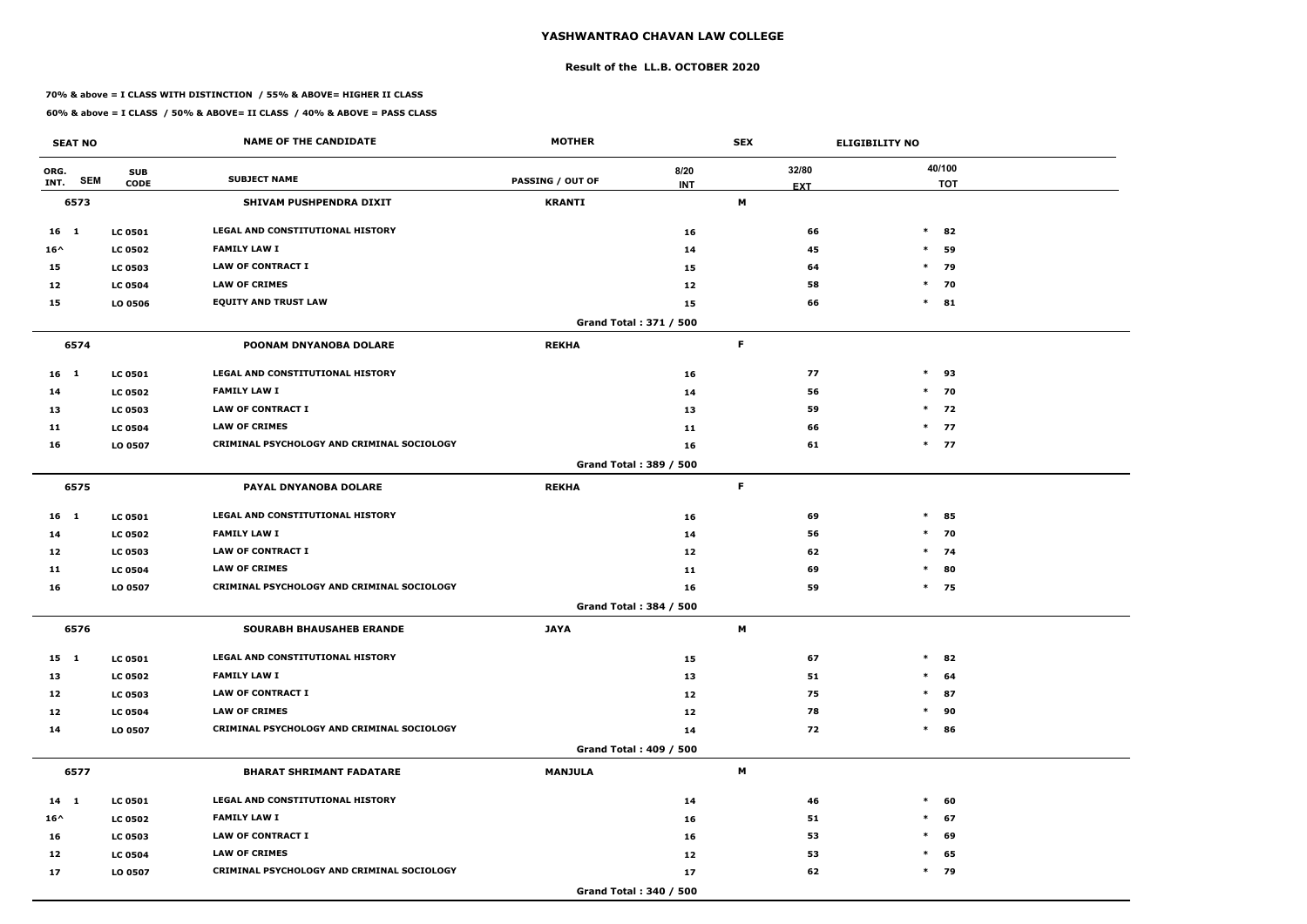#### **Result of the LL.B. OCTOBER 2020**

#### **70% & above = I CLASS WITH DISTINCTION / 55% & ABOVE= HIGHER II CLASS**

| <b>SEAT NO</b>  |                                         | <b>NAME OF THE CANDIDATE</b>               | <b>MOTHER</b>           |                        | <b>SEX</b> |            | <b>ELIGIBILITY NO</b> |
|-----------------|-----------------------------------------|--------------------------------------------|-------------------------|------------------------|------------|------------|-----------------------|
| ORG.<br>INT.    | <b>SUB</b><br><b>SEM</b><br><b>CODE</b> | <b>SUBJECT NAME</b>                        | <b>PASSING / OUT OF</b> | 8/20<br><b>INT</b>     |            | 32/80      | 40/100<br><b>TOT</b>  |
| 6578            |                                         | <b>ATUL CHHAGANRAO GADE</b>                | <b>MUKTABAI</b>         |                        | M          | <b>EXT</b> |                       |
| $15 \quad 1$    | <b>LC 0501</b>                          | <b>LEGAL AND CONSTITUTIONAL HISTORY</b>    |                         | 15                     |            | 50         | $\ast$<br>65          |
| $15^{\wedge}$   | <b>LC 0502</b>                          | <b>FAMILY LAW I</b>                        |                         | 12                     |            | 35         | 47<br>$\ast$          |
| $15^{\wedge}$   | <b>LC 0503</b>                          | <b>LAW OF CONTRACT I</b>                   |                         | 11                     |            | 32         | $\ast$<br>43          |
| 12              | <b>LC 0504</b>                          | <b>LAW OF CRIMES</b>                       |                         | 12                     |            | 37         | $\ast$<br>49          |
| 13              | LO 0506                                 | <b>EQUITY AND TRUST LAW</b>                |                         | 13                     |            | 46         | $\ast$<br>59          |
|                 |                                         |                                            |                         | Grand Total: 263 / 500 |            |            |                       |
| 6579            |                                         | <b>SACHIN PANDURANG GADE</b>               | <b>ASHABAI</b>          |                        | M          |            |                       |
| $14 \quad 1$    | <b>LC 0501</b>                          | LEGAL AND CONSTITUTIONAL HISTORY           |                         | 14                     |            | 67         | $\ast$<br>81          |
| 15              | <b>LC 0502</b>                          | <b>FAMILY LAW I</b>                        |                         | 15                     |            | 62         | $*$ 77                |
| 15              | <b>LC 0503</b>                          | <b>LAW OF CONTRACT I</b>                   |                         | 15                     |            | 61         | $*$ 76                |
| 11              | <b>LC 0504</b>                          | <b>LAW OF CRIMES</b>                       |                         | 11                     |            | 66         | $\ast$<br>77          |
| 14              | LO 0507                                 | CRIMINAL PSYCHOLOGY AND CRIMINAL SOCIOLOGY |                         | 14                     |            | 72         | $\ast$<br>86          |
|                 |                                         |                                            |                         | Grand Total: 397 / 500 |            |            |                       |
| 6582            |                                         | <b>MAYUR NAMDEV GAIKWAD</b>                | <b>MALAN</b>            |                        | M          |            |                       |
| $15 \quad 1$    | <b>LC 0501</b>                          | LEGAL AND CONSTITUTIONAL HISTORY           |                         | 15                     |            | 80         | $\ast$<br>95          |
| 15              | <b>LC 0502</b>                          | <b>FAMILY LAW I</b>                        |                         | 15                     |            | 67         | $\ast$<br>82          |
| 13              | <b>LC 0503</b>                          | <b>LAW OF CONTRACT I</b>                   |                         | 13                     |            | 64         | $\ast$<br>77          |
| 11              | <b>LC 0504</b>                          | <b>LAW OF CRIMES</b>                       |                         | 11                     |            | 80         | $*$ 91                |
| 12              | LO 0509                                 | <b>INTELLECTUAL PROPERTY RIGHTS I</b>      |                         | 12                     |            | 77         | $\ast$<br>89          |
|                 |                                         |                                            |                         | Grand Total: 434 / 500 |            |            |                       |
| 6583            |                                         | SAMPADA DEEPAK GAIKWAD                     | <b>SHOBHA</b>           |                        | F          |            |                       |
| $14$ 1          | <b>LC 0501</b>                          | LEGAL AND CONSTITUTIONAL HISTORY           |                         | 14                     |            | 50         | $\ast$<br>64          |
| 14              | <b>LC 0502</b>                          | <b>FAMILY LAW I</b>                        |                         | 14                     |            | 67         | 81<br>$\ast$          |
| 13              | <b>LC 0503</b>                          | LAW OF CONTRACT I                          |                         | 13                     |            | 69         | 82<br>$\ast$          |
| 12              | <b>LC 0504</b>                          | <b>LAW OF CRIMES</b>                       |                         | 12                     |            | 77         | 89<br>$\ast$          |
| 12              | LO 0509                                 | <b>INTELLECTUAL PROPERTY RIGHTS I</b>      |                         | 12                     |            | 80         | 92<br>$\ast$          |
|                 |                                         |                                            |                         | Grand Total: 408 / 500 |            |            |                       |
| 6584            |                                         | <b>SUKHDEV BHARAT GAIKWAD</b>              | <b>MANDA</b>            |                        | M          |            |                       |
| $14^{\wedge} 1$ | <b>LC 0501</b>                          | LEGAL AND CONSTITUTIONAL HISTORY           |                         | 10                     |            | 27         | $*$ 37                |
| $13^{\wedge}$   | <b>LC 0502</b>                          | <b>FAMILY LAW I</b>                        |                         | 11                     |            | 30         | $\ast$<br>41          |
| $15^{\wedge}$   | <b>LC 0503</b>                          | LAW OF CONTRACT I                          |                         | 08                     |            | 19         | $\ast$<br>27          |
| 8               | <b>LC 0504</b>                          | <b>LAW OF CRIMES</b>                       |                         | 08                     |            | 35         | 43<br>$\ast$          |
| AB              | LO 0507                                 | CRIMINAL PSYCHOLOGY AND CRIMINAL SOCIOLOGY |                         | AB                     |            | 34         | $\ast$<br>34          |
|                 |                                         |                                            |                         | Grand Total: 182 / 500 |            |            |                       |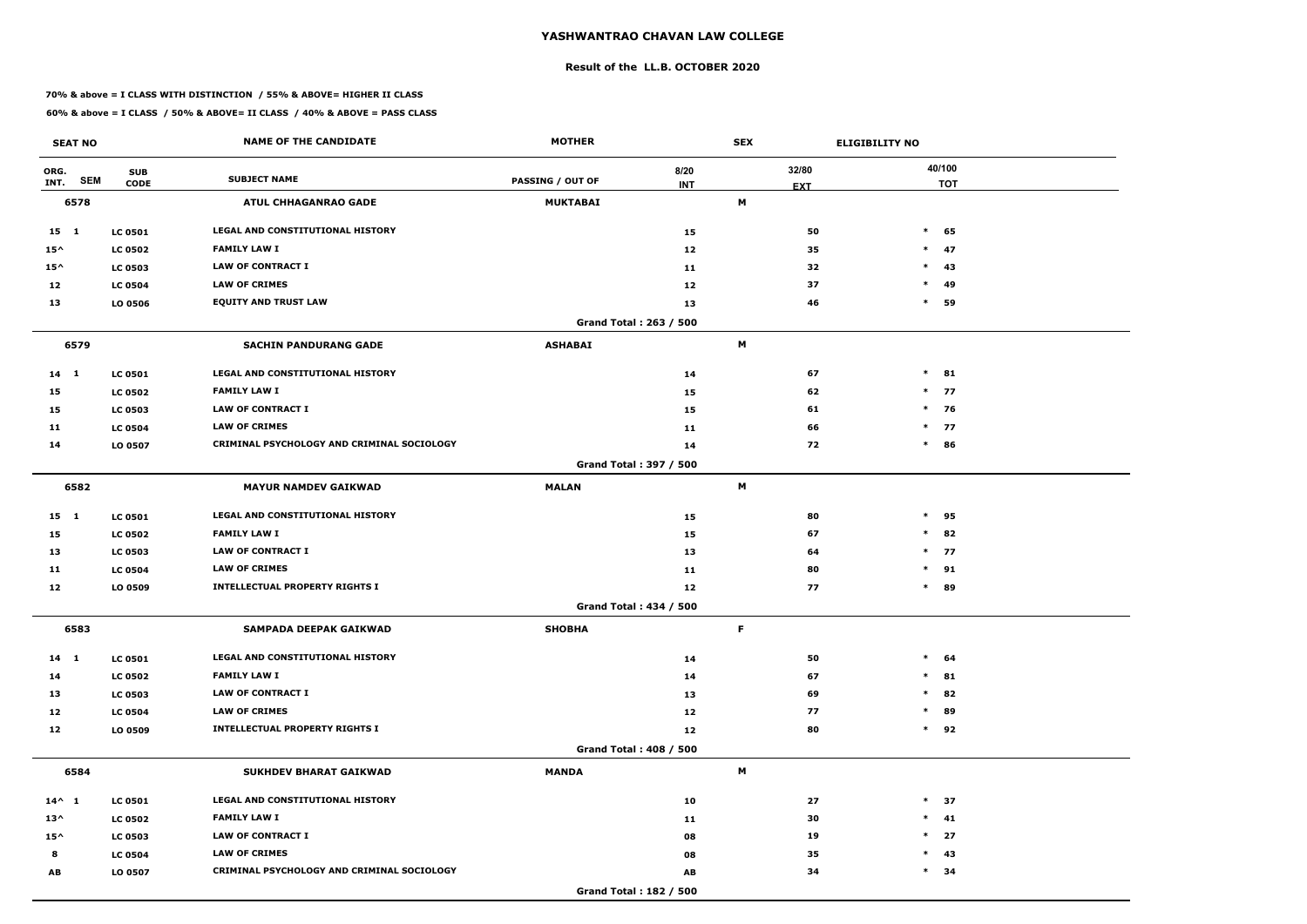#### **Result of the LL.B. OCTOBER 2020**

#### **70% & above = I CLASS WITH DISTINCTION / 55% & ABOVE= HIGHER II CLASS**

| <b>SEAT NO</b>     |                | <b>NAME OF THE CANDIDATE</b>                      | <b>MOTHER</b>                 |            | <b>SEX</b> |            | <b>ELIGIBILITY NO</b> |
|--------------------|----------------|---------------------------------------------------|-------------------------------|------------|------------|------------|-----------------------|
| ORG.               | <b>SUB</b>     | <b>SUBJECT NAME</b>                               |                               | 8/20       |            | 32/80      | 40/100                |
| <b>SEM</b><br>INT. | <b>CODE</b>    |                                                   | <b>PASSING / OUT OF</b>       | <b>INT</b> |            | <b>EXT</b> | <b>TOT</b>            |
| 6585               |                | VAISHNAVI RAJESH GAIKWAD                          | <b>RANI</b>                   |            | F          |            |                       |
| $14$ 1             | <b>LC 0501</b> | LEGAL AND CONSTITUTIONAL HISTORY                  |                               | 14         |            | 59         | $\ast$<br>73          |
| 14                 | <b>LC 0502</b> | <b>FAMILY LAW I</b>                               |                               | 14         |            | 45         | $\ast$<br>59          |
| 13                 | <b>LC 0503</b> | <b>LAW OF CONTRACT I</b>                          |                               | 13         |            | 50         | $\ast$<br>63          |
| 12                 | <b>LC 0504</b> | <b>LAW OF CRIMES</b>                              |                               | 12         |            | 42         | $\ast$<br>54          |
| 16                 | LO 0507        | <b>CRIMINAL PSYCHOLOGY AND CRIMINAL SOCIOLOGY</b> |                               | 16         |            | 58         | $*$ 74                |
|                    |                |                                                   | Grand Total: 323 / 500        |            |            |            |                       |
| 6586               |                | <b>VICKY SURESH GAIKWAD</b>                       | <b>SUMEN</b>                  |            | M          |            |                       |
| $14 \quad 1$       | <b>LC 0501</b> | LEGAL AND CONSTITUTIONAL HISTORY                  |                               | 14         |            | 70         | $\ast$<br>84          |
| 14                 | <b>LC 0502</b> | <b>FAMILY LAW I</b>                               |                               | 14         |            | 72         | $\ast$<br>86          |
| 16                 | <b>LC 0503</b> | <b>LAW OF CONTRACT I</b>                          |                               | 16         |            | 69         | $\ast$<br>85          |
| 9                  | <b>LC 0504</b> | <b>LAW OF CRIMES</b>                              |                               | 09         |            | 80         | 89<br>$\ast$          |
| 11                 | LO 0509        | <b>INTELLECTUAL PROPERTY RIGHTS I</b>             |                               | 11         |            | 74         | $\ast$<br>85          |
|                    |                |                                                   | <b>Grand Total: 429 / 500</b> |            |            |            |                       |
| 6588               |                | <b>GARIMA ANAND GARIMA</b>                        | <b>DIMPLE GOYAL</b>           |            | F          |            |                       |
| $15 \quad 1$       | <b>LC 0501</b> | LEGAL AND CONSTITUTIONAL HISTORY                  |                               | 15         |            | 56         | $*$ 71                |
| 14                 | <b>LC 0502</b> | <b>FAMILY LAW I</b>                               |                               | 14         |            | 67         | $\ast$<br>81          |
| 16                 | <b>LC 0503</b> | <b>LAW OF CONTRACT I</b>                          |                               | 16         |            | 64         | 80<br>$\ast$          |
| 11                 | <b>LC 0504</b> | <b>LAW OF CRIMES</b>                              |                               | 11         |            | 37         | $\ast$<br>48          |
| 14                 | LO 0507        | CRIMINAL PSYCHOLOGY AND CRIMINAL SOCIOLOGY        |                               | 14         |            | 56         | $\ast$<br>70          |
|                    |                |                                                   | Grand Total: 350 / 500        |            |            |            |                       |
| 6589               |                | SONALI ANIL GAWALI                                | <b>ANITA</b>                  |            | F.         |            |                       |
| 16 <sub>1</sub>    | <b>LC 0501</b> | LEGAL AND CONSTITUTIONAL HISTORY                  |                               | 16         |            | 69         | $\ast$<br>85          |
| 14                 | <b>LC 0502</b> | <b>FAMILY LAW I</b>                               |                               | 14         |            | 61         | 75<br>$\ast$          |
| 15                 | <b>LC 0503</b> | <b>LAW OF CONTRACT I</b>                          |                               | 15         |            | 54         | $\ast$<br>69          |
| 12                 | <b>LC 0504</b> | <b>LAW OF CRIMES</b>                              |                               | 12         |            | 62         | $*$ 74                |
| 14                 | LO 0507        | CRIMINAL PSYCHOLOGY AND CRIMINAL SOCIOLOGY        |                               | 14         |            | 54         | 68<br>$\ast$          |
|                    |                |                                                   | Grand Total: 371 / 500        |            |            |            |                       |
| 6591               |                | DEEPAK SOMNATH GHATKAR                            | <b>MAHANANDA GHATKAR</b>      |            | M          |            |                       |
| 16 1               | <b>LC 0501</b> | LEGAL AND CONSTITUTIONAL HISTORY                  |                               | 16         |            | 58         | $*$ 74                |
| $15^{\wedge}$      | <b>LC 0502</b> | <b>FAMILY LAW I</b>                               |                               | 12         |            | 34         | 46<br>$\ast$          |
| 15                 | <b>LC 0503</b> | LAW OF CONTRACT I                                 |                               | 15         |            | 74         | 89<br>$\ast$          |
| 13                 | <b>LC 0504</b> | <b>LAW OF CRIMES</b>                              |                               | 13         |            | 62         | 75<br>$\ast$          |
| 16                 | LO 0507        | CRIMINAL PSYCHOLOGY AND CRIMINAL SOCIOLOGY        |                               | 16         |            | 58         | $*$ 74                |
|                    |                |                                                   | Grand Total: 358 / 500        |            |            |            |                       |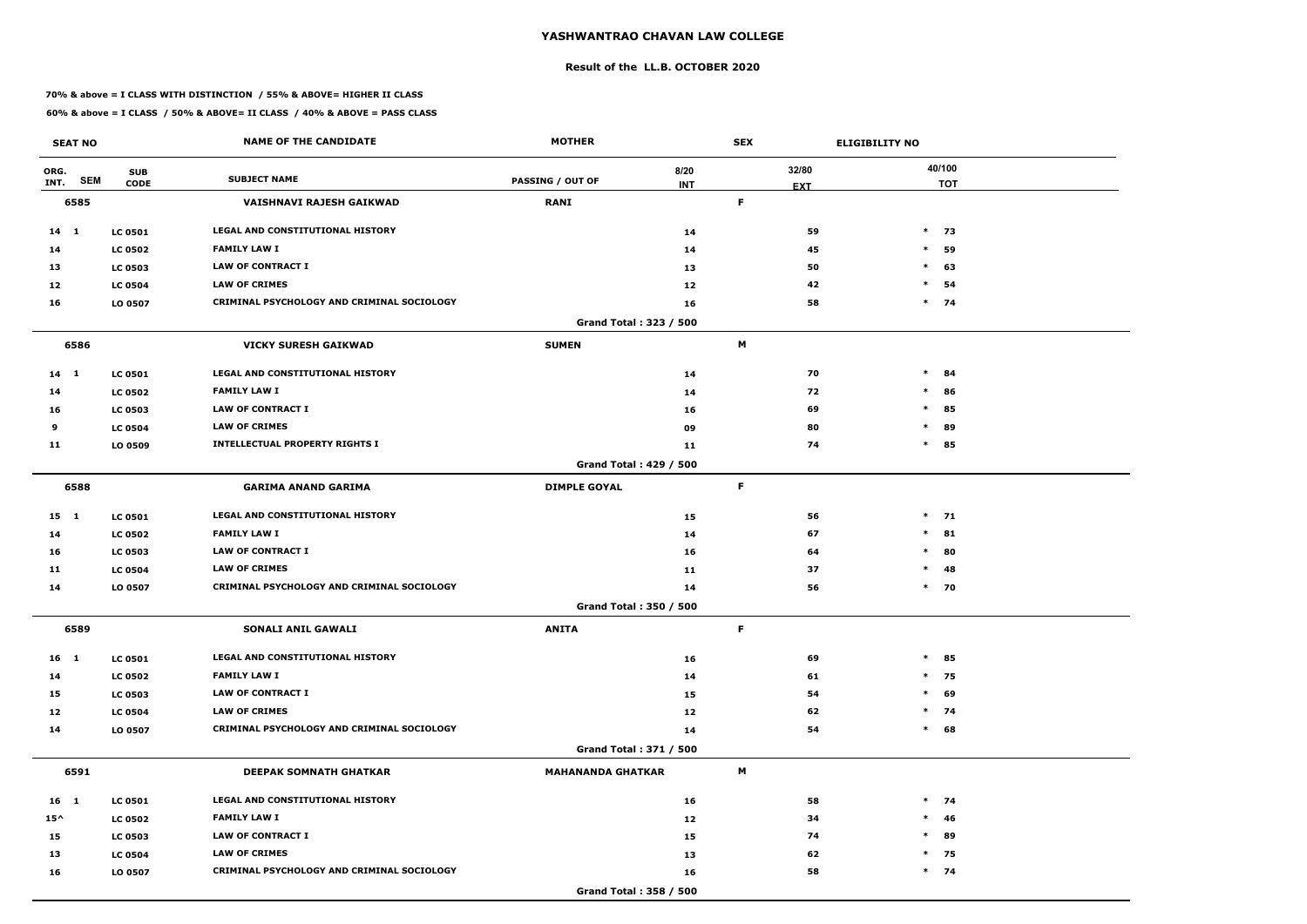#### **Result of the LL.B. OCTOBER 2020**

#### **70% & above = I CLASS WITH DISTINCTION / 55% & ABOVE= HIGHER II CLASS**

| <b>SEAT NO</b>             |                           | <b>NAME OF THE CANDIDATE</b>               | <b>MOTHER</b>           |                               | <b>SEX</b> |                     | <b>ELIGIBILITY NO</b> |
|----------------------------|---------------------------|--------------------------------------------|-------------------------|-------------------------------|------------|---------------------|-----------------------|
| ORG.<br><b>SEM</b><br>INT. | <b>SUB</b><br><b>CODE</b> | <b>SUBJECT NAME</b>                        | <b>PASSING / OUT OF</b> | 8/20<br><b>INT</b>            |            | 32/80<br><b>EXT</b> | 40/100<br><b>TOT</b>  |
| 6593                       |                           | <b>PRASHANT HIRAMAN GIRI</b>               | <b>SITABAI</b>          |                               | M          |                     |                       |
| 14 1                       | <b>LC 0501</b>            | LEGAL AND CONSTITUTIONAL HISTORY           |                         | 14                            |            | 56                  | $*$ 70                |
| 15                         | <b>LC 0502</b>            | <b>FAMILY LAW I</b>                        |                         | 15                            |            | 61                  | $*$ 76                |
| 17                         | <b>LC 0503</b>            | <b>LAW OF CONTRACT I</b>                   |                         | 17                            |            | 62                  | $*$ 79                |
| 14                         | <b>LC 0504</b>            | <b>LAW OF CRIMES</b>                       |                         | 14                            |            | 66                  | $\ast$<br>80          |
| 14                         | LO 0506                   | <b>EQUITY AND TRUST LAW</b>                |                         | 14                            |            | 80                  | $*$ 94                |
|                            |                           |                                            |                         | Grand Total: 399 / 500        |            |                     |                       |
| 6595                       |                           | <b>ASHISH KAILAS GOLE</b>                  | <b>RANJANA</b>          |                               | M          |                     |                       |
| $15^{\wedge}$ 1            | <b>LC 0501</b>            | LEGAL AND CONSTITUTIONAL HISTORY           |                         | 15                            |            | 48                  | $\ast$<br>63          |
| 15                         | <b>LC 0502</b>            | <b>FAMILY LAW I</b>                        |                         | 15                            |            | 58                  | $\ast$<br>73          |
| 13                         | <b>LC 0503</b>            | <b>LAW OF CONTRACT I</b>                   |                         | 13                            |            | 59                  | $*$ 72                |
| 13                         | <b>LC 0504</b>            | <b>LAW OF CRIMES</b>                       |                         | 13                            |            | 75                  | $\ast$<br>88          |
| 13                         | LO 0506                   | <b>EQUITY AND TRUST LAW</b>                |                         | 13                            |            | 80                  | $*$ 93                |
|                            |                           |                                            |                         | Grand Total: 389 / 500        |            |                     |                       |
| 6596                       |                           | <b>SHUBHAM UTTAM GORE</b>                  | <b>PUSHPA</b>           |                               | M          |                     |                       |
| $13 \quad 1$               | <b>LC 0501</b>            | LEGAL AND CONSTITUTIONAL HISTORY           |                         | 13                            |            | 66                  | $*$ 79                |
| 13                         | <b>LC 0502</b>            | <b>FAMILY LAW I</b>                        |                         | 13                            |            | 69                  | $*$ 82                |
| 14                         | <b>LC 0503</b>            | <b>LAW OF CONTRACT I</b>                   |                         | 14                            |            | 59                  | $*$ 73                |
| 11                         | <b>LC 0504</b>            | <b>LAW OF CRIMES</b>                       |                         | 11                            |            | 66                  | $*$ 77                |
| 11                         | LO 0509                   | <b>INTELLECTUAL PROPERTY RIGHTS I</b>      |                         | 11                            |            | 70                  | $*$ 81                |
|                            |                           |                                            |                         | <b>Grand Total: 392 / 500</b> |            |                     |                       |
| 6600                       |                           | <b>RAKESH APPASAHEB HASABE</b>             | <b>ASHA</b>             |                               | M          |                     |                       |
| 14 1                       | <b>LC 0501</b>            | LEGAL AND CONSTITUTIONAL HISTORY           |                         | 14                            |            | 80                  | $*$ 94                |
| 14                         | <b>LC 0502</b>            | <b>FAMILY LAW I</b>                        |                         | 14                            |            | 80                  | $*$ 94                |
| 16                         | <b>LC 0503</b>            | <b>LAW OF CONTRACT I</b>                   |                         | 16                            |            | 78                  | $*$ 94                |
| 12                         | <b>LC 0504</b>            | <b>LAW OF CRIMES</b>                       |                         | 12                            |            | 80                  | $*$ 92                |
| 15                         | LO 0507                   | CRIMINAL PSYCHOLOGY AND CRIMINAL SOCIOLOGY |                         | 15                            |            | 80                  | $*$ 95                |
|                            |                           |                                            |                         | <b>Grand Total: 469 / 500</b> |            |                     |                       |
| 6601                       |                           | ADITYA VIGHNESH HINGANE                    | <b>SWATI</b>            |                               | M          |                     |                       |
| 15 1                       | <b>LC 0501</b>            | LEGAL AND CONSTITUTIONAL HISTORY           |                         | 15                            |            | 75                  | $*$ 90                |
| $15^{\wedge}$              | <b>LC 0502</b>            | <b>FAMILY LAW I</b>                        |                         | 14                            |            | 43                  | $*$ 57                |
| 13                         | <b>LC 0503</b>            | LAW OF CONTRACT I                          |                         | 13                            |            | 61                  | $*$ 74                |
| $12^{\wedge}$              | <b>LC 0504</b>            | <b>LAW OF CRIMES</b>                       |                         | 11                            |            | 32                  | $*$ 43                |
| 14                         | LO 0507                   | CRIMINAL PSYCHOLOGY AND CRIMINAL SOCIOLOGY |                         | 14                            |            | 69                  | $*$ 83                |
|                            |                           |                                            |                         | Grand Total: 347 / 500        |            |                     |                       |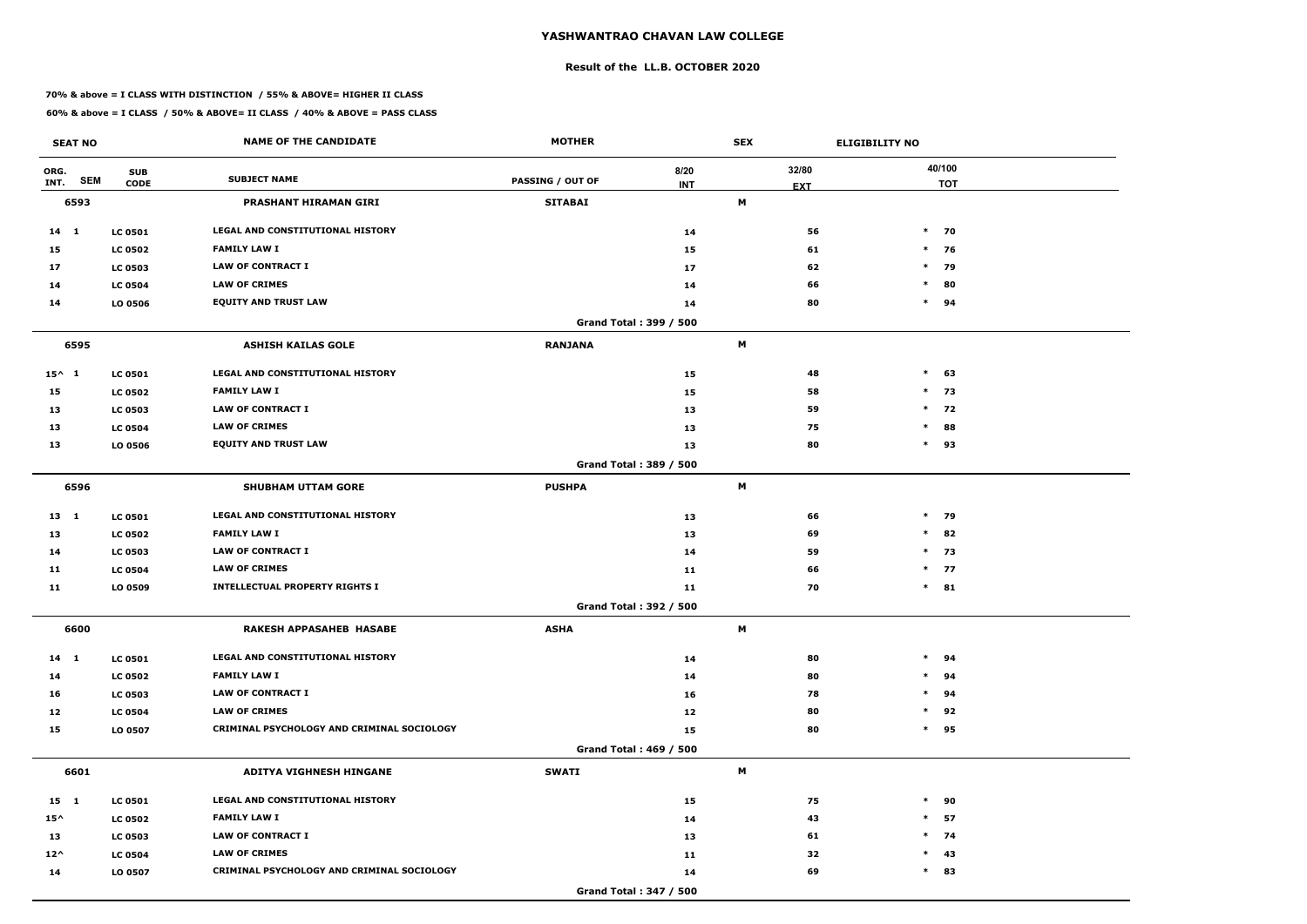#### **Result of the LL.B. OCTOBER 2020**

#### **70% & above = I CLASS WITH DISTINCTION / 55% & ABOVE= HIGHER II CLASS**

| <b>SEAT NO</b>             |                           | <b>NAME OF THE CANDIDATE</b>               | <b>MOTHER</b>               |                    | <b>SEX</b> |                     | <b>ELIGIBILITY NO</b>  |
|----------------------------|---------------------------|--------------------------------------------|-----------------------------|--------------------|------------|---------------------|------------------------|
| ORG.<br><b>SEM</b><br>INT. | <b>SUB</b><br><b>CODE</b> | <b>SUBJECT NAME</b>                        | <b>PASSING / OUT OF</b>     | 8/20<br><b>INT</b> |            | 32/80<br><b>EXT</b> | 40/100<br><b>TOT</b>   |
| 6603                       |                           | <b>AKSHAY SANJAY HIVARKAR</b>              | <b>VANITA</b>               |                    | М          |                     |                        |
| AB 1                       | <b>LC 0501</b>            | LEGAL AND CONSTITUTIONAL HISTORY           |                             | AB                 |            | AB                  | $\ast$<br>$\mathbf{o}$ |
| AB                         | <b>LC 0502</b>            | <b>FAMILY LAW I</b>                        |                             | AB                 |            | AB                  | $\ast$<br>$\mathbf{o}$ |
| AB                         | <b>LC 0503</b>            | <b>LAW OF CONTRACT I</b>                   |                             | AB                 |            | AB                  | $\mathbf{o}$<br>$\ast$ |
| AB                         | <b>LC 0504</b>            | <b>LAW OF CRIMES</b>                       |                             | AB                 |            | AB                  | $\ast$<br>$\mathbf 0$  |
| AB                         | LO 0509                   | <b>INTELLECTUAL PROPERTY RIGHTS I</b>      |                             | AB                 |            | AB                  | $\ast$<br>$\mathbf 0$  |
|                            |                           |                                            | <b>Grand Total: 0 / 500</b> |                    |            |                     |                        |
| 6604                       |                           | PRITI SHIVAJI HOLE                         | <b>ALKA</b>                 |                    | F          |                     |                        |
| $12 \quad 1$               | <b>LC 0501</b>            | LEGAL AND CONSTITUTIONAL HISTORY           |                             | 12                 |            | 37                  | $\ast$<br>49           |
| $12^{\wedge}$              | <b>LC 0502</b>            | <b>FAMILY LAW I</b>                        |                             | 09                 |            | 24                  | $\ast$<br>33           |
| $13^{\wedge}$              | <b>LC 0503</b>            | <b>LAW OF CONTRACT I</b>                   |                             | 08                 |            | 19                  | $*$ 27                 |
| $12^{\wedge}$              | <b>LC 0504</b>            | <b>LAW OF CRIMES</b>                       |                             | 10                 |            | 26                  | 36<br>$\ast$           |
| $14^{\wedge}$              | LO 0506                   | <b>EQUITY AND TRUST LAW</b>                |                             | 10                 |            | 29                  | $\ast$<br>39           |
|                            |                           |                                            | Grand Total: 184 / 500      |                    |            |                     |                        |
| 6605                       |                           | <b>ANIKET DATTATRAY HOLKAR</b>             | <b>SHUBHANGI</b>            |                    | M          |                     |                        |
| $15 \quad 1$               | <b>LC 0501</b>            | LEGAL AND CONSTITUTIONAL HISTORY           |                             | 15                 |            | 66                  | $\ast$<br>81           |
| $13^{\wedge}$              | <b>LC 0502</b>            | <b>FAMILY LAW I</b>                        |                             | 13                 |            | 40                  | $\ast$<br>53           |
| 15                         | <b>LC 0503</b>            | <b>LAW OF CONTRACT I</b>                   |                             | 15                 |            | 77                  | $\ast$<br>92           |
| 12                         | <b>LC 0504</b>            | <b>LAW OF CRIMES</b>                       |                             | 12                 |            | 75                  | $\ast$<br>87           |
| 13                         | LO 0507                   | CRIMINAL PSYCHOLOGY AND CRIMINAL SOCIOLOGY |                             | 13                 |            | 69                  | $\ast$<br>82           |
|                            |                           |                                            | Grand Total: 395 / 500      |                    |            |                     |                        |
| 6607                       |                           | SIKANDAR DASTGIR INAMDAR                   | <b>MAHERU</b>               |                    | M          |                     |                        |
| 15 1                       | <b>LC 0501</b>            | LEGAL AND CONSTITUTIONAL HISTORY           |                             | 15                 |            | 80                  | $*$ 95                 |
| 13                         | <b>LC 0502</b>            | <b>FAMILY LAW I</b>                        |                             | 13                 |            | 53                  | $\ast$<br>66           |
| 13                         | <b>LC 0503</b>            | LAW OF CONTRACT I                          |                             | 13                 |            | 67                  | 80<br>$\ast$           |
| 12                         | <b>LC 0504</b>            | <b>LAW OF CRIMES</b>                       |                             | 12                 |            | 75                  | $*$ 87                 |
| 17                         | LO 0507                   | CRIMINAL PSYCHOLOGY AND CRIMINAL SOCIOLOGY |                             | 17                 |            | 75                  | $*$ 92                 |
|                            |                           |                                            | Grand Total: 420 / 500      |                    |            |                     |                        |
| 6608                       |                           | SANDEEP VIJAY JADHAO                       | <b>MEERA</b>                |                    | M          |                     |                        |
| $14 \quad 1$               | <b>LC 0501</b>            | LEGAL AND CONSTITUTIONAL HISTORY           |                             | 14                 |            | 72                  | $*$ 86                 |
| 14                         | <b>LC 0502</b>            | <b>FAMILY LAW I</b>                        |                             | 14                 |            | 53                  | $*$ 67                 |
| 15                         | <b>LC 0503</b>            | LAW OF CONTRACT I                          |                             | 15                 |            | 62                  | $*$ 77                 |
| 11                         | <b>LC 0504</b>            | <b>LAW OF CRIMES</b>                       |                             | 11                 |            | 80                  | $*$ 91                 |
| 15                         | LO 0507                   | CRIMINAL PSYCHOLOGY AND CRIMINAL SOCIOLOGY |                             | 15                 |            | 62                  | $*$ 77                 |
|                            |                           |                                            | Grand Total: 398 / 500      |                    |            |                     |                        |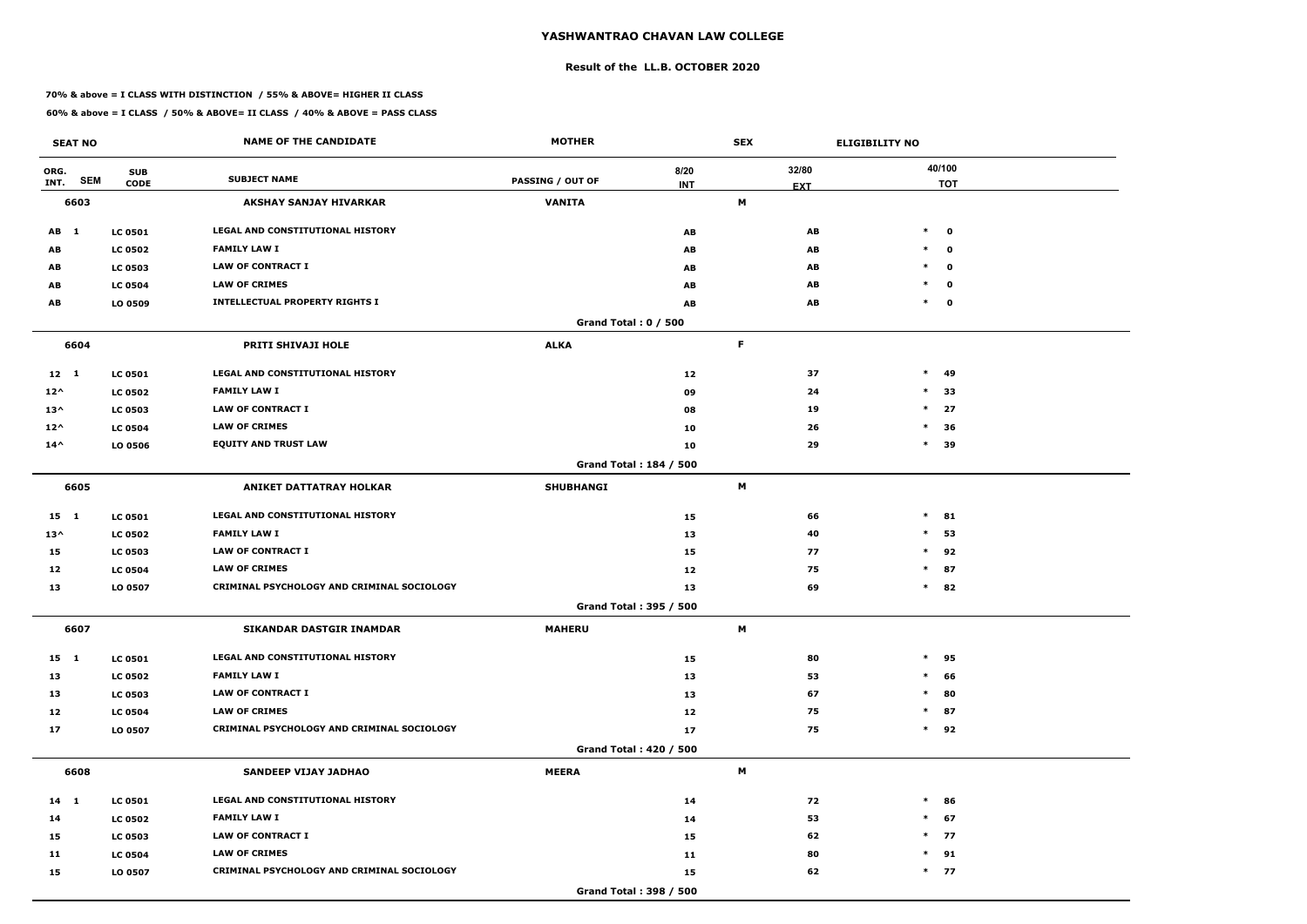#### **Result of the LL.B. OCTOBER 2020**

#### **70% & above = I CLASS WITH DISTINCTION / 55% & ABOVE= HIGHER II CLASS**

| <b>SEAT NO</b>             |                           | <b>NAME OF THE CANDIDATE</b>               | <b>MOTHER</b>                |                               | <b>SEX</b> |                     | <b>ELIGIBILITY NO</b> |
|----------------------------|---------------------------|--------------------------------------------|------------------------------|-------------------------------|------------|---------------------|-----------------------|
| ORG.<br><b>SEM</b><br>INT. | <b>SUB</b><br><b>CODE</b> | <b>SUBJECT NAME</b>                        | <b>PASSING / OUT OF</b>      | 8/20<br><b>INT</b>            |            | 32/80<br><b>EXT</b> | 40/100<br><b>TOT</b>  |
| 6609                       |                           | DIGVIJAY ANILKUMAR JADHAV                  | <b>CHANDRAPRABHA ANILKUI</b> |                               | М          |                     |                       |
| $15 \quad 1$               | <b>LC 0501</b>            | LEGAL AND CONSTITUTIONAL HISTORY           |                              | 15                            |            | 53                  | $\ast$<br>68          |
| 17                         | <b>LC 0502</b>            | <b>FAMILY LAW I</b>                        |                              | 17                            |            | 62                  | $\ast$<br>79          |
| $16^{\wedge}$              | <b>LC 0503</b>            | <b>LAW OF CONTRACT I</b>                   |                              | 16                            |            | 50                  | $\ast$<br>66          |
| 12                         | <b>LC 0504</b>            | <b>LAW OF CRIMES</b>                       |                              | 12                            |            | 74                  | $\ast$<br>86          |
| 17                         | LO 0507                   | CRIMINAL PSYCHOLOGY AND CRIMINAL SOCIOLOGY |                              | 17                            |            | 66                  | $\ast$<br>83          |
|                            |                           |                                            |                              | Grand Total: 382 / 500        |            |                     |                       |
| 6611                       |                           | PRIYA AMBADAS JADHAV                       | <b>SANGITA</b>               |                               | F          |                     |                       |
| AB 1                       | <b>LC 0501</b>            | <b>LEGAL AND CONSTITUTIONAL HISTORY</b>    |                              | AB                            |            | 54                  | $\ast$<br>54          |
| 15                         | <b>LC 0502</b>            | <b>FAMILY LAW I</b>                        |                              | 15                            |            | 54                  | $\ast$<br>69          |
| AB                         | <b>LC 0503</b>            | <b>LAW OF CONTRACT I</b>                   |                              | AB                            |            | 21                  | $\ast$<br>21          |
| $13^{\wedge}$              | <b>LC 0504</b>            | <b>LAW OF CRIMES</b>                       |                              | 12                            |            | 37                  | 49<br>$\ast$          |
| AB                         | LO 0507                   | CRIMINAL PSYCHOLOGY AND CRIMINAL SOCIOLOGY |                              | AB                            |            | 64                  | $\ast$<br>64          |
|                            |                           |                                            |                              | Grand Total: 257 / 500        |            |                     |                       |
| 6616                       |                           | <b>ASHISH SADANAND JAGDALE</b>             | <b>SUMITRA</b>               |                               | М          |                     |                       |
| $14$ 1                     | <b>LC 0501</b>            | LEGAL AND CONSTITUTIONAL HISTORY           |                              | 14                            |            | 72                  | $\ast$<br>86          |
| 14                         | <b>LC 0502</b>            | <b>FAMILY LAW I</b>                        |                              | 14                            |            | 59                  | $*$ 73                |
| 17                         | <b>LC 0503</b>            | <b>LAW OF CONTRACT I</b>                   |                              | 17                            |            | 67                  | $\ast$<br>84          |
| 13                         | <b>LC 0504</b>            | <b>LAW OF CRIMES</b>                       |                              | 13                            |            | 72                  | $\ast$<br>85          |
| 16                         | LO 0507                   | CRIMINAL PSYCHOLOGY AND CRIMINAL SOCIOLOGY |                              | 16                            |            | 75                  | $\ast$<br>91          |
|                            |                           |                                            |                              | <b>Grand Total: 419 / 500</b> |            |                     |                       |
| 6617                       |                           | ASHLESHA JIYAJI JAGDISH                    | <b>SANDHYA</b>               |                               | F          |                     |                       |
| $14 \quad 1$               | <b>LC 0501</b>            | LEGAL AND CONSTITUTIONAL HISTORY           |                              | 14                            |            | 66                  | $\ast$<br>80          |
| 15                         | <b>LC 0502</b>            | <b>FAMILY LAW I</b>                        |                              | 15                            |            | 75                  | $*$<br>90             |
| 13                         | <b>LC 0503</b>            | <b>LAW OF CONTRACT I</b>                   |                              | 13                            |            | 64                  | $*$ 77                |
| 12                         | <b>LC 0504</b>            | <b>LAW OF CRIMES</b>                       |                              | 12                            |            | 70                  | 82<br>$\ast$          |
| 16                         | LO 0507                   | CRIMINAL PSYCHOLOGY AND CRIMINAL SOCIOLOGY |                              | 16                            |            | 74                  | $*$<br>90             |
|                            |                           |                                            |                              | Grand Total: 419 / 500        |            |                     |                       |
| 6619                       |                           | <b>ANAND ARJUN JETHE</b>                   | <b>CHHAYA ARJUN JETHE</b>    |                               | M          |                     |                       |
| 15 1                       | <b>LC 0501</b>            | LEGAL AND CONSTITUTIONAL HISTORY           |                              | 15                            |            | 69                  | $\ast$<br>84          |
| $15^{\wedge}$              | <b>LC 0502</b>            | <b>FAMILY LAW I</b>                        |                              | 15                            |            | 46                  | $*$ 61                |
| 12                         | <b>LC 0503</b>            | <b>LAW OF CONTRACT I</b>                   |                              | 12                            |            | 62                  | $*$ 74                |
| 14                         | <b>LC 0504</b>            | <b>LAW OF CRIMES</b>                       |                              | 14                            |            | 62                  | $*$ 76                |
| AB                         | LO 0507                   | CRIMINAL PSYCHOLOGY AND CRIMINAL SOCIOLOGY |                              | AB                            |            | 69                  | $\ast$<br>69          |
|                            |                           |                                            |                              | Grand Total: 364 / 500        |            |                     |                       |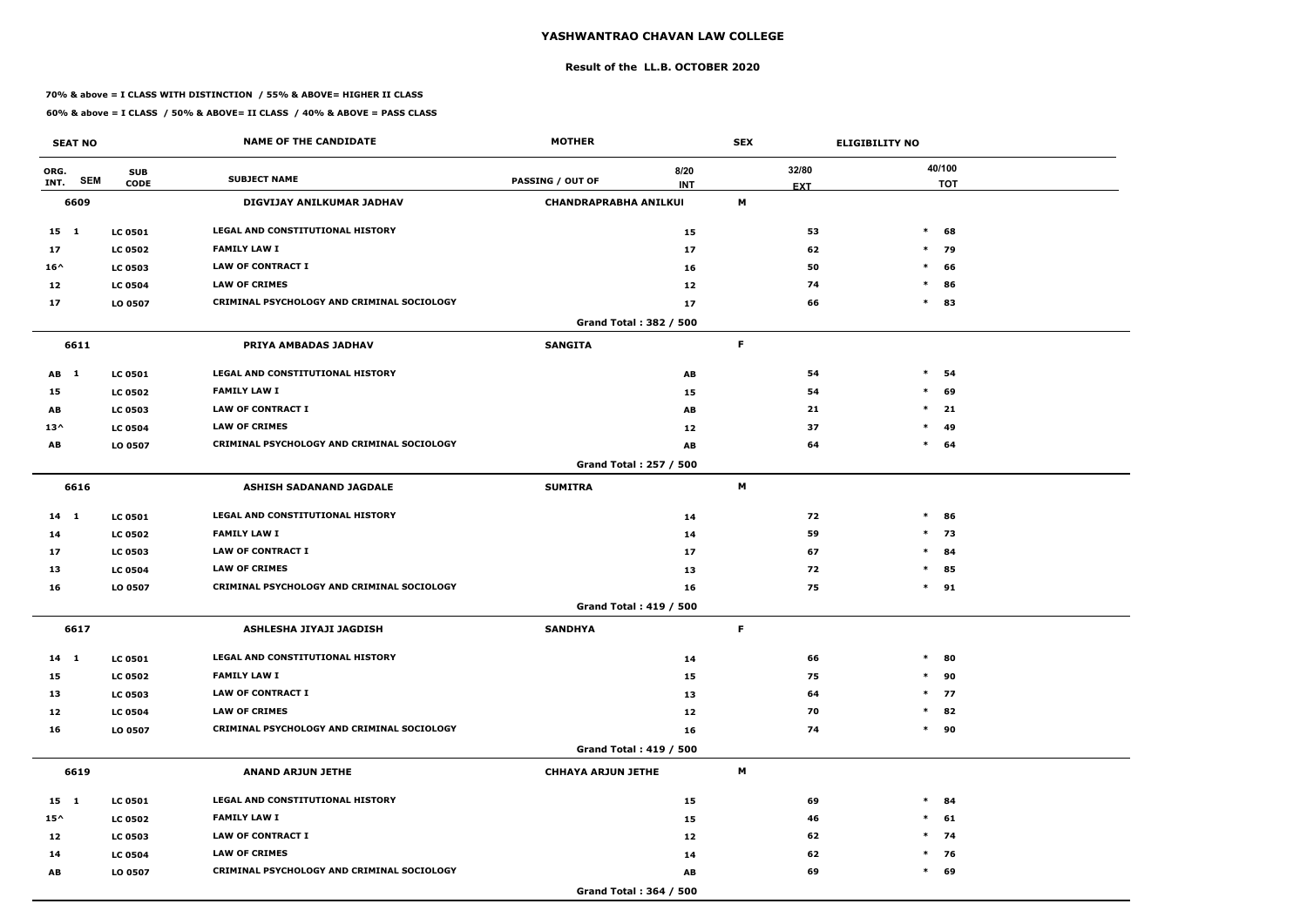#### **Result of the LL.B. OCTOBER 2020**

#### **70% & above = I CLASS WITH DISTINCTION / 55% & ABOVE= HIGHER II CLASS**

|                 | <b>SEAT NO</b> |                           | <b>NAME OF THE CANDIDATE</b>               | <b>MOTHER</b>             |                               | <b>SEX</b> |                     | <b>ELIGIBILITY NO</b> |
|-----------------|----------------|---------------------------|--------------------------------------------|---------------------------|-------------------------------|------------|---------------------|-----------------------|
| ORG.<br>INT.    | <b>SEM</b>     | <b>SUB</b><br><b>CODE</b> | <b>SUBJECT NAME</b>                        | <b>PASSING / OUT OF</b>   | 8/20<br><b>INT</b>            |            | 32/80<br><b>EXT</b> | 40/100<br><b>TOT</b>  |
|                 | 6620           |                           | RICHA PARMANAND JHANGIANI                  | <b>JASSI</b>              |                               | F          |                     |                       |
| 16 1            |                | <b>LC 0501</b>            | <b>LEGAL AND CONSTITUTIONAL HISTORY</b>    |                           | 16                            |            | 80                  | $\ast$<br>96          |
| 14              |                | <b>LC 0502</b>            | <b>FAMILY LAW I</b>                        |                           | 14                            |            | 72                  | $\ast$<br>86          |
| 13              |                | <b>LC 0503</b>            | <b>LAW OF CONTRACT I</b>                   |                           | 13                            |            | 78                  | $\ast$<br>91          |
| 14              |                | <b>LC 0504</b>            | <b>LAW OF CRIMES</b>                       |                           | 14                            |            | 80                  | $\ast$<br>94          |
| 14              |                | LO 0506                   | <b>EQUITY AND TRUST LAW</b>                |                           | 14                            |            | 80                  | $\ast$<br>94          |
|                 |                |                           |                                            |                           | Grand Total: 461 / 500        |            |                     |                       |
|                 | 6621           |                           | PRALHAD PRAKASH JOSHI                      | <b>KALA PRAKASH JOSHI</b> |                               | M          |                     |                       |
| 15 1            |                | <b>LC 0501</b>            | <b>LEGAL AND CONSTITUTIONAL HISTORY</b>    |                           | 15                            |            | 75                  | $\ast$<br>90          |
| 15              |                | <b>LC 0502</b>            | <b>FAMILY LAW I</b>                        |                           | 15                            |            | 54                  | $\ast$<br>69          |
| 14              |                | <b>LC 0503</b>            | <b>LAW OF CONTRACT I</b>                   |                           | 14                            |            | 69                  | $\ast$<br>83          |
| 11              |                | <b>LC 0504</b>            | <b>LAW OF CRIMES</b>                       |                           | 11                            |            | 70                  | 81<br>$\ast$          |
| 15              |                | LO 0507                   | CRIMINAL PSYCHOLOGY AND CRIMINAL SOCIOLOGY |                           | 15                            |            | 58                  | $*$ 73                |
|                 |                |                           |                                            |                           | Grand Total: 396 / 500        |            |                     |                       |
|                 | 6622           |                           | <b>PRATHAMESH AJAY JOSHI</b>               | <b>SUNITI</b>             |                               | M          |                     |                       |
| 14 1            |                | <b>LC 0501</b>            | LEGAL AND CONSTITUTIONAL HISTORY           |                           | 14                            |            | 66                  | $\ast$<br>80          |
| 14              |                | <b>LC 0502</b>            | <b>FAMILY LAW I</b>                        |                           | 14                            |            | 51                  | 65<br>$\ast$          |
| 16              |                | <b>LC 0503</b>            | <b>LAW OF CONTRACT I</b>                   |                           | 16                            |            | 77                  | $\ast$<br>93          |
| 13              |                | <b>LC 0504</b>            | <b>LAW OF CRIMES</b>                       |                           | 13                            |            | 72                  | $\ast$<br>85          |
| 12              |                | LO 0509                   | <b>INTELLECTUAL PROPERTY RIGHTS I</b>      |                           | 12                            |            | 75                  | $\ast$<br>87          |
|                 |                |                           |                                            |                           | <b>Grand Total: 410 / 500</b> |            |                     |                       |
|                 | 6623           |                           | SHUBHADA ASHISH JOSHI                      | <b>ARCHANA</b>            |                               | F          |                     |                       |
| 16 1            |                | <b>LC 0501</b>            | LEGAL AND CONSTITUTIONAL HISTORY           |                           | 16                            |            | 77                  | $\ast$<br>93          |
| 15              |                | <b>LC 0502</b>            | <b>FAMILY LAW I</b>                        |                           | 15                            |            | 64                  | 79<br>$\ast$          |
| 16              |                | <b>LC 0503</b>            | <b>LAW OF CONTRACT I</b>                   |                           | 16                            |            | 66                  | $*$ 82                |
| 13              |                | <b>LC 0504</b>            | <b>LAW OF CRIMES</b>                       |                           | 13                            |            | 66                  | $*$ 79                |
| 16              |                | LO 0507                   | CRIMINAL PSYCHOLOGY AND CRIMINAL SOCIOLOGY |                           | 16                            |            | 77                  | 93<br>$\ast$          |
|                 |                |                           |                                            |                           | <b>Grand Total: 426 / 500</b> |            |                     |                       |
|                 | 6624           |                           | <b>NIVAS CHANDRAKANT KACHARE</b>           | <b>PRIYANKA</b>           |                               | M          |                     |                       |
| $15^{\wedge}$ 1 |                | <b>LC 0501</b>            | LEGAL AND CONSTITUTIONAL HISTORY           |                           | 15                            |            | 46                  | $*$ 61                |
| 14              |                | <b>LC 0502</b>            | <b>FAMILY LAW I</b>                        |                           | 14                            |            | 72                  | $\ast$<br>86          |
| 13              |                | <b>LC 0503</b>            | <b>LAW OF CONTRACT I</b>                   |                           | 13                            |            | 58                  | $*$ 71                |
| 13              |                | <b>LC 0504</b>            | <b>LAW OF CRIMES</b>                       |                           | 13                            |            | 70                  | 83<br>$\ast$          |
| 16              |                | LO 0507                   | CRIMINAL PSYCHOLOGY AND CRIMINAL SOCIOLOGY |                           | 16                            |            | 70                  | $\ast$<br>86          |
|                 |                |                           |                                            |                           | Grand Total: 387 / 500        |            |                     |                       |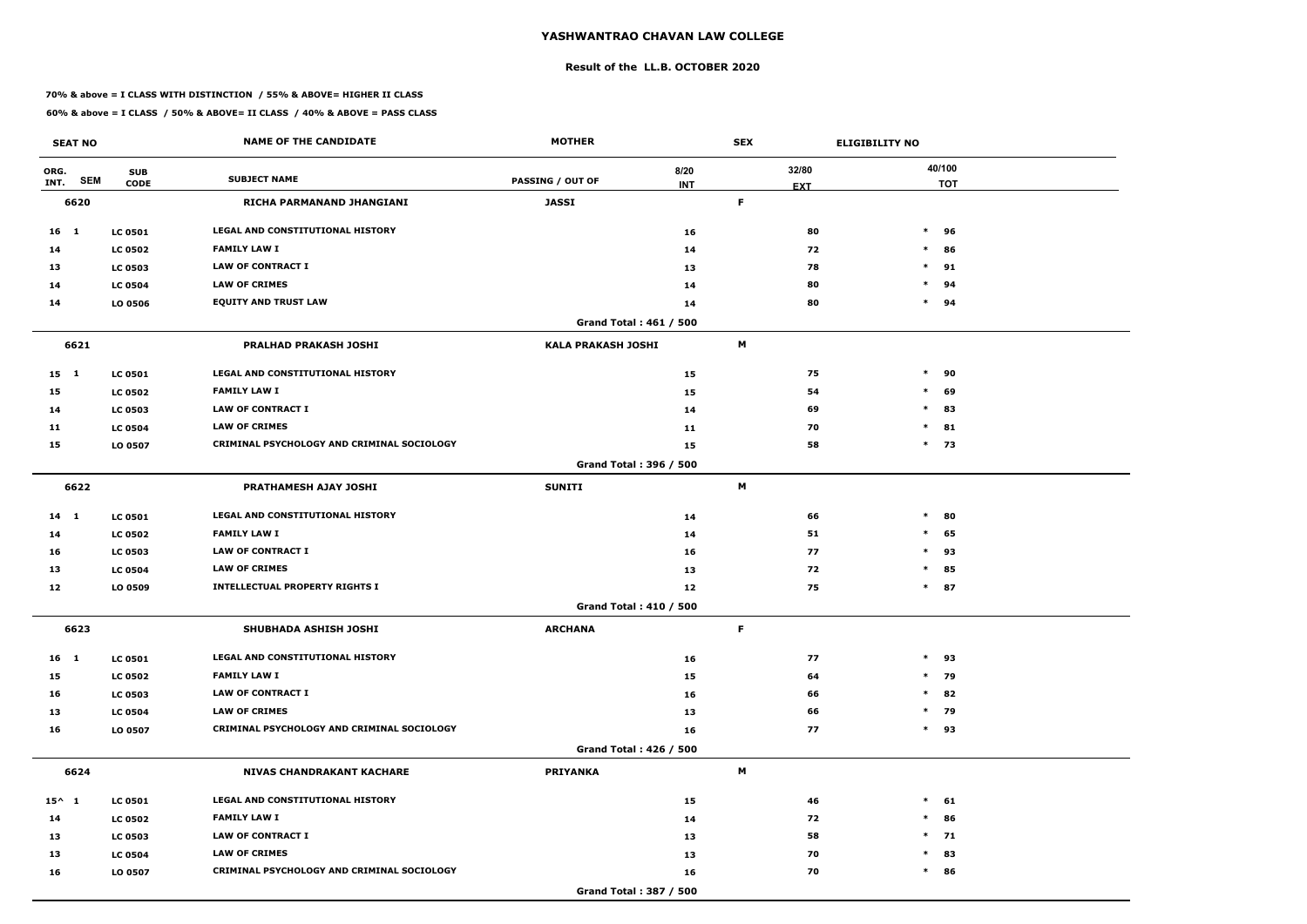#### **Result of the LL.B. OCTOBER 2020**

#### **70% & above = I CLASS WITH DISTINCTION / 55% & ABOVE= HIGHER II CLASS**

| <b>SEAT NO</b>             |                           | <b>NAME OF THE CANDIDATE</b>               | <b>MOTHER</b>                 |                    | <b>SEX</b> |                     | <b>ELIGIBILITY NO</b> |
|----------------------------|---------------------------|--------------------------------------------|-------------------------------|--------------------|------------|---------------------|-----------------------|
| ORG.<br><b>SEM</b><br>INT. | <b>SUB</b><br><b>CODE</b> | <b>SUBJECT NAME</b>                        | <b>PASSING / OUT OF</b>       | 8/20<br><b>INT</b> |            | 32/80<br><b>EXT</b> | 40/100<br><b>TOT</b>  |
| 6625                       |                           | PALLAVI DHANRAJ KAD                        | <b>SUMAN PAYGUDE</b>          |                    | F          |                     |                       |
| $15 \quad 1$               | <b>LC 0501</b>            | LEGAL AND CONSTITUTIONAL HISTORY           |                               | 15                 |            | 50                  | $*$ 65                |
| 13                         | <b>LC 0502</b>            | <b>FAMILY LAW I</b>                        |                               | 13                 |            | 62                  | $*$ 75                |
| 12                         | <b>LC 0503</b>            | <b>LAW OF CONTRACT I</b>                   |                               | 12                 |            | 48                  | $\ast$<br>60          |
| 11                         | <b>LC 0504</b>            | <b>LAW OF CRIMES</b>                       |                               | 11                 |            | 64                  | $*$ 75                |
| $15^{\wedge}$              | LO 0505                   | <b>HEALTH AND FOOD LAW</b>                 |                               | 09                 |            | 22                  | $\ast$<br>31          |
|                            |                           |                                            | Grand Total: 306 / 500        |                    |            |                     |                       |
| 6626                       |                           | <b>GAJANAN VITTHALRAO KADAM</b>            | <b>ANUSAYA</b>                |                    | М          |                     |                       |
| $13 \quad 1$               | <b>LC 0501</b>            | LEGAL AND CONSTITUTIONAL HISTORY           |                               | 13                 |            | 72                  | $\ast$<br>85          |
| 12                         | <b>LC 0502</b>            | <b>FAMILY LAW I</b>                        |                               | 12                 |            | 37                  | $\ast$<br>49          |
| 13                         | <b>LC 0503</b>            | <b>LAW OF CONTRACT I</b>                   |                               | 13                 |            | 51                  | $*$ 64                |
| $10^{\wedge}$              | <b>LC 0504</b>            | <b>LAW OF CRIMES</b>                       |                               | 06                 |            | 13                  | $*$ 19                |
| 10                         | LO 0509                   | <b>INTELLECTUAL PROPERTY RIGHTS I</b>      |                               | 10                 |            | 69                  | $*$ 79                |
|                            |                           |                                            | Grand Total: 296 / 500        |                    |            |                     |                       |
| 6628                       |                           | <b>SRUSHTI SACHIN KALE</b>                 | <b>SUPRIYA</b>                |                    | F          |                     |                       |
| 16 <sub>1</sub>            | <b>LC 0501</b>            | LEGAL AND CONSTITUTIONAL HISTORY           |                               | 16                 |            | 72                  | $\ast$<br>88          |
| 16                         | <b>LC 0502</b>            | <b>FAMILY LAW I</b>                        |                               | 16                 |            | 72                  | $\ast$<br>88          |
| 15                         | <b>LC 0503</b>            | <b>LAW OF CONTRACT I</b>                   |                               | 15                 |            | 78                  | $*$<br>93             |
| 12                         | <b>LC 0504</b>            | <b>LAW OF CRIMES</b>                       |                               | 12                 |            | 75                  | $\ast$<br>87          |
| 12                         | LO 0509                   | <b>INTELLECTUAL PROPERTY RIGHTS I</b>      |                               | 12                 |            | 80                  | $*$ 92                |
|                            |                           |                                            | <b>Grand Total: 448 / 500</b> |                    |            |                     |                       |
| 6629                       |                           | SUCHITA DATTATRAY KALE                     | <b>VANDANA</b>                |                    | F          |                     |                       |
| $15 \quad 1$               | <b>LC 0501</b>            | LEGAL AND CONSTITUTIONAL HISTORY           |                               | 15                 |            | 62                  | $*$ 77                |
| 14                         | <b>LC 0502</b>            | <b>FAMILY LAW I</b>                        |                               | 14                 |            | 51                  | $*$ 65                |
| 14                         | <b>LC 0503</b>            | <b>LAW OF CONTRACT I</b>                   |                               | 14                 |            | 58                  | $*$ 72                |
| 11                         | <b>LC 0504</b>            | <b>LAW OF CRIMES</b>                       |                               | 11                 |            | 67                  | $*$ 78                |
| 15                         | LO 0507                   | CRIMINAL PSYCHOLOGY AND CRIMINAL SOCIOLOGY |                               | 15                 |            | 64                  | $*$ 79                |
|                            |                           |                                            | Grand Total: 371 / 500        |                    |            |                     |                       |
| 6630                       |                           | <b>TEJAS SHRIDHAR KAMBLE</b>               | <b>SAVITA</b>                 |                    | М          |                     |                       |
| 15 1                       | <b>LC 0501</b>            | LEGAL AND CONSTITUTIONAL HISTORY           |                               | 15                 |            | 62                  | $*$ 77                |
| 13                         | <b>LC 0502</b>            | <b>FAMILY LAW I</b>                        |                               | 13                 |            | 54                  | $*$ 67                |
| 13                         | <b>LC 0503</b>            | <b>LAW OF CONTRACT I</b>                   |                               | 13                 |            | 59                  | $*$ 72                |
| 10                         | <b>LC 0504</b>            | <b>LAW OF CRIMES</b>                       |                               | 10                 |            | 56                  | $*$ 66                |
| 13                         | LO 0507                   | CRIMINAL PSYCHOLOGY AND CRIMINAL SOCIOLOGY |                               | 13                 |            | 78                  | $*$ 91                |
|                            |                           |                                            | Grand Total: 373 / 500        |                    |            |                     |                       |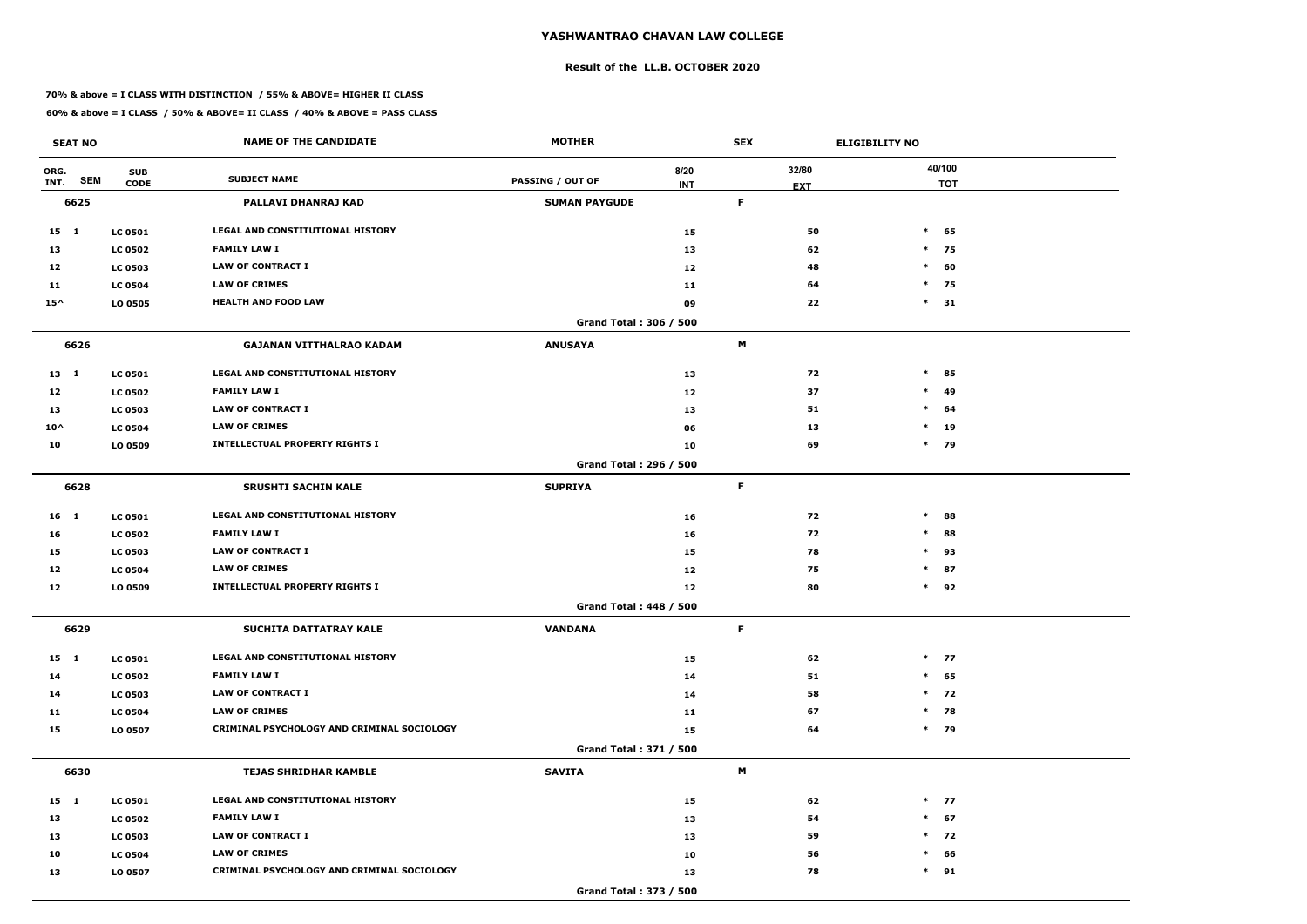#### **Result of the LL.B. OCTOBER 2020**

#### **70% & above = I CLASS WITH DISTINCTION / 55% & ABOVE= HIGHER II CLASS**

| <b>SEAT NO</b>  |                           | <b>NAME OF THE CANDIDATE</b>               | <b>MOTHER</b>              |                        | <b>SEX</b> |            | <b>ELIGIBILITY NO</b> |
|-----------------|---------------------------|--------------------------------------------|----------------------------|------------------------|------------|------------|-----------------------|
| ORG.            | <b>SUB</b>                | <b>SUBJECT NAME</b>                        |                            | 8/20                   |            | 32/80      | 40/100                |
| INT.            | <b>SEM</b><br><b>CODE</b> |                                            | <b>PASSING / OUT OF</b>    | <b>INT</b>             |            | <b>EXT</b> | <b>TOT</b>            |
| 6631            |                           | <b>JAYANT PANDURANG KAMBLE</b>             | <b>RUKMINI</b>             |                        | M          |            |                       |
| $12 \quad 1$    | <b>LC 0501</b>            | <b>LEGAL AND CONSTITUTIONAL HISTORY</b>    |                            | 12                     |            | 54         | $\ast$<br>66          |
| AB              | <b>LC 0502</b>            | <b>FAMILY LAW I</b>                        |                            | AB                     |            | 42         | $\ast$<br>42          |
| 10              | <b>LC 0503</b>            | <b>LAW OF CONTRACT I</b>                   |                            | 10                     |            | AB         | $\ast$<br>10          |
| AB              | <b>LC 0504</b>            | <b>LAW OF CRIMES</b>                       |                            | AB                     |            | AB         | $\mathbf 0$<br>$\ast$ |
| AB              | LO 0507                   | CRIMINAL PSYCHOLOGY AND CRIMINAL SOCIOLOGY |                            | AB                     |            | AB         | $*$ 0                 |
|                 |                           |                                            |                            | Grand Total: 118 / 500 |            |            |                       |
| 6632            |                           | <b>MAYUR MOHAN KAMBLE</b>                  | <b>UJWALA MOHAN KAMBLE</b> |                        | M          |            |                       |
| $14 \quad 1$    | <b>LC 0501</b>            | LEGAL AND CONSTITUTIONAL HISTORY           |                            | 14                     |            | 69         | $\ast$<br>83          |
| $13^{\wedge}$   | <b>LC 0502</b>            | <b>FAMILY LAW I</b>                        |                            | 12                     |            | 34         | $\ast$<br>46          |
| 12              | <b>LC 0503</b>            | <b>LAW OF CONTRACT I</b>                   |                            | 12                     |            | 62         | $*$ 74                |
| 9               | <b>LC 0504</b>            | <b>LAW OF CRIMES</b>                       |                            | 09                     |            | 66         | $*$ 75                |
| 10              | LO 0509                   | <b>INTELLECTUAL PROPERTY RIGHTS I</b>      |                            | 10                     |            | 75         | $\ast$<br>85          |
|                 |                           |                                            |                            | Grand Total: 363 / 500 |            |            |                       |
| 6633            |                           | PRADNYA SHIVRAM KAMBLE                     | <b>SUNITA</b>              |                        | F          |            |                       |
| 14 1            | <b>LC 0501</b>            | LEGAL AND CONSTITUTIONAL HISTORY           |                            | 14                     |            | 64         | $*$ 78                |
| $13^{\wedge}$   | <b>LC 0502</b>            | <b>FAMILY LAW I</b>                        |                            | 08                     |            | 19         | $\ast$<br>27          |
| 14              | <b>LC 0503</b>            | <b>LAW OF CONTRACT I</b>                   |                            | 14                     |            | 50         | $\ast$<br>64          |
| 10              | <b>LC 0504</b>            | <b>LAW OF CRIMES</b>                       |                            | 10                     |            | 51         | $\ast$<br>61          |
| 11              | LO 0506                   | <b>EQUITY AND TRUST LAW</b>                |                            | 11                     |            | 59         | $*$ 70                |
|                 |                           |                                            |                            | Grand Total: 300 / 500 |            |            |                       |
| 6638            |                           | <b>MANOJ PANDURANG KANTE</b>               | <b>ALKA</b>                |                        | M          |            |                       |
| $14 \quad 1$    | <b>LC 0501</b>            | <b>LEGAL AND CONSTITUTIONAL HISTORY</b>    |                            | 14                     |            | 51         | $\ast$<br>65          |
| $15^{\wedge}$   | <b>LC 0502</b>            | <b>FAMILY LAW I</b>                        |                            | 14                     |            | 43         | 57<br>$\ast$          |
| 13              | <b>LC 0503</b>            | LAW OF CONTRACT I                          |                            | 13                     |            | 53         | $\ast$<br>66          |
| 9               | <b>LC 0504</b>            | <b>LAW OF CRIMES</b>                       |                            | 09                     |            | 61         | 70<br>$\ast$          |
| 8               | LO 0509                   | <b>INTELLECTUAL PROPERTY RIGHTS I</b>      |                            | 08                     |            | 72         | 80<br>$\ast$          |
|                 |                           |                                            |                            | Grand Total: 338 / 500 |            |            |                       |
| 6639            |                           | DHANANJAY GHANSHYAM KANTHIWAR              | <b>LALITAGAURI</b>         |                        | M          |            |                       |
| $15^{\wedge}$ 1 | <b>LC 0501</b>            | LEGAL AND CONSTITUTIONAL HISTORY           |                            | 15                     |            | 48         | $\ast$<br>63          |
| $14^{\wedge}$   | <b>LC 0502</b>            | <b>FAMILY LAW I</b>                        |                            | 13                     |            | 38         | $\ast$<br>51          |
| 11              | <b>LC 0503</b>            | LAW OF CONTRACT I                          |                            | 11                     |            | 53         | 64<br>$\ast$          |
| 11              | <b>LC 0504</b>            | <b>LAW OF CRIMES</b>                       |                            | 11                     |            | 35         | $\ast$<br>46          |
| 14              | LO 0507                   | CRIMINAL PSYCHOLOGY AND CRIMINAL SOCIOLOGY |                            | 14                     |            | 59         | $*$ 73                |
|                 |                           |                                            |                            | Grand Total: 297 / 500 |            |            |                       |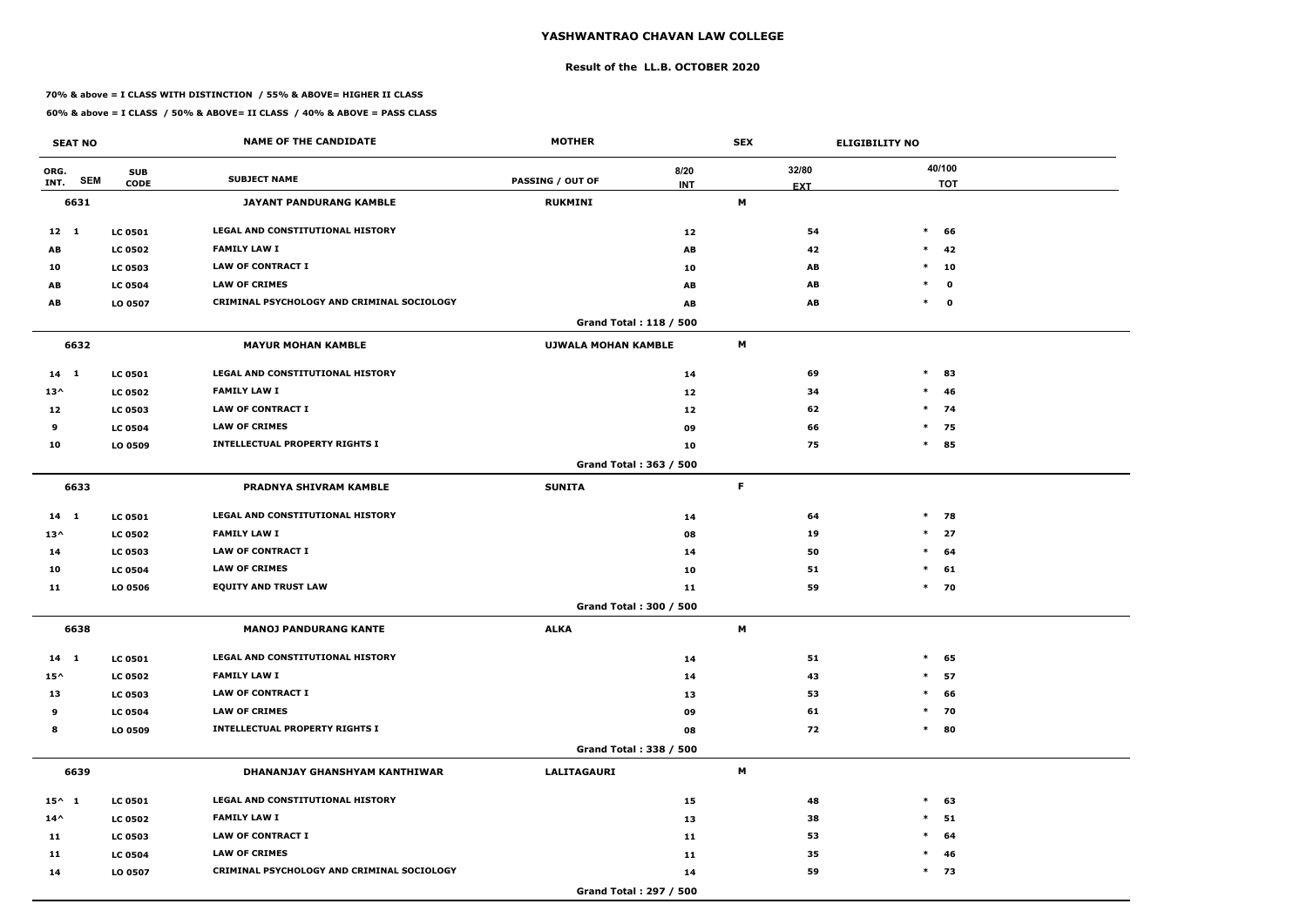#### **Result of the LL.B. OCTOBER 2020**

#### **70% & above = I CLASS WITH DISTINCTION / 55% & ABOVE= HIGHER II CLASS**

| <b>SEAT NO</b>             |                           | <b>NAME OF THE CANDIDATE</b>               | <b>MOTHER</b>           |                    | <b>SEX</b> |                     | <b>ELIGIBILITY NO</b> |
|----------------------------|---------------------------|--------------------------------------------|-------------------------|--------------------|------------|---------------------|-----------------------|
| ORG.<br><b>SEM</b><br>INT. | <b>SUB</b><br><b>CODE</b> | <b>SUBJECT NAME</b>                        | <b>PASSING / OUT OF</b> | 8/20<br><b>INT</b> |            | 32/80<br><b>EXT</b> | 40/100<br><b>TOT</b>  |
| 6640                       |                           | <b>GAURI SANDEEP KAPOOR</b>                | <b>DEEPALI</b>          |                    | F.         |                     |                       |
| $14 \quad 1$               | <b>LC 0501</b>            | LEGAL AND CONSTITUTIONAL HISTORY           |                         | 14                 |            | 70                  | $\ast$<br>84          |
| 14                         | <b>LC 0502</b>            | <b>FAMILY LAW I</b>                        |                         | 14                 |            | 70                  | $\ast$<br>84          |
| 15                         | <b>LC 0503</b>            | <b>LAW OF CONTRACT I</b>                   |                         | 15                 |            | 78                  | $\ast$<br>93          |
| 14                         | <b>LC 0504</b>            | <b>LAW OF CRIMES</b>                       |                         | 14                 |            | 74                  | $\ast$<br>88          |
| 15                         | LO 0507                   | CRIMINAL PSYCHOLOGY AND CRIMINAL SOCIOLOGY |                         | 15                 |            | 69                  | $\ast$<br>84          |
|                            |                           |                                            | Grand Total: 433 / 500  |                    |            |                     |                       |
| 6641                       |                           | <b>SURAJ HARSHWARDHAN KASBE</b>            | <b>MEERA</b>            |                    | М          |                     |                       |
| AB 1                       | <b>LC 0501</b>            | LEGAL AND CONSTITUTIONAL HISTORY           |                         | AB                 |            | 61                  | $\ast$<br>61          |
| AB                         | <b>LC 0502</b>            | <b>FAMILY LAW I</b>                        |                         | AB                 |            | 48                  | $\ast$<br>48          |
| AB                         | <b>LC 0503</b>            | <b>LAW OF CONTRACT I</b>                   |                         | AB                 |            | 38                  | $\ast$<br>38          |
| AB                         | <b>LC 0504</b>            | <b>LAW OF CRIMES</b>                       |                         | AB                 |            | 48                  | $\ast$<br>48          |
| AB                         | LO 0507                   | CRIMINAL PSYCHOLOGY AND CRIMINAL SOCIOLOGY |                         | AB                 |            | 58                  | $\ast$<br>58          |
|                            |                           |                                            | Grand Total: 253 / 500  |                    |            |                     |                       |
| 6642                       |                           | <b>SIMA SHREYAS KATIKAR</b>                | <b>UMA SWAMI</b>        |                    | F          |                     |                       |
| $14$ 1                     | <b>LC 0501</b>            | LEGAL AND CONSTITUTIONAL HISTORY           |                         | 14                 |            | 80                  | $\ast$<br>94          |
| 14                         | <b>LC 0502</b>            | <b>FAMILY LAW I</b>                        |                         | 14                 |            | 70                  | $\ast$<br>84          |
| 11                         | <b>LC 0503</b>            | <b>LAW OF CONTRACT I</b>                   |                         | 11                 |            | 80                  | $\ast$<br>91          |
| 12                         | <b>LC 0504</b>            | <b>LAW OF CRIMES</b>                       |                         | 12                 |            | 80                  | $\ast$<br>92          |
| 12                         | LO 0509                   | <b>INTELLECTUAL PROPERTY RIGHTS I</b>      |                         | 12                 |            | 80                  | $\ast$<br>92          |
|                            |                           |                                            | Grand Total: 453 / 500  |                    |            |                     |                       |
| 6644                       |                           | <b>ANANT DATTATRAY KHADKE</b>              | <b>SHARADA</b>          |                    | M          |                     |                       |
| $14^{\wedge} 1$            | <b>LC 0501</b>            | LEGAL AND CONSTITUTIONAL HISTORY           |                         | 14                 |            | 43                  | $*$ 57                |
| $13^{\wedge}$              | <b>LC 0502</b>            | <b>FAMILY LAW I</b>                        |                         | 12                 |            | 37                  | $\ast$<br>-49         |
| $12^{\wedge}$              | <b>LC 0503</b>            | LAW OF CONTRACT I                          |                         | 10                 |            | 29                  | $\ast$<br>39          |
| 10                         | <b>LC 0504</b>            | <b>LAW OF CRIMES</b>                       |                         | 10                 |            | 37                  | $*$ 47                |
| 14                         | LO 0507                   | CRIMINAL PSYCHOLOGY AND CRIMINAL SOCIOLOGY |                         | 14                 |            | 45                  | $*$ 59                |
|                            |                           |                                            | Grand Total: 251 / 500  |                    |            |                     |                       |
| 6645                       |                           | <b>SHUBHAM PRALHAD KHAIRE</b>              | <b>REKHA</b>            |                    | M          |                     |                       |
| 15 1                       | <b>LC 0501</b>            | LEGAL AND CONSTITUTIONAL HISTORY           |                         | 15                 |            | 61                  | $*$ 76                |
| $15^{\wedge}$              | <b>LC 0502</b>            | <b>FAMILY LAW I</b>                        |                         | 14                 |            | 42                  | $\ast$<br>56          |
| $15^{\wedge}$              | <b>LC 0503</b>            | LAW OF CONTRACT I                          |                         | 13                 |            | 40                  | $\ast$<br>53          |
| 12                         | <b>LC 0504</b>            | <b>LAW OF CRIMES</b>                       |                         | 12                 |            | 54                  | $*$ 66                |
| 15                         | LO 0507                   | CRIMINAL PSYCHOLOGY AND CRIMINAL SOCIOLOGY |                         | 15                 |            | 56                  | $*$ 71                |
|                            |                           |                                            | Grand Total: 322 / 500  |                    |            |                     |                       |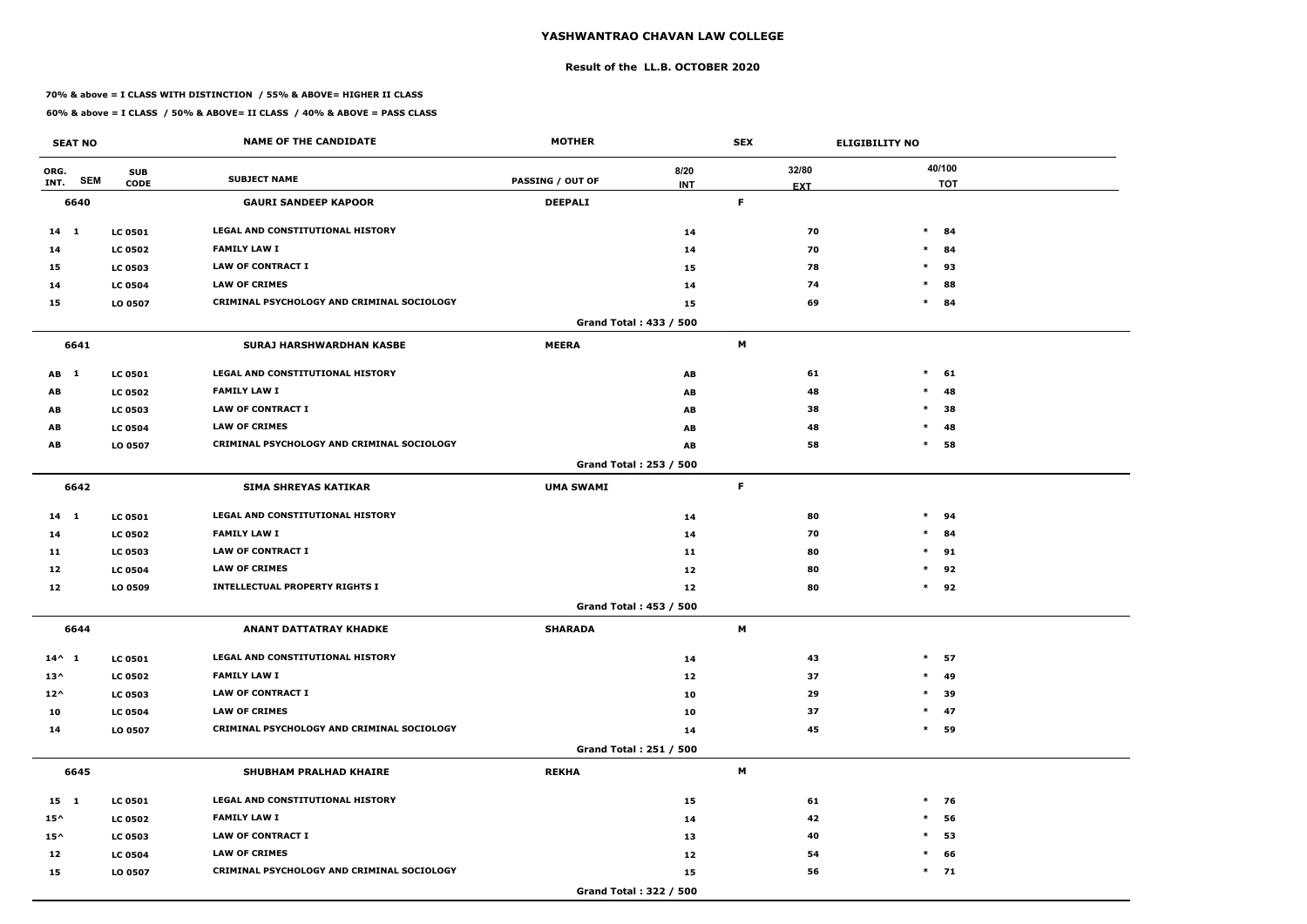#### **Result of the LL.B. OCTOBER 2020**

#### **70% & above = I CLASS WITH DISTINCTION / 55% & ABOVE= HIGHER II CLASS**

| <b>SEAT NO</b>             |                           | <b>NAME OF THE CANDIDATE</b>                      | <b>MOTHER</b>           |                    | <b>SEX</b> |                     | <b>ELIGIBILITY NO</b> |                      |
|----------------------------|---------------------------|---------------------------------------------------|-------------------------|--------------------|------------|---------------------|-----------------------|----------------------|
| ORG.<br><b>SEM</b><br>INT. | <b>SUB</b><br><b>CODE</b> | <b>SUBJECT NAME</b>                               | <b>PASSING / OUT OF</b> | 8/20<br><b>INT</b> |            | 32/80<br><b>EXT</b> |                       | 40/100<br><b>TOT</b> |
| 6646                       |                           | <b>JYOTI HARI KHALSODE</b>                        | <b>SAVITA</b>           |                    | F          |                     |                       |                      |
| $14 \quad 1$               | <b>LC 0501</b>            | LEGAL AND CONSTITUTIONAL HISTORY                  |                         | 14                 |            | 53                  |                       | $*$ 67               |
| 14                         | <b>LC 0502</b>            | <b>FAMILY LAW I</b>                               |                         | 14                 |            | 53                  | $*$                   | 67                   |
| 14                         | <b>LC 0503</b>            | <b>LAW OF CONTRACT I</b>                          |                         | 14                 |            | 46                  | $\ast$                | 60                   |
| 12                         | <b>LC 0504</b>            | <b>LAW OF CRIMES</b>                              |                         | 12                 |            | 66                  | $\ast$                | 78                   |
| 14                         | LO 0507                   | <b>CRIMINAL PSYCHOLOGY AND CRIMINAL SOCIOLOGY</b> |                         | 14                 |            | 53                  |                       | $*$ 67               |
|                            |                           |                                                   | Grand Total: 339 / 500  |                    |            |                     |                       |                      |
| 6647                       |                           | <b>SANDIP MANOHAR KHANDALE</b>                    | <b>DHONDABAI</b>        |                    | M          |                     |                       |                      |
| $14 \quad 1$               | <b>LC 0501</b>            | <b>LEGAL AND CONSTITUTIONAL HISTORY</b>           |                         | 14                 |            | 51                  | $\ast$                | 65                   |
| 14                         | <b>LC 0502</b>            | <b>FAMILY LAW I</b>                               |                         | 14                 |            | 48                  | $\ast$                | 62                   |
| $16^{\wedge}$              | <b>LC 0503</b>            | <b>LAW OF CONTRACT I</b>                          |                         | 15                 |            | 46                  | $\ast$                | 61                   |
| 11                         | <b>LC 0504</b>            | <b>LAW OF CRIMES</b>                              |                         | 11                 |            | 61                  | $\ast$                | 72                   |
| $16^{\wedge}$              | LO 0507                   | CRIMINAL PSYCHOLOGY AND CRIMINAL SOCIOLOGY        |                         | 16                 |            | 51                  |                       | $*$ 67               |
|                            |                           |                                                   | Grand Total: 327 / 500  |                    |            |                     |                       |                      |
| 6648                       |                           | <b>NAGNATH BHIKU KHANDEKAR</b>                    | MAINABAI                |                    | M          |                     |                       |                      |
| 16 <sub>1</sub>            | <b>LC 0501</b>            | LEGAL AND CONSTITUTIONAL HISTORY                  |                         | 16                 |            | 62                  | $\ast$                | 78                   |
| 16                         | <b>LC 0502</b>            | <b>FAMILY LAW I</b>                               |                         | 16                 |            | 72                  | $\ast$                | 88                   |
| 16                         | <b>LC 0503</b>            | <b>LAW OF CONTRACT I</b>                          |                         | 16                 |            | 66                  | $*$                   | 82                   |
| 12                         | <b>LC 0504</b>            | <b>LAW OF CRIMES</b>                              |                         | 12                 |            | 70                  | $\ast$                | 82                   |
| 14                         | LO 0507                   | CRIMINAL PSYCHOLOGY AND CRIMINAL SOCIOLOGY        |                         | 14                 |            | 66                  | $\ast$                | 80                   |
|                            |                           |                                                   | Grand Total: 410 / 500  |                    |            |                     |                       |                      |
| 6650                       |                           | <b>VIKAS RAMNATH KHATIK</b>                       | <b>KUNDABAI</b>         |                    | M          |                     |                       |                      |
| $13 \quad 1$               | <b>LC 0501</b>            | LEGAL AND CONSTITUTIONAL HISTORY                  |                         | 13                 |            | 67                  | $\ast$                | 80                   |
| 14                         | <b>LC 0502</b>            | <b>FAMILY LAW I</b>                               |                         | 14                 |            | 70                  |                       | $*$ 84               |
| 16                         | <b>LC 0503</b>            | <b>LAW OF CONTRACT I</b>                          |                         | 16                 |            | 58                  |                       | $*$ 74               |
| 12                         | <b>LC 0504</b>            | <b>LAW OF CRIMES</b>                              |                         | 12                 |            | 72                  |                       | $*$ 84               |
| 15                         | LO 0507                   | CRIMINAL PSYCHOLOGY AND CRIMINAL SOCIOLOGY        |                         | 15                 |            | 80                  |                       | $*$ 95               |
|                            |                           |                                                   | Grand Total: 417 / 500  |                    |            |                     |                       |                      |
| 6652                       |                           | <b>MONALI VITTHAL KHATPE</b>                      | <b>NILIMA</b>           |                    | F          |                     |                       |                      |
| $15 \quad 1$               | <b>LC 0501</b>            | LEGAL AND CONSTITUTIONAL HISTORY                  |                         | 15                 |            | 70                  |                       | $*$ 85               |
| 15                         | <b>LC 0502</b>            | <b>FAMILY LAW I</b>                               |                         | 15                 |            | 51                  | $\ast$                | 66                   |
| $18^{\wedge}$              | <b>LC 0503</b>            | LAW OF CONTRACT I                                 |                         | 17                 |            | 56                  |                       | $*$ 73               |
| 14                         | <b>LC 0504</b>            | <b>LAW OF CRIMES</b>                              |                         | 14                 |            | 69                  | $\ast$                | 83                   |
| 17                         | LO 0506                   | <b>EQUITY AND TRUST LAW</b>                       |                         | 17                 |            | 75                  |                       | $*$ 92               |
|                            |                           |                                                   | Grand Total: 399 / 500  |                    |            |                     |                       |                      |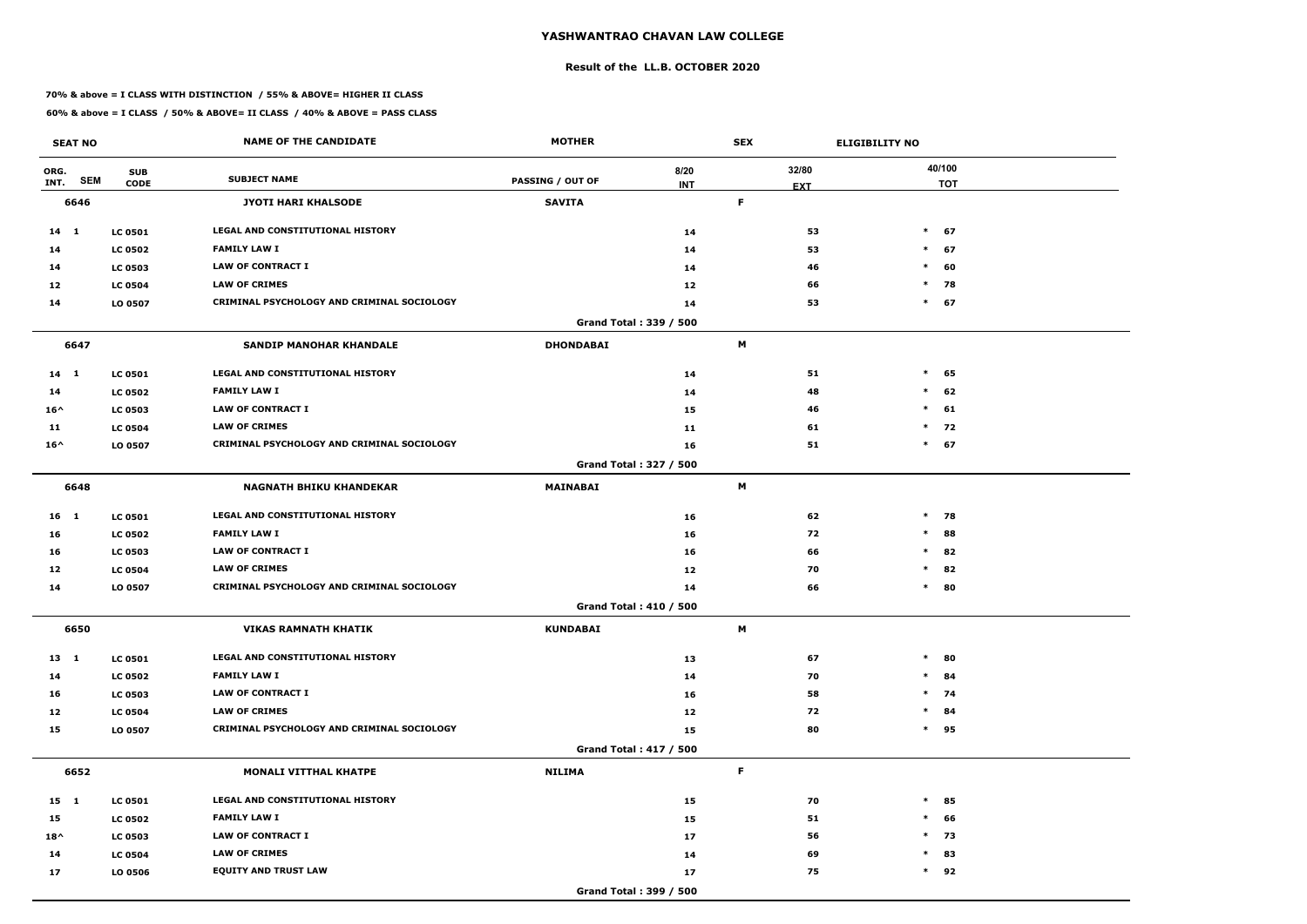#### **Result of the LL.B. OCTOBER 2020**

#### **70% & above = I CLASS WITH DISTINCTION / 55% & ABOVE= HIGHER II CLASS**

| <b>SEAT NO</b> |                           | <b>NAME OF THE CANDIDATE</b>                      | <b>MOTHER</b>                 |            | <b>SEX</b> |            | <b>ELIGIBILITY NO</b> |
|----------------|---------------------------|---------------------------------------------------|-------------------------------|------------|------------|------------|-----------------------|
| ORG.           | <b>SUB</b>                | <b>SUBJECT NAME</b>                               |                               | 8/20       |            | 32/80      | 40/100                |
| INT.           | <b>SEM</b><br><b>CODE</b> |                                                   | <b>PASSING / OUT OF</b>       | <b>INT</b> |            | <b>EXT</b> | <b>TOT</b>            |
| 6654           |                           | <b>PURVA SANJAY KHEDKAR</b>                       | <b>MADHAVI</b>                |            | F          |            |                       |
| 15 1           | <b>LC 0501</b>            | <b>LEGAL AND CONSTITUTIONAL HISTORY</b>           |                               | 15         |            | 67         | $\ast$<br>82          |
| 14             | <b>LC 0502</b>            | <b>FAMILY LAW I</b>                               |                               | 14         |            | 67         | $\ast$<br>81          |
| 16             | <b>LC 0503</b>            | <b>LAW OF CONTRACT I</b>                          |                               | 16         |            | 56         | $\ast$<br>72          |
| 13             | <b>LC 0504</b>            | <b>LAW OF CRIMES</b>                              |                               | 13         |            | 66         | $*$ 79                |
| 16             | LO 0507                   | <b>CRIMINAL PSYCHOLOGY AND CRIMINAL SOCIOLOGY</b> |                               | 16         |            | 72         | $\ast$<br>88          |
|                |                           |                                                   | <b>Grand Total: 402 / 500</b> |            |            |            |                       |
| 6655           |                           | <b>VIJAYA JAYANT KHEDKAR</b>                      | <b>PRABHAVATI</b>             |            | F          |            |                       |
| $14 \quad 1$   | <b>LC 0501</b>            | <b>LEGAL AND CONSTITUTIONAL HISTORY</b>           |                               | 14         |            | 80         | $\ast$<br>94          |
| 15             | <b>LC 0502</b>            | <b>FAMILY LAW I</b>                               |                               | 15         |            | 74         | $\ast$<br>89          |
| 16             | <b>LC 0503</b>            | <b>LAW OF CONTRACT I</b>                          |                               | 16         |            | 80         | $\ast$<br>96          |
| 14             | <b>LC 0504</b>            | <b>LAW OF CRIMES</b>                              |                               | 14         |            | 78         | 92<br>$\ast$          |
| 16             | LO 0507                   | CRIMINAL PSYCHOLOGY AND CRIMINAL SOCIOLOGY        |                               | 16         |            | 66         | $\ast$<br>82          |
|                |                           |                                                   | <b>Grand Total: 453 / 500</b> |            |            |            |                       |
| 6656           |                           | <b>SHANTANU PRAKASH KHENAT</b>                    | <b>SARASWATI</b>              |            | М          |            |                       |
| $15 \quad 1$   | <b>LC 0501</b>            | LEGAL AND CONSTITUTIONAL HISTORY                  |                               | 15         |            | 64         | $*$ 79                |
| 13             | <b>LC 0502</b>            | <b>FAMILY LAW I</b>                               |                               | 13         |            | 46         | 59<br>$\ast$          |
| 16             | <b>LC 0503</b>            | <b>LAW OF CONTRACT I</b>                          |                               | 16         |            | 61         | $*$ 77                |
| 10             | <b>LC 0504</b>            | <b>LAW OF CRIMES</b>                              |                               | 10         |            | 66         | $*$ 76                |
| 16             | LO 0507                   | CRIMINAL PSYCHOLOGY AND CRIMINAL SOCIOLOGY        |                               | 16         |            | 69         | $\ast$<br>85          |
|                |                           |                                                   | Grand Total: 376 / 500        |            |            |            |                       |
| 6657           |                           | <b>SANDIP DAGADU KHONDLE</b>                      | <b>SUNITA</b>                 |            | M          |            |                       |
| AB 1           | <b>LC 0501</b>            | <b>LEGAL AND CONSTITUTIONAL HISTORY</b>           |                               | AB         |            | 16         | $*$ 16                |
| AB             | <b>LC 0502</b>            | <b>FAMILY LAW I</b>                               |                               | AB         |            | 30         | 30<br>$\ast$          |
| AB             | <b>LC 0503</b>            | LAW OF CONTRACT I                                 |                               | AB         |            | 45         | $\ast$<br>45          |
| AB             | <b>LC 0504</b>            | <b>LAW OF CRIMES</b>                              |                               | AB         |            | 13         | $\ast$<br>13          |
| AB             | LO 0507                   | CRIMINAL PSYCHOLOGY AND CRIMINAL SOCIOLOGY        |                               | AB         |            | 58         | 58<br>$\ast$          |
|                |                           |                                                   | Grand Total: 162 / 500        |            |            |            |                       |
| 6659           |                           | <b>RAHUL CHANDRAKANT KHOT</b>                     | <b>SATYABHAMA</b>             |            | M          |            |                       |
| 13 1           | <b>LC 0501</b>            | LEGAL AND CONSTITUTIONAL HISTORY                  |                               | 13         |            | 69         | $\ast$<br>82          |
| 12             | <b>LC 0502</b>            | <b>FAMILY LAW I</b>                               |                               | 12         |            | 67         | $*$ 79                |
| 12             | <b>LC 0503</b>            | LAW OF CONTRACT I                                 |                               | 12         |            | 64         | $*$ 76                |
| 8              | <b>LC 0504</b>            | <b>LAW OF CRIMES</b>                              |                               | 08         |            | 72         | 80<br>$\ast$          |
| 14             | LO 0507                   | CRIMINAL PSYCHOLOGY AND CRIMINAL SOCIOLOGY        |                               | 14         |            | 72         | $\ast$<br>86          |
|                |                           |                                                   | <b>Grand Total: 403 / 500</b> |            |            |            |                       |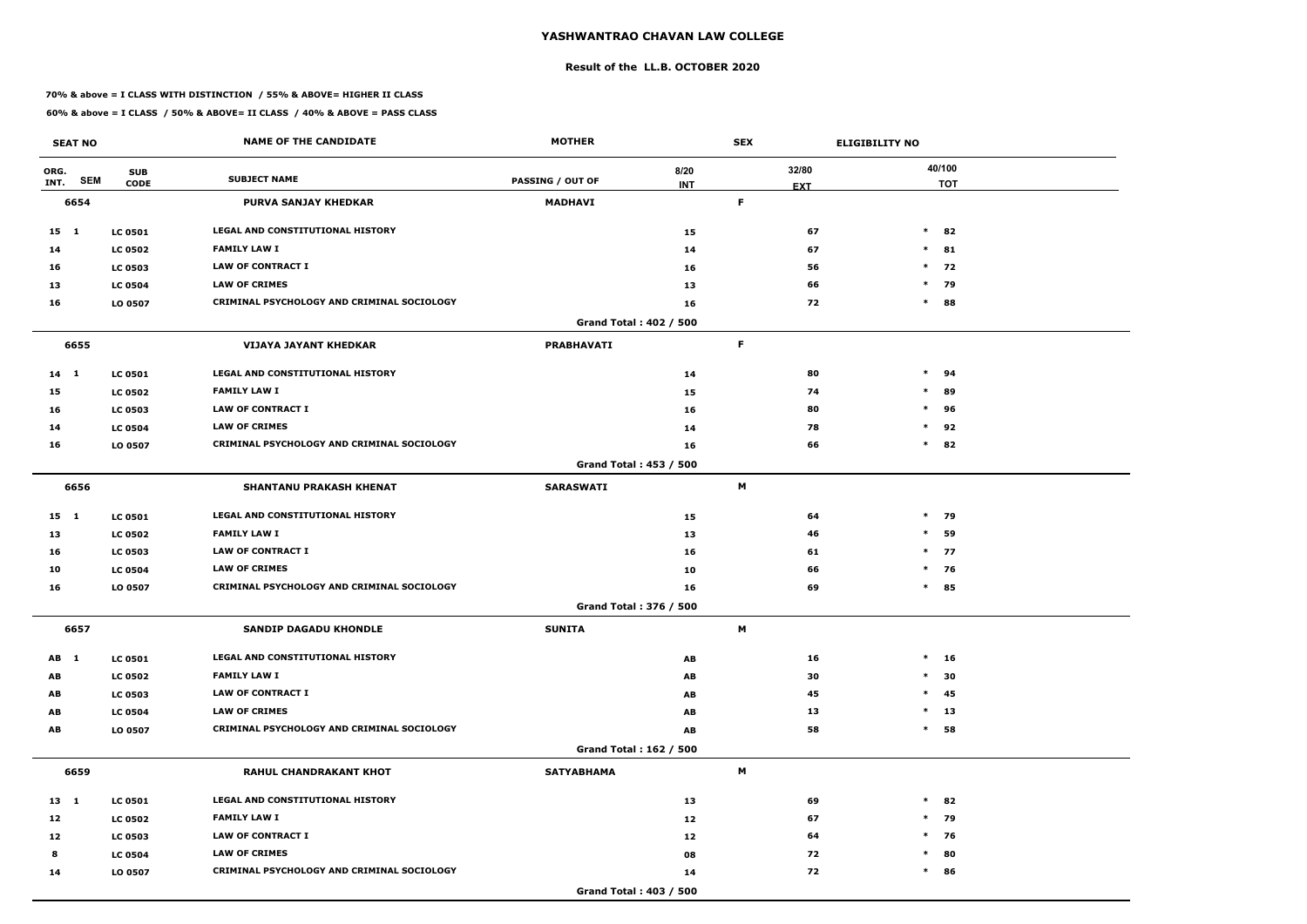#### **Result of the LL.B. OCTOBER 2020**

#### **70% & above = I CLASS WITH DISTINCTION / 55% & ABOVE= HIGHER II CLASS**

| <b>SEAT NO</b>             |                           | <b>NAME OF THE CANDIDATE</b>                      | <b>MOTHER</b>           |                    | <b>SEX</b> |                     | <b>ELIGIBILITY NO</b> |
|----------------------------|---------------------------|---------------------------------------------------|-------------------------|--------------------|------------|---------------------|-----------------------|
| ORG.<br><b>SEM</b><br>INT. | <b>SUB</b><br><b>CODE</b> | <b>SUBJECT NAME</b>                               | <b>PASSING / OUT OF</b> | 8/20<br><b>INT</b> |            | 32/80<br><b>EXT</b> | 40/100<br><b>TOT</b>  |
| 6660                       |                           | SANKET DATTAJIRAO KHOT                            | <b>SAVITA</b>           |                    | M          |                     |                       |
| $14 \quad 1$               | <b>LC 0501</b>            | <b>LEGAL AND CONSTITUTIONAL HISTORY</b>           |                         | 14                 |            | 59                  | $*$ 73                |
| 15                         | <b>LC 0502</b>            | <b>FAMILY LAW I</b>                               |                         | 15                 |            | 58                  | $*$ 73                |
| 15                         | <b>LC 0503</b>            | <b>LAW OF CONTRACT I</b>                          |                         | 15                 |            | 58                  | $*$ 73                |
| 11                         | <b>LC 0504</b>            | <b>LAW OF CRIMES</b>                              |                         | 11                 |            | 70                  | $\ast$<br>81          |
| 17                         | LO 0507                   | CRIMINAL PSYCHOLOGY AND CRIMINAL SOCIOLOGY        |                         | 17                 |            | 72                  | $\ast$<br>89          |
|                            |                           |                                                   | Grand Total: 389 / 500  |                    |            |                     |                       |
| 6661                       |                           | <b>SANDEEP HIRAMAN KHUDE</b>                      | <b>BEGAMBAI</b>         |                    | М          |                     |                       |
| $12 \quad 1$               | <b>LC 0501</b>            | LEGAL AND CONSTITUTIONAL HISTORY                  |                         | 12                 |            | 37                  | $\ast$<br>49          |
| 12                         | <b>LC 0502</b>            | <b>FAMILY LAW I</b>                               |                         | 12                 |            | 37                  | $\ast$<br>49          |
| 11                         | <b>LC 0503</b>            | <b>LAW OF CONTRACT I</b>                          |                         | 11                 |            | 37                  | $\ast$<br>48          |
| 10                         | <b>LC 0504</b>            | <b>LAW OF CRIMES</b>                              |                         | 10                 |            | 42                  | 52<br>$\ast$          |
| 12                         | LO 0507                   | CRIMINAL PSYCHOLOGY AND CRIMINAL SOCIOLOGY        |                         | 12                 |            | 48                  | $\ast$<br>60          |
|                            |                           |                                                   | Grand Total: 258 / 500  |                    |            |                     |                       |
| 6662                       |                           | <b>SURAJ SAHEBRAO KHUNE</b>                       | <b>BABITA</b>           |                    | M          |                     |                       |
| $13^{\wedge} 1$            | <b>LC 0501</b>            | LEGAL AND CONSTITUTIONAL HISTORY                  |                         | 12                 |            | 35                  | $\ast$<br>47          |
| $14^{\wedge}$              | <b>LC 0502</b>            | <b>FAMILY LAW I</b>                               |                         | 10                 |            | 29                  | $\ast$<br>39          |
| $13^{\wedge}$              | <b>LC 0503</b>            | <b>LAW OF CONTRACT I</b>                          |                         | 12                 |            | 34                  | $\ast$<br>46          |
| 10                         | <b>LC 0504</b>            | <b>LAW OF CRIMES</b>                              |                         | 10                 |            | 29                  | $\ast$<br>39          |
| $12^{\wedge}$              | LO 0507                   | CRIMINAL PSYCHOLOGY AND CRIMINAL SOCIOLOGY        |                         | 09                 |            | 24                  | $\ast$<br>33          |
|                            |                           |                                                   | Grand Total: 204 / 500  |                    |            |                     |                       |
| 6664                       |                           | <b>SARIKA SOMNATH KHUNTE</b>                      | <b>PATANGABAI</b>       |                    | F          |                     |                       |
| $12 \quad 1$               | <b>LC 0501</b>            | LEGAL AND CONSTITUTIONAL HISTORY                  |                         | 12                 |            | 58                  | $*$ 70                |
| $14^{\wedge}$              | <b>LC 0502</b>            | <b>FAMILY LAW I</b>                               |                         | 12                 |            | 34                  | $*$ 46                |
| 11                         | <b>LC 0503</b>            | LAW OF CONTRACT I                                 |                         | 11                 |            | 43                  | $\ast$<br>54          |
| 10                         | <b>LC 0504</b>            | <b>LAW OF CRIMES</b>                              |                         | 10                 |            | 45                  | $\ast$<br>55          |
| 13                         | LO 0507                   | <b>CRIMINAL PSYCHOLOGY AND CRIMINAL SOCIOLOGY</b> |                         | 13                 |            | 53                  | $*$ 66                |
|                            |                           |                                                   | Grand Total: 291 / 500  |                    |            |                     |                       |
| 6665                       |                           | RAJKANYA ANIL KOKANI                              | <b>KALPANA</b>          |                    | F          |                     |                       |
| 15 1                       | <b>LC 0501</b>            | LEGAL AND CONSTITUTIONAL HISTORY                  |                         | 15                 |            | 58                  | $*$ 73                |
| 12                         | <b>LC 0502</b>            | <b>FAMILY LAW I</b>                               |                         | 12                 |            | 61                  | $*$ 73                |
| 12                         | <b>LC 0503</b>            | LAW OF CONTRACT I                                 |                         | 12                 |            | 59                  | $*$ 71                |
| AB                         | <b>LC 0504</b>            | <b>LAW OF CRIMES</b>                              |                         | AB                 |            | 75                  | $*$ 75                |
| AB                         | LO 0507                   | CRIMINAL PSYCHOLOGY AND CRIMINAL SOCIOLOGY        |                         | AB                 |            | 74                  | $*$ 74                |
|                            |                           |                                                   | Grand Total: 366 / 500  |                    |            |                     |                       |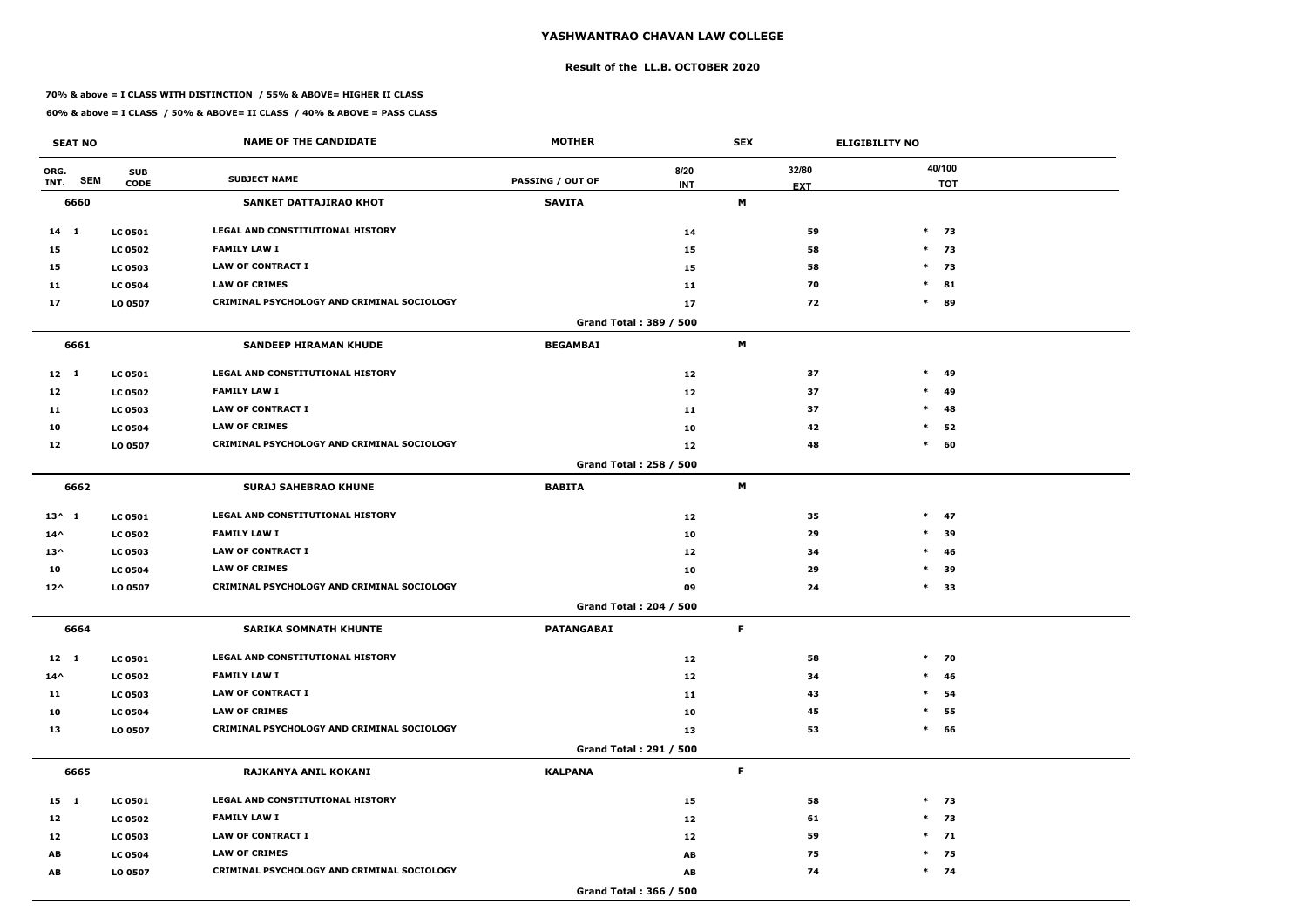#### **Result of the LL.B. OCTOBER 2020**

#### **70% & above = I CLASS WITH DISTINCTION / 55% & ABOVE= HIGHER II CLASS**

|               | <b>SEAT NO</b> |                           | <b>NAME OF THE CANDIDATE</b>               | <b>MOTHER</b>           |                               | <b>SEX</b>  |                     | <b>ELIGIBILITY NO</b> |                      |
|---------------|----------------|---------------------------|--------------------------------------------|-------------------------|-------------------------------|-------------|---------------------|-----------------------|----------------------|
| ORG.<br>INT.  | <b>SEM</b>     | <b>SUB</b><br><b>CODE</b> | <b>SUBJECT NAME</b>                        | <b>PASSING / OUT OF</b> | 8/20<br><b>INT</b>            |             | 32/80<br><b>EXT</b> |                       | 40/100<br><b>TOT</b> |
|               | 6667           |                           | <b>POONAM VILAS KOLATE</b>                 | <b>SINDHU</b>           |                               | $\mathsf F$ |                     |                       |                      |
| 15 1          |                | <b>LC 0501</b>            | <b>LEGAL AND CONSTITUTIONAL HISTORY</b>    |                         | 15                            |             | 75                  |                       | $*$ 90               |
| 14            |                | <b>LC 0502</b>            | <b>FAMILY LAW I</b>                        |                         | 14                            |             | 61                  |                       | $*$ 75               |
| 16            |                | <b>LC 0503</b>            | <b>LAW OF CONTRACT I</b>                   |                         | 16                            |             | 58                  |                       | $*$ 74               |
| 12            |                | <b>LC 0504</b>            | <b>LAW OF CRIMES</b>                       |                         | 12                            |             | 80                  | $\ast$                | 92                   |
| 16            |                | LO 0507                   | CRIMINAL PSYCHOLOGY AND CRIMINAL SOCIOLOGY |                         | 16                            |             | 72                  |                       | $*$ 88               |
|               |                |                           |                                            |                         | <b>Grand Total: 419 / 500</b> |             |                     |                       |                      |
|               | 6668           |                           | POOJA MADHAVRAO KOMULWAR                   | <b>LAXMIBAI</b>         |                               | F           |                     |                       |                      |
| 16 1          |                | <b>LC 0501</b>            | LEGAL AND CONSTITUTIONAL HISTORY           |                         | 16                            |             | 62                  | $\ast$                | 78                   |
| $15^{\wedge}$ |                | <b>LC 0502</b>            | <b>FAMILY LAW I</b>                        |                         | 13                            |             | 40                  | $\ast$                | 53                   |
| 13            |                | <b>LC 0503</b>            | <b>LAW OF CONTRACT I</b>                   |                         | 13                            |             | 56                  | $\ast$                | 69                   |
| 12            |                | <b>LC 0504</b>            | <b>LAW OF CRIMES</b>                       |                         | 12                            |             | 50                  |                       | $*$ 62               |
| 12            |                | LO 0506                   | <b>EQUITY AND TRUST LAW</b>                |                         | 12                            |             | 62                  |                       | $*$ 74               |
|               |                |                           |                                            |                         | Grand Total: 336 / 500        |             |                     |                       |                      |
|               | 6669           |                           | <b>VIJAY BALASAHEB KORHALE</b>             | <b>SUVARNA</b>          |                               | M           |                     |                       |                      |
| $14$ 1        |                | <b>LC 0501</b>            | <b>LEGAL AND CONSTITUTIONAL HISTORY</b>    |                         | 14                            |             | 56                  |                       | $*$ 70               |
| $14^{\wedge}$ |                | <b>LC 0502</b>            | <b>FAMILY LAW I</b>                        |                         | 12                            |             | 37                  | $\ast$                | 49                   |
| $16^{\wedge}$ |                | <b>LC 0503</b>            | <b>LAW OF CONTRACT I</b>                   |                         | 15                            |             | 48                  | $\ast$                | 63                   |
| $14^{\wedge}$ |                | <b>LC 0504</b>            | <b>LAW OF CRIMES</b>                       |                         | 13                            |             | 40                  | $\ast$                | 53                   |
| $17^$         |                | LO 0507                   | CRIMINAL PSYCHOLOGY AND CRIMINAL SOCIOLOGY |                         | 16                            |             | 53                  | $\ast$                | 69                   |
|               |                |                           |                                            |                         | Grand Total: 304 / 500        |             |                     |                       |                      |
|               | 6670           |                           | <b>BHUVNESHWAR MANIK KULKARNI</b>          | UJVALA MANIK KULKARNI   |                               | M           |                     |                       |                      |
| $15 \quad 1$  |                | <b>LC 0501</b>            | LEGAL AND CONSTITUTIONAL HISTORY           |                         | 15                            |             | 70                  |                       | $*$ 85               |
| 14            |                | <b>LC 0502</b>            | <b>FAMILY LAW I</b>                        |                         | 14                            |             | 64                  |                       | $*$ 78               |
| 15            |                | <b>LC 0503</b>            | <b>LAW OF CONTRACT I</b>                   |                         | 15                            |             | 64                  |                       | $*$ 79               |
| 13            |                | <b>LC 0504</b>            | <b>LAW OF CRIMES</b>                       |                         | 13                            |             | 62                  |                       | $*$ 75               |
| 15            |                | LO 0507                   | CRIMINAL PSYCHOLOGY AND CRIMINAL SOCIOLOGY |                         | 15                            |             | 69                  |                       | $*$ 84               |
|               |                |                           |                                            |                         | <b>Grand Total: 401 / 500</b> |             |                     |                       |                      |
|               | 6672           |                           | PRACHI NITIN KULKARNI                      | <b>MANJUSHA</b>         |                               | F           |                     |                       |                      |
| $14 \quad 1$  |                | <b>LC 0501</b>            | LEGAL AND CONSTITUTIONAL HISTORY           |                         | 14                            |             | 58                  |                       | $*$ 72               |
| 14            |                | <b>LC 0502</b>            | <b>FAMILY LAW I</b>                        |                         | 14                            |             | 45                  | $\ast$                | 59                   |
| 13            |                | <b>LC 0503</b>            | <b>LAW OF CONTRACT I</b>                   |                         | 13                            |             | 42                  | $\ast$                | 55                   |
| 14            |                | <b>LC 0504</b>            | <b>LAW OF CRIMES</b>                       |                         | 14                            |             | 64                  |                       | $*$ 78               |
| 9             |                | LO 0509                   | <b>INTELLECTUAL PROPERTY RIGHTS I</b>      |                         | 09                            |             | 61                  |                       | $*$ 70               |
|               |                |                           |                                            |                         | Grand Total: 334 / 500        |             |                     |                       |                      |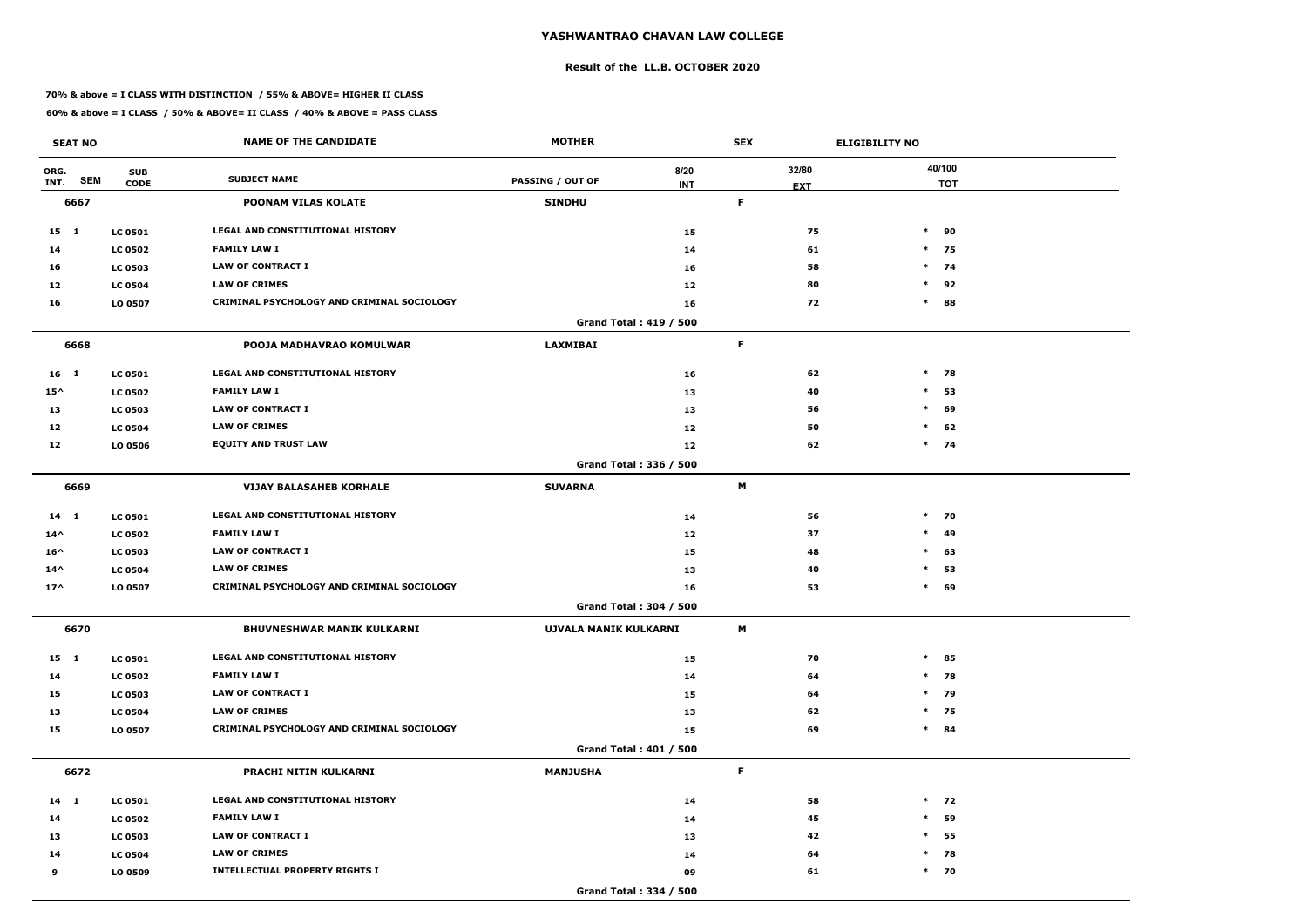#### **Result of the LL.B. OCTOBER 2020**

#### **70% & above = I CLASS WITH DISTINCTION / 55% & ABOVE= HIGHER II CLASS**

| <b>SEAT NO</b>  |                                         | <b>NAME OF THE CANDIDATE</b>               | <b>MOTHER</b>                 |                    | <b>SEX</b>          | <b>ELIGIBILITY NO</b> |
|-----------------|-----------------------------------------|--------------------------------------------|-------------------------------|--------------------|---------------------|-----------------------|
| ORG.<br>INT.    | <b>SUB</b><br><b>SEM</b><br><b>CODE</b> | <b>SUBJECT NAME</b>                        | <b>PASSING / OUT OF</b>       | 8/20<br><b>INT</b> | 32/80<br><b>EXT</b> | 40/100<br><b>TOT</b>  |
| 6673            |                                         | RAJESHWARI PRAKASH KULKARNI                | <b>GEETANJALI</b>             |                    | F.                  |                       |
| 16 <sub>1</sub> | <b>LC 0501</b>                          | LEGAL AND CONSTITUTIONAL HISTORY           |                               | 16                 |                     | 67<br>$\ast$<br>83    |
| 16              | <b>LC 0502</b>                          | <b>FAMILY LAW I</b>                        |                               | 16                 |                     | 64<br>80<br>$\ast$    |
| 12              | <b>LC 0503</b>                          | <b>LAW OF CONTRACT I</b>                   |                               | 12                 |                     | $*$ 76<br>64          |
| 12              | <b>LC 0504</b>                          | <b>LAW OF CRIMES</b>                       |                               | 12                 |                     | 54<br>$\ast$<br>66    |
| 11              | LO 0509                                 | <b>INTELLECTUAL PROPERTY RIGHTS I</b>      |                               | 11                 |                     | 72<br>$\ast$<br>83    |
|                 |                                         |                                            | Grand Total: 388 / 500        |                    |                     |                       |
| 6674            |                                         | SIDDHARTH SANTOSH KULKARNI                 | <b>SNEHAL</b>                 |                    | M                   |                       |
| $15 \quad 1$    | <b>LC 0501</b>                          | <b>LEGAL AND CONSTITUTIONAL HISTORY</b>    |                               | 15                 |                     | 80<br>$\ast$<br>95    |
| 15              | <b>LC 0502</b>                          | <b>FAMILY LAW I</b>                        |                               | 15                 |                     | 80<br>$\ast$<br>95    |
| 14              | <b>LC 0503</b>                          | <b>LAW OF CONTRACT I</b>                   |                               | 14                 |                     | 80<br>$\ast$<br>94    |
| 8               | <b>LC 0504</b>                          | <b>LAW OF CRIMES</b>                       |                               | 08                 |                     | 80<br>$\ast$<br>88    |
| 11              | LO 0509                                 | <b>INTELLECTUAL PROPERTY RIGHTS I</b>      |                               | 11                 |                     | $\ast$<br>80<br>91    |
|                 |                                         |                                            | <b>Grand Total: 463 / 500</b> |                    |                     |                       |
| 6675            |                                         | SONALI VINAYAK KULKARNI                    | <b>ARCHANA</b>                |                    | $\mathsf F$         |                       |
| $14$ 1          | <b>LC 0501</b>                          | LEGAL AND CONSTITUTIONAL HISTORY           |                               | 14                 |                     | $\ast$<br>70<br>84    |
| 12              | <b>LC 0502</b>                          | <b>FAMILY LAW I</b>                        |                               | 12                 |                     | 60<br>48<br>$\ast$    |
| 17              | <b>LC 0503</b>                          | <b>LAW OF CONTRACT I</b>                   |                               | 17                 |                     | $\ast$<br>81<br>64    |
| 13              | <b>LC 0504</b>                          | <b>LAW OF CRIMES</b>                       |                               | 13                 |                     | 80<br>$\ast$<br>93    |
| 16              | LO 0507                                 | CRIMINAL PSYCHOLOGY AND CRIMINAL SOCIOLOGY |                               | 16                 |                     | 64<br>$\ast$<br>80    |
|                 |                                         |                                            | <b>Grand Total: 398 / 500</b> |                    |                     |                       |
| 6677            |                                         | PRATIK NAVNATH LANDE                       | <b>SAVITA</b>                 |                    | M                   |                       |
| $15 \quad 1$    | <b>LC 0501</b>                          | LEGAL AND CONSTITUTIONAL HISTORY           |                               | 15                 |                     | 75<br>$\ast$<br>90    |
| 16              | <b>LC 0502</b>                          | <b>FAMILY LAW I</b>                        |                               | 16                 |                     | 70<br>54<br>$*$       |
| 13              | <b>LC 0503</b>                          | <b>LAW OF CONTRACT I</b>                   |                               | 13                 |                     | $\ast$<br>67<br>54    |
| 12              | <b>LC 0504</b>                          | <b>LAW OF CRIMES</b>                       |                               | 12                 |                     | 82<br>70<br>$\ast$    |
| 14              | LO 0506                                 | <b>EQUITY AND TRUST LAW</b>                |                               | 14                 |                     | 80<br>$\ast$<br>94    |
|                 |                                         |                                            | <b>Grand Total: 403 / 500</b> |                    |                     |                       |
| 6678            |                                         | <b>AMOL POPAT LATE</b>                     | <b>MIRA</b>                   |                    | M                   |                       |
| 15 1            | <b>LC 0501</b>                          | LEGAL AND CONSTITUTIONAL HISTORY           |                               | 15                 |                     | 80<br>$\ast$<br>95    |
| 15              | <b>LC 0502</b>                          | <b>FAMILY LAW I</b>                        |                               | 15                 |                     | 78<br>$\ast$<br>93    |
| 14              | <b>LC 0503</b>                          | <b>LAW OF CONTRACT I</b>                   |                               | 14                 |                     | 70<br>$\ast$<br>84    |
| 14              | <b>LC 0504</b>                          | <b>LAW OF CRIMES</b>                       |                               | 14                 |                     | 72<br>$\ast$<br>86    |
| 16              | LO 0507                                 | CRIMINAL PSYCHOLOGY AND CRIMINAL SOCIOLOGY |                               | 16                 |                     | $\ast$<br>96<br>80    |
|                 |                                         |                                            | Grand Total: 454 / 500        |                    |                     |                       |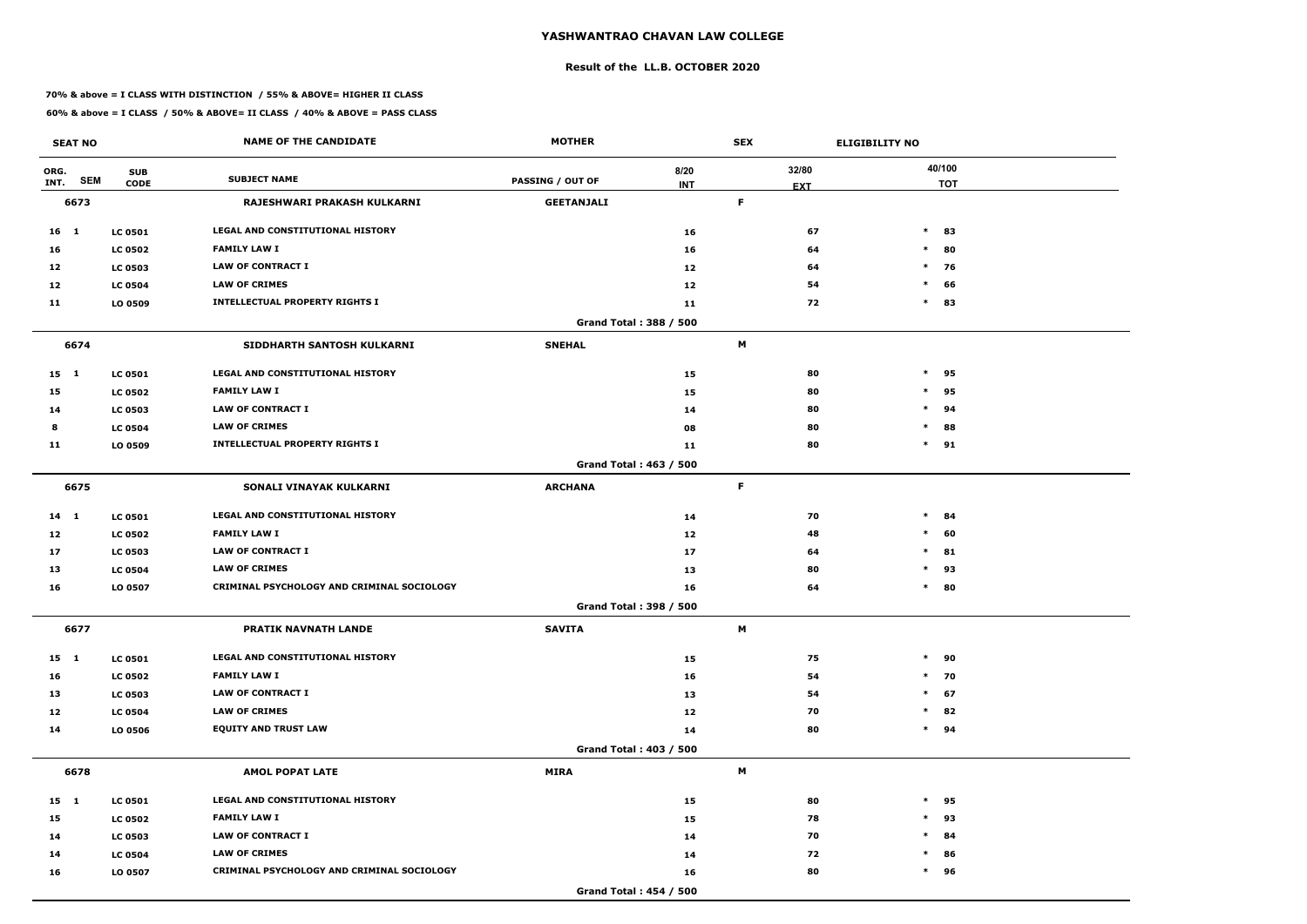#### **Result of the LL.B. OCTOBER 2020**

#### **70% & above = I CLASS WITH DISTINCTION / 55% & ABOVE= HIGHER II CLASS**

| <b>SEAT NO</b>             |                           | <b>NAME OF THE CANDIDATE</b>               | <b>MOTHER</b>           |                               | <b>SEX</b> |                     | <b>ELIGIBILITY NO</b> |
|----------------------------|---------------------------|--------------------------------------------|-------------------------|-------------------------------|------------|---------------------|-----------------------|
| ORG.<br><b>SEM</b><br>INT. | <b>SUB</b><br><b>CODE</b> | <b>SUBJECT NAME</b>                        | <b>PASSING / OUT OF</b> | 8/20<br><b>INT</b>            |            | 32/80<br><b>EXT</b> | 40/100<br><b>TOT</b>  |
| 6679                       |                           | <b>MARUTI PANDHARINATH LAVATE</b>          | <b>LAXMIBAI</b>         |                               | M          |                     |                       |
| $14 \quad 1$               | <b>LC 0501</b>            | LEGAL AND CONSTITUTIONAL HISTORY           |                         | 14                            |            | 67                  | $*$ 81                |
| 15                         | <b>LC 0502</b>            | <b>FAMILY LAW I</b>                        |                         | 15                            |            | 59                  | $*$ 74                |
| 15                         | <b>LC 0503</b>            | <b>LAW OF CONTRACT I</b>                   |                         | 15                            |            | 72                  | $\ast$<br>87          |
| 12                         | <b>LC 0504</b>            | <b>LAW OF CRIMES</b>                       |                         | 12                            |            | 75                  | $*$ 87                |
| 15                         | LO 0508                   | <b>AGRICULTURAL MARKETING LAW</b>          |                         | 15                            |            | 75                  | $*$ 90                |
|                            |                           |                                            |                         | <b>Grand Total: 419 / 500</b> |            |                     |                       |
| 6681                       |                           | <b>AJINKYA KIRAN MAHALE</b>                | <b>VAISHALI</b>         |                               | M          |                     |                       |
| $15 \quad 1$               | <b>LC 0501</b>            | LEGAL AND CONSTITUTIONAL HISTORY           |                         | 15                            |            | 69                  | $\ast$<br>84          |
| 14                         | <b>LC 0502</b>            | <b>FAMILY LAW I</b>                        |                         | 14                            |            | 66                  | $\ast$<br>80          |
| 12                         | <b>LC 0503</b>            | <b>LAW OF CONTRACT I</b>                   |                         | 12                            |            | 74                  | $\ast$<br>86          |
| 12                         | <b>LC 0504</b>            | <b>LAW OF CRIMES</b>                       |                         | 12                            |            | 80                  | $*$ 92                |
| 11                         | LO 0509                   | <b>INTELLECTUAL PROPERTY RIGHTS I</b>      |                         | 11                            |            | 80                  | $*$ 91                |
|                            |                           |                                            |                         | Grand Total: 433 / 500        |            |                     |                       |
| 6682                       |                           | DIGVIJAY ANAND MAHAMULKAR                  | <b>ARCHANA</b>          |                               | M          |                     |                       |
| $14$ 1                     | <b>LC 0501</b>            | LEGAL AND CONSTITUTIONAL HISTORY           |                         | 14                            |            | 61                  | $*$ 75                |
| 13                         | <b>LC 0502</b>            | <b>FAMILY LAW I</b>                        |                         | 13                            |            | 62                  | $*$ 75                |
| 14                         | <b>LC 0503</b>            | <b>LAW OF CONTRACT I</b>                   |                         | 14                            |            | 58                  | $*$ 72                |
| 12                         | <b>LC 0504</b>            | <b>LAW OF CRIMES</b>                       |                         | 12                            |            | 51                  | $\ast$<br>63          |
| 14                         | LO 0507                   | CRIMINAL PSYCHOLOGY AND CRIMINAL SOCIOLOGY |                         | 14                            |            | 75                  | $*$ 89                |
|                            |                           |                                            |                         | Grand Total: 374 / 500        |            |                     |                       |
| 6684                       |                           | SABAA KALANDAR MAKANDAR                    | <b>NAZIRA</b>           |                               | F          |                     |                       |
| $16 \quad 1$               | <b>LC 0501</b>            | <b>LEGAL AND CONSTITUTIONAL HISTORY</b>    |                         | 16                            |            | 69                  | $*$ 85                |
| 14                         | <b>LC 0502</b>            | <b>FAMILY LAW I</b>                        |                         | 14                            |            | 75                  | $*$ 89                |
| 15                         | <b>LC 0503</b>            | LAW OF CONTRACT I                          |                         | 15                            |            | 64                  | * 79                  |
| 13                         | <b>LC 0504</b>            | <b>LAW OF CRIMES</b>                       |                         | 13                            |            | 72                  | $*$ 85                |
| 17                         | LO 0507                   | CRIMINAL PSYCHOLOGY AND CRIMINAL SOCIOLOGY |                         | 17                            |            | 69                  | $*$ 86                |
|                            |                           |                                            |                         | Grand Total: 424 / 500        |            |                     |                       |
| 6685                       |                           | <b>CHITRA AMOL MAKHARE</b>                 | <b>SADHANA</b>          |                               | F.         |                     |                       |
| 15 1                       | <b>LC 0501</b>            | LEGAL AND CONSTITUTIONAL HISTORY           |                         | 15                            |            | 61                  | $*$ 76                |
| 13                         | <b>LC 0502</b>            | <b>FAMILY LAW I</b>                        |                         | 13                            |            | 50                  | $*$ 63                |
| $15^{\wedge}$              | <b>LC 0503</b>            | LAW OF CONTRACT I                          |                         | 15                            |            | 46                  | $\ast$<br>61          |
| 11                         | <b>LC 0504</b>            | <b>LAW OF CRIMES</b>                       |                         | 11                            |            | 43                  | $\ast$<br>54          |
| 14                         | LO 0507                   | CRIMINAL PSYCHOLOGY AND CRIMINAL SOCIOLOGY |                         | 14                            |            | 51                  | $\ast$<br>65          |
|                            |                           |                                            |                         | Grand Total: 319 / 500        |            |                     |                       |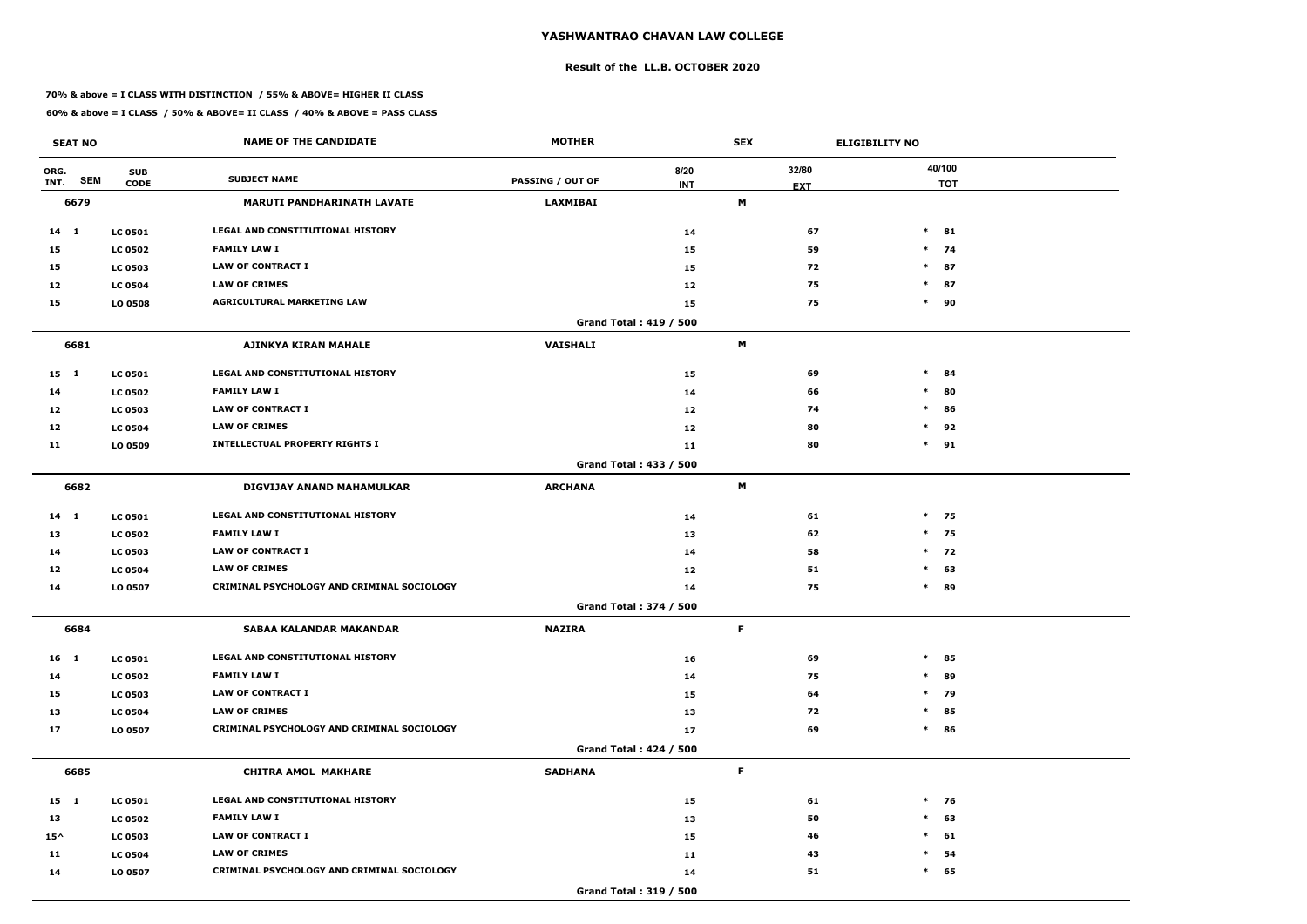#### **Result of the LL.B. OCTOBER 2020**

#### **70% & above = I CLASS WITH DISTINCTION / 55% & ABOVE= HIGHER II CLASS**

| <b>SEAT NO</b>             |                           | <b>NAME OF THE CANDIDATE</b>            | <b>MOTHER</b>                |                               | <b>SEX</b>                |                     | <b>ELIGIBILITY NO</b> |                      |
|----------------------------|---------------------------|-----------------------------------------|------------------------------|-------------------------------|---------------------------|---------------------|-----------------------|----------------------|
| ORG.<br><b>SEM</b><br>INT. | <b>SUB</b><br><b>CODE</b> | <b>SUBJECT NAME</b>                     | <b>PASSING / OUT OF</b>      | 8/20<br><b>INT</b>            |                           | 32/80<br><b>EXT</b> |                       | 40/100<br><b>TOT</b> |
| 6686                       |                           | PALLAVI ASHOK MALI                      | <b>GEETA</b>                 |                               | $\mathsf F$               |                     |                       |                      |
| $13^{\wedge} 1$            | <b>LC 0501</b>            | LEGAL AND CONSTITUTIONAL HISTORY        |                              | 06                            |                           | 10                  |                       | $*$ 16               |
| 11                         | <b>LC 0502</b>            | <b>FAMILY LAW I</b>                     |                              | 11                            |                           | 48                  | $\ast$                | 59                   |
| 8                          | <b>LC 0503</b>            | <b>LAW OF CONTRACT I</b>                |                              | 08                            |                           | 50                  | $\ast$                | 58                   |
| 8                          | <b>LC 0504</b>            | <b>LAW OF CRIMES</b>                    |                              | 08                            |                           | 58                  | $\ast$                | 66                   |
| 8                          | LO 0509                   | <b>INTELLECTUAL PROPERTY RIGHTS I</b>   |                              | 08                            |                           | 66                  |                       | $*$ 74               |
|                            |                           |                                         |                              | <b>Grand Total: 273 / 500</b> |                           |                     |                       |                      |
| 6688                       |                           | PUSHKAR MAHENDRA MALVANKAR              | <b>CHITRA MAHENDRA MALVA</b> |                               | M                         |                     |                       |                      |
| $14 \quad 1$               | <b>LC 0501</b>            | <b>LEGAL AND CONSTITUTIONAL HISTORY</b> |                              | 14                            |                           | 62                  |                       | $*$ 76               |
| 14                         | <b>LC 0502</b>            | <b>FAMILY LAW I</b>                     |                              | 14                            |                           | 66                  | $\ast$                | 80                   |
| 15                         | <b>LC 0503</b>            | <b>LAW OF CONTRACT I</b>                |                              | 15                            |                           | 56                  |                       | $*$ 71               |
| 12                         | <b>LC 0504</b>            | <b>LAW OF CRIMES</b>                    |                              | 12                            |                           | 64                  | $\ast$                | 76                   |
| 16                         | LO 0508                   | <b>AGRICULTURAL MARKETING LAW</b>       |                              | 16                            |                           | 64                  | $\ast$                | 80                   |
|                            |                           |                                         |                              | Grand Total: 383 / 500        |                           |                     |                       |                      |
| 6689                       |                           | <b>SUDARSHAN ASHOK MANDLIK</b>          | <b>SUNITA</b>                |                               | M                         |                     |                       |                      |
| $12 \quad 1$               | <b>LC 0501</b>            | LEGAL AND CONSTITUTIONAL HISTORY        |                              | 12                            |                           | 62                  |                       | $*$ 74               |
| AB                         | <b>LC 0502</b>            | <b>FAMILY LAW I</b>                     |                              | AB                            |                           | AB                  | $\ast$                | $\mathbf{o}$         |
| AB                         | <b>LC 0503</b>            | <b>LAW OF CONTRACT I</b>                |                              | AB                            |                           | 40                  |                       | $*$ 40               |
| AB                         | <b>LC 0504</b>            | <b>LAW OF CRIMES</b>                    |                              | AB                            |                           | 62                  | $\ast$                | 62                   |
| AB                         | LO 0506                   | <b>EQUITY AND TRUST LAW</b>             |                              | AB                            |                           | 62                  | $\ast$                | 62                   |
|                            |                           |                                         |                              | Grand Total: 238 / 500        |                           |                     |                       |                      |
| 6690                       |                           | <b>ARTI RAM MANDURKE</b>                | <b>SUNITA</b>                |                               | F                         |                     |                       |                      |
| 15 1                       | <b>LC 0501</b>            | LEGAL AND CONSTITUTIONAL HISTORY        |                              | 15                            |                           | 70                  |                       | $*$ 85               |
| 13                         | <b>LC 0502</b>            | <b>FAMILY LAW I</b>                     |                              | 13                            |                           | 67                  |                       | $*$ 80               |
| 13                         | <b>LC 0503</b>            | <b>LAW OF CONTRACT I</b>                |                              | 13                            |                           | 64                  |                       | $*$ 77               |
| 9                          | <b>LC 0504</b>            | <b>LAW OF CRIMES</b>                    |                              | 09                            |                           | 80                  |                       | * 89                 |
| 9                          | LO 0509                   | <b>INTELLECTUAL PROPERTY RIGHTS I</b>   |                              | 09                            |                           | 80                  |                       | $*$ 89               |
|                            |                           |                                         |                              | <b>Grand Total: 420 / 500</b> |                           |                     |                       |                      |
| 6691                       |                           | <b>VILAS GULABRAO MANKAR</b>            | <b>JIJABAI</b>               |                               | $\boldsymbol{\mathsf{M}}$ |                     |                       |                      |
| 16 1                       | <b>LC 0501</b>            | LEGAL AND CONSTITUTIONAL HISTORY        |                              | 16                            |                           | 58                  |                       | $*$ 74               |
| 13                         | <b>LC 0502</b>            | <b>FAMILY LAW I</b>                     |                              | 13                            |                           | 56                  |                       | $*$ 69               |
| 15                         | <b>LC 0503</b>            | LAW OF CONTRACT I                       |                              | 15                            |                           | 51                  |                       | $*$ 66               |
| 14                         | <b>LC 0504</b>            | <b>LAW OF CRIMES</b>                    |                              | 14                            |                           | 61                  |                       | $*$ 75               |
| 14                         | LO 0506                   | <b>EQUITY AND TRUST LAW</b>             |                              | 14                            |                           | 74                  | $\ast$                | 88                   |
|                            |                           |                                         |                              | Grand Total: 372 / 500        |                           |                     |                       |                      |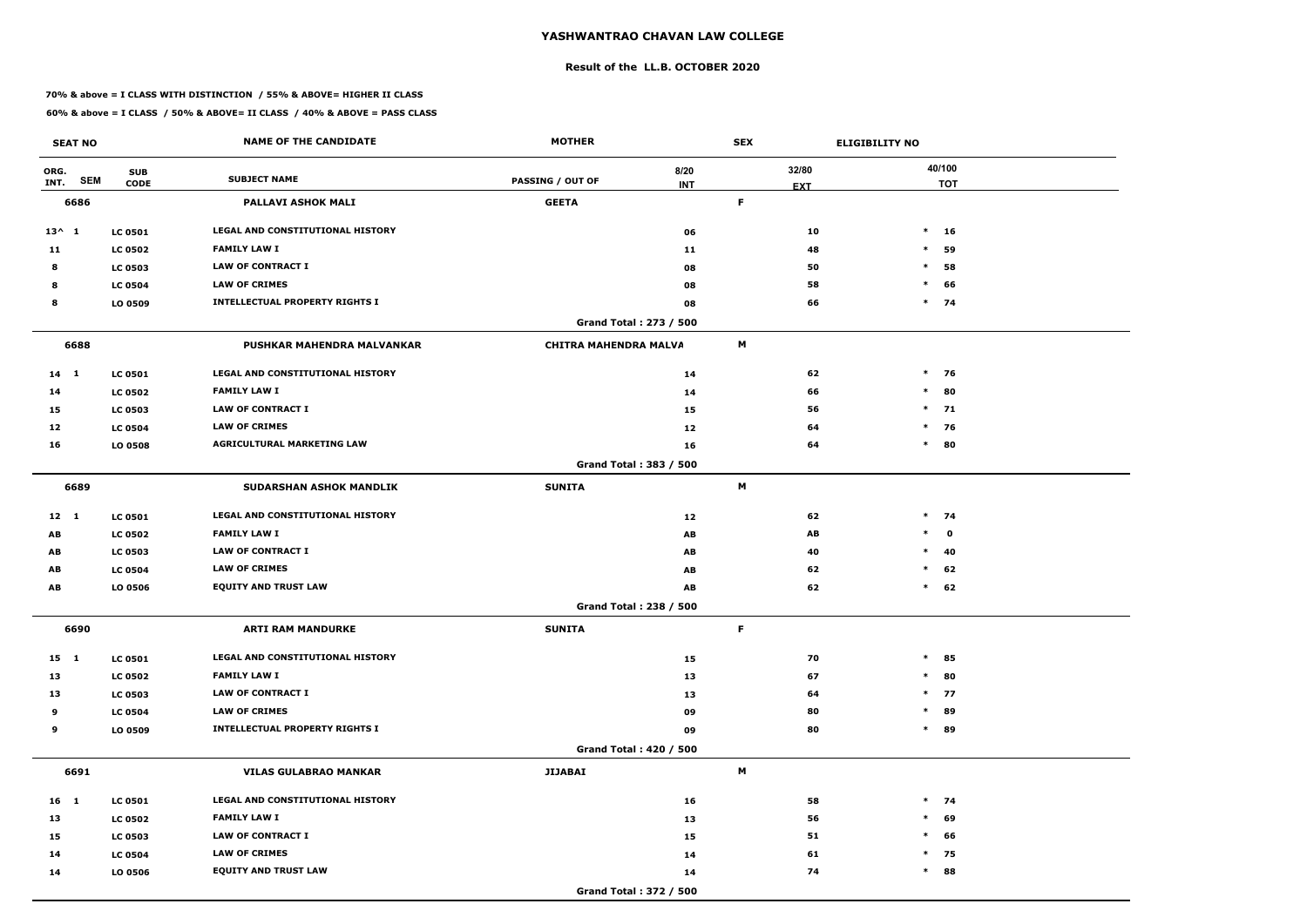#### **Result of the LL.B. OCTOBER 2020**

#### **70% & above = I CLASS WITH DISTINCTION / 55% & ABOVE= HIGHER II CLASS**

| <b>SEAT NO</b>  |                                         | <b>NAME OF THE CANDIDATE</b>               | <b>MOTHER</b>           |                        | <b>SEX</b> |                     | <b>ELIGIBILITY NO</b> |
|-----------------|-----------------------------------------|--------------------------------------------|-------------------------|------------------------|------------|---------------------|-----------------------|
| ORG.<br>INT.    | <b>SUB</b><br><b>SEM</b><br><b>CODE</b> | <b>SUBJECT NAME</b>                        | <b>PASSING / OUT OF</b> | 8/20<br><b>INT</b>     |            | 32/80<br><b>EXT</b> | 40/100<br><b>TOT</b>  |
| 6692            |                                         | <b>SAGAR SURESH MARKAD</b>                 | <b>JANABAI</b>          |                        | М          |                     |                       |
| $14 \quad 1$    | <b>LC 0501</b>                          | <b>LEGAL AND CONSTITUTIONAL HISTORY</b>    |                         | 14                     |            | 66                  | $\ast$<br>80          |
| 13              | <b>LC 0502</b>                          | <b>FAMILY LAW I</b>                        |                         | 13                     |            | 58                  | $*$ 71                |
| 14              | <b>LC 0503</b>                          | <b>LAW OF CONTRACT I</b>                   |                         | 14                     |            | 46                  | $\ast$<br>60          |
| 11              | <b>LC 0504</b>                          | <b>LAW OF CRIMES</b>                       |                         | 11                     |            | 59                  | $\ast$<br>70          |
| 15              | LO 0507                                 | CRIMINAL PSYCHOLOGY AND CRIMINAL SOCIOLOGY |                         | 15                     |            | 72                  | $\ast$<br>87          |
|                 |                                         |                                            |                         | Grand Total: 368 / 500 |            |                     |                       |
| 6693            |                                         | <b>MADHUMATI MANMATHPPA MAYRANE</b>        | <b>DHONDABAI</b>        |                        | F          |                     |                       |
| $13 \quad 1$    | <b>LC 0501</b>                          | LEGAL AND CONSTITUTIONAL HISTORY           |                         | 13                     |            | 51                  | $\ast$<br>64          |
| 13              | <b>LC 0502</b>                          | <b>FAMILY LAW I</b>                        |                         | 13                     |            | 54                  | $\ast$<br>67          |
| AB              | <b>LC 0503</b>                          | <b>LAW OF CONTRACT I</b>                   |                         | AB                     |            | 48                  | 48<br>$\ast$          |
| 8               | <b>LC 0504</b>                          | <b>LAW OF CRIMES</b>                       |                         | 08                     |            | 66                  | $*$ 74                |
| AB              | LO 0507                                 | CRIMINAL PSYCHOLOGY AND CRIMINAL SOCIOLOGY |                         | AB                     |            | 51                  | $\ast$<br>51          |
|                 |                                         |                                            |                         | Grand Total: 304 / 500 |            |                     |                       |
| 6694            |                                         | <b>SWAPNIL SAWATA MEDHE</b>                | <b>SUMAN</b>            |                        | M          |                     |                       |
| AB <sub>1</sub> | <b>LC 0501</b>                          | <b>LEGAL AND CONSTITUTIONAL HISTORY</b>    |                         | AB                     |            | 69                  | $\ast$<br>69          |
| AB              | <b>LC 0502</b>                          | <b>FAMILY LAW I</b>                        |                         | AB                     |            | 66                  | $\ast$<br>66          |
| AB              | <b>LC 0503</b>                          | <b>LAW OF CONTRACT I</b>                   |                         | AB                     |            | 64                  | $\ast$<br>64          |
| AB              | <b>LC 0504</b>                          | <b>LAW OF CRIMES</b>                       |                         | AB                     |            | 58                  | $\ast$<br>58          |
| AB              | LO 0507                                 | CRIMINAL PSYCHOLOGY AND CRIMINAL SOCIOLOGY |                         | AB                     |            | 77                  | $*$ 77                |
|                 |                                         |                                            |                         | Grand Total: 334 / 500 |            |                     |                       |
| 6697            |                                         | <b>MAYURI RAJESH MISAL</b>                 | <b>AASHA</b>            |                        | F          |                     |                       |
| $15 \quad 1$    | <b>LC 0501</b>                          | LEGAL AND CONSTITUTIONAL HISTORY           |                         | 15                     |            | 74                  | $\ast$<br>89          |
| 15              | <b>LC 0502</b>                          | <b>FAMILY LAW I</b>                        |                         | 15                     |            | 74                  | 89<br>$\ast$          |
| 14              | <b>LC 0503</b>                          | <b>LAW OF CONTRACT I</b>                   |                         | 14                     |            | 67                  | $\ast$<br>81          |
| 13              | <b>LC 0504</b>                          | <b>LAW OF CRIMES</b>                       |                         | 13                     |            | 74                  | 87<br>$\ast$          |
| 17              | LO 0507                                 | CRIMINAL PSYCHOLOGY AND CRIMINAL SOCIOLOGY |                         | 17                     |            | 74                  | $*$ 91                |
|                 |                                         |                                            |                         | Grand Total: 437 / 500 |            |                     |                       |
| 6698            |                                         | PRATIK YUVRAJ MITHBHAKARE                  | <b>NEETA</b>            |                        | M          |                     |                       |
| $15 \quad 1$    | <b>LC 0501</b>                          | LEGAL AND CONSTITUTIONAL HISTORY           |                         | 15                     |            | 51                  | $\ast$<br>66          |
| 14              | <b>LC 0502</b>                          | <b>FAMILY LAW I</b>                        |                         | 14                     |            | 64                  | $*$ 78                |
| 12              | <b>LC 0503</b>                          | LAW OF CONTRACT I                          |                         | 12                     |            | 72                  | 84<br>$\ast$          |
| 12              | <b>LC 0504</b>                          | <b>LAW OF CRIMES</b>                       |                         | 12                     |            | 77                  | 89<br>$\ast$          |
| 16              | LO 0507                                 | CRIMINAL PSYCHOLOGY AND CRIMINAL SOCIOLOGY |                         | 16                     |            | 72                  | $\ast$<br>88          |
|                 |                                         |                                            |                         | Grand Total: 405 / 500 |            |                     |                       |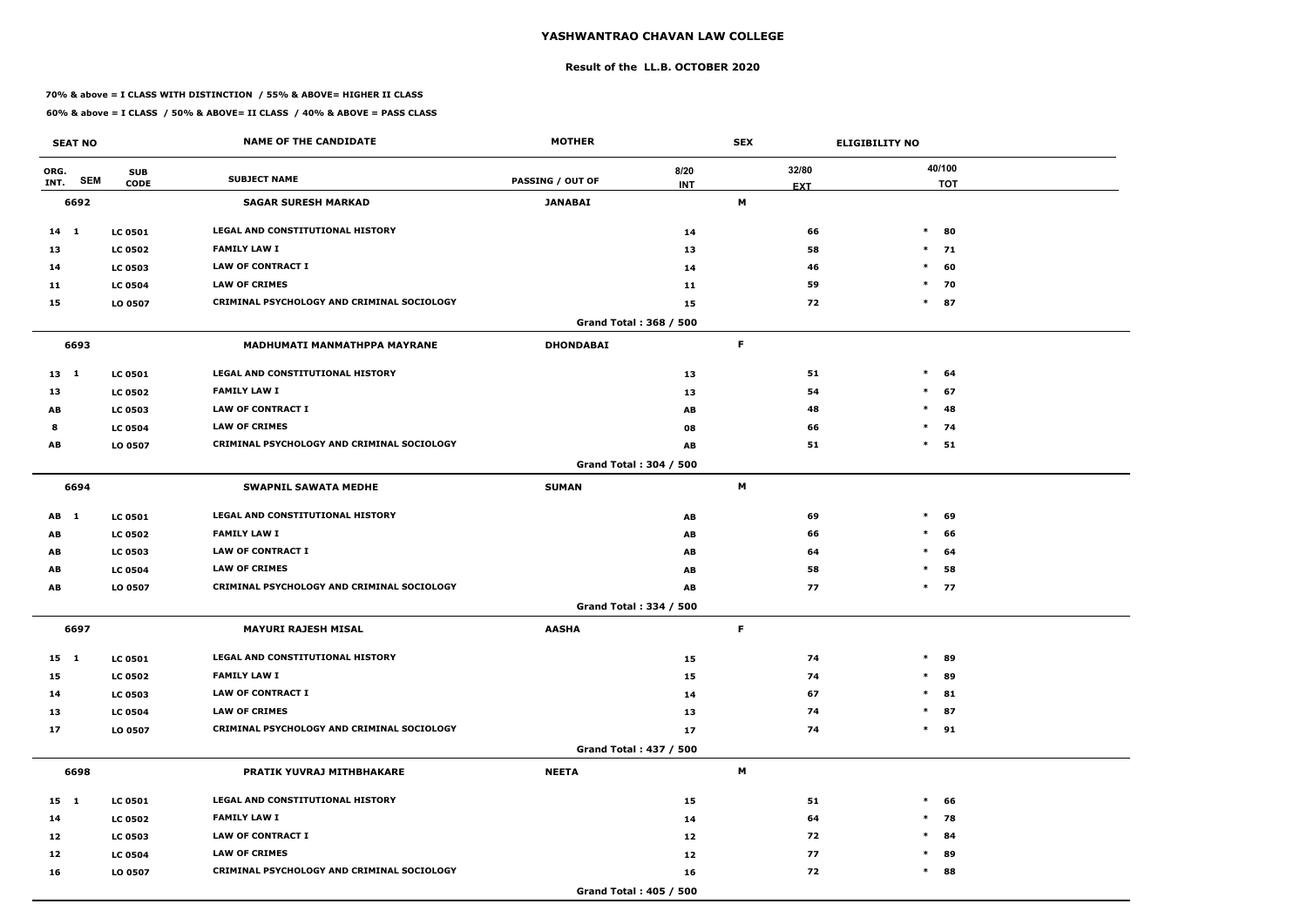#### **Result of the LL.B. OCTOBER 2020**

#### **70% & above = I CLASS WITH DISTINCTION / 55% & ABOVE= HIGHER II CLASS**

| <b>SEAT NO</b>             |                           | <b>NAME OF THE CANDIDATE</b>               | <b>MOTHER</b>               |                               | <b>SEX</b> |                     | <b>ELIGIBILITY NO</b> |
|----------------------------|---------------------------|--------------------------------------------|-----------------------------|-------------------------------|------------|---------------------|-----------------------|
| ORG.<br><b>SEM</b><br>INT. | <b>SUB</b><br><b>CODE</b> | <b>SUBJECT NAME</b>                        | <b>PASSING / OUT OF</b>     | 8/20<br><b>INT</b>            |            | 32/80<br><b>EXT</b> | 40/100<br><b>TOT</b>  |
| 6700                       |                           | <b>MAHESH DNYANOBA MORAMPALLE</b>          | <b>PUSHPA</b>               |                               | M          |                     |                       |
| 14 1                       | <b>LC 0501</b>            | LEGAL AND CONSTITUTIONAL HISTORY           |                             | 14                            |            | 54                  | $\ast$<br>68          |
| 13                         | <b>LC 0502</b>            | <b>FAMILY LAW I</b>                        |                             | 13                            |            | 69                  | $\ast$<br>82          |
| 14                         | <b>LC 0503</b>            | <b>LAW OF CONTRACT I</b>                   |                             | 14                            |            | 66                  | 80<br>$\ast$          |
| 12                         | <b>LC 0504</b>            | <b>LAW OF CRIMES</b>                       |                             | 12                            |            | 67                  | 79<br>$\ast$          |
| 10                         | LO 0509                   | <b>INTELLECTUAL PROPERTY RIGHTS I</b>      |                             | 10                            |            | 64                  | $*$ 74                |
|                            |                           |                                            |                             | Grand Total: 383 / 500        |            |                     |                       |
| 6702                       |                           | <b>AARTI LAXMIKANT MOTALE</b>              | <b>JYOTI</b>                |                               | F          |                     |                       |
| $15 \quad 1$               | <b>LC 0501</b>            | <b>LEGAL AND CONSTITUTIONAL HISTORY</b>    |                             | 15                            |            | 74                  | $\ast$<br>89          |
| 12                         | <b>LC 0502</b>            | <b>FAMILY LAW I</b>                        |                             | 12                            |            | 70                  | $\ast$<br>82          |
| 15                         | <b>LC 0503</b>            | <b>LAW OF CONTRACT I</b>                   |                             | 15                            |            | 62                  | $\ast$<br>77          |
| 8                          | <b>LC 0504</b>            | <b>LAW OF CRIMES</b>                       |                             | 08                            |            | 80                  | 88<br>$\ast$          |
| 11                         | LO 0509                   | <b>INTELLECTUAL PROPERTY RIGHTS I</b>      |                             | 11                            |            | 77                  | 88<br>$\ast$          |
|                            |                           |                                            |                             | Grand Total: 424 / 500        |            |                     |                       |
| 6703                       |                           | <b>FARUKH SHAHAJAHAN MULANI</b>            | <b>RUKASANA</b>             |                               | M          |                     |                       |
| $14$ 1                     | <b>LC 0501</b>            | LEGAL AND CONSTITUTIONAL HISTORY           |                             | 14                            |            | 72                  | $\ast$<br>86          |
| 13                         | <b>LC 0502</b>            | <b>FAMILY LAW I</b>                        |                             | 13                            |            | 67                  | 80<br>$\ast$          |
| 13                         | <b>LC 0503</b>            | <b>LAW OF CONTRACT I</b>                   |                             | 13                            |            | 80                  | $\ast$<br>93          |
| 8                          | <b>LC 0504</b>            | <b>LAW OF CRIMES</b>                       |                             | 08                            |            | 80                  | $\ast$<br>88          |
| 14                         | LO 0507                   | CRIMINAL PSYCHOLOGY AND CRIMINAL SOCIOLOGY |                             | 14                            |            | 69                  | $\ast$<br>83          |
|                            |                           |                                            |                             | <b>Grand Total: 430 / 500</b> |            |                     |                       |
| 6704                       |                           | PALLAVI VISHNU MUNDHE                      | <b>SHEELA</b>               |                               | F.         |                     |                       |
| 13 1                       | <b>LC 0501</b>            | LEGAL AND CONSTITUTIONAL HISTORY           |                             | 13                            |            | 45                  | $\ast$<br>58          |
| AB                         | <b>LC 0502</b>            | <b>FAMILY LAW I</b>                        |                             | AB                            |            | 43                  | $\ast$<br>43          |
| 12                         | <b>LC 0503</b>            | <b>LAW OF CONTRACT I</b>                   |                             | 12                            |            | 66                  | $*$ 78                |
| 9                          | <b>LC 0504</b>            | <b>LAW OF CRIMES</b>                       |                             | 09                            |            | 61                  | $*$ 70                |
| AB                         | LO 0509                   | <b>INTELLECTUAL PROPERTY RIGHTS I</b>      |                             | AB                            |            | 70                  | $*$ 70                |
|                            |                           |                                            |                             | <b>Grand Total: 319 / 500</b> |            |                     |                       |
| 6705                       |                           | <b>TUSHAR DIGAMBAR MUNGRE</b>              | <b>BHAGYASHREE DIGAMBAR</b> |                               | M          |                     |                       |
| $12 \quad 1$               | <b>LC 0501</b>            | LEGAL AND CONSTITUTIONAL HISTORY           |                             | 12                            |            | 56                  | $\ast$<br>68          |
| 12                         | <b>LC 0502</b>            | <b>FAMILY LAW I</b>                        |                             | 12                            |            | 40                  | 52<br>$\ast$          |
| 13                         | <b>LC 0503</b>            | <b>LAW OF CONTRACT I</b>                   |                             | 13                            |            | 53                  | 66<br>$\ast$          |
| 11                         | <b>LC 0504</b>            | <b>LAW OF CRIMES</b>                       |                             | 11                            |            | 51                  | 62<br>$\ast$          |
| 10                         | LO 0509                   | <b>INTELLECTUAL PROPERTY RIGHTS I</b>      |                             | 10                            |            | 69                  | $*$ 79                |
|                            |                           |                                            |                             | Grand Total: 327 / 500        |            |                     |                       |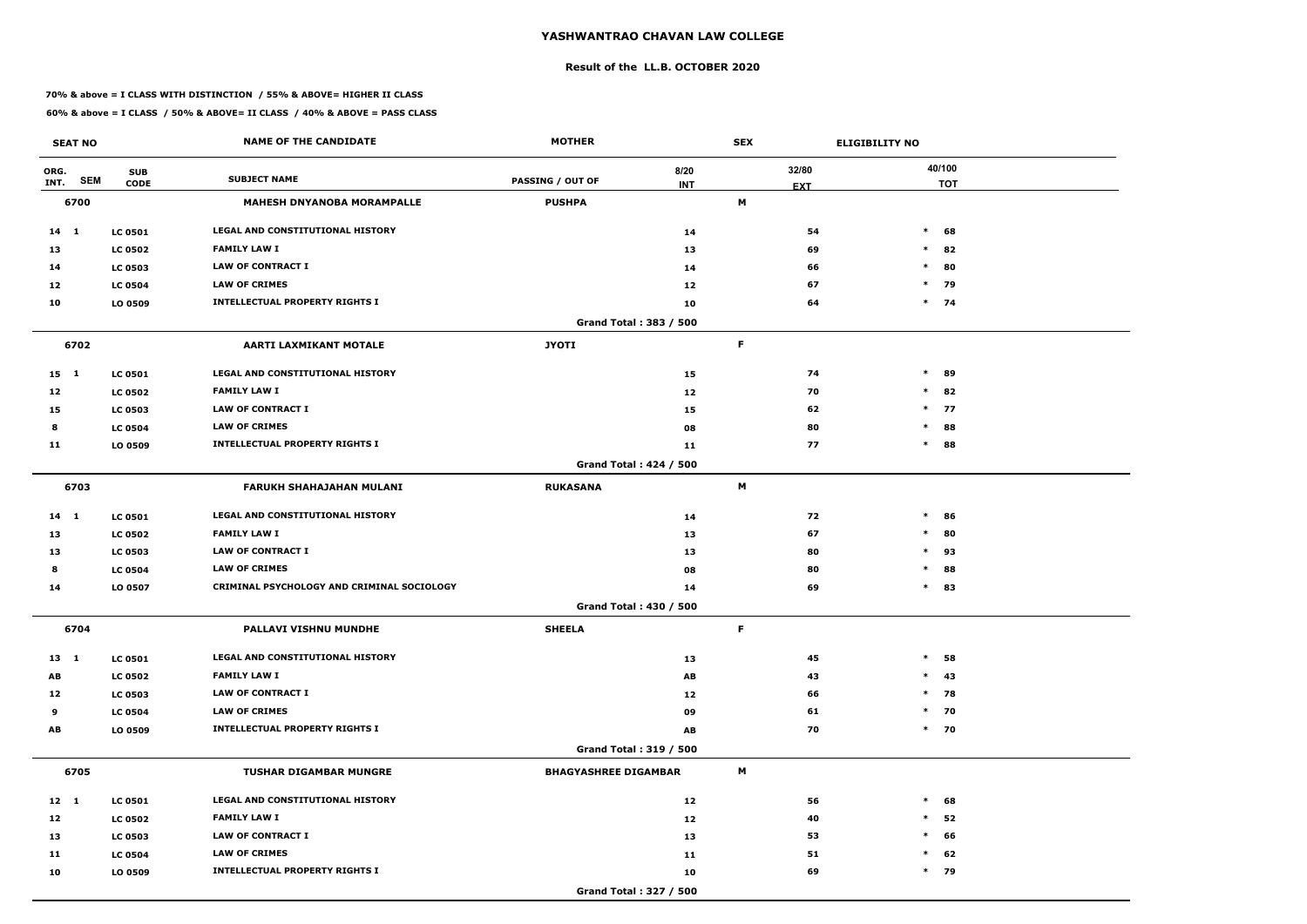#### **Result of the LL.B. OCTOBER 2020**

#### **70% & above = I CLASS WITH DISTINCTION / 55% & ABOVE= HIGHER II CLASS**

| <b>SEAT NO</b>             |                           | <b>NAME OF THE CANDIDATE</b>                      | <b>MOTHER</b>           |                               | <b>SEX</b> |                     | <b>ELIGIBILITY NO</b> |
|----------------------------|---------------------------|---------------------------------------------------|-------------------------|-------------------------------|------------|---------------------|-----------------------|
| ORG.<br><b>SEM</b><br>INT. | <b>SUB</b><br><b>CODE</b> | <b>SUBJECT NAME</b>                               | <b>PASSING / OUT OF</b> | 8/20<br><b>INT</b>            |            | 32/80<br><b>EXT</b> | 40/100<br><b>TOT</b>  |
| 6706                       |                           | <b>SWAPNIL MULCHAND MUNOT</b>                     | SHANTABAI MULCHAND ML   |                               | M          |                     |                       |
| $14 \quad 1$               | <b>LC 0501</b>            | <b>LEGAL AND CONSTITUTIONAL HISTORY</b>           |                         | 14                            |            | 75                  | $\ast$<br>89          |
| 16                         | <b>LC 0502</b>            | <b>FAMILY LAW I</b>                               |                         | 16                            |            | 54                  | $*$ 70                |
| 13                         | <b>LC 0503</b>            | <b>LAW OF CONTRACT I</b>                          |                         | 13                            |            | 80                  | $\ast$<br>93          |
| 12                         | <b>LC 0504</b>            | <b>LAW OF CRIMES</b>                              |                         | 12                            |            | 80                  | $\ast$<br>92          |
| 15                         | LO 0507                   | <b>CRIMINAL PSYCHOLOGY AND CRIMINAL SOCIOLOGY</b> |                         | 15                            |            | 66                  | $\ast$<br>81          |
|                            |                           |                                                   |                         | Grand Total: 425 / 500        |            |                     |                       |
| 6707                       |                           | <b>NILESH NAMDEO MUNTODE</b>                      | <b>SUREKHA</b>          |                               | M          |                     |                       |
| 10 <sub>1</sub>            | <b>LC 0501</b>            | <b>LEGAL AND CONSTITUTIONAL HISTORY</b>           |                         | 10                            |            | 38                  | $\ast$<br>48          |
| 10                         | <b>LC 0502</b>            | <b>FAMILY LAW I</b>                               |                         | 10                            |            | 53                  | $\ast$<br>63          |
| 8                          | <b>LC 0503</b>            | <b>LAW OF CONTRACT I</b>                          |                         | 08                            |            | 62                  | $\ast$<br>70          |
| 8                          | <b>LC 0504</b>            | <b>LAW OF CRIMES</b>                              |                         | 08                            |            | 54                  | 62<br>$\ast$          |
| 9                          | LO 0507                   | CRIMINAL PSYCHOLOGY AND CRIMINAL SOCIOLOGY        |                         | 09                            |            | 72                  | $\ast$<br>81          |
|                            |                           |                                                   |                         | <b>Grand Total: 324 / 500</b> |            |                     |                       |
| 6708                       |                           | <b>NIKHIL GORAKH MUSALE</b>                       | <b>NILEEMA</b>          |                               | М          |                     |                       |
| $15 \quad 1$               | <b>LC 0501</b>            | LEGAL AND CONSTITUTIONAL HISTORY                  |                         | 15                            |            | 66                  | $\ast$<br>81          |
| 13                         | <b>LC 0502</b>            | <b>FAMILY LAW I</b>                               |                         | 13                            |            | 66                  | 79<br>$\ast$          |
| 15                         | <b>LC 0503</b>            | <b>LAW OF CONTRACT I</b>                          |                         | 15                            |            | 58                  | 73<br>$\ast$          |
| 11                         | <b>LC 0504</b>            | <b>LAW OF CRIMES</b>                              |                         | 11                            |            | 69                  | $\ast$<br>80          |
| 15                         | LO 0507                   | CRIMINAL PSYCHOLOGY AND CRIMINAL SOCIOLOGY        |                         | 15                            |            | 69                  | $\ast$<br>84          |
|                            |                           |                                                   |                         | <b>Grand Total: 397 / 500</b> |            |                     |                       |
| 6709                       |                           | <b>VISHAL NANDHU NADHE</b>                        | <b>MANDA</b>            |                               | M          |                     |                       |
| $14 \quad 1$               | <b>LC 0501</b>            | LEGAL AND CONSTITUTIONAL HISTORY                  |                         | 14                            |            | 62                  | $*$ 76                |
| 13                         | <b>LC 0502</b>            | <b>FAMILY LAW I</b>                               |                         | 13                            |            | 66                  | $*$ 79                |
| 14                         | <b>LC 0503</b>            | <b>LAW OF CONTRACT I</b>                          |                         | 14                            |            | 58                  | $*$ 72                |
| 12                         | <b>LC 0504</b>            | <b>LAW OF CRIMES</b>                              |                         | 12                            |            | 64                  | $*$ 76                |
| 11                         | LO 0509                   | <b>INTELLECTUAL PROPERTY RIGHTS I</b>             |                         | 11                            |            | 66                  | $*$ 77                |
|                            |                           |                                                   |                         | Grand Total: 380 / 500        |            |                     |                       |
| 6711                       |                           | <b>VAISHNAVEE RAVINDRA NARE</b>                   | <b>SHOBHA</b>           |                               | F          |                     |                       |
| 15 1                       | <b>LC 0501</b>            | LEGAL AND CONSTITUTIONAL HISTORY                  |                         | 15                            |            | 62                  | $*$ 77                |
| 16                         | <b>LC 0502</b>            | <b>FAMILY LAW I</b>                               |                         | 16                            |            | 59                  | $*$ 75                |
| 16                         | <b>LC 0503</b>            | LAW OF CONTRACT I                                 |                         | 16                            |            | 59                  | $*$ 75                |
| 12                         | <b>LC 0504</b>            | <b>LAW OF CRIMES</b>                              |                         | 12                            |            | 66                  | $*$ 78                |
| 16                         | LO 0507                   | CRIMINAL PSYCHOLOGY AND CRIMINAL SOCIOLOGY        |                         | 16                            |            | 62                  | $*$ 78                |
|                            |                           |                                                   |                         | Grand Total: 383 / 500        |            |                     |                       |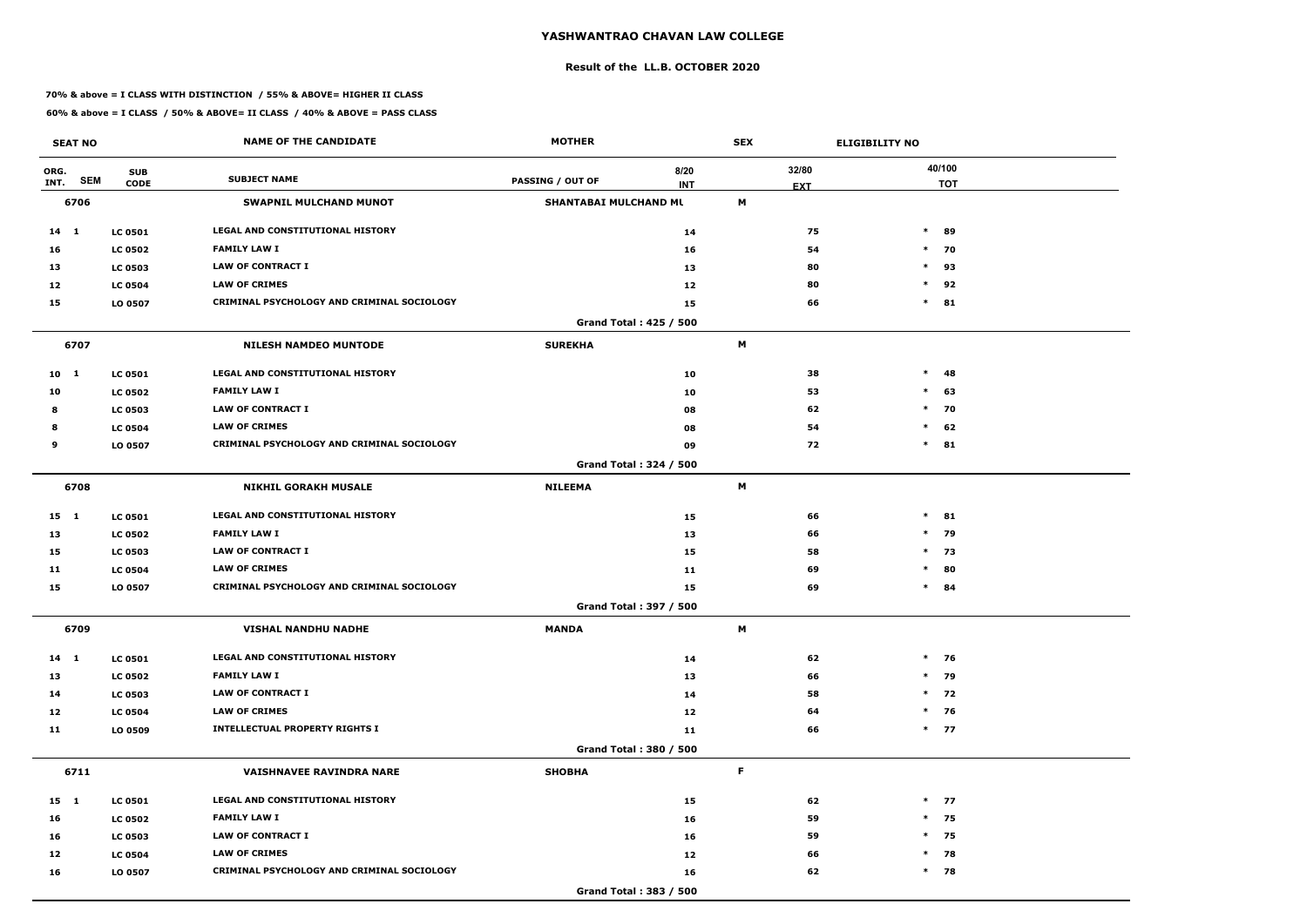#### **Result of the LL.B. OCTOBER 2020**

#### **70% & above = I CLASS WITH DISTINCTION / 55% & ABOVE= HIGHER II CLASS**

| <b>SEAT NO</b>             |                           | <b>NAME OF THE CANDIDATE</b>                      | <b>MOTHER</b>           |                    | <b>SEX</b> |                     | <b>ELIGIBILITY NO</b> |
|----------------------------|---------------------------|---------------------------------------------------|-------------------------|--------------------|------------|---------------------|-----------------------|
| ORG.<br><b>SEM</b><br>INT. | <b>SUB</b><br><b>CODE</b> | <b>SUBJECT NAME</b>                               | <b>PASSING / OUT OF</b> | 8/20<br><b>INT</b> |            | 32/80<br><b>EXT</b> | 40/100<br><b>TOT</b>  |
| 6712                       |                           | <b>TEJSHRI DNYANESHWAR NARKE</b>                  | <b>CHHAYA</b>           |                    | F          |                     |                       |
| 15 1                       | <b>LC 0501</b>            | <b>LEGAL AND CONSTITUTIONAL HISTORY</b>           |                         | 15                 |            | 59                  | $\ast$<br>74          |
| $15^{\wedge}$              | <b>LC 0502</b>            | <b>FAMILY LAW I</b>                               |                         | 14                 |            | 45                  | $\ast$<br>59          |
| 16                         | <b>LC 0503</b>            | <b>LAW OF CONTRACT I</b>                          |                         | 16                 |            | 59                  | 75<br>$\ast$          |
| 13                         | <b>LC 0504</b>            | <b>LAW OF CRIMES</b>                              |                         | 13                 |            | 61                  | $\ast$<br>74          |
| 15                         | LO 0507                   | <b>CRIMINAL PSYCHOLOGY AND CRIMINAL SOCIOLOGY</b> |                         | 15                 |            | 70                  | $\ast$<br>85          |
|                            |                           |                                                   | Grand Total: 367 / 500  |                    |            |                     |                       |
| 6715                       |                           | <b>CHETAN JIBHAU NIKAM</b>                        | <b>RANJANA</b>          |                    | M          |                     |                       |
| $15 \quad 1$               | <b>LC 0501</b>            | <b>LEGAL AND CONSTITUTIONAL HISTORY</b>           |                         | 15                 |            | 61                  | $\ast$<br>76          |
| 14                         | <b>LC 0502</b>            | <b>FAMILY LAW I</b>                               |                         | 14                 |            | 61                  | $*$ 75                |
| 16                         | <b>LC 0503</b>            | <b>LAW OF CONTRACT I</b>                          |                         | 16                 |            | 61                  | $*$ 77                |
| 11                         | <b>LC 0504</b>            | <b>LAW OF CRIMES</b>                              |                         | 11                 |            | 59                  | $*$ 70                |
| 16                         | LO 0507                   | <b>CRIMINAL PSYCHOLOGY AND CRIMINAL SOCIOLOGY</b> |                         | 16                 |            | 75                  | $\ast$<br>91          |
|                            |                           |                                                   | Grand Total: 389 / 500  |                    |            |                     |                       |
| 6716                       |                           | <b>KIRTI DILIP NIKAM</b>                          | <b>SUNITA</b>           |                    | F          |                     |                       |
| 16 1                       | <b>LC 0501</b>            | <b>LEGAL AND CONSTITUTIONAL HISTORY</b>           |                         | 16                 |            | 54                  | $*$ 70                |
| 15                         | <b>LC 0502</b>            | <b>FAMILY LAW I</b>                               |                         | 15                 |            | 62                  | $*$ 77                |
| 16                         | <b>LC 0503</b>            | <b>LAW OF CONTRACT I</b>                          |                         | 16                 |            | 72                  | $\ast$<br>88          |
| 11                         | <b>LC 0504</b>            | <b>LAW OF CRIMES</b>                              |                         | 11                 |            | 59                  | $*$ 70                |
| 15                         | LO 0507                   | CRIMINAL PSYCHOLOGY AND CRIMINAL SOCIOLOGY        |                         | 15                 |            | 64                  | $\ast$<br>79          |
|                            |                           |                                                   | Grand Total: 384 / 500  |                    |            |                     |                       |
| 6717                       |                           | POONAM SUNIL NIKAM                                | MANDAKINI               |                    | F          |                     |                       |
| $15 \quad 1$               | <b>LC 0501</b>            | LEGAL AND CONSTITUTIONAL HISTORY                  |                         | 15                 |            | 56                  | $*$ 71                |
| $15^{\wedge}$              | <b>LC 0502</b>            | <b>FAMILY LAW I</b>                               |                         | 14                 |            | 42                  | 56<br>$\ast$          |
| 13                         | <b>LC 0503</b>            | LAW OF CONTRACT I                                 |                         | 13                 |            | 50                  | $\ast$<br>63          |
| 12                         | <b>LC 0504</b>            | <b>LAW OF CRIMES</b>                              |                         | 12                 |            | 53                  | 65<br>$\ast$          |
| 15                         | LO 0507                   | <b>CRIMINAL PSYCHOLOGY AND CRIMINAL SOCIOLOGY</b> |                         | 15                 |            | 51                  | 66<br>$\ast$          |
|                            |                           |                                                   | Grand Total: 321 / 500  |                    |            |                     |                       |
| 6718                       |                           | <b>TUSHAR RAMESH NIKAM</b>                        | <b>VIJAYA NIKAM</b>     |                    | M          |                     |                       |
| 14 1                       | <b>LC 0501</b>            | LEGAL AND CONSTITUTIONAL HISTORY                  |                         | 14                 |            | 66                  | $\ast$<br>80          |
| 12                         | <b>LC 0502</b>            | <b>FAMILY LAW I</b>                               |                         | 12                 |            | 75                  | 87<br>$\ast$          |
| 14                         | <b>LC 0503</b>            | <b>LAW OF CONTRACT I</b>                          |                         | 14                 |            | 61                  | $*$ 75                |
| 9                          | <b>LC 0504</b>            | <b>LAW OF CRIMES</b>                              |                         | 09                 |            | 70                  | 79<br>$*$             |
| 8                          | LO 0509                   | <b>INTELLECTUAL PROPERTY RIGHTS I</b>             |                         | 08                 |            | 72                  | $*$ 80                |
|                            |                           |                                                   | Grand Total: 401 / 500  |                    |            |                     |                       |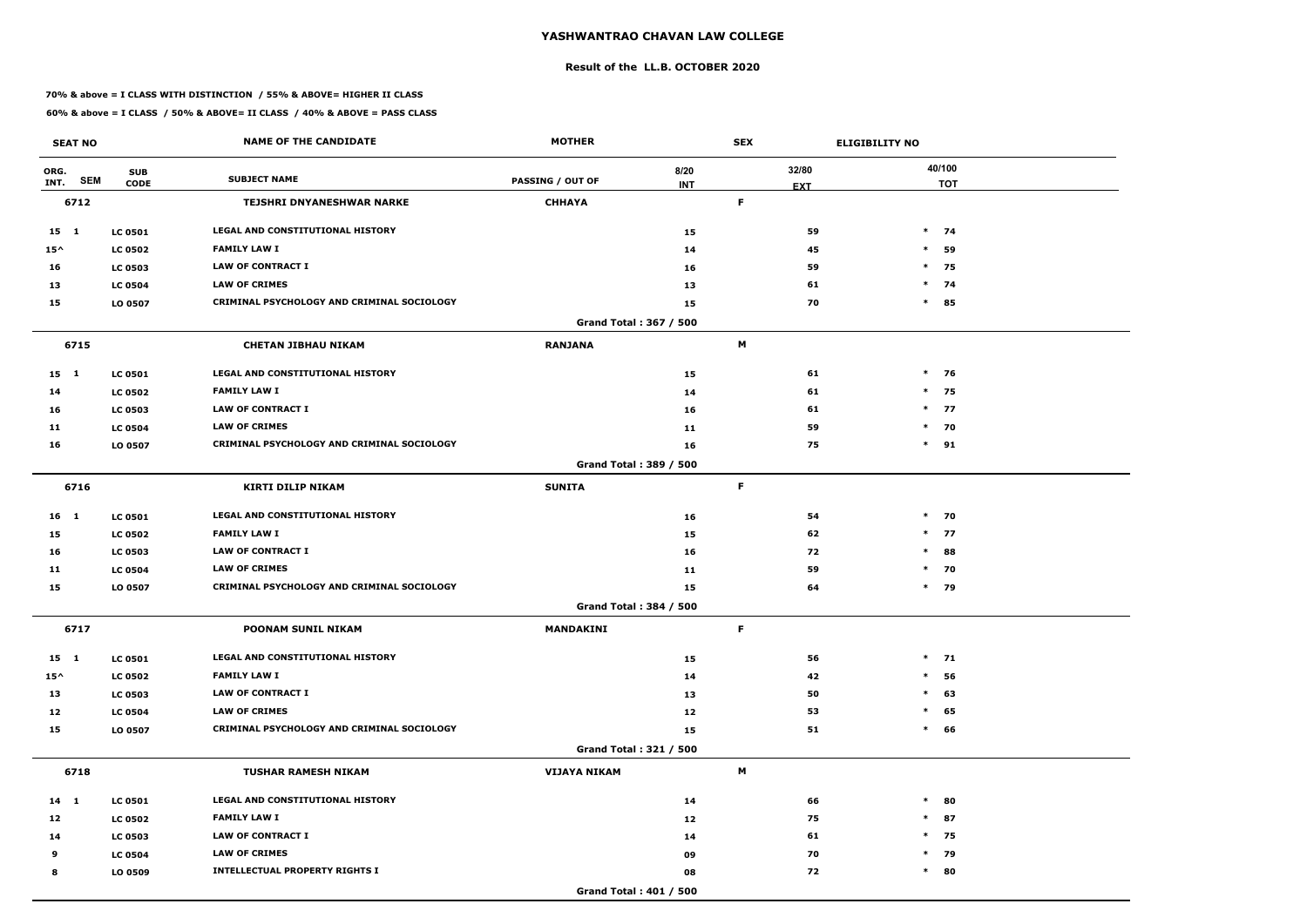#### **Result of the LL.B. OCTOBER 2020**

#### **70% & above = I CLASS WITH DISTINCTION / 55% & ABOVE= HIGHER II CLASS**

| <b>SEAT NO</b>  |            |                           | <b>NAME OF THE CANDIDATE</b>               | <b>MOTHER</b>                 |                    | <b>SEX</b>  |                     | <b>ELIGIBILITY NO</b> |
|-----------------|------------|---------------------------|--------------------------------------------|-------------------------------|--------------------|-------------|---------------------|-----------------------|
| ORG.<br>INT.    | <b>SEM</b> | <b>SUB</b><br><b>CODE</b> | <b>SUBJECT NAME</b>                        | <b>PASSING / OUT OF</b>       | 8/20<br><b>INT</b> |             | 32/80<br><b>EXT</b> | 40/100<br><b>TOT</b>  |
| 6719            |            |                           | SHRUSHTI VIJAY OSWAL                       | <b>SANGEETA</b>               |                    | F           |                     |                       |
| $15 \quad 1$    |            | <b>LC 0501</b>            | <b>LEGAL AND CONSTITUTIONAL HISTORY</b>    |                               | 15                 |             | 62                  | $*$ 77                |
| 13              |            | <b>LC 0502</b>            | <b>FAMILY LAW I</b>                        |                               | 13                 |             | 51                  | $\ast$<br>64          |
| 15              |            | <b>LC 0503</b>            | <b>LAW OF CONTRACT I</b>                   |                               | 15                 |             | 75                  | $\ast$<br>90          |
| 12              |            | <b>LC 0504</b>            | <b>LAW OF CRIMES</b>                       |                               | 12                 |             | 77                  | $\ast$<br>89          |
| 14              |            | LO 0507                   | CRIMINAL PSYCHOLOGY AND CRIMINAL SOCIOLOGY |                               | 14                 |             | 66                  | $\ast$<br>80          |
|                 |            |                           |                                            | <b>Grand Total: 400 / 500</b> |                    |             |                     |                       |
| 6720            |            |                           | <b>SHVETA VIJAY PALWE</b>                  | <b>JAYA</b>                   |                    | F           |                     |                       |
| 16 1            |            | <b>LC 0501</b>            | LEGAL AND CONSTITUTIONAL HISTORY           |                               | 16                 |             | 59                  | $*$ 75                |
| 14              |            | <b>LC 0502</b>            | <b>FAMILY LAW I</b>                        |                               | 14                 |             | 74                  | $\ast$<br>88          |
| 12              |            | <b>LC 0503</b>            | <b>LAW OF CONTRACT I</b>                   |                               | 12                 |             | 58                  | $*$ 70                |
| 12              |            | <b>LC 0504</b>            | <b>LAW OF CRIMES</b>                       |                               | 12                 |             | 70                  | 82<br>$\ast$          |
| 17              |            | LO 0507                   | CRIMINAL PSYCHOLOGY AND CRIMINAL SOCIOLOGY |                               | 17                 |             | 70                  | $\ast$<br>87          |
|                 |            |                           |                                            | Grand Total: 402 / 500        |                    |             |                     |                       |
| 6721            |            |                           | <b>BINU THULASIDHARAN PANICKER</b>         | <b>SHREELATHA</b>             |                    | M           |                     |                       |
| 16 <sub>1</sub> |            | <b>LC 0501</b>            | <b>LEGAL AND CONSTITUTIONAL HISTORY</b>    |                               | 16                 |             | 67                  | $\ast$<br>83          |
| 16              |            | <b>LC 0502</b>            | <b>FAMILY LAW I</b>                        |                               | 16                 |             | 74                  | $\ast$<br>90          |
| $15^{\wedge}$   |            | <b>LC 0503</b>            | <b>LAW OF CONTRACT I</b>                   |                               | 14                 |             | 43                  | $\ast$<br>57          |
| 11              |            | <b>LC 0504</b>            | <b>LAW OF CRIMES</b>                       |                               | 11                 |             | 80                  | $\ast$<br>91          |
| 14              |            | LO 0507                   | CRIMINAL PSYCHOLOGY AND CRIMINAL SOCIOLOGY |                               | 14                 |             | 59                  | $*$ 73                |
|                 |            |                           |                                            | Grand Total: 394 / 500        |                    |             |                     |                       |
| 6724            |            |                           | ABHISHEK ASHOK PARDESHI                    | <b>MEENA</b>                  |                    | M           |                     |                       |
| $15 \quad 1$    |            | <b>LC 0501</b>            | LEGAL AND CONSTITUTIONAL HISTORY           |                               | 15                 |             | 59                  | $*$ 74                |
| $15^{\wedge}$   |            | <b>LC 0502</b>            | <b>FAMILY LAW I</b>                        |                               | 14                 |             | 43                  | $*$ 57                |
| 13              |            | <b>LC 0503</b>            | LAW OF CONTRACT I                          |                               | 13                 |             | 61                  | $*$ 74                |
| 11              |            | <b>LC 0504</b>            | <b>LAW OF CRIMES</b>                       |                               | 11                 |             | 78                  | 89<br>$\ast$          |
| 14              |            | LO 0506                   | <b>EQUITY AND TRUST LAW</b>                |                               | 14                 |             | 80                  | $*$ 94                |
|                 |            |                           |                                            | Grand Total: 388 / 500        |                    |             |                     |                       |
| 6726            |            |                           | <b>DAMINI BHAVIK PAREKH</b>                | <b>VARSHA SHAH</b>            |                    | $\mathsf F$ |                     |                       |
| $15 \quad 1$    |            | <b>LC 0501</b>            | LEGAL AND CONSTITUTIONAL HISTORY           |                               | 15                 |             | 61                  | $*$ 76                |
| $15^{\wedge}$   |            | <b>LC 0502</b>            | <b>FAMILY LAW I</b>                        |                               | 12                 |             | 35                  | $*$ 47                |
| 15              |            | <b>LC 0503</b>            | LAW OF CONTRACT I                          |                               | 15                 |             | 59                  | $*$ 74                |
| 14              |            | <b>LC 0504</b>            | <b>LAW OF CRIMES</b>                       |                               | 14                 |             | 62                  | $*$ 76                |
| $12^{\wedge}$   |            | LO 0509                   | <b>INTELLECTUAL PROPERTY RIGHTS I</b>      |                               | 11                 |             | 32                  | $*$ 43                |
|                 |            |                           |                                            | Grand Total: 316 / 500        |                    |             |                     |                       |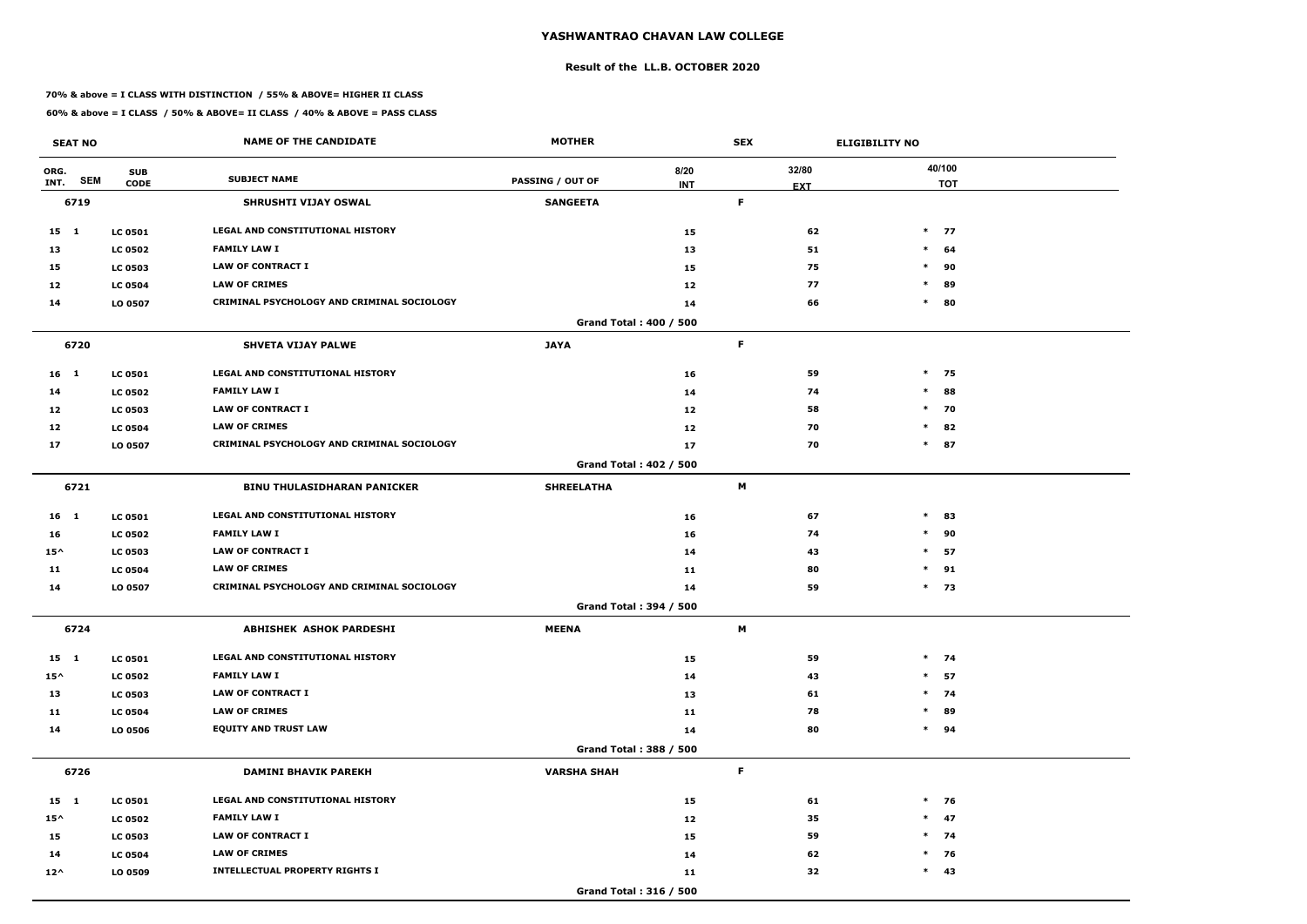#### **Result of the LL.B. OCTOBER 2020**

#### **70% & above = I CLASS WITH DISTINCTION / 55% & ABOVE= HIGHER II CLASS**

| <b>SEAT NO</b>  |                                         | <b>NAME OF THE CANDIDATE</b>               | <b>MOTHER</b>           |                               | <b>SEX</b>  |                     | <b>ELIGIBILITY NO</b> |                      |
|-----------------|-----------------------------------------|--------------------------------------------|-------------------------|-------------------------------|-------------|---------------------|-----------------------|----------------------|
| ORG.<br>INT.    | <b>SUB</b><br><b>SEM</b><br><b>CODE</b> | <b>SUBJECT NAME</b>                        | <b>PASSING / OUT OF</b> | 8/20<br><b>INT</b>            |             | 32/80<br><b>EXT</b> |                       | 40/100<br><b>TOT</b> |
| 6728            |                                         | <b>DIPESH PURUSHOTTAM PATEL</b>            | <b>JYOTI</b>            |                               | M           |                     |                       |                      |
| 16 <sub>1</sub> | <b>LC 0501</b>                          | LEGAL AND CONSTITUTIONAL HISTORY           |                         | 16                            |             | 59                  | $*$ 75                |                      |
| 13              | <b>LC 0502</b>                          | <b>FAMILY LAW I</b>                        |                         | 13                            |             | 70                  | $*$ 83                |                      |
| 16              | <b>LC 0503</b>                          | <b>LAW OF CONTRACT I</b>                   |                         | 16                            |             | 67                  | $\ast$                | 83                   |
| 12              | <b>LC 0504</b>                          | <b>LAW OF CRIMES</b>                       |                         | 12                            |             | 74                  | $\ast$                | 86                   |
| 13              | LO 0506                                 | <b>EQUITY AND TRUST LAW</b>                |                         | 13                            |             | 80                  | $*$ 93                |                      |
|                 |                                         |                                            |                         | <b>Grand Total: 420 / 500</b> |             |                     |                       |                      |
| 6729            |                                         | <b>PRATIK VIVEK PATIL</b>                  | <b>BHARATI</b>          |                               | M           |                     |                       |                      |
| $14 \quad 1$    | <b>LC 0501</b>                          | LEGAL AND CONSTITUTIONAL HISTORY           |                         | 14                            |             | 70                  | $\ast$                | 84                   |
| 12              | <b>LC 0502</b>                          | <b>FAMILY LAW I</b>                        |                         | 12                            |             | 70                  | $\ast$                | 82                   |
| 11              | <b>LC 0503</b>                          | <b>LAW OF CONTRACT I</b>                   |                         | 11                            |             | 75                  | $*$ 86                |                      |
| 8               | <b>LC 0504</b>                          | <b>LAW OF CRIMES</b>                       |                         | 08                            |             | 72                  | $\ast$                | 80                   |
| 12              | LO 0509                                 | <b>INTELLECTUAL PROPERTY RIGHTS I</b>      |                         | 12                            |             | 69                  | $*$ 81                |                      |
|                 |                                         |                                            |                         | Grand Total: 413 / 500        |             |                     |                       |                      |
| 6730            |                                         | <b>RUTUJA KISHORE PATIL</b>                | <b>ROHINI</b>           |                               | F           |                     |                       |                      |
| 14 1            | <b>LC 0501</b>                          | LEGAL AND CONSTITUTIONAL HISTORY           |                         | 14                            |             | 56                  | $*$ 70                |                      |
| 11              | <b>LC 0502</b>                          | <b>FAMILY LAW I</b>                        |                         | 11                            |             | 53                  | $*$ 64                |                      |
| 14              | <b>LC 0503</b>                          | <b>LAW OF CONTRACT I</b>                   |                         | 14                            |             | 77                  | $*$ 91                |                      |
| 12              | <b>LC 0504</b>                          | <b>LAW OF CRIMES</b>                       |                         | 12                            |             | 67                  | $\ast$                | 79                   |
| 11              | LO 0509                                 | <b>INTELLECTUAL PROPERTY RIGHTS I</b>      |                         | 11                            |             | 74                  | $*$ 85                |                      |
|                 |                                         |                                            |                         | Grand Total: 389 / 500        |             |                     |                       |                      |
| 6731            |                                         | <b>SWATI DHARMA PATIL</b>                  | <b>DWARKA</b>           |                               | $\mathsf F$ |                     |                       |                      |
| 14 1            | <b>LC 0501</b>                          | LEGAL AND CONSTITUTIONAL HISTORY           |                         | 14                            |             | 74                  | $*$ 88                |                      |
| 13              | <b>LC 0502</b>                          | <b>FAMILY LAW I</b>                        |                         | 13                            |             | 54                  | $*$ 67                |                      |
| 14              | <b>LC 0503</b>                          | <b>LAW OF CONTRACT I</b>                   |                         | 14                            |             | 45                  | $\ast$                | 59                   |
| 12              | <b>LC 0504</b>                          | <b>LAW OF CRIMES</b>                       |                         | 12                            |             | 61                  | $*$ 73                |                      |
| 15              | LO 0507                                 | CRIMINAL PSYCHOLOGY AND CRIMINAL SOCIOLOGY |                         | 15                            |             | 61                  | $*$ 76                |                      |
|                 |                                         |                                            |                         | Grand Total: 363 / 500        |             |                     |                       |                      |
| 6732            |                                         | YOGESH BALASAHEB PATIL                     | <b>SUSHILA</b>          |                               | M           |                     |                       |                      |
| 15 1            | <b>LC 0501</b>                          | LEGAL AND CONSTITUTIONAL HISTORY           |                         | 15                            |             | 61                  | $*$ 76                |                      |
| 13              | <b>LC 0502</b>                          | <b>FAMILY LAW I</b>                        |                         | 13                            |             | 51                  | $*$ 64                |                      |
| $14^{\wedge}$   | <b>LC 0503</b>                          | LAW OF CONTRACT I                          |                         | 13                            |             | 38                  | $*$ 51                |                      |
| 12              | <b>LC 0504</b>                          | <b>LAW OF CRIMES</b>                       |                         | 12                            |             | 58                  | $*$ 70                |                      |
| 14              | LO 0507                                 | CRIMINAL PSYCHOLOGY AND CRIMINAL SOCIOLOGY |                         | 14                            |             | 61                  | $*$ 75                |                      |
|                 |                                         |                                            |                         | Grand Total: 336 / 500        |             |                     |                       |                      |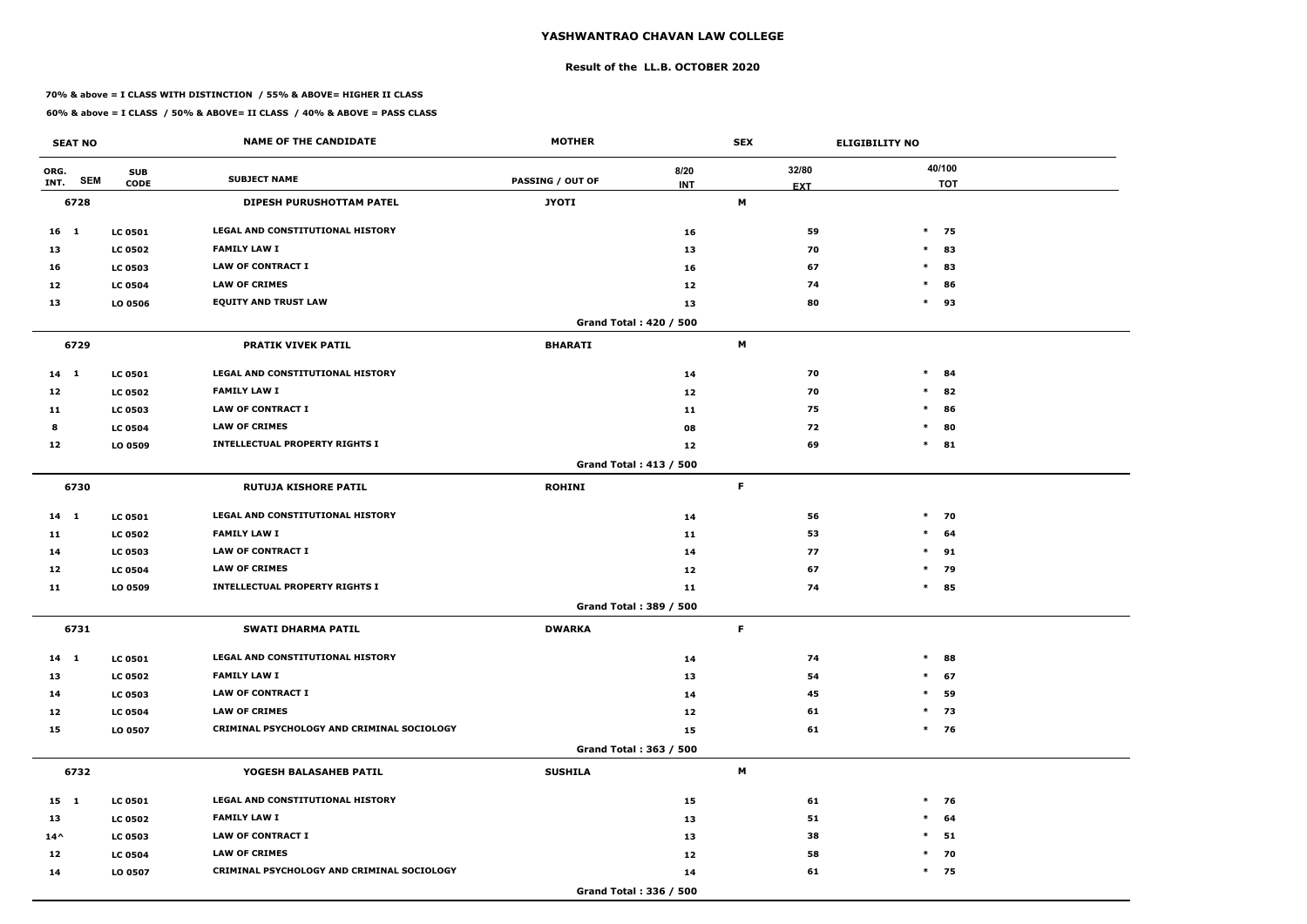#### **Result of the LL.B. OCTOBER 2020**

#### **70% & above = I CLASS WITH DISTINCTION / 55% & ABOVE= HIGHER II CLASS**

| <b>SEAT NO</b>             |                           | <b>NAME OF THE CANDIDATE</b>                      | <b>MOTHER</b>           |                               | <b>SEX</b> |                     | <b>ELIGIBILITY NO</b> |
|----------------------------|---------------------------|---------------------------------------------------|-------------------------|-------------------------------|------------|---------------------|-----------------------|
| ORG.<br><b>SEM</b><br>INT. | <b>SUB</b><br><b>CODE</b> | <b>SUBJECT NAME</b>                               | <b>PASSING / OUT OF</b> | 8/20<br><b>INT</b>            |            | 32/80<br><b>EXT</b> | 40/100<br><b>TOT</b>  |
| 6734                       |                           | <b>MANAV MURLIDHAR PATIL</b>                      | <b>PUSHPA</b>           |                               | M          |                     |                       |
| 14 1                       | <b>LC 0501</b>            | LEGAL AND CONSTITUTIONAL HISTORY                  |                         | 14                            |            | 51                  | $\ast$<br>65          |
| 14                         | <b>LC 0502</b>            | <b>FAMILY LAW I</b>                               |                         | 14                            |            | 58                  | $*$ 72                |
| 12                         | <b>LC 0503</b>            | <b>LAW OF CONTRACT I</b>                          |                         | 12                            |            | 56                  | $\ast$<br>68          |
| 12                         | <b>LC 0504</b>            | <b>LAW OF CRIMES</b>                              |                         | 12                            |            | AB                  | $\ast$<br>12          |
| 11                         | LO 0509                   | <b>INTELLECTUAL PROPERTY RIGHTS I</b>             |                         | 11                            |            | 75                  | $\ast$<br>86          |
|                            |                           |                                                   |                         | Grand Total: 303 / 500        |            |                     |                       |
| 6735                       |                           | <b>NASIR SALIM PATIL</b>                          | <b>RUKSANA</b>          |                               | M          |                     |                       |
| $14$ 1                     | <b>LC 0501</b>            | <b>LEGAL AND CONSTITUTIONAL HISTORY</b>           |                         | 14                            |            | 74                  | $\ast$<br>88          |
| 14                         | <b>LC 0502</b>            | <b>FAMILY LAW I</b>                               |                         | 14                            |            | 58                  | $*$ 72                |
| 12                         | <b>LC 0503</b>            | <b>LAW OF CONTRACT I</b>                          |                         | 12                            |            | 51                  | $\ast$<br>63          |
| 12                         | <b>LC 0504</b>            | <b>LAW OF CRIMES</b>                              |                         | 12                            |            | 43                  | 55<br>$\ast$          |
| 15                         | LO 0507                   | <b>CRIMINAL PSYCHOLOGY AND CRIMINAL SOCIOLOGY</b> |                         | 15                            |            | 62                  | $*$ 77                |
|                            |                           |                                                   |                         | Grand Total: 355 / 500        |            |                     |                       |
| 6737                       |                           | SATYAJIT ANIL PATIL                               | <b>JAYASHREE</b>        |                               | M          |                     |                       |
| $15 \quad 1$               | <b>LC 0501</b>            | LEGAL AND CONSTITUTIONAL HISTORY                  |                         | 15                            |            | 80                  | $\ast$<br>95          |
| 14                         | <b>LC 0502</b>            | <b>FAMILY LAW I</b>                               |                         | 14                            |            | 77                  | $\ast$<br>91          |
| $16^{\wedge}$              | <b>LC 0503</b>            | <b>LAW OF CONTRACT I</b>                          |                         | 16                            |            | 51                  | $\ast$<br>67          |
| 12                         | <b>LC 0504</b>            | <b>LAW OF CRIMES</b>                              |                         | 12                            |            | 74                  | $\ast$<br>86          |
| 14                         | LO 0507                   | CRIMINAL PSYCHOLOGY AND CRIMINAL SOCIOLOGY        |                         | 14                            |            | 74                  | $\ast$<br>88          |
|                            |                           |                                                   |                         | <b>Grand Total: 427 / 500</b> |            |                     |                       |
| 6738                       |                           | <b>SHAILESH NANA PATIL</b>                        | <b>LATABAI</b>          |                               | M          |                     |                       |
| AB 1                       | <b>LC 0501</b>            | LEGAL AND CONSTITUTIONAL HISTORY                  |                         | AB                            |            | 62                  | $\ast$<br>62          |
| AB                         | <b>LC 0502</b>            | <b>FAMILY LAW I</b>                               |                         | AB                            |            | 54                  | $\ast$<br>54          |
| AB                         | <b>LC 0503</b>            | <b>LAW OF CONTRACT I</b>                          |                         | AB                            |            | 54                  | $\ast$<br>54          |
| AB                         | <b>LC 0504</b>            | <b>LAW OF CRIMES</b>                              |                         | AB                            |            | 54                  | 54<br>$\ast$          |
| AB                         | LO 0507                   | CRIMINAL PSYCHOLOGY AND CRIMINAL SOCIOLOGY        |                         | AB                            |            | 61                  | 61<br>$\ast$          |
|                            |                           |                                                   |                         | Grand Total: 285 / 500        |            |                     |                       |
| 6741                       |                           | <b>ASHITOSH GURUDAS PAWAR</b>                     | <b>UJWALA</b>           |                               | M          |                     |                       |
| $14 \quad 1$               | <b>LC 0501</b>            | LEGAL AND CONSTITUTIONAL HISTORY                  |                         | 14                            |            | 56                  | $*$ 70                |
| 13                         | <b>LC 0502</b>            | <b>FAMILY LAW I</b>                               |                         | 13                            |            | 54                  | $\ast$<br>67          |
| 12                         | <b>LC 0503</b>            | <b>LAW OF CONTRACT I</b>                          |                         | 12                            |            | 69                  | $\ast$<br>81          |
| 8                          | <b>LC 0504</b>            | <b>LAW OF CRIMES</b>                              |                         | 08                            |            | 50                  | 58<br>$\ast$          |
| 9                          | LO 0509                   | <b>INTELLECTUAL PROPERTY RIGHTS I</b>             |                         | 09                            |            | 80                  | $\ast$<br>89          |
|                            |                           |                                                   |                         | Grand Total: 365 / 500        |            |                     |                       |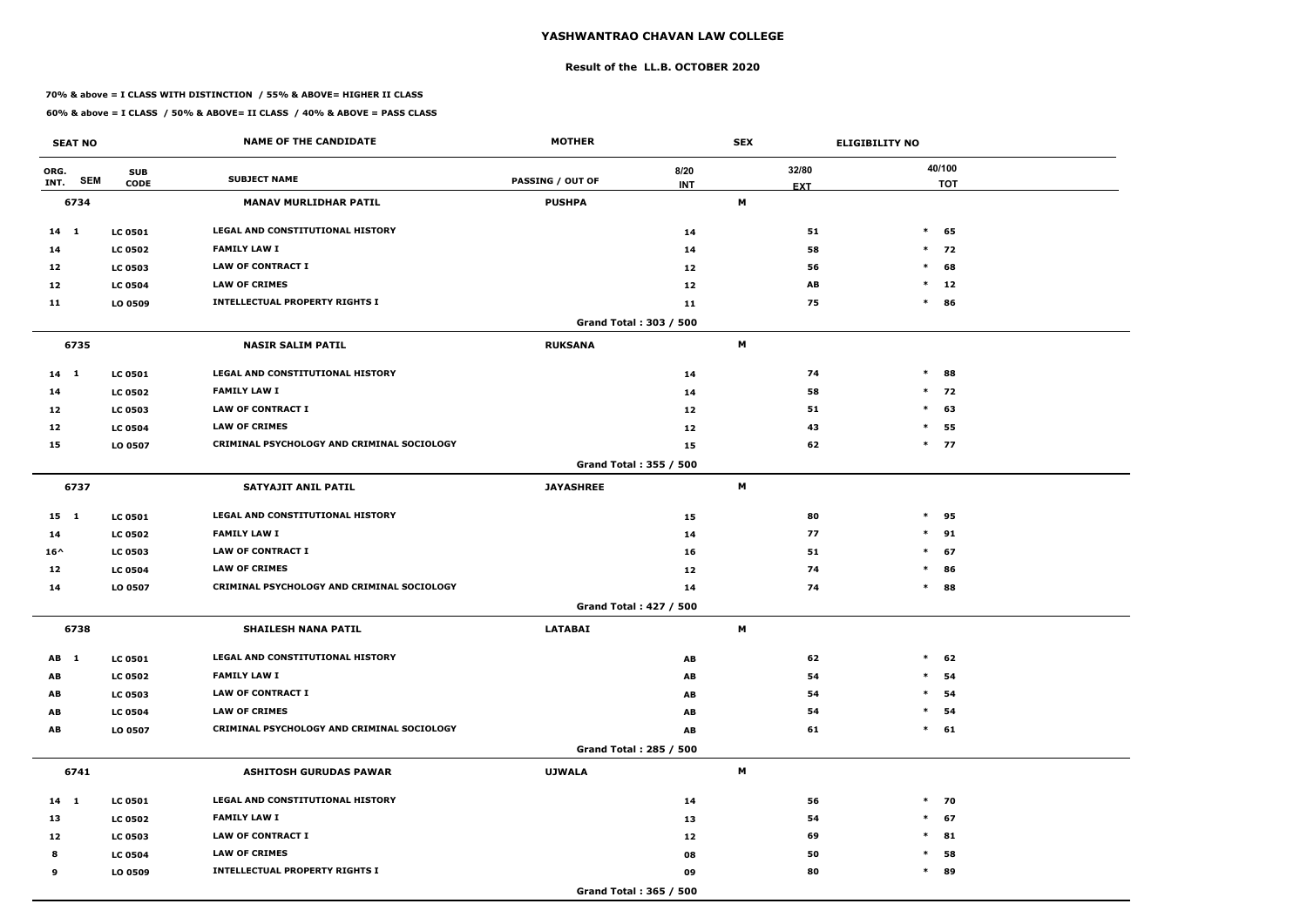#### **Result of the LL.B. OCTOBER 2020**

#### **70% & above = I CLASS WITH DISTINCTION / 55% & ABOVE= HIGHER II CLASS**

| <b>SEAT NO</b>             |                           | <b>NAME OF THE CANDIDATE</b>               | <b>MOTHER</b>                 |                    | <b>SEX</b> |                     | <b>ELIGIBILITY NO</b> |
|----------------------------|---------------------------|--------------------------------------------|-------------------------------|--------------------|------------|---------------------|-----------------------|
| ORG.<br><b>SEM</b><br>INT. | <b>SUB</b><br><b>CODE</b> | <b>SUBJECT NAME</b>                        | <b>PASSING / OUT OF</b>       | 8/20<br><b>INT</b> |            | 32/80<br><b>EXT</b> | 40/100<br><b>TOT</b>  |
| 6742                       |                           | <b>ATUL NARSING PAWAR</b>                  | <b>BHAGYASHRI</b>             |                    | M          |                     |                       |
| $15 \quad 1$               | <b>LC 0501</b>            | LEGAL AND CONSTITUTIONAL HISTORY           |                               | 15                 |            | 69                  | $*$ 84                |
| 12                         | <b>LC 0502</b>            | <b>FAMILY LAW I</b>                        |                               | 12                 |            | 45                  | $\ast$<br>57          |
| 13                         | <b>LC 0503</b>            | <b>LAW OF CONTRACT I</b>                   |                               | 13                 |            | 61                  | $*$ 74                |
| 11                         | <b>LC 0504</b>            | <b>LAW OF CRIMES</b>                       |                               | 11                 |            | 77                  | $\ast$<br>88          |
| 16                         | LO 0506                   | <b>EQUITY AND TRUST LAW</b>                |                               | 16                 |            | 80                  | $\ast$<br>96          |
|                            |                           |                                            | Grand Total: 399 / 500        |                    |            |                     |                       |
| 6743                       |                           | <b>KIRAN PANDURANG PAWAR</b>               | <b>MALAN PANDURANG PAWA</b>   |                    | M          |                     |                       |
| $15 \quad 1$               | <b>LC 0501</b>            | LEGAL AND CONSTITUTIONAL HISTORY           |                               | 15                 |            | 78                  | $*$ 93                |
| 13                         | <b>LC 0502</b>            | <b>FAMILY LAW I</b>                        |                               | 13                 |            | 62                  | $\ast$<br>75          |
| 12                         | <b>LC 0503</b>            | LAW OF CONTRACT I                          |                               | 12                 |            | 53                  | $*$ 65                |
| 12                         | <b>LC 0504</b>            | <b>LAW OF CRIMES</b>                       |                               | 12                 |            | 67                  | * 79                  |
| 13                         | LO 0506                   | <b>EQUITY AND TRUST LAW</b>                |                               | 13                 |            | 77                  | $\ast$<br>90          |
|                            |                           |                                            | <b>Grand Total: 402 / 500</b> |                    |            |                     |                       |
| 6744                       |                           | <b>NILESH SAHEBRAO PAWAR</b>               | <b>VIMAL</b>                  |                    | М          |                     |                       |
| $16 \quad 1$               | <b>LC 0501</b>            | LEGAL AND CONSTITUTIONAL HISTORY           |                               | 16                 |            | 80                  | $*$ 96                |
| 16                         | <b>LC 0502</b>            | <b>FAMILY LAW I</b>                        |                               | 16                 |            | 69                  | $\ast$<br>85          |
| 13                         | <b>LC 0503</b>            | <b>LAW OF CONTRACT I</b>                   |                               | 13                 |            | 66                  | $*$ 79                |
| 12                         | <b>LC 0504</b>            | <b>LAW OF CRIMES</b>                       |                               | 12                 |            | 70                  | $\ast$<br>82          |
| 13                         | LO 0506                   | <b>EQUITY AND TRUST LAW</b>                |                               | 13                 |            | 80                  | $*$ 93                |
|                            |                           |                                            | <b>Grand Total: 435 / 500</b> |                    |            |                     |                       |
| 6745                       |                           | <b>NITIN SURESH PAWAR</b>                  | <b>KAUSHALYA</b>              |                    | M          |                     |                       |
| 16 1                       | <b>LC 0501</b>            | <b>LEGAL AND CONSTITUTIONAL HISTORY</b>    |                               | 16                 |            | 62                  | $*$ 78                |
| 18                         | <b>LC 0502</b>            | <b>FAMILY LAW I</b>                        |                               | 18                 |            | 64                  | $*$ 82                |
| 16                         | <b>LC 0503</b>            | LAW OF CONTRACT I                          |                               | 16                 |            | 70                  | $*$ 86                |
| 14                         | <b>LC 0504</b>            | <b>LAW OF CRIMES</b>                       |                               | 14                 |            | 69                  | $*$ 83                |
| 17                         | LO 0507                   | CRIMINAL PSYCHOLOGY AND CRIMINAL SOCIOLOGY |                               | 17                 |            | 59                  | $*$ 76                |
|                            |                           |                                            | Grand Total: 405 / 500        |                    |            |                     |                       |
| 6746                       |                           | <b>PARSHURAM SHAHU PAWAR</b>               | <b>AVIDA</b>                  |                    | M          |                     |                       |
| $15^{\wedge}$ 1            | <b>LC 0501</b>            | LEGAL AND CONSTITUTIONAL HISTORY           |                               | 12                 |            | 37                  | $*$ 49                |
| $16^{\wedge}$              | <b>LC 0502</b>            | <b>FAMILY LAW I</b>                        |                               | 15                 |            | 48                  | $\ast$<br>63          |
| $16^{\wedge}$              | <b>LC 0503</b>            | LAW OF CONTRACT I                          |                               | 16                 |            | 51                  | $*$ 67                |
| $12^{\wedge}$              | <b>LC 0504</b>            | <b>LAW OF CRIMES</b>                       |                               | 12                 |            | 36                  | $*$ 48                |
| $15^{\wedge}$              | LO 0507                   | CRIMINAL PSYCHOLOGY AND CRIMINAL SOCIOLOGY |                               | 14                 |            | 45                  | $\ast$<br>59          |
|                            |                           |                                            | Grand Total: 286 / 500        |                    |            |                     |                       |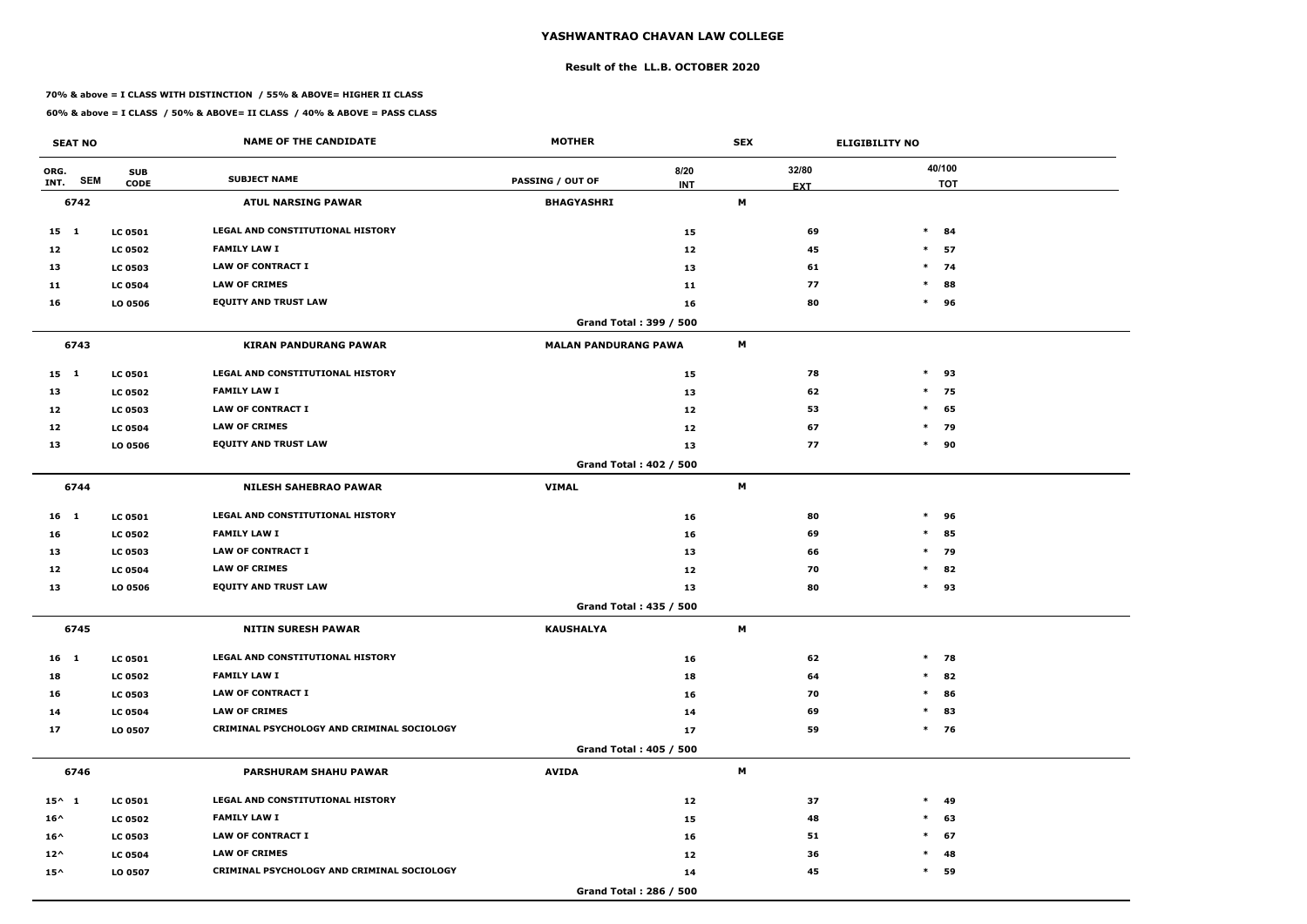#### **Result of the LL.B. OCTOBER 2020**

#### **70% & above = I CLASS WITH DISTINCTION / 55% & ABOVE= HIGHER II CLASS**

| <b>SEAT NO</b>             |                           | <b>NAME OF THE CANDIDATE</b>               | <b>MOTHER</b>           |                    | <b>SEX</b>  |                     | <b>ELIGIBILITY NO</b> |
|----------------------------|---------------------------|--------------------------------------------|-------------------------|--------------------|-------------|---------------------|-----------------------|
| ORG.<br><b>SEM</b><br>INT. | <b>SUB</b><br><b>CODE</b> | <b>SUBJECT NAME</b>                        | <b>PASSING / OUT OF</b> | 8/20<br><b>INT</b> |             | 32/80<br><b>EXT</b> | 40/100<br><b>TOT</b>  |
| 6747                       |                           | <b>SAGAR SURESH PAWAR</b>                  | <b>KAUSHALYA</b>        |                    | M           |                     |                       |
| $17^{\wedge} 1$            | <b>LC 0501</b>            | <b>LEGAL AND CONSTITUTIONAL HISTORY</b>    |                         | 14                 |             | 45                  | $\ast$<br>59          |
| $15^{\wedge}$              | <b>LC 0502</b>            | <b>FAMILY LAW I</b>                        |                         | 10                 |             | 29                  | $\ast$<br>39          |
| 13                         | <b>LC 0503</b>            | <b>LAW OF CONTRACT I</b>                   |                         | 13                 |             | 43                  | $\ast$<br>56          |
| $12^{\wedge}$              | <b>LC 0504</b>            | <b>LAW OF CRIMES</b>                       |                         | 11                 |             | 32                  | $\ast$<br>43          |
| $16^{\wedge}$              | LO 0507                   | CRIMINAL PSYCHOLOGY AND CRIMINAL SOCIOLOGY |                         | 14                 |             | 45                  | $\ast$<br>59          |
|                            |                           |                                            | Grand Total: 256 / 500  |                    |             |                     |                       |
| 6748                       |                           | UTTAM BABAN PAWAR                          | <b>RAKHAMABAI</b>       |                    | M           |                     |                       |
| $14$ 1                     | <b>LC 0501</b>            | LEGAL AND CONSTITUTIONAL HISTORY           |                         | 14                 |             | 66                  | $\ast$<br>80          |
| 13                         | <b>LC 0502</b>            | <b>FAMILY LAW I</b>                        |                         | 13                 |             | 69                  | $\ast$<br>82          |
| 14                         | <b>LC 0503</b>            | <b>LAW OF CONTRACT I</b>                   |                         | 14                 |             | 58                  | $*$ 72                |
| 12                         | <b>LC 0504</b>            | <b>LAW OF CRIMES</b>                       |                         | 12                 |             | 51                  | 63<br>$\ast$          |
| 15                         | LO 0507                   | CRIMINAL PSYCHOLOGY AND CRIMINAL SOCIOLOGY |                         | 15                 |             | 69                  | $\ast$<br>84          |
|                            |                           |                                            | Grand Total: 381 / 500  |                    |             |                     |                       |
| 6751                       |                           | <b>SURAJ PRAKASH PHADTARE</b>              | <b>VANDANA</b>          |                    | M           |                     |                       |
| 14 1                       | <b>LC 0501</b>            | LEGAL AND CONSTITUTIONAL HISTORY           |                         | 14                 |             | 53                  | $\ast$<br>67          |
| 13                         | <b>LC 0502</b>            | <b>FAMILY LAW I</b>                        |                         | 13                 |             | 45                  | 58<br>$\ast$          |
| 14                         | <b>LC 0503</b>            | <b>LAW OF CONTRACT I</b>                   |                         | 14                 |             | 58                  | $*$<br>72             |
| 11                         | <b>LC 0504</b>            | <b>LAW OF CRIMES</b>                       |                         | 11                 |             | 75                  | $\ast$<br>86          |
| 14                         | LO 0506                   | <b>EQUITY AND TRUST LAW</b>                |                         | 14                 |             | 78                  | $*$ 92                |
|                            |                           |                                            | Grand Total: 375 / 500  |                    |             |                     |                       |
| 6752                       |                           | ARUN SHANKARRAO PHAPAL                     | <b>KANTABAI</b>         |                    | M           |                     |                       |
| 15 1                       | <b>LC 0501</b>            | LEGAL AND CONSTITUTIONAL HISTORY           |                         | 15                 |             | 77                  | $*$ 92                |
| 13                         | <b>LC 0502</b>            | <b>FAMILY LAW I</b>                        |                         | 13                 |             | 62                  | $*$ 75                |
| 13                         | <b>LC 0503</b>            | <b>LAW OF CONTRACT I</b>                   |                         | 13                 |             | 67                  | 80<br>$\ast$          |
| 8                          | <b>LC 0504</b>            | <b>LAW OF CRIMES</b>                       |                         | 08                 |             | 58                  | 66<br>$\ast$          |
| 14                         | LO 0507                   | CRIMINAL PSYCHOLOGY AND CRIMINAL SOCIOLOGY |                         | 14                 |             | 58                  | $*$ 72                |
|                            |                           |                                            | Grand Total: 385 / 500  |                    |             |                     |                       |
| 6754                       |                           | <b>MEERA KIRAN PHUGE</b>                   | <b>SONAL CHAUHAN</b>    |                    | $\mathsf F$ |                     |                       |
| $16 \quad 1$               | <b>LC 0501</b>            | LEGAL AND CONSTITUTIONAL HISTORY           |                         | 16                 |             | 80                  | $\ast$<br>96          |
| 14                         | <b>LC 0502</b>            | <b>FAMILY LAW I</b>                        |                         | 14                 |             | 75                  | $\ast$<br>89          |
| 16                         | <b>LC 0503</b>            | LAW OF CONTRACT I                          |                         | 16                 |             | 80                  | 96<br>$\ast$          |
| 12                         | <b>LC 0504</b>            | <b>LAW OF CRIMES</b>                       |                         | 12                 |             | 80                  | 92<br>$\ast$          |
| 17                         | <b>LO 0506</b>            | <b>EQUITY AND TRUST LAW</b>                |                         | 17                 |             | 80                  | $*$ 97                |
|                            |                           |                                            | Grand Total: 470 / 500  |                    |             |                     |                       |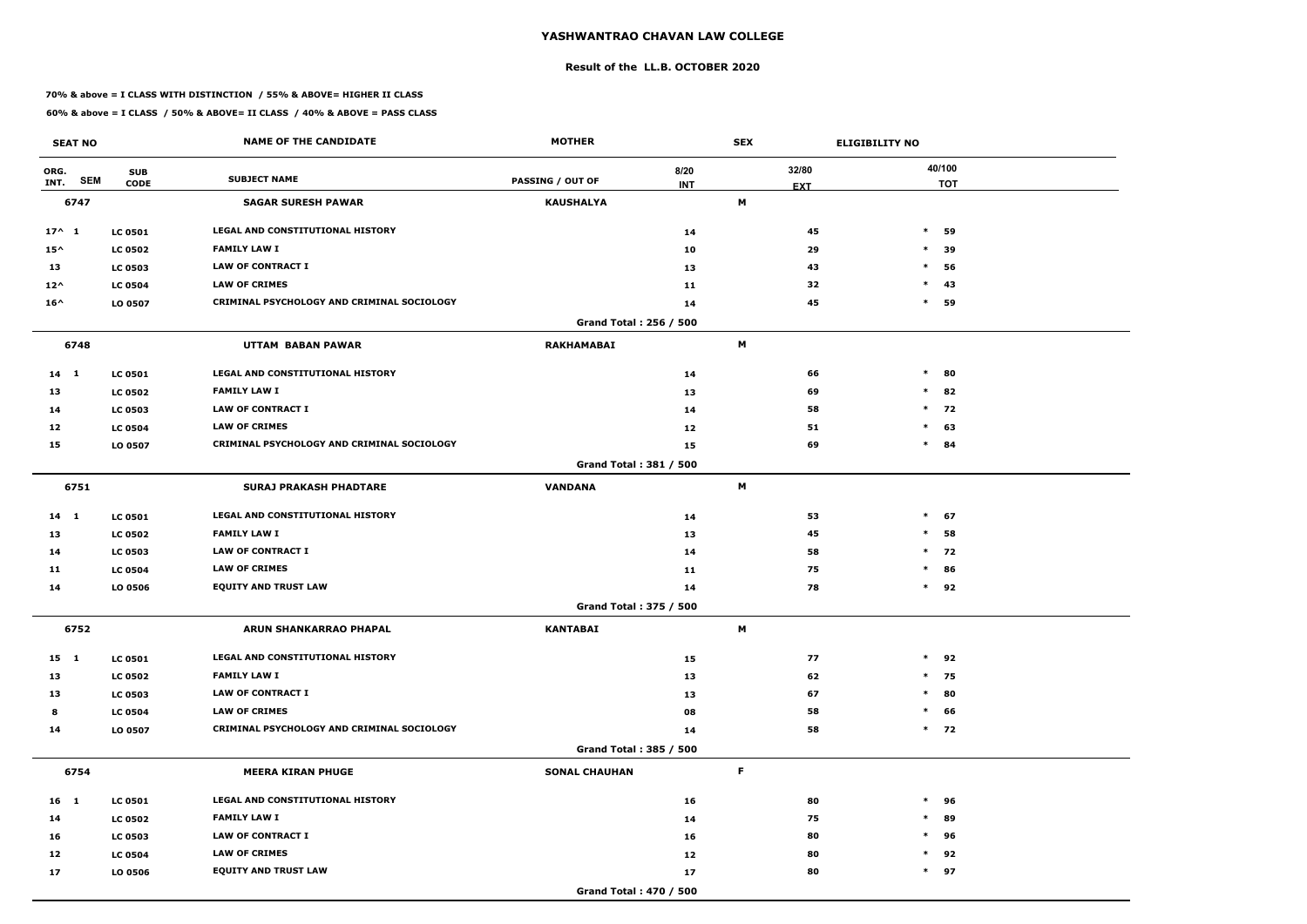#### **Result of the LL.B. OCTOBER 2020**

#### **70% & above = I CLASS WITH DISTINCTION / 55% & ABOVE= HIGHER II CLASS**

| <b>SEAT NO</b>             |                           | <b>NAME OF THE CANDIDATE</b>                      | <b>MOTHER</b>                 |                    | <b>SEX</b> |                     | <b>ELIGIBILITY NO</b> |
|----------------------------|---------------------------|---------------------------------------------------|-------------------------------|--------------------|------------|---------------------|-----------------------|
| ORG.<br><b>SEM</b><br>INT. | <b>SUB</b><br><b>CODE</b> | <b>SUBJECT NAME</b>                               | <b>PASSING / OUT OF</b>       | 8/20<br><b>INT</b> |            | 32/80<br><b>EXT</b> | 40/100<br><b>TOT</b>  |
| 6756                       |                           | <b>BHAGYASHREE RAJENDRA PIMPLE</b>                | <b>CHARULATA</b>              |                    | F          |                     |                       |
| 16 1                       | <b>LC 0501</b>            | <b>LEGAL AND CONSTITUTIONAL HISTORY</b>           |                               | 16                 |            | 62                  | $\ast$<br>78          |
| 14                         | <b>LC 0502</b>            | <b>FAMILY LAW I</b>                               |                               | 14                 |            | 80                  | $\ast$<br>94          |
| 16                         | <b>LC 0503</b>            | <b>LAW OF CONTRACT I</b>                          |                               | 16                 |            | 67                  | 83<br>$\ast$          |
| 12                         | <b>LC 0504</b>            | <b>LAW OF CRIMES</b>                              |                               | 12                 |            | 69                  | $\ast$<br>81          |
| 14                         | LO 0506                   | <b>EQUITY AND TRUST LAW</b>                       |                               | 14                 |            | 80                  | $\ast$<br>94          |
|                            |                           |                                                   | Grand Total: 430 / 500        |                    |            |                     |                       |
| 6757                       |                           | <b>VIVEK KACHADEO POTE</b>                        | <b>SUMAN</b>                  |                    | M          |                     |                       |
| $16$ 1                     | <b>LC 0501</b>            | <b>LEGAL AND CONSTITUTIONAL HISTORY</b>           |                               | 16                 |            | 80                  | $\ast$<br>96          |
| 15                         | <b>LC 0502</b>            | <b>FAMILY LAW I</b>                               |                               | 15                 |            | 59                  | $\ast$<br>74          |
| 17                         | <b>LC 0503</b>            | <b>LAW OF CONTRACT I</b>                          |                               | 17                 |            | 59                  | $\ast$<br>76          |
| 13                         | <b>LC 0504</b>            | <b>LAW OF CRIMES</b>                              |                               | 13                 |            | 58                  | $*$ 71                |
| 16                         | LO 0507                   | <b>CRIMINAL PSYCHOLOGY AND CRIMINAL SOCIOLOGY</b> |                               | 16                 |            | 75                  | $\ast$<br>91          |
|                            |                           |                                                   | Grand Total: 408 / 500        |                    |            |                     |                       |
| 6759                       |                           | SADASHIV SHARADCHANDRA PRADHAN                    | <b>SHITAL SHARADCHANDRA</b>   |                    | М          |                     |                       |
| 14 1                       | <b>LC 0501</b>            | LEGAL AND CONSTITUTIONAL HISTORY                  |                               | 14                 |            | 80                  | $\ast$<br>94          |
| 15                         | <b>LC 0502</b>            | <b>FAMILY LAW I</b>                               |                               | 15                 |            | 56                  | $\ast$<br>71          |
| 13                         | <b>LC 0503</b>            | <b>LAW OF CONTRACT I</b>                          |                               | 13                 |            | 80                  | $\ast$<br>93          |
| 11                         | <b>LC 0504</b>            | <b>LAW OF CRIMES</b>                              |                               | 11                 |            | 80                  | $\ast$<br>91          |
| 15                         | LO 0507                   | CRIMINAL PSYCHOLOGY AND CRIMINAL SOCIOLOGY        |                               | 15                 |            | 80                  | $\ast$<br>95          |
|                            |                           |                                                   | <b>Grand Total: 444 / 500</b> |                    |            |                     |                       |
| 6760                       |                           | <b>PRASHANT MARUTI JARALI</b>                     | <b>MANJULA</b>                |                    | M          |                     |                       |
| $15 \quad 1$               | <b>LC 0501</b>            | LEGAL AND CONSTITUTIONAL HISTORY                  |                               | 15                 |            | 74                  | $\ast$<br>89          |
| 13                         | <b>LC 0502</b>            | <b>FAMILY LAW I</b>                               |                               | 13                 |            | 64                  | 77<br>$\ast$          |
| 17                         | <b>LC 0503</b>            | LAW OF CONTRACT I                                 |                               | 17                 |            | 78                  | 95<br>$\ast$          |
| 11                         | <b>LC 0504</b>            | <b>LAW OF CRIMES</b>                              |                               | 11                 |            | 77                  | 88<br>$\ast$          |
| 11                         | LO 0509                   | <b>INTELLECTUAL PROPERTY RIGHTS I</b>             |                               | 11                 |            | 77                  | 88<br>$\ast$          |
|                            |                           |                                                   | <b>Grand Total: 437 / 500</b> |                    |            |                     |                       |
| 6761                       |                           | PREMSAGAR HIMANSHU SWAIN                          | <b>SANTILATA SWAIN</b>        |                    | M          |                     |                       |
| 14 1                       | <b>LC 0501</b>            | LEGAL AND CONSTITUTIONAL HISTORY                  |                               | 14                 |            | 51                  | $\ast$<br>65          |
| 15                         | <b>LC 0502</b>            | <b>FAMILY LAW I</b>                               |                               | 15                 |            | 59                  | 74<br>$\ast$          |
| 14                         | <b>LC 0503</b>            | <b>LAW OF CONTRACT I</b>                          |                               | 14                 |            | 46                  | $\ast$<br>60          |
| 8                          | <b>LC 0504</b>            | <b>LAW OF CRIMES</b>                              |                               | 08                 |            | 53                  | $\ast$<br>61          |
| 8                          | LO 0509                   | <b>INTELLECTUAL PROPERTY RIGHTS I</b>             |                               | 08                 |            | 72                  | $\ast$<br>80          |
|                            |                           |                                                   | Grand Total: 340 / 500        |                    |            |                     |                       |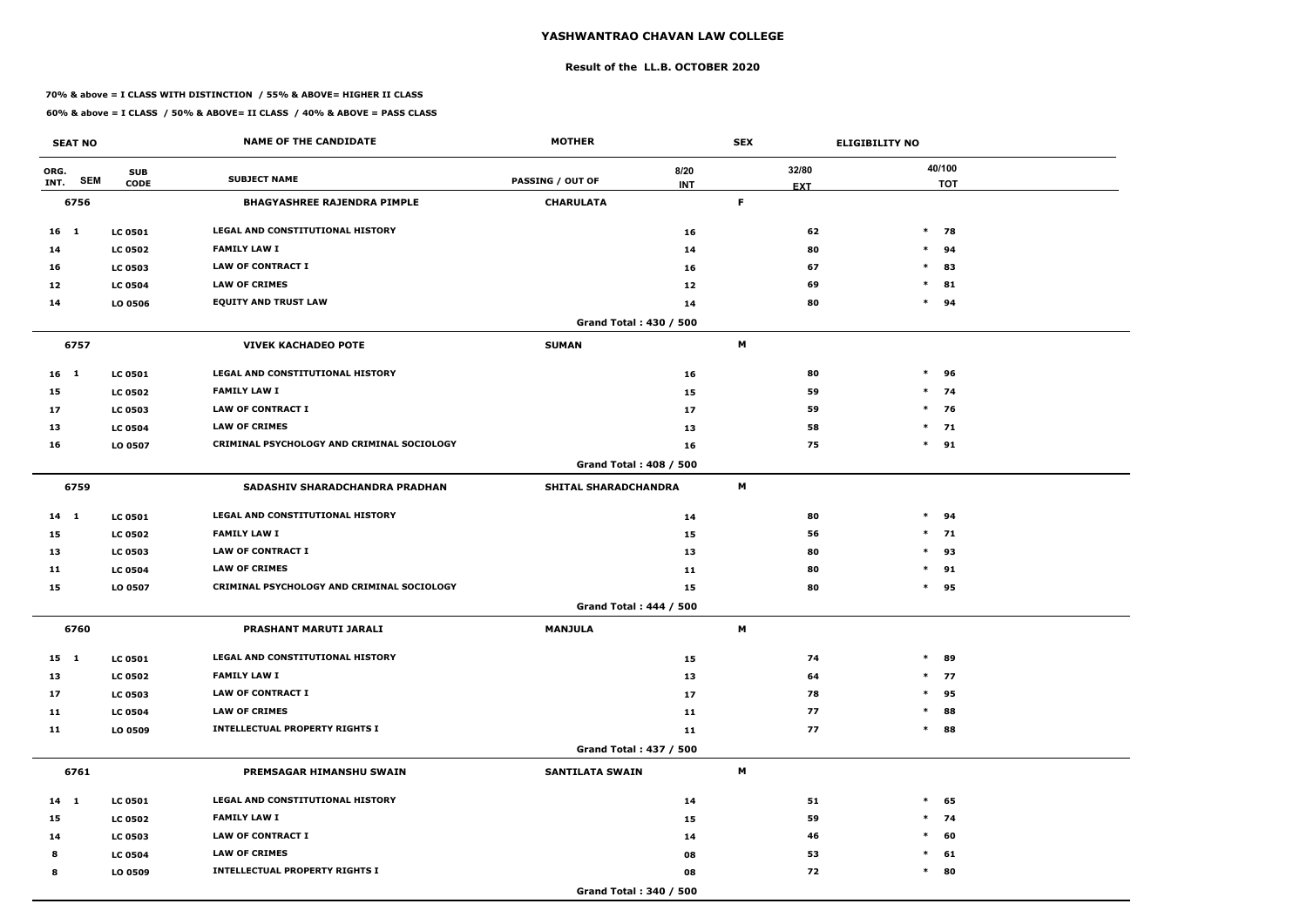#### **Result of the LL.B. OCTOBER 2020**

#### **70% & above = I CLASS WITH DISTINCTION / 55% & ABOVE= HIGHER II CLASS**

| <b>SEAT NO</b>             |                           | <b>NAME OF THE CANDIDATE</b>               | <b>MOTHER</b>                 |                    | <b>SEX</b>  |                     | <b>ELIGIBILITY NO</b> |
|----------------------------|---------------------------|--------------------------------------------|-------------------------------|--------------------|-------------|---------------------|-----------------------|
| ORG.<br><b>SEM</b><br>INT. | <b>SUB</b><br><b>CODE</b> | <b>SUBJECT NAME</b>                        | <b>PASSING / OUT OF</b>       | 8/20<br><b>INT</b> |             | 32/80<br><b>EXT</b> | 40/100<br><b>TOT</b>  |
| 6762                       |                           | PRIYANKA SANTOSH MISHRA                    | <b>MANJU MISHRA</b>           |                    | $\mathsf F$ |                     |                       |
| 16 1                       | <b>LC 0501</b>            | LEGAL AND CONSTITUTIONAL HISTORY           |                               | 16                 |             | 54                  | $\ast$<br>70          |
| 13                         | <b>LC 0502</b>            | <b>FAMILY LAW I</b>                        |                               | 13                 |             | 53                  | $\ast$<br>66          |
| $16^{\wedge}$              | <b>LC 0503</b>            | <b>LAW OF CONTRACT I</b>                   |                               | 16                 |             | 51                  | $\ast$<br>67          |
| 13                         | <b>LC 0504</b>            | <b>LAW OF CRIMES</b>                       |                               | 13                 |             | 56                  | 69<br>$\ast$          |
| 12                         | LO 0509                   | <b>INTELLECTUAL PROPERTY RIGHTS I</b>      |                               | 12                 |             | 58                  | $*$ 70                |
|                            |                           |                                            | Grand Total: 342 / 500        |                    |             |                     |                       |
| 6763                       |                           | <b>CHAITANYA ARUNKUMAR PULEKAR</b>         | <b>ANKITA</b>                 |                    | F           |                     |                       |
| $15 \quad 1$               | <b>LC 0501</b>            | <b>LEGAL AND CONSTITUTIONAL HISTORY</b>    |                               | 15                 |             | 72                  | $\ast$<br>87          |
| 14                         | <b>LC 0502</b>            | <b>FAMILY LAW I</b>                        |                               | 14                 |             | 75                  | $\ast$<br>89          |
| 16                         | <b>LC 0503</b>            | <b>LAW OF CONTRACT I</b>                   |                               | 16                 |             | 61                  | $*$ 77                |
| 11                         | <b>LC 0504</b>            | <b>LAW OF CRIMES</b>                       |                               | 11                 |             | 80                  | 91<br>$\ast$          |
| 12                         | LO 0509                   | <b>INTELLECTUAL PROPERTY RIGHTS I</b>      |                               | 12                 |             | 80                  | $\ast$<br>92          |
|                            |                           |                                            | Grand Total: 436 / 500        |                    |             |                     |                       |
| 6764                       |                           | <b>SACHIN MANIK RAJGURU</b>                | <b>KALAWATI</b>               |                    | M           |                     |                       |
| 14 1                       | <b>LC 0501</b>            | LEGAL AND CONSTITUTIONAL HISTORY           |                               | 14                 |             | 59                  | $*$ 73                |
| 14                         | <b>LC 0502</b>            | <b>FAMILY LAW I</b>                        |                               | 14                 |             | 64                  | $*$ 78                |
| 15                         | <b>LC 0503</b>            | <b>LAW OF CONTRACT I</b>                   |                               | 15                 |             | 54                  | $\ast$<br>69          |
| 11                         | <b>LC 0504</b>            | <b>LAW OF CRIMES</b>                       |                               | 11                 |             | 70                  | $\ast$<br>81          |
| 12                         | LO 0509                   | <b>INTELLECTUAL PROPERTY RIGHTS I</b>      |                               | 12                 |             | 70                  | $\ast$<br>82          |
|                            |                           |                                            | Grand Total: 383 / 500        |                    |             |                     |                       |
| 6766                       |                           | SUNIL GOVERDHANSINGH RAJPUROHIT            | <b>RUPA</b>                   |                    | M           |                     |                       |
| $14 \quad 1$               | <b>LC 0501</b>            | LEGAL AND CONSTITUTIONAL HISTORY           |                               | 14                 |             | 64                  | $*$ 78                |
| 16                         | <b>LC 0502</b>            | <b>FAMILY LAW I</b>                        |                               | 16                 |             | 61                  | $*$ 77                |
| 13                         | <b>LC 0503</b>            | <b>LAW OF CONTRACT I</b>                   |                               | 13                 |             | 75                  | $\ast$<br>88          |
| 13                         | <b>LC 0504</b>            | <b>LAW OF CRIMES</b>                       |                               | 13                 |             | 80                  | 93<br>$\ast$          |
| 15                         | LO 0507                   | CRIMINAL PSYCHOLOGY AND CRIMINAL SOCIOLOGY |                               | 15                 |             | 70                  | $\ast$<br>85          |
|                            |                           |                                            | <b>Grand Total: 421 / 500</b> |                    |             |                     |                       |
| 6767                       |                           | <b>CHETAN BAPU RANDIVE</b>                 | <b>SIMA</b>                   |                    | M           |                     |                       |
| $16 \quad 1$               | <b>LC 0501</b>            | LEGAL AND CONSTITUTIONAL HISTORY           |                               | 16                 |             | 64                  | $\ast$<br>80          |
| 13                         | <b>LC 0502</b>            | <b>FAMILY LAW I</b>                        |                               | 13                 |             | 54                  | 67<br>$\ast$          |
| 14                         | <b>LC 0503</b>            | <b>LAW OF CONTRACT I</b>                   |                               | 14                 |             | 64                  | $*$ 78                |
| 10                         | <b>LC 0504</b>            | <b>LAW OF CRIMES</b>                       |                               | 10                 |             | 64                  | $*$ 74                |
| 11                         | LO 0509                   | <b>INTELLECTUAL PROPERTY RIGHTS I</b>      |                               | 11                 |             | 67                  | $*$ 78                |
|                            |                           |                                            | Grand Total: 377 / 500        |                    |             |                     |                       |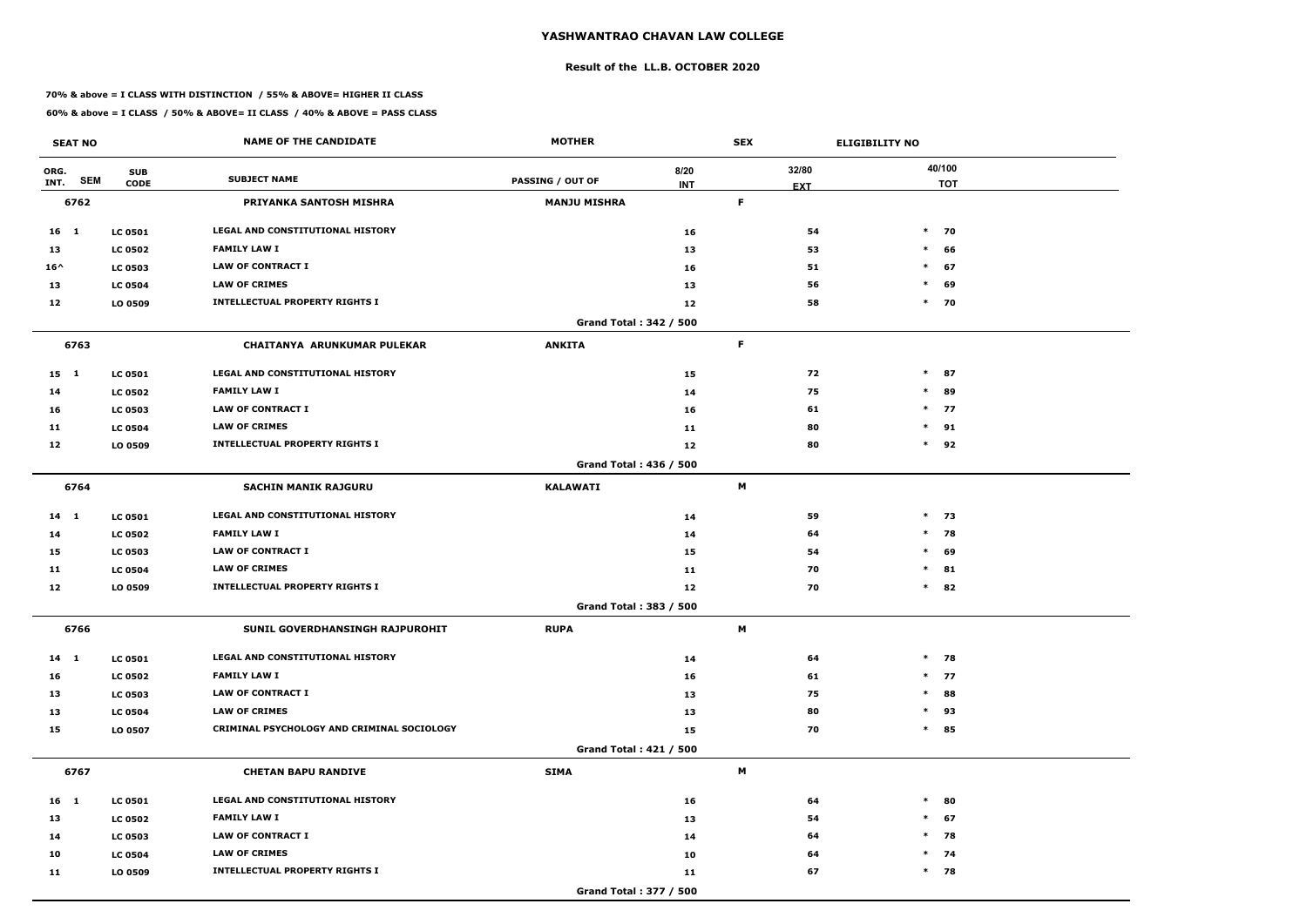#### **Result of the LL.B. OCTOBER 2020**

#### **70% & above = I CLASS WITH DISTINCTION / 55% & ABOVE= HIGHER II CLASS**

| <b>SEAT NO</b>             |                           | <b>NAME OF THE CANDIDATE</b>               | <b>MOTHER</b>               |                               | <b>SEX</b> |                     | <b>ELIGIBILITY NO</b> |
|----------------------------|---------------------------|--------------------------------------------|-----------------------------|-------------------------------|------------|---------------------|-----------------------|
| ORG.<br><b>SEM</b><br>INT. | <b>SUB</b><br><b>CODE</b> | <b>SUBJECT NAME</b>                        | <b>PASSING / OUT OF</b>     | 8/20<br><b>INT</b>            |            | 32/80<br><b>EXT</b> | 40/100<br><b>TOT</b>  |
| 6768                       |                           | YOGESH VISHWANATH RATHOD                   | <b>SUMAN</b>                |                               | M          |                     |                       |
| $16^{\wedge}$ 1            | <b>LC 0501</b>            | <b>LEGAL AND CONSTITUTIONAL HISTORY</b>    |                             | 14                            |            | 45                  | $\ast$<br>59          |
| 16                         | <b>LC 0502</b>            | <b>FAMILY LAW I</b>                        |                             | 16                            |            | 61                  | $*$ 77                |
| $15^{\wedge}$              | <b>LC 0503</b>            | <b>LAW OF CONTRACT I</b>                   |                             | 15                            |            | 48                  | $\ast$<br>63          |
| 12                         | <b>LC 0504</b>            | <b>LAW OF CRIMES</b>                       |                             | 12                            |            | 51                  | $\ast$<br>63          |
| 17                         | LO 0507                   | CRIMINAL PSYCHOLOGY AND CRIMINAL SOCIOLOGY |                             | 17                            |            | 58                  | $*$ 75                |
|                            |                           |                                            |                             | Grand Total: 337 / 500        |            |                     |                       |
| 6769                       |                           | <b>MUGDHA VIKRANT RAUT</b>                 | <b>ARCHANA VIKRANT RAUT</b> |                               | F          |                     |                       |
| 13 1                       | <b>LC 0501</b>            | <b>LEGAL AND CONSTITUTIONAL HISTORY</b>    |                             | 13                            |            | 74                  | $\ast$<br>87          |
| 14                         | <b>LC 0502</b>            | <b>FAMILY LAW I</b>                        |                             | 14                            |            | 78                  | $\ast$<br>92          |
| 16                         | <b>LC 0503</b>            | <b>LAW OF CONTRACT I</b>                   |                             | 16                            |            | 56                  | $*$ 72                |
| 13                         | <b>LC 0504</b>            | <b>LAW OF CRIMES</b>                       |                             | 13                            |            | 67                  | 80<br>$\ast$          |
| 12                         | LO 0509                   | <b>INTELLECTUAL PROPERTY RIGHTS I</b>      |                             | 12                            |            | 72                  | $\ast$<br>84          |
|                            |                           |                                            |                             | <b>Grand Total: 415 / 500</b> |            |                     |                       |
| 6770                       |                           | LATIKA DHARAMPAL RAWLANI                   | <b>DEEPA</b>                |                               | F          |                     |                       |
| 16 <sub>1</sub>            | <b>LC 0501</b>            | LEGAL AND CONSTITUTIONAL HISTORY           |                             | 16                            |            | 80                  | $\ast$<br>96          |
| 16                         | <b>LC 0502</b>            | <b>FAMILY LAW I</b>                        |                             | 16                            |            | 80                  | $\ast$<br>96          |
| 16                         | <b>LC 0503</b>            | <b>LAW OF CONTRACT I</b>                   |                             | 16                            |            | 80                  | $\ast$<br>96          |
| 12                         | <b>LC 0504</b>            | <b>LAW OF CRIMES</b>                       |                             | 12                            |            | 80                  | 92<br>$\ast$          |
| 14                         | LO 0506                   | <b>EQUITY AND TRUST LAW</b>                |                             | 14                            |            | 80                  | $\ast$<br>94          |
|                            |                           |                                            |                             | Grand Total: 474 / 500        |            |                     |                       |
| 6774                       |                           | NITIN RAJARAM SALUNKHE                     | USHA RAJARAM SALUNKHE       |                               | M          |                     |                       |
| $14 \quad 1$               | <b>LC 0501</b>            | LEGAL AND CONSTITUTIONAL HISTORY           |                             | 14                            |            | 61                  | $*$ 75                |
| $15^{\wedge}$              | <b>LC 0502</b>            | <b>FAMILY LAW I</b>                        |                             | 14                            |            | 45                  | $\ast$<br>59          |
| $17^{\wedge}$              | <b>LC 0503</b>            | LAW OF CONTRACT I                          |                             | 14                            |            | 45                  | 59<br>$\ast$          |
| 12                         | <b>LC 0504</b>            | <b>LAW OF CRIMES</b>                       |                             | 12                            |            | 54                  | 66<br>$\ast$          |
| 13                         | <b>LO 0506</b>            | <b>EQUITY AND TRUST LAW</b>                |                             | 13                            |            | 58                  | $*$ 71                |
|                            |                           |                                            |                             | Grand Total: 330 / 500        |            |                     |                       |
| 6776                       |                           | SANDHYA BIPIN PANDEY                       | <b>PRITI PANDEY</b>         |                               | F          |                     |                       |
| $16^{\wedge}$ 1            | <b>LC 0501</b>            | LEGAL AND CONSTITUTIONAL HISTORY           |                             | 12                            |            | 37                  | $\ast$<br>49          |
| 15                         | <b>LC 0502</b>            | <b>FAMILY LAW I</b>                        |                             | 15                            |            | 80                  | 95<br>$\ast$          |
| 16                         | <b>LC 0503</b>            | LAW OF CONTRACT I                          |                             | 16                            |            | 75                  | $*$ 91                |
| 13                         | <b>LC 0504</b>            | <b>LAW OF CRIMES</b>                       |                             | 13                            |            | 80                  | 93<br>$\ast$          |
| 13                         | LO 0509                   | <b>INTELLECTUAL PROPERTY RIGHTS I</b>      |                             | 13                            |            | 80                  | $*$ 93                |
|                            |                           |                                            |                             | Grand Total: 421 / 500        |            |                     |                       |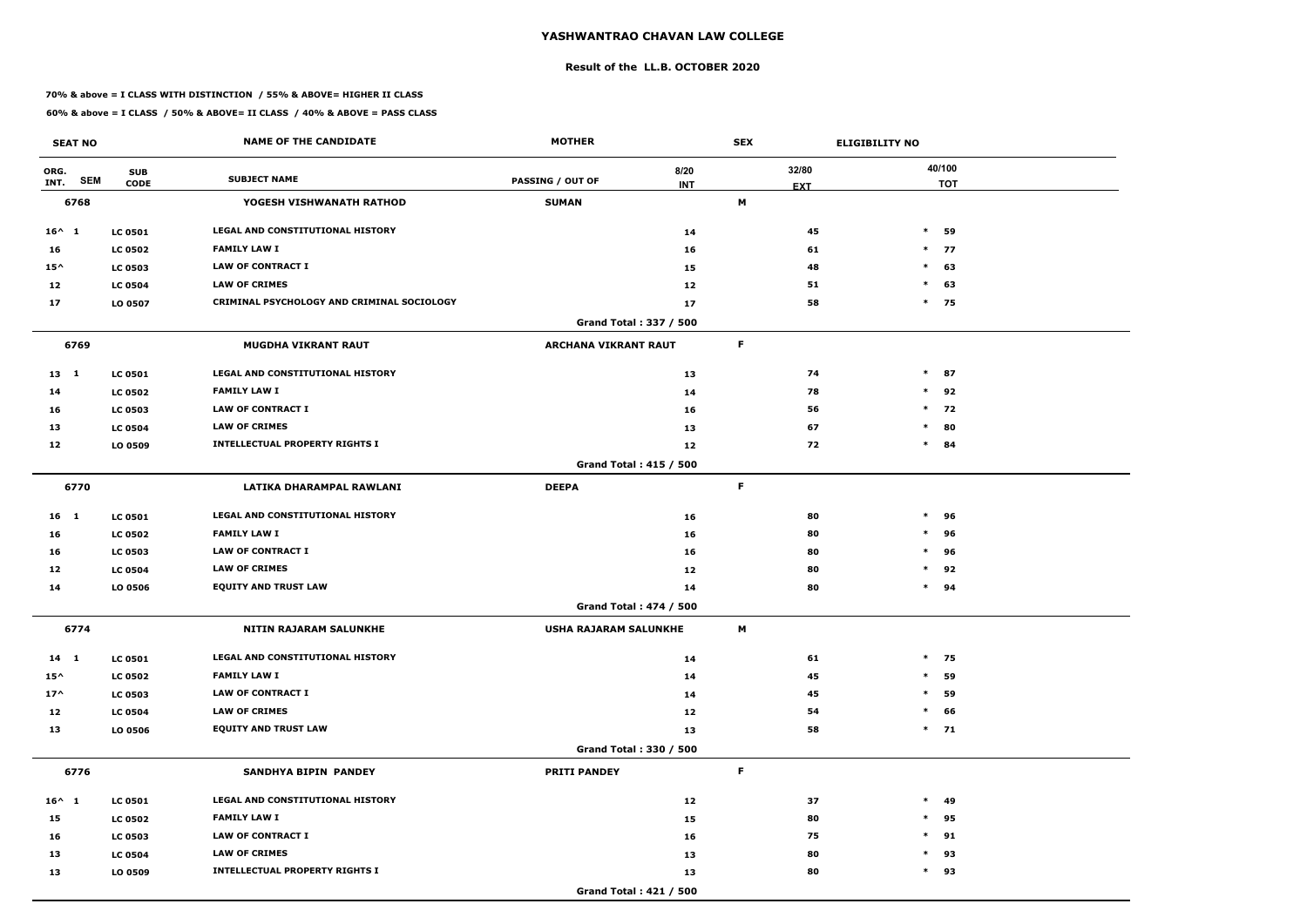#### **Result of the LL.B. OCTOBER 2020**

#### **70% & above = I CLASS WITH DISTINCTION / 55% & ABOVE= HIGHER II CLASS**

| <b>SEAT NO</b>             |                           | <b>NAME OF THE CANDIDATE</b>               | <b>MOTHER</b>           |                    | <b>SEX</b> |                     | <b>ELIGIBILITY NO</b> |                      |
|----------------------------|---------------------------|--------------------------------------------|-------------------------|--------------------|------------|---------------------|-----------------------|----------------------|
| ORG.<br><b>SEM</b><br>INT. | <b>SUB</b><br><b>CODE</b> | <b>SUBJECT NAME</b>                        | <b>PASSING / OUT OF</b> | 8/20<br><b>INT</b> |            | 32/80<br><b>EXT</b> |                       | 40/100<br><b>TOT</b> |
| 6777                       |                           | <b>SANDHYA. SUMAN</b>                      | <b>GEETA DEVI</b>       |                    | F          |                     |                       |                      |
| $15^{\wedge} 1$            | <b>LC 0501</b>            | LEGAL AND CONSTITUTIONAL HISTORY           |                         | 14                 |            | 45                  | $\ast$                | 59                   |
| 15                         | <b>LC 0502</b>            | <b>FAMILY LAW I</b>                        |                         | 15                 |            | 53                  | $\ast$                | 68                   |
| 17                         | <b>LC 0503</b>            | <b>LAW OF CONTRACT I</b>                   |                         | 17                 |            | 67                  | $\ast$                | 84                   |
| 11                         | <b>LC 0504</b>            | <b>LAW OF CRIMES</b>                       |                         | 11                 |            | 61                  |                       | $*$ 72               |
| 11                         | LO 0509                   | <b>INTELLECTUAL PROPERTY RIGHTS I</b>      |                         | 11                 |            | 62                  | $*$ 73                |                      |
|                            |                           |                                            | Grand Total: 356 / 500  |                    |            |                     |                       |                      |
| 6778                       |                           | <b>AKASH BHANUDAS SARAF</b>                | <b>VANDANA</b>          |                    | М          |                     |                       |                      |
| $15 \quad 1$               | <b>LC 0501</b>            | LEGAL AND CONSTITUTIONAL HISTORY           |                         | 15                 |            | 74                  | $\ast$                | 89                   |
| 12                         | <b>LC 0502</b>            | <b>FAMILY LAW I</b>                        |                         | 12                 |            | 50                  | $\ast$                | 62                   |
| 16                         | <b>LC 0503</b>            | <b>LAW OF CONTRACT I</b>                   |                         | 16                 |            | 54                  |                       | $*$ 70               |
| 13                         | <b>LC 0504</b>            | <b>LAW OF CRIMES</b>                       |                         | 13                 |            | 74                  | $\ast$                | 87                   |
| 16                         | LO 0507                   | CRIMINAL PSYCHOLOGY AND CRIMINAL SOCIOLOGY |                         | 16                 |            | 72                  | $\ast$                | 88                   |
|                            |                           |                                            | Grand Total: 396 / 500  |                    |            |                     |                       |                      |
| 6779                       |                           | <b>DHIRAJ ARUN SARBHUKAN</b>               | <b>NANDA</b>            |                    | M          |                     |                       |                      |
| 14 1                       | <b>LC 0501</b>            | LEGAL AND CONSTITUTIONAL HISTORY           |                         | 14                 |            | 61                  | $*$ 75                |                      |
| $15^{\wedge}$              | <b>LC 0502</b>            | <b>FAMILY LAW I</b>                        |                         | 13                 |            | 40                  | $*$                   | 53                   |
| 15                         | <b>LC 0503</b>            | <b>LAW OF CONTRACT I</b>                   |                         | 15                 |            | 66                  | $\ast$                | 81                   |
| 13                         | <b>LC 0504</b>            | <b>LAW OF CRIMES</b>                       |                         | 13                 |            | 66                  | $\ast$                | 79                   |
| 15                         | LO 0507                   | CRIMINAL PSYCHOLOGY AND CRIMINAL SOCIOLOGY |                         | 15                 |            | 59                  |                       | $*$ 74               |
|                            |                           |                                            | Grand Total: 362 / 500  |                    |            |                     |                       |                      |
| 6780                       |                           | <b>KAJAL RAMAKANT SAWANT</b>               | <b>RASHMI</b>           |                    | F          |                     |                       |                      |
| $15 \quad 1$               | <b>LC 0501</b>            | LEGAL AND CONSTITUTIONAL HISTORY           |                         | 15                 |            | 56                  |                       | $*$ 71               |
| 15                         | <b>LC 0502</b>            | <b>FAMILY LAW I</b>                        |                         | 15                 |            | 74                  |                       | $*$ 89               |
| 17                         | <b>LC 0503</b>            | LAW OF CONTRACT I                          |                         | 17                 |            | 58                  |                       | $*$ 75               |
| 14                         | <b>LC 0504</b>            | <b>LAW OF CRIMES</b>                       |                         | 14                 |            | 75                  |                       | * 89                 |
| 17                         | LO 0507                   | CRIMINAL PSYCHOLOGY AND CRIMINAL SOCIOLOGY |                         | 17                 |            | 64                  |                       | $*$ 81               |
|                            |                           |                                            | Grand Total: 405 / 500  |                    |            |                     |                       |                      |
| 6781                       |                           | <b>NISAR MOHAMMADALEE SAYYAD</b>           | <b>SHAMSHAD</b>         |                    | M          |                     |                       |                      |
| $15^{\wedge} 1$            | <b>LC 0501</b>            | LEGAL AND CONSTITUTIONAL HISTORY           |                         | 15                 |            | 48                  | $*$ 63                |                      |
| 13                         | <b>LC 0502</b>            | <b>FAMILY LAW I</b>                        |                         | 13                 |            | 48                  | $\ast$                | 61                   |
| 13                         | <b>LC 0503</b>            | LAW OF CONTRACT I                          |                         | 13                 |            | 46                  | $\ast$                | 59                   |
| 11                         | <b>LC 0504</b>            | <b>LAW OF CRIMES</b>                       |                         | 11                 |            | 40                  | $\ast$                | 51                   |
| 8                          | LO 0509                   | <b>INTELLECTUAL PROPERTY RIGHTS I</b>      |                         | 08                 |            | 48                  | $\ast$                | 56                   |
|                            |                           |                                            | Grand Total: 290 / 500  |                    |            |                     |                       |                      |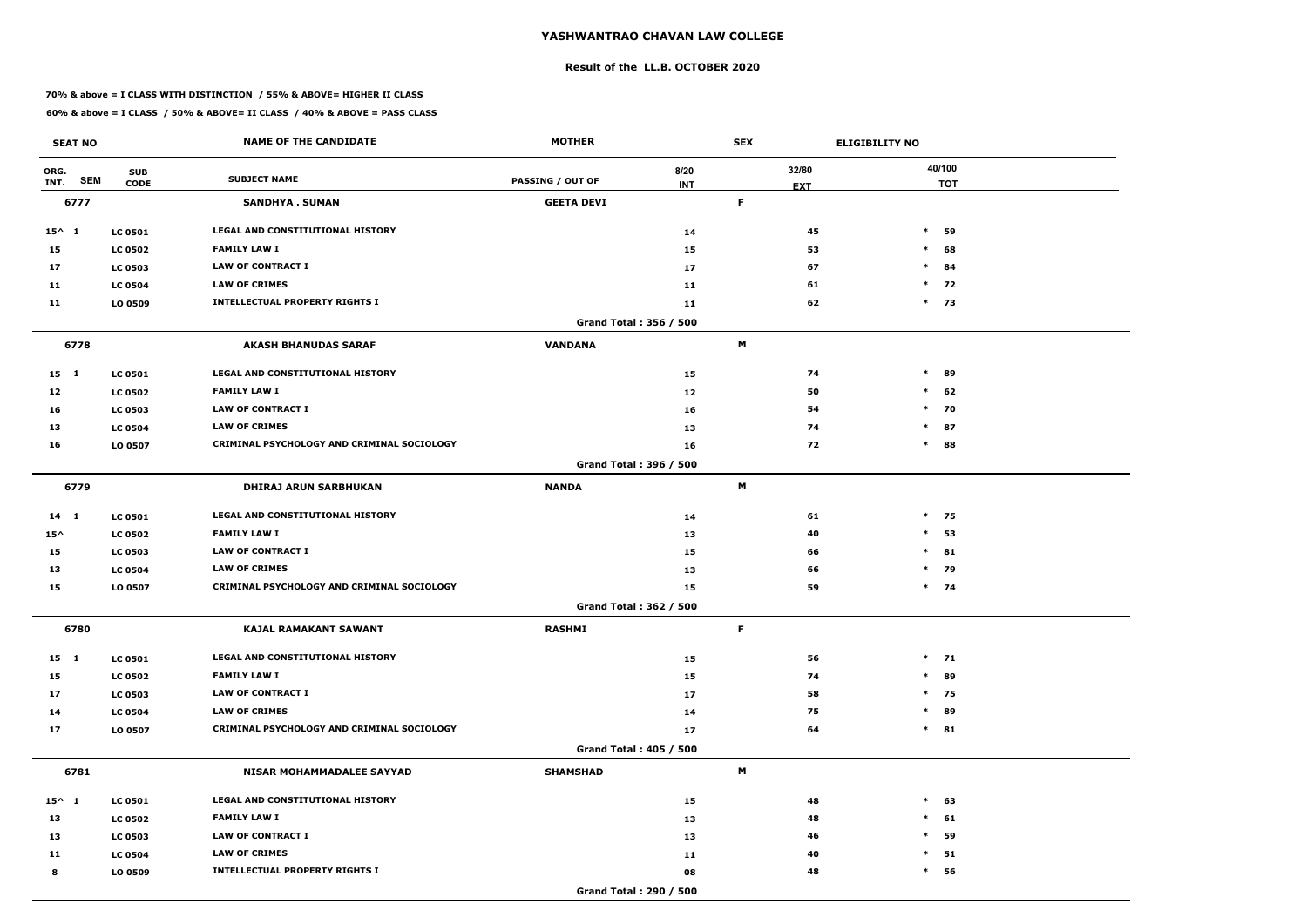#### **Result of the LL.B. OCTOBER 2020**

#### **70% & above = I CLASS WITH DISTINCTION / 55% & ABOVE= HIGHER II CLASS**

| <b>SEAT NO</b>  |            |                           | <b>NAME OF THE CANDIDATE</b>               | <b>MOTHER</b>           |                               | <b>SEX</b> |                     | <b>ELIGIBILITY NO</b> |                      |
|-----------------|------------|---------------------------|--------------------------------------------|-------------------------|-------------------------------|------------|---------------------|-----------------------|----------------------|
| ORG.<br>INT.    | <b>SEM</b> | <b>SUB</b><br><b>CODE</b> | <b>SUBJECT NAME</b>                        | <b>PASSING / OUT OF</b> | 8/20<br><b>INT</b>            |            | 32/80<br><b>EXT</b> |                       | 40/100<br><b>TOT</b> |
| 6784            |            |                           | <b>SACHI NIKHIL SHAH</b>                   | <b>TEJAL</b>            |                               | F          |                     |                       |                      |
| 15 1            |            | <b>LC 0501</b>            | LEGAL AND CONSTITUTIONAL HISTORY           |                         | 15                            |            | 69                  | $*$ 84                |                      |
| 15              |            | <b>LC 0502</b>            | <b>FAMILY LAW I</b>                        |                         | 15                            |            | 70                  | $\ast$                | 85                   |
| 16              |            | <b>LC 0503</b>            | <b>LAW OF CONTRACT I</b>                   |                         | 16                            |            | 80                  | $\ast$                | 96                   |
| 12              |            | <b>LC 0504</b>            | <b>LAW OF CRIMES</b>                       |                         | 12                            |            | 67                  | $*$ 79                |                      |
| 12              |            | LO 0506                   | <b>EQUITY AND TRUST LAW</b>                |                         | 12                            |            | 80                  | $*$ 92                |                      |
|                 |            |                           |                                            |                         | Grand Total: 436 / 500        |            |                     |                       |                      |
| 6788            |            |                           | DEVADATT GAJANAN SHARDUL                   | <b>USHA</b>             |                               | M          |                     |                       |                      |
| 16 <sub>1</sub> |            | <b>LC 0501</b>            | LEGAL AND CONSTITUTIONAL HISTORY           |                         | 16                            |            | 80                  | $\ast$                | 96                   |
| 15              |            | <b>LC 0502</b>            | <b>FAMILY LAW I</b>                        |                         | 15                            |            | 61                  | $\ast$                | 76                   |
| 16              |            | <b>LC 0503</b>            | <b>LAW OF CONTRACT I</b>                   |                         | 16                            |            | 77                  | $*$ 93                |                      |
| 8               |            | <b>LC 0504</b>            | <b>LAW OF CRIMES</b>                       |                         | 08                            |            | 80                  | $\ast$                | 88                   |
| 14              |            | LO 0506                   | <b>EQUITY AND TRUST LAW</b>                |                         | 14                            |            | 80                  | $*$ 94                |                      |
|                 |            |                           |                                            |                         | <b>Grand Total: 447 / 500</b> |            |                     |                       |                      |
| 6789            |            |                           | <b>SACHIN OMPRAKASH SHARMA</b>             | <b>DROPADI</b>          |                               | M          |                     |                       |                      |
| 14 1            |            | <b>LC 0501</b>            | LEGAL AND CONSTITUTIONAL HISTORY           |                         | 14                            |            | 56                  | $*$ 70                |                      |
| 12              |            | <b>LC 0502</b>            | <b>FAMILY LAW I</b>                        |                         | 12                            |            | 58                  | $*$ 70                |                      |
| 13              |            | <b>LC 0503</b>            | LAW OF CONTRACT I                          |                         | 13                            |            | 66                  | $*$ 79                |                      |
| 11              |            | <b>LC 0504</b>            | <b>LAW OF CRIMES</b>                       |                         | 11                            |            | 75                  | $\ast$                | 86                   |
| 14              |            | LO 0506                   | <b>EQUITY AND TRUST LAW</b>                |                         | 14                            |            | 80                  | $*$ 94                |                      |
|                 |            |                           |                                            |                         | Grand Total: 399 / 500        |            |                     |                       |                      |
| 6791            |            |                           | PIYUSHA SUNIL SHELAR                       | <b>SANDHYA</b>          |                               | F          |                     |                       |                      |
| 11 1            |            | <b>LC 0501</b>            | LEGAL AND CONSTITUTIONAL HISTORY           |                         | 11                            |            | AB                  | $*$ 11                |                      |
| 14              |            | <b>LC 0502</b>            | <b>FAMILY LAW I</b>                        |                         | 14                            |            | 53                  | $*$ 67                |                      |
| 9               |            | <b>LC 0503</b>            | <b>LAW OF CONTRACT I</b>                   |                         | 09                            |            | AB                  | * 9                   |                      |
| 9               |            | <b>LC 0504</b>            | <b>LAW OF CRIMES</b>                       |                         | 09                            |            | AB                  | * 9                   |                      |
| AB              |            | LO 0507                   | CRIMINAL PSYCHOLOGY AND CRIMINAL SOCIOLOGY |                         | AB                            |            | AB                  | $*$ 0                 |                      |
|                 |            |                           |                                            |                         | <b>Grand Total: 96 / 500</b>  |            |                     |                       |                      |
| 6792            |            |                           | <b>AMRUTA KARNODAY SHELAKE</b>             | <b>GOURI</b>            |                               | F.         |                     |                       |                      |
| $15^{\wedge}$ 1 |            | <b>LC 0501</b>            | LEGAL AND CONSTITUTIONAL HISTORY           |                         | 11                            |            | 32                  | $*$ 43                |                      |
| $13^{\wedge}$   |            | <b>LC 0502</b>            | <b>FAMILY LAW I</b>                        |                         | 10                            |            | 27                  | $*$ 37                |                      |
| $15^{\wedge}$   |            | <b>LC 0503</b>            | LAW OF CONTRACT I                          |                         | 11                            |            | 30                  | $*$ 41                |                      |
| 8               |            | <b>LC 0504</b>            | <b>LAW OF CRIMES</b>                       |                         | 08                            |            | 37                  | $*$ 45                |                      |
| $16^{\wedge}$   |            | LO 0507                   | CRIMINAL PSYCHOLOGY AND CRIMINAL SOCIOLOGY |                         | 15                            |            | 46                  | $*$ 61                |                      |
|                 |            |                           |                                            |                         | Grand Total: 227 / 500        |            |                     |                       |                      |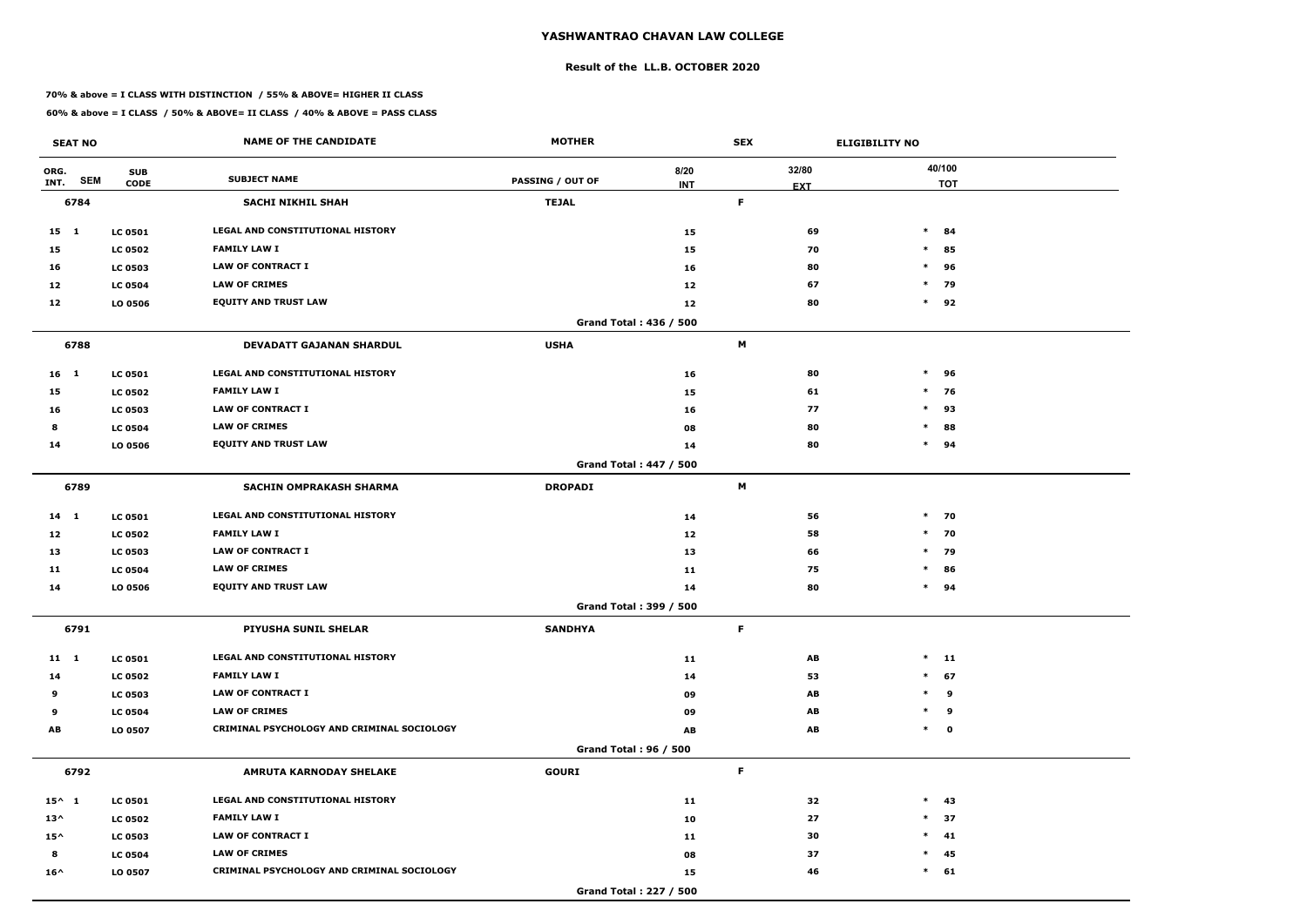### **Result of the LL.B. OCTOBER 2020**

#### **70% & above = I CLASS WITH DISTINCTION / 55% & ABOVE= HIGHER II CLASS**

| <b>SEAT NO</b>  |                                         | <b>NAME OF THE CANDIDATE</b>               | <b>MOTHER</b>           |                    | <b>SEX</b>     |                     | <b>ELIGIBILITY NO</b> |  |
|-----------------|-----------------------------------------|--------------------------------------------|-------------------------|--------------------|----------------|---------------------|-----------------------|--|
| ORG.<br>INT.    | <b>SUB</b><br><b>SEM</b><br><b>CODE</b> | <b>SUBJECT NAME</b>                        | <b>PASSING / OUT OF</b> | 8/20<br><b>INT</b> |                | 32/80<br><b>EXT</b> | 40/100<br><b>TOT</b>  |  |
| 6794            |                                         | <b>MAHADEV MOTIRAM SHINDE</b>              | <b>SUMANBAI</b>         |                    | M              |                     |                       |  |
| 15 1            | <b>LC 0501</b>                          | LEGAL AND CONSTITUTIONAL HISTORY           |                         | 15                 |                | 59                  | $*$ 74                |  |
| 13              | <b>LC 0502</b>                          | <b>FAMILY LAW I</b>                        |                         | 13                 |                | 43                  | $\ast$<br>56          |  |
| 12              | <b>LC 0503</b>                          | <b>LAW OF CONTRACT I</b>                   |                         | 12                 |                | 40                  | $\ast$<br>52          |  |
| 14              | <b>LC 0504</b>                          | <b>LAW OF CRIMES</b>                       |                         | 14                 |                | 69                  | $\ast$<br>83          |  |
| $16^{\wedge}$   | LO 0507                                 | CRIMINAL PSYCHOLOGY AND CRIMINAL SOCIOLOGY |                         | 15                 |                | 46                  | $*$ 61                |  |
|                 |                                         |                                            | Grand Total: 326 / 500  |                    |                |                     |                       |  |
| 6796            |                                         | AMIT SANTOSH SOLANKI                       | <b>JAYA</b>             |                    | M              |                     |                       |  |
| $16^{\wedge} 1$ | <b>LC 0501</b>                          | LEGAL AND CONSTITUTIONAL HISTORY           |                         | 15                 |                | 48                  | $\ast$<br>63          |  |
| 16              | <b>LC 0502</b>                          | <b>FAMILY LAW I</b>                        |                         | 16                 |                | 72                  | $\ast$<br>88          |  |
| 16              | <b>LC 0503</b>                          | <b>LAW OF CONTRACT I</b>                   |                         | 16                 |                | 62                  | $*$ 78                |  |
| 11              | <b>LC 0504</b>                          | <b>LAW OF CRIMES</b>                       |                         | 11                 |                | 67                  | $*$ 78                |  |
| 12              | LO 0509                                 | <b>INTELLECTUAL PROPERTY RIGHTS I</b>      |                         | 12                 |                | 77                  | $*$ 89                |  |
|                 |                                         |                                            | Grand Total: 396 / 500  |                    |                |                     |                       |  |
| 6797            |                                         | <b>SOMA AJAY DUTTA</b>                     | <b>DEEPALI DUTTA</b>    |                    | F              |                     |                       |  |
| $15 \quad 1$    | <b>LC 0501</b>                          | LEGAL AND CONSTITUTIONAL HISTORY           |                         | 15                 |                | 59                  | $*$ 74                |  |
| 13              | <b>LC 0502</b>                          | <b>FAMILY LAW I</b>                        |                         | 13                 |                | 64                  | $*$ 77                |  |
| 14              | <b>LC 0503</b>                          | <b>LAW OF CONTRACT I</b>                   |                         | 14                 |                | 62                  | $*$ 76                |  |
| 11              | <b>LC 0504</b>                          | <b>LAW OF CRIMES</b>                       |                         | 11                 |                | 70                  | $\ast$<br>81          |  |
| 11              | LO 0509                                 | <b>INTELLECTUAL PROPERTY RIGHTS I</b>      |                         | 11                 |                | 77                  | $\ast$<br>88          |  |
|                 |                                         |                                            | Grand Total: 396 / 500  |                    |                |                     |                       |  |
| 6798            |                                         | <b>MAHESH SANJAY SONAWANE</b>              | <b>SARALA</b>           |                    | M              |                     |                       |  |
| $14 \quad 1$    | <b>LC 0501</b>                          | LEGAL AND CONSTITUTIONAL HISTORY           |                         | 14                 |                | 53                  | $*$ 67                |  |
| $14^{\wedge}$   | <b>LC 0502</b>                          | <b>FAMILY LAW I</b>                        |                         | 14                 |                | 42                  | 56<br>$\ast$          |  |
| 17              | <b>LC 0503</b>                          | LAW OF CONTRACT I                          |                         | 17                 |                | 62                  | $*$<br>79             |  |
| 12              | <b>LC 0504</b>                          | <b>LAW OF CRIMES</b>                       |                         | 12                 |                | 53                  | $*$ 65                |  |
| 13              | LO 0509                                 | <b>INTELLECTUAL PROPERTY RIGHTS I</b>      |                         | 13                 |                | 69                  | $*$ 82                |  |
|                 |                                         |                                            | Grand Total: 349 / 500  |                    |                |                     |                       |  |
| 6799            |                                         | <b>NARENDRA KISAN SONAWANE</b>             | <b>CHANDRABHAGA</b>     |                    | $\blacksquare$ |                     |                       |  |
| $15^{\wedge}$ 1 | <b>LC 0501</b>                          | LEGAL AND CONSTITUTIONAL HISTORY           |                         | 14                 |                | 45                  | $\ast$<br>59          |  |
| $13^{\wedge}$   | <b>LC 0502</b>                          | <b>FAMILY LAW I</b>                        |                         | 12                 |                | 35                  | $*$ 47                |  |
| 12              | <b>LC 0503</b>                          | LAW OF CONTRACT I                          |                         | 12                 |                | 67                  | * 79                  |  |
| 12              | <b>LC 0504</b>                          | <b>LAW OF CRIMES</b>                       |                         | 12                 |                | 56                  | $*$ 68                |  |
| 14              | LO 0506                                 | <b>EQUITY AND TRUST LAW</b>                |                         | 14                 |                | 78                  | $*$ 92                |  |
|                 |                                         |                                            | Grand Total: 345 / 500  |                    |                |                     |                       |  |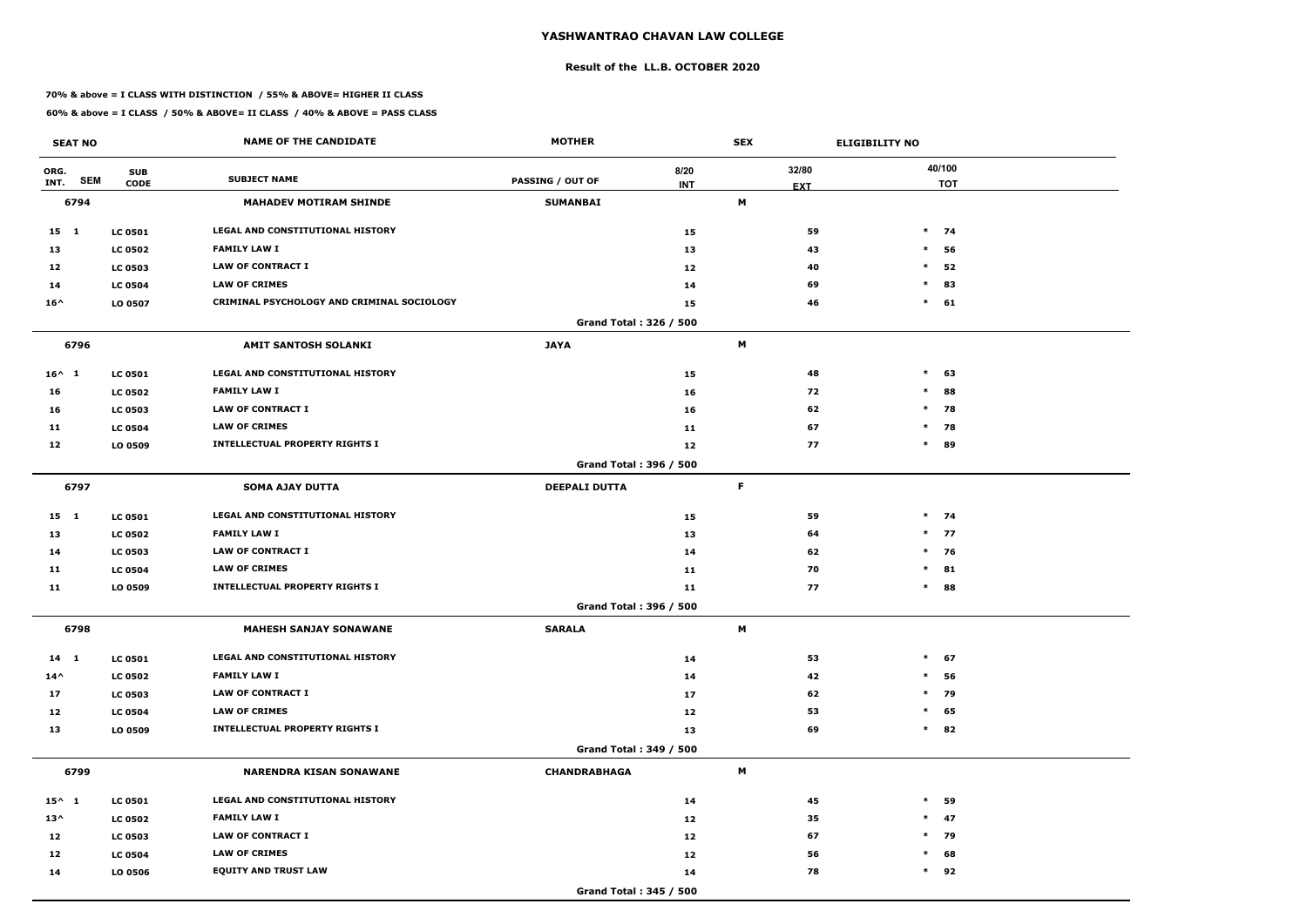#### **Result of the LL.B. OCTOBER 2020**

#### **70% & above = I CLASS WITH DISTINCTION / 55% & ABOVE= HIGHER II CLASS**

| <b>SEAT NO</b>             |                           | <b>NAME OF THE CANDIDATE</b>               | <b>MOTHER</b>           |                               | <b>SEX</b>                |                     | <b>ELIGIBILITY NO</b> |
|----------------------------|---------------------------|--------------------------------------------|-------------------------|-------------------------------|---------------------------|---------------------|-----------------------|
| ORG.<br><b>SEM</b><br>INT. | <b>SUB</b><br><b>CODE</b> | <b>SUBJECT NAME</b>                        | <b>PASSING / OUT OF</b> | 8/20<br><b>INT</b>            |                           | 32/80<br><b>EXT</b> | 40/100<br><b>TOT</b>  |
| 6800                       |                           | <b>TRUPTI MANIK SONTAKKE</b>               | <b>MEENA</b>            |                               | $\mathsf F$               |                     |                       |
| $14 \quad 1$               | <b>LC 0501</b>            | LEGAL AND CONSTITUTIONAL HISTORY           |                         | 14                            |                           | 61                  | $*$<br>75             |
| 15                         | <b>LC 0502</b>            | <b>FAMILY LAW I</b>                        |                         | 15                            |                           | 70                  | $\ast$<br>85          |
| 15                         | <b>LC 0503</b>            | <b>LAW OF CONTRACT I</b>                   |                         | 15                            |                           | 56                  | $\ast$<br>71          |
| 14                         | <b>LC 0504</b>            | <b>LAW OF CRIMES</b>                       |                         | 14                            |                           | 70                  | $\ast$<br>84          |
| 17                         | LO 0507                   | CRIMINAL PSYCHOLOGY AND CRIMINAL SOCIOLOGY |                         | 17                            |                           | 70                  | $\ast$<br>87          |
|                            |                           |                                            |                         | Grand Total: 402 / 500        |                           |                     |                       |
| 6801                       |                           | <b>SHUKRANTI DILIP SONULE</b>              | <b>PRAMILA</b>          |                               | F.                        |                     |                       |
| $14 \quad 1$               | <b>LC 0501</b>            | LEGAL AND CONSTITUTIONAL HISTORY           |                         | 14                            |                           | 61                  | $*$ 75                |
| 16                         | <b>LC 0502</b>            | <b>FAMILY LAW I</b>                        |                         | 16                            |                           | 69                  | $\ast$<br>85          |
| 15                         | <b>LC 0503</b>            | <b>LAW OF CONTRACT I</b>                   |                         | 15                            |                           | 54                  | $\ast$<br>69          |
| 12                         | <b>LC 0504</b>            | <b>LAW OF CRIMES</b>                       |                         | 12                            |                           | 62                  | $*$ 74                |
| 15                         | LO 0507                   | CRIMINAL PSYCHOLOGY AND CRIMINAL SOCIOLOGY |                         | 15                            |                           | 74                  | $\ast$<br>89          |
|                            |                           |                                            |                         | <b>Grand Total: 392 / 500</b> |                           |                     |                       |
| 6802                       |                           | <b>ANIL VITTHAL SUPE</b>                   | <b>SUMAN</b>            |                               | $\boldsymbol{\mathsf{M}}$ |                     |                       |
| $14^{\wedge} 1$            | <b>LC 0501</b>            | LEGAL AND CONSTITUTIONAL HISTORY           |                         | 14                            |                           | 42                  | $\ast$<br>56          |
| 13                         | <b>LC 0502</b>            | <b>FAMILY LAW I</b>                        |                         | 13                            |                           | 59                  | $*$<br>72             |
| 13                         | <b>LC 0503</b>            | <b>LAW OF CONTRACT I</b>                   |                         | 13                            |                           | 58                  | $*$ 71                |
| 11                         | <b>LC 0504</b>            | <b>LAW OF CRIMES</b>                       |                         | 11                            |                           | 51                  | $\ast$<br>62          |
| 13                         | LO 0506                   | <b>EQUITY AND TRUST LAW</b>                |                         | 13                            |                           | 72                  | $\ast$<br>85          |
|                            |                           |                                            |                         | Grand Total: 346 / 500        |                           |                     |                       |
| 6803                       |                           | <b>ROHIT POPAT SUPEKAR</b>                 | <b>RANI</b>             |                               | M                         |                     |                       |
| $15^{\wedge}$ 1            | <b>LC 0501</b>            | LEGAL AND CONSTITUTIONAL HISTORY           |                         | 15                            |                           | 46                  | $\ast$<br>61          |
| $15^{\wedge}$              | <b>LC 0502</b>            | <b>FAMILY LAW I</b>                        |                         | 15                            |                           | 48                  | 63<br>$\ast$          |
| 15                         | <b>LC 0503</b>            | LAW OF CONTRACT I                          |                         | 15                            |                           | 70                  | $\ast$<br>85          |
| 12                         | <b>LC 0504</b>            | <b>LAW OF CRIMES</b>                       |                         | 12                            |                           | 80                  | 92<br>$\ast$          |
| 15                         | LO 0507                   | CRIMINAL PSYCHOLOGY AND CRIMINAL SOCIOLOGY |                         | 15                            |                           | 59                  | $*$ 74                |
|                            |                           |                                            |                         | Grand Total: 375 / 500        |                           |                     |                       |
| 6804                       |                           | SURESH RAMCHANDRA BISHNOI                  | <b>SAMDI DEVI</b>       |                               | M                         |                     |                       |
| 16 <sub>1</sub>            | <b>LC 0501</b>            | LEGAL AND CONSTITUTIONAL HISTORY           |                         | 16                            |                           | 67                  | $\ast$<br>83          |
| 13                         | <b>LC 0502</b>            | <b>FAMILY LAW I</b>                        |                         | 13                            |                           | 58                  | $*$ 71                |
| 12                         | <b>LC 0503</b>            | LAW OF CONTRACT I                          |                         | 12                            |                           | 72                  | $\ast$<br>84          |
| 12                         | <b>LC 0504</b>            | <b>LAW OF CRIMES</b>                       |                         | 12                            |                           | 69                  | 81<br>$\ast$          |
| 14                         | LO 0506                   | <b>EQUITY AND TRUST LAW</b>                |                         | 14                            |                           | 80                  | $*$ 94                |
|                            |                           |                                            |                         | Grand Total: 413 / 500        |                           |                     |                       |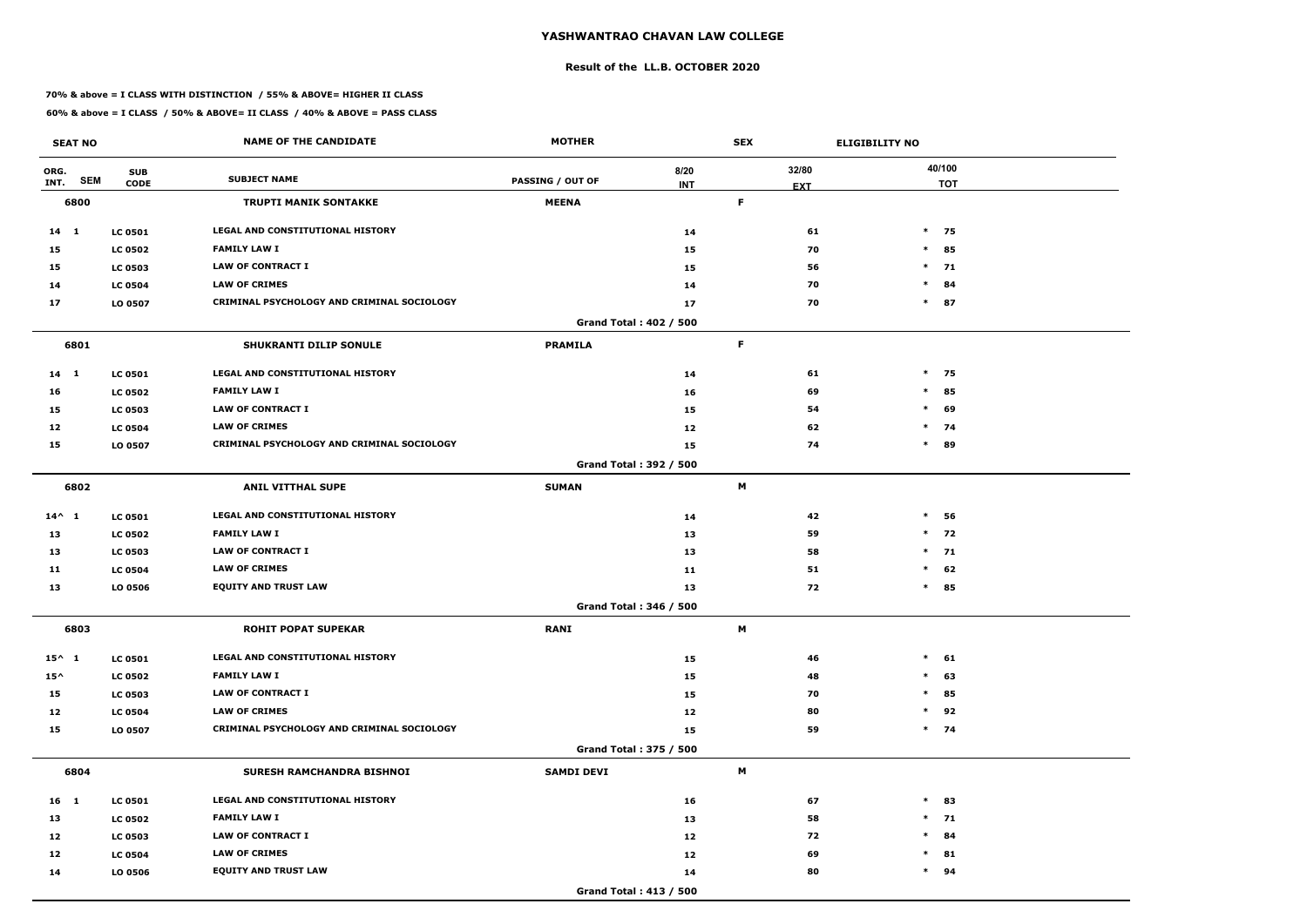#### **Result of the LL.B. OCTOBER 2020**

#### **70% & above = I CLASS WITH DISTINCTION / 55% & ABOVE= HIGHER II CLASS**

| <b>SEAT NO</b>             |                           | <b>NAME OF THE CANDIDATE</b>               | <b>MOTHER</b>           |                               | <b>SEX</b>          | <b>ELIGIBILITY NO</b> |
|----------------------------|---------------------------|--------------------------------------------|-------------------------|-------------------------------|---------------------|-----------------------|
| ORG.<br><b>SEM</b><br>INT. | <b>SUB</b><br><b>CODE</b> | <b>SUBJECT NAME</b>                        | <b>PASSING / OUT OF</b> | 8/20<br><b>INT</b>            | 32/80<br><b>EXT</b> | 40/100<br><b>TOT</b>  |
| 6806                       |                           | SHRADDHA MILIND SURYAWANSHI                | <b>VIDYA</b>            |                               | $\mathsf F$         |                       |
| $16 \quad 1$               | <b>LC 0501</b>            | LEGAL AND CONSTITUTIONAL HISTORY           |                         | 16                            |                     | 80<br>$\ast$<br>96    |
| 14                         | <b>LC 0502</b>            | <b>FAMILY LAW I</b>                        |                         | 14                            |                     | 80<br>$\ast$<br>94    |
| 16                         | <b>LC 0503</b>            | <b>LAW OF CONTRACT I</b>                   |                         | 16                            |                     | 80<br>$\ast$<br>96    |
| 12                         | <b>LC 0504</b>            | <b>LAW OF CRIMES</b>                       |                         | 12                            |                     | $\ast$<br>80<br>92    |
| 16                         | LO 0507                   | CRIMINAL PSYCHOLOGY AND CRIMINAL SOCIOLOGY |                         | 16                            |                     | $\ast$<br>80<br>96    |
|                            |                           |                                            |                         | Grand Total: 474 / 500        |                     |                       |
| 6807                       |                           | <b>SAYALI DILIP SUTAR</b>                  | <b>SAVITA</b>           |                               | F.                  |                       |
| $13 \quad 1$               | <b>LC 0501</b>            | LEGAL AND CONSTITUTIONAL HISTORY           |                         | 13                            |                     | 67<br>$\ast$<br>80    |
| $15^{\wedge}$              | <b>LC 0502</b>            | <b>FAMILY LAW I</b>                        |                         | 15                            |                     | 48<br>$\ast$<br>63    |
| $15^{\wedge}$              | <b>LC 0503</b>            | <b>LAW OF CONTRACT I</b>                   |                         | 13                            |                     | $\ast$<br>38<br>51    |
| 13                         | <b>LC 0504</b>            | <b>LAW OF CRIMES</b>                       |                         | 13                            |                     | 67<br>80<br>$\ast$    |
| 15                         | LO 0506                   | <b>EQUITY AND TRUST LAW</b>                |                         | 15                            |                     | 66<br>$\ast$<br>81    |
|                            |                           |                                            |                         | Grand Total: 355 / 500        |                     |                       |
| 6808                       |                           | SONALI MACHINDRA TAKALKAR                  | <b>SUREKHA</b>          |                               | $\mathsf F$         |                       |
| 16 <sub>1</sub>            | <b>LC 0501</b>            | LEGAL AND CONSTITUTIONAL HISTORY           |                         | 16                            |                     | 70<br>$\ast$<br>86    |
| 14                         | <b>LC 0502</b>            | <b>FAMILY LAW I</b>                        |                         | 14                            |                     | 70<br>56<br>$\ast$    |
| 14                         | <b>LC 0503</b>            | <b>LAW OF CONTRACT I</b>                   |                         | 14                            |                     | 54<br>$\ast$<br>68    |
| 11                         | <b>LC 0504</b>            | <b>LAW OF CRIMES</b>                       |                         | 11                            |                     | $*$ 73<br>62          |
| 11                         | LO 0509                   | <b>INTELLECTUAL PROPERTY RIGHTS I</b>      |                         | 11                            |                     | 74<br>$\ast$<br>85    |
|                            |                           |                                            |                         | Grand Total: 382 / 500        |                     |                       |
| 6812                       |                           | RAM DNYANESHWAR THAKARE                    | <b>VANDANA</b>          |                               | M                   |                       |
| $14 \quad 1$               | <b>LC 0501</b>            | LEGAL AND CONSTITUTIONAL HISTORY           |                         | 14                            |                     | 80<br>$\ast$<br>94    |
| $15^{\wedge}$              | <b>LC 0502</b>            | <b>FAMILY LAW I</b>                        |                         | 11                            |                     | 32<br>$\ast$<br>43    |
| 17                         | <b>LC 0503</b>            | <b>LAW OF CONTRACT I</b>                   |                         | 17                            |                     | 83<br>66<br>$\ast$    |
| 12                         | <b>LC 0504</b>            | <b>LAW OF CRIMES</b>                       |                         | 12                            |                     | 90<br>78<br>$\ast$    |
| 13                         | LO 0506                   | <b>EQUITY AND TRUST LAW</b>                |                         | 13                            |                     | 80<br>$*$ 93          |
|                            |                           |                                            |                         | <b>Grand Total: 403 / 500</b> |                     |                       |
| 6814                       |                           | DHANANJAY MADHAVRAO THORAT                 | <b>NANDA</b>            |                               | M                   |                       |
| $13 \quad 1$               | <b>LC 0501</b>            | LEGAL AND CONSTITUTIONAL HISTORY           |                         | 13                            |                     | 69<br>$\ast$<br>82    |
| 14                         | <b>LC 0502</b>            | <b>FAMILY LAW I</b>                        |                         | 14                            |                     | 80<br>66<br>$*$       |
| 11                         | <b>LC 0503</b>            | LAW OF CONTRACT I                          |                         | 11                            |                     | $*$ 77<br>66          |
| 11                         | <b>LC 0504</b>            | <b>LAW OF CRIMES</b>                       |                         | 11                            |                     | 85<br>74<br>$\ast$    |
| 10                         | LO 0509                   | <b>INTELLECTUAL PROPERTY RIGHTS I</b>      |                         | 10                            |                     | 74<br>$*$ 84          |
|                            |                           |                                            |                         | Grand Total: 408 / 500        |                     |                       |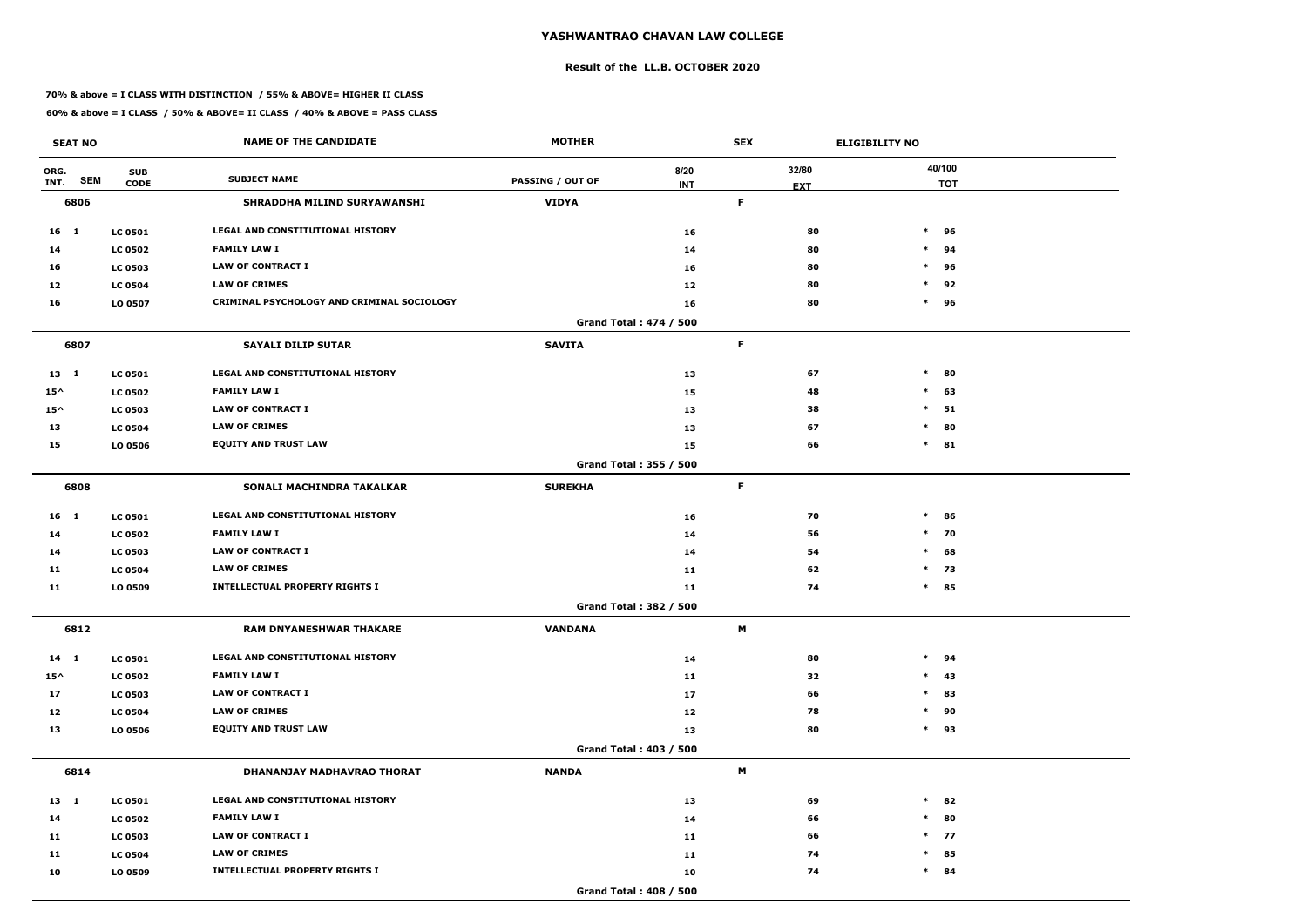#### **Result of the LL.B. OCTOBER 2020**

#### **70% & above = I CLASS WITH DISTINCTION / 55% & ABOVE= HIGHER II CLASS**

| <b>SEAT NO</b>             |                           | <b>NAME OF THE CANDIDATE</b>               | <b>MOTHER</b>           |                               | <b>SEX</b>                |                     | <b>ELIGIBILITY NO</b> |
|----------------------------|---------------------------|--------------------------------------------|-------------------------|-------------------------------|---------------------------|---------------------|-----------------------|
| ORG.<br><b>SEM</b><br>INT. | <b>SUB</b><br><b>CODE</b> | <b>SUBJECT NAME</b>                        | <b>PASSING / OUT OF</b> | 8/20<br><b>INT</b>            |                           | 32/80<br><b>EXT</b> | 40/100<br><b>TOT</b>  |
| 6815                       |                           | <b>RAVINDRA RAMBHAU THOSARE</b>            | <b>SAVITA</b>           |                               | M                         |                     |                       |
| $15 \quad 1$               | <b>LC 0501</b>            | LEGAL AND CONSTITUTIONAL HISTORY           |                         | 15                            |                           | 74                  | $\ast$<br>89          |
| 14                         | <b>LC 0502</b>            | <b>FAMILY LAW I</b>                        |                         | 14                            |                           | 46                  | $\ast$<br>60          |
| 13                         | <b>LC 0503</b>            | <b>LAW OF CONTRACT I</b>                   |                         | 13                            |                           | 56                  | $\ast$<br>69          |
| 12                         | <b>LC 0504</b>            | <b>LAW OF CRIMES</b>                       |                         | 12                            |                           | 56                  | $\ast$<br>68          |
| 16                         | LO 0507                   | CRIMINAL PSYCHOLOGY AND CRIMINAL SOCIOLOGY |                         | 16                            |                           | 75                  | $*$ 91                |
|                            |                           |                                            |                         | Grand Total: 377 / 500        |                           |                     |                       |
| 6816                       |                           | AMIT SHASHIKANT TIWARI                     | <b>ANJALI</b>           |                               | M                         |                     |                       |
| $16^{\wedge} 1$            | <b>LC 0501</b>            | LEGAL AND CONSTITUTIONAL HISTORY           |                         | 16                            |                           | 51                  | $\ast$<br>67          |
| 13                         | <b>LC 0502</b>            | <b>FAMILY LAW I</b>                        |                         | 13                            |                           | 61                  | $*$ 74                |
| 14                         | <b>LC 0503</b>            | <b>LAW OF CONTRACT I</b>                   |                         | 14                            |                           | 51                  | $\ast$<br>65          |
| 14                         | <b>LC 0504</b>            | <b>LAW OF CRIMES</b>                       |                         | 14                            |                           | 70                  | $\ast$<br>84          |
| 15                         | LO 0507                   | CRIMINAL PSYCHOLOGY AND CRIMINAL SOCIOLOGY |                         | 15                            |                           | 64                  | $\ast$<br>79          |
|                            |                           |                                            |                         | Grand Total: 369 / 500        |                           |                     |                       |
| 6817                       |                           | <b>GAJANAN BHIMRAO TUDME</b>               | <b>JAYSHRI</b>          |                               | $\boldsymbol{\mathsf{M}}$ |                     |                       |
| $12 \quad 1$               | <b>LC 0501</b>            | LEGAL AND CONSTITUTIONAL HISTORY           |                         | 12                            |                           | 70                  | $\ast$<br>82          |
| 14                         | <b>LC 0502</b>            | <b>FAMILY LAW I</b>                        |                         | 14                            |                           | 77                  | $\ast$<br>91          |
| 15                         | <b>LC 0503</b>            | <b>LAW OF CONTRACT I</b>                   |                         | 15                            |                           | 74                  | $\ast$<br>89          |
| 9                          | <b>LC 0504</b>            | <b>LAW OF CRIMES</b>                       |                         | 09                            |                           | 75                  | $\ast$<br>84          |
| 11                         | LO 0509                   | <b>INTELLECTUAL PROPERTY RIGHTS I</b>      |                         | 11                            |                           | 80                  | $*$ 91                |
|                            |                           |                                            |                         | <b>Grand Total: 437 / 500</b> |                           |                     |                       |
| 6818                       |                           | <b>NITIN HEMANT UDASEEN</b>                | <b>BHARATI</b>          |                               | M                         |                     |                       |
| $15 \quad 1$               | <b>LC 0501</b>            | LEGAL AND CONSTITUTIONAL HISTORY           |                         | 15                            |                           | 75                  | $\ast$<br>90          |
| 14                         | <b>LC 0502</b>            | <b>FAMILY LAW I</b>                        |                         | 14                            |                           | 69                  | $\ast$<br>83          |
| 15                         | <b>LC 0503</b>            | LAW OF CONTRACT I                          |                         | 15                            |                           | 66                  | $\ast$<br>81          |
| 12                         | <b>LC 0504</b>            | <b>LAW OF CRIMES</b>                       |                         | 12                            |                           | 74                  | $\ast$<br>86          |
| 14                         | LO 0507                   | CRIMINAL PSYCHOLOGY AND CRIMINAL SOCIOLOGY |                         | 14                            |                           | 80                  | $*$ 94                |
|                            |                           |                                            |                         | <b>Grand Total: 434 / 500</b> |                           |                     |                       |
| 6819                       |                           | <b>VARSHA SUNIL UJAGARE</b>                | <b>SANGEETA</b>         |                               | F.                        |                     |                       |
| 16 1                       | <b>LC 0501</b>            | LEGAL AND CONSTITUTIONAL HISTORY           |                         | 16                            |                           | 69                  | $\ast$<br>85          |
| 15                         | <b>LC 0502</b>            | <b>FAMILY LAW I</b>                        |                         | 15                            |                           | 56                  | $*$ 71                |
| $15^{\wedge}$              | <b>LC 0503</b>            | LAW OF CONTRACT I                          |                         | 15                            |                           | 48                  | $\ast$<br>63          |
| 14                         | <b>LC 0504</b>            | <b>LAW OF CRIMES</b>                       |                         | 14                            |                           | 54                  | 68<br>$\ast$          |
| 15                         | LO 0506                   | <b>EQUITY AND TRUST LAW</b>                |                         | 15                            |                           | 70                  | $\ast$<br>85          |
|                            |                           |                                            |                         | Grand Total: 372 / 500        |                           |                     |                       |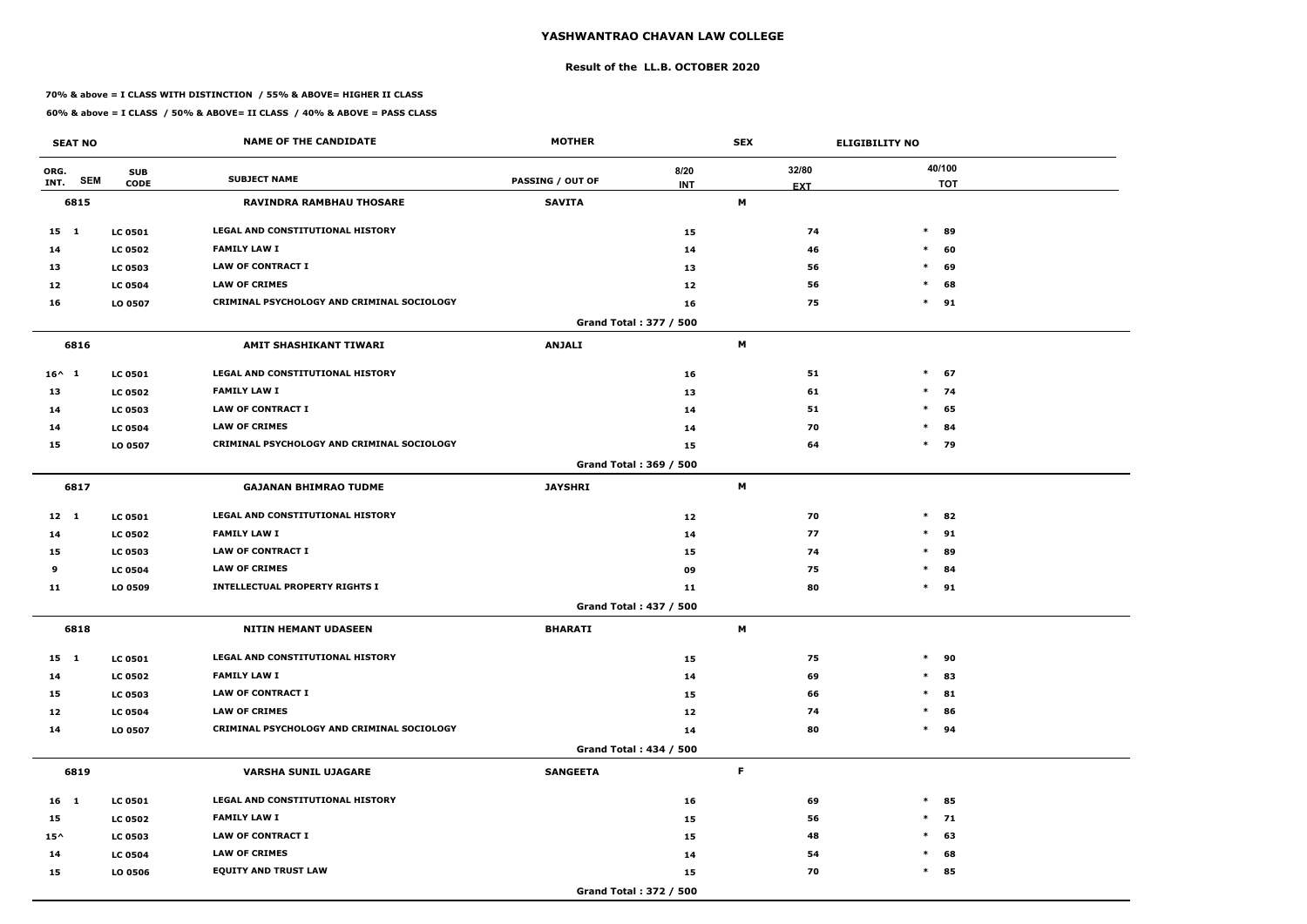#### **Result of the LL.B. OCTOBER 2020**

#### **70% & above = I CLASS WITH DISTINCTION / 55% & ABOVE= HIGHER II CLASS**

| <b>SEAT NO</b>     |                | <b>NAME OF THE CANDIDATE</b>               | <b>MOTHER</b>           |                               | <b>SEX</b> |            | <b>ELIGIBILITY NO</b> |
|--------------------|----------------|--------------------------------------------|-------------------------|-------------------------------|------------|------------|-----------------------|
| ORG.               | <b>SUB</b>     |                                            |                         | 8/20                          |            | 32/80      | 40/100                |
| <b>SEM</b><br>INT. | <b>CODE</b>    | <b>SUBJECT NAME</b>                        | <b>PASSING / OUT OF</b> | <b>INT</b>                    |            | <b>EXT</b> | <b>TOT</b>            |
| 6820               |                | <b>AJINKYA SUBHASH UMAP</b>                | <b>SUNANDA</b>          |                               | M          |            |                       |
| 15 1               | <b>LC 0501</b> | LEGAL AND CONSTITUTIONAL HISTORY           |                         | 15                            |            | 53         | $\ast$<br>68          |
| 13                 | <b>LC 0502</b> | <b>FAMILY LAW I</b>                        |                         | 13                            |            | 59         | $*$ 72                |
| 13                 | <b>LC 0503</b> | <b>LAW OF CONTRACT I</b>                   |                         | 13                            |            | 50         | $\ast$<br>63          |
| 11                 | <b>LC 0504</b> | <b>LAW OF CRIMES</b>                       |                         | 11                            |            | 50         | $\ast$<br>61          |
| 14                 | LO 0506        | <b>EQUITY AND TRUST LAW</b>                |                         | 14                            |            | 77         | $*$ 91                |
|                    |                |                                            |                         | Grand Total: 355 / 500        |            |            |                       |
| 6821               |                | <b>KUNAL SUBHASH UMAP</b>                  | <b>SUNANDA</b>          |                               | M          |            |                       |
| $15 \quad 1$       | <b>LC 0501</b> | LEGAL AND CONSTITUTIONAL HISTORY           |                         | 15                            |            | 51         | $\ast$<br>66          |
| 15                 | <b>LC 0502</b> | <b>FAMILY LAW I</b>                        |                         | 15                            |            | 59         | $*$ 74                |
| $17^{\wedge}$      | <b>LC 0503</b> | <b>LAW OF CONTRACT I</b>                   |                         | 17                            |            | 56         | $*$ 73                |
| 11                 | <b>LC 0504</b> | <b>LAW OF CRIMES</b>                       |                         | 11                            |            | 62         | $*$ 73                |
| 15                 | LO 0506        | <b>EQUITY AND TRUST LAW</b>                |                         | 15                            |            | 80         | 95<br>$\ast$          |
|                    |                |                                            |                         | <b>Grand Total: 381 / 500</b> |            |            |                       |
| 6822               |                | SONALI RADHESHYAM VAISHNAV                 | <b>CHHAYA</b>           |                               | F          |            |                       |
| 14 1               | <b>LC 0501</b> | LEGAL AND CONSTITUTIONAL HISTORY           |                         | 14                            |            | 70         | $\ast$<br>84          |
| 13                 | <b>LC 0502</b> | <b>FAMILY LAW I</b>                        |                         | 13                            |            | 80         | 93<br>$\ast$          |
| 12                 | <b>LC 0503</b> | <b>LAW OF CONTRACT I</b>                   |                         | 12                            |            | 69         | 81<br>$\ast$          |
| 8                  | <b>LC 0504</b> | <b>LAW OF CRIMES</b>                       |                         | 08                            |            | 61         | $\ast$<br>69          |
| 12                 | LO 0507        | CRIMINAL PSYCHOLOGY AND CRIMINAL SOCIOLOGY |                         | 12                            |            | 80         | $\ast$<br>92          |
|                    |                |                                            |                         | <b>Grand Total: 419 / 500</b> |            |            |                       |
| 6823               |                | <b>CHAITANYA SUNIL VAKHARIA</b>            | <b>SUSHMA</b>           |                               | M          |            |                       |
| $14 \quad 1$       | <b>LC 0501</b> | LEGAL AND CONSTITUTIONAL HISTORY           |                         | 14                            |            | 74         | $\ast$<br>88          |
| 12                 | <b>LC 0502</b> | <b>FAMILY LAW I</b>                        |                         | 12                            |            | 62         | $*$ 74                |
| 14                 | <b>LC 0503</b> | LAW OF CONTRACT I                          |                         | 14                            |            | 69         | 83<br>$\ast$          |
| 10                 | <b>LC 0504</b> | <b>LAW OF CRIMES</b>                       |                         | 10                            |            | 72         | 82<br>$\ast$          |
| AB                 | <b>LO 0506</b> | <b>EQUITY AND TRUST LAW</b>                |                         | AB                            |            | 80         | $\ast$<br>80          |
|                    |                |                                            |                         | Grand Total: 407 / 500        |            |            |                       |
| 6824               |                | <b>SUJIT SUDAM VANDRE</b>                  | <b>SUDHA</b>            |                               | M          |            |                       |
| AB 1               | <b>LC 0501</b> | LEGAL AND CONSTITUTIONAL HISTORY           |                         | AB                            |            | 59         | $\ast$<br>59          |
| AB                 | <b>LC 0502</b> | <b>FAMILY LAW I</b>                        |                         | AB                            |            | 72         | $*$ 72                |
| AB                 | <b>LC 0503</b> | LAW OF CONTRACT I                          |                         | AB                            |            | 53         | 53<br>$\ast$          |
| AB                 | <b>LC 0504</b> | <b>LAW OF CRIMES</b>                       |                         | AB                            |            | 51         | 51<br>$\ast$          |
| AB                 | LO 0507        | CRIMINAL PSYCHOLOGY AND CRIMINAL SOCIOLOGY |                         | AB                            |            | 61         | $\ast$<br>61          |
|                    |                |                                            |                         | Grand Total: 296 / 500        |            |            |                       |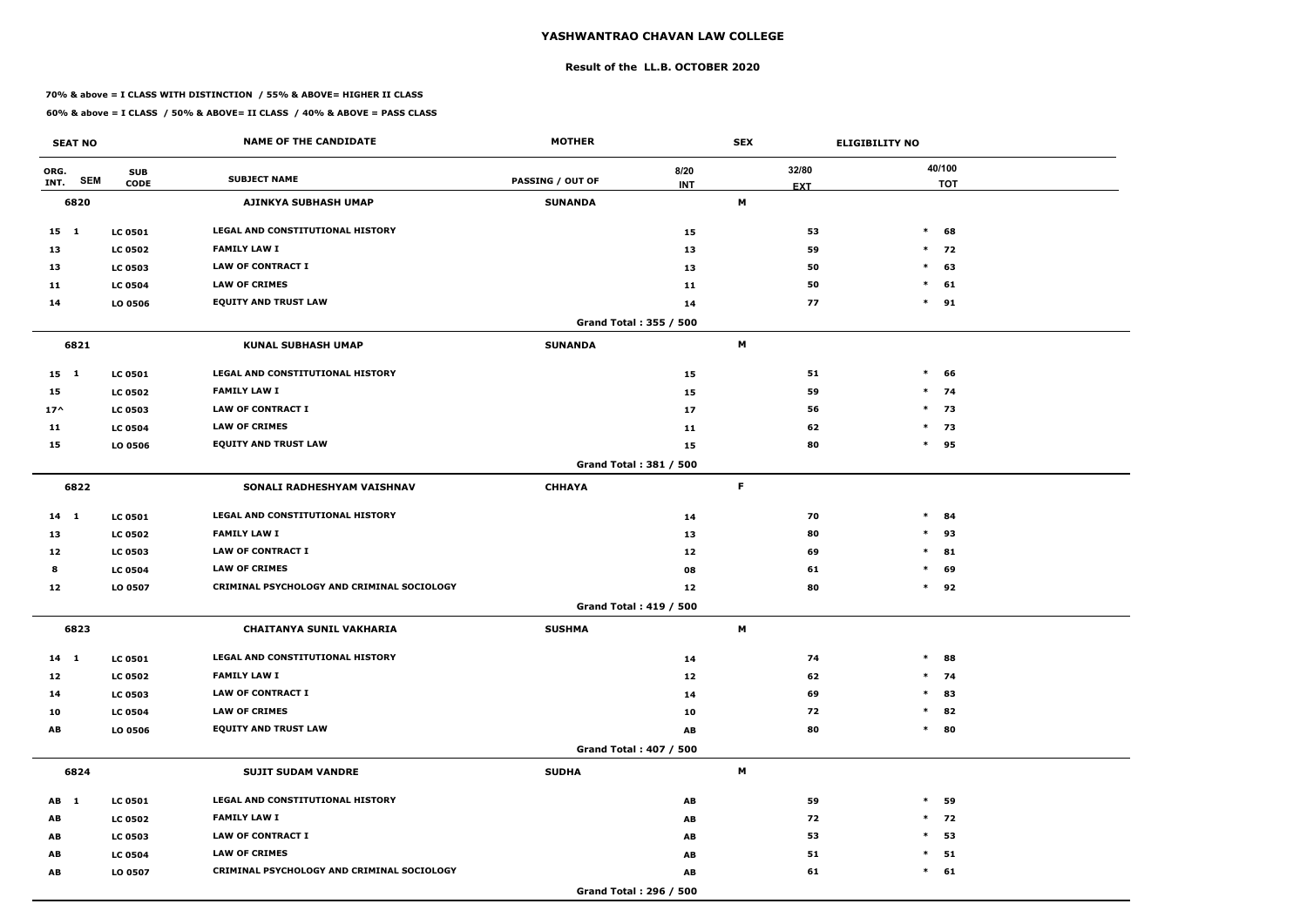#### **Result of the LL.B. OCTOBER 2020**

#### **70% & above = I CLASS WITH DISTINCTION / 55% & ABOVE= HIGHER II CLASS**

|                 | <b>SEAT NO</b> |                           | <b>NAME OF THE CANDIDATE</b>                      | <b>MOTHER</b>                 |                    | <b>SEX</b>  |                     | <b>ELIGIBILITY NO</b> |
|-----------------|----------------|---------------------------|---------------------------------------------------|-------------------------------|--------------------|-------------|---------------------|-----------------------|
| ORG.<br>INT.    | <b>SEM</b>     | <b>SUB</b><br><b>CODE</b> | <b>SUBJECT NAME</b>                               | <b>PASSING / OUT OF</b>       | 8/20<br><b>INT</b> |             | 32/80<br><b>EXT</b> | 40/100<br><b>TOT</b>  |
|                 | 6828           |                           | PORNIMA DATTATRAY VYAVAHARE                       | <b>SUNITA</b>                 |                    | $\mathsf F$ |                     |                       |
| 14 1            |                | <b>LC 0501</b>            | LEGAL AND CONSTITUTIONAL HISTORY                  |                               | 14                 |             | 56                  | $\ast$<br>70          |
| 15              |                | <b>LC 0502</b>            | <b>FAMILY LAW I</b>                               |                               | 15                 |             | 62                  | $*$ 77                |
| 16              |                | <b>LC 0503</b>            | <b>LAW OF CONTRACT I</b>                          |                               | 16                 |             | 66                  | $\ast$<br>82          |
| 13              |                | <b>LC 0504</b>            | <b>LAW OF CRIMES</b>                              |                               | 13                 |             | 66                  | $\ast$<br>79          |
| $17^{\wedge}$   |                | LO 0507                   | <b>CRIMINAL PSYCHOLOGY AND CRIMINAL SOCIOLOGY</b> |                               | 17                 |             | 56                  | $*$ 73                |
|                 |                |                           |                                                   | Grand Total: 381 / 500        |                    |             |                     |                       |
|                 | 6829           |                           | <b>AKSHADA CHANDRAKANT WABLE</b>                  | <b>MANDAKINI</b>              |                    | F           |                     |                       |
| 16 <sub>1</sub> |                | <b>LC 0501</b>            | <b>LEGAL AND CONSTITUTIONAL HISTORY</b>           |                               | 16                 |             | 64                  | $\ast$<br>80          |
| $16^{\wedge}$   |                | <b>LC 0502</b>            | <b>FAMILY LAW I</b>                               |                               | 13                 |             | 40                  | $\ast$<br>53          |
| 16              |                | <b>LC 0503</b>            | <b>LAW OF CONTRACT I</b>                          |                               | 16                 |             | 58                  | $\ast$<br>74          |
| $12^{\wedge}$   |                | <b>LC 0504</b>            | <b>LAW OF CRIMES</b>                              |                               | 11                 |             | 32                  | 43<br>$\ast$          |
| 10              |                | LO 0509                   | <b>INTELLECTUAL PROPERTY RIGHTS I</b>             |                               | 10                 |             | 48                  | $\ast$<br>58          |
|                 |                |                           |                                                   | <b>Grand Total: 308 / 500</b> |                    |             |                     |                       |
|                 | 6830           |                           | <b>HARSHADA BALU WADKAR</b>                       | <b>SANGITA</b>                |                    | F           |                     |                       |
| $15 \quad 1$    |                | <b>LC 0501</b>            | LEGAL AND CONSTITUTIONAL HISTORY                  |                               | 15                 |             | 59                  | $*$ 74                |
| 15              |                | <b>LC 0502</b>            | <b>FAMILY LAW I</b>                               |                               | 15                 |             | 64                  | $*$ 79                |
| 16              |                | <b>LC 0503</b>            | <b>LAW OF CONTRACT I</b>                          |                               | 16                 |             | 74                  | $\ast$<br>90          |
| 11              |                | <b>LC 0504</b>            | <b>LAW OF CRIMES</b>                              |                               | 11                 |             | 66                  | $*$ 77                |
| 12              |                | LO 0509                   | <b>INTELLECTUAL PROPERTY RIGHTS I</b>             |                               | 12                 |             | 74                  | $\ast$<br>86          |
|                 |                |                           |                                                   | Grand Total: 406 / 500        |                    |             |                     |                       |
|                 | 6833           |                           | MIHIR SHRIDHAR WAGHRULKAR                         | SUNITA SHRIDHAR WAGHF         |                    | M           |                     |                       |
| $17 \quad 1$    |                | <b>LC 0501</b>            | LEGAL AND CONSTITUTIONAL HISTORY                  |                               | 17                 |             | 80                  | $\ast$<br>97          |
| 18              |                | <b>LC 0502</b>            | <b>FAMILY LAW I</b>                               |                               | 18                 |             | 67                  | 85<br>$\ast$          |
| 16              |                | <b>LC 0503</b>            | <b>LAW OF CONTRACT I</b>                          |                               | 16                 |             | 74                  | $\ast$<br>90          |
| 15              |                | <b>LC 0504</b>            | <b>LAW OF CRIMES</b>                              |                               | 15                 |             | 75                  | 90<br>$\ast$          |
| 13              |                | LO 0509                   | <b>INTELLECTUAL PROPERTY RIGHTS I</b>             |                               | 13                 |             | 67                  | 80<br>$\ast$          |
|                 |                |                           |                                                   | <b>Grand Total: 442 / 500</b> |                    |             |                     |                       |
|                 | 6834           |                           | <b>SWAPNIL MAGAN WAKADE</b>                       | <b>JAYASHREE</b>              |                    | M           |                     |                       |
| $14^{\wedge}$ 1 |                | <b>LC 0501</b>            | LEGAL AND CONSTITUTIONAL HISTORY                  |                               | 11                 |             | 30                  | $*$ 41                |
| 14              |                | <b>LC 0502</b>            | <b>FAMILY LAW I</b>                               |                               | 14                 |             | 48                  | 62<br>$\ast$          |
| 13              |                | <b>LC 0503</b>            | <b>LAW OF CONTRACT I</b>                          |                               | 13                 |             | 46                  | 59<br>$\ast$          |
| 13              |                | <b>LC 0504</b>            | <b>LAW OF CRIMES</b>                              |                               | 13                 |             | 42                  | 55<br>$\ast$          |
| 16              |                | LO 0507                   | CRIMINAL PSYCHOLOGY AND CRIMINAL SOCIOLOGY        |                               | 16                 |             | 56                  | $*$ 72                |
|                 |                |                           |                                                   | Grand Total: 289 / 500        |                    |             |                     |                       |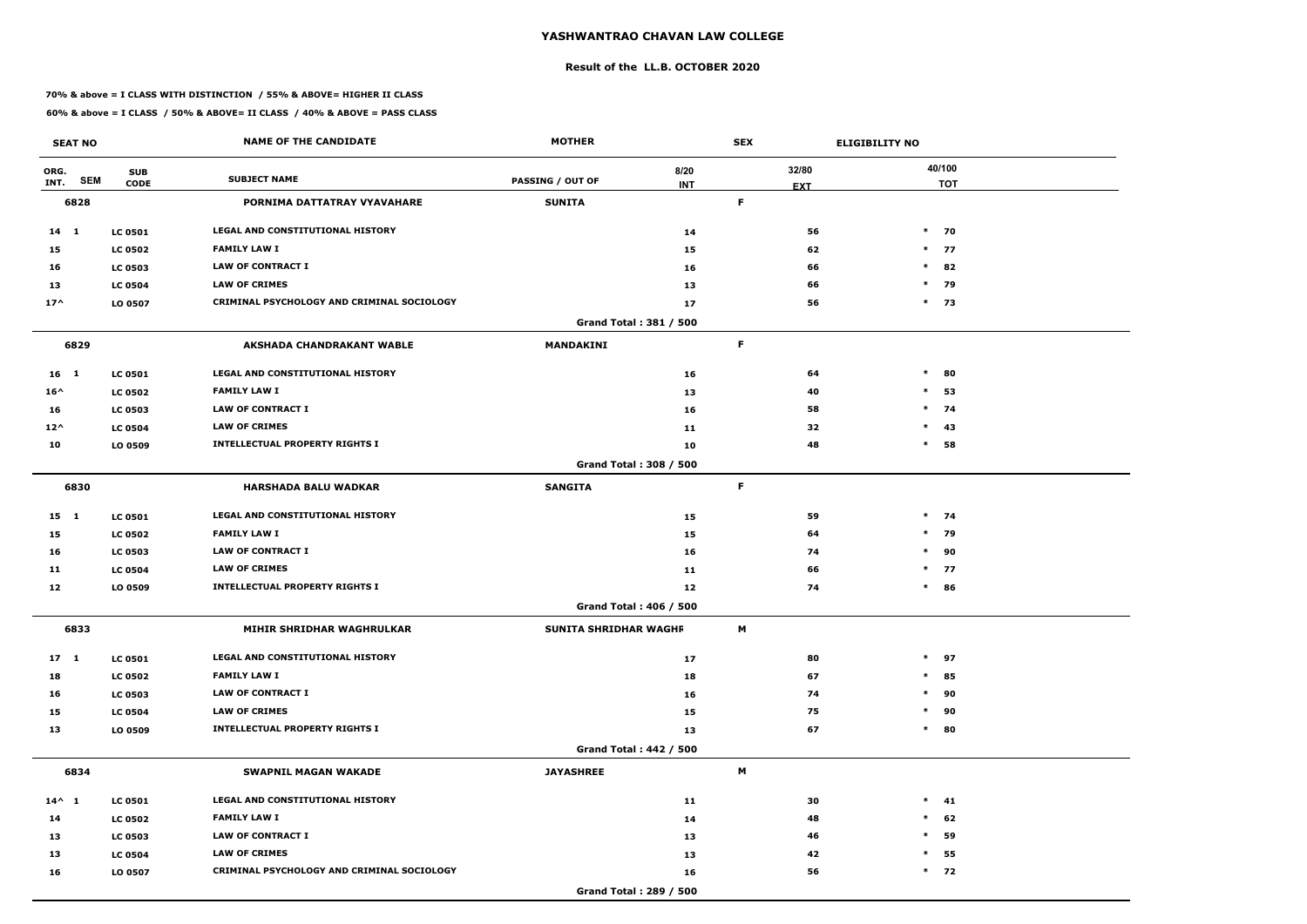#### **Result of the LL.B. OCTOBER 2020**

#### **70% & above = I CLASS WITH DISTINCTION / 55% & ABOVE= HIGHER II CLASS**

| <b>SEAT NO</b>             |                           | <b>NAME OF THE CANDIDATE</b>                      | <b>MOTHER</b>           |                    | <b>SEX</b>                |                     | <b>ELIGIBILITY NO</b> |    |
|----------------------------|---------------------------|---------------------------------------------------|-------------------------|--------------------|---------------------------|---------------------|-----------------------|----|
| ORG.<br><b>SEM</b><br>INT. | <b>SUB</b><br><b>CODE</b> | <b>SUBJECT NAME</b>                               | <b>PASSING / OUT OF</b> | 8/20<br><b>INT</b> |                           | 32/80<br><b>EXT</b> | 40/100<br><b>TOT</b>  |    |
| 6836                       |                           | <b>SUSHIL SHESHRAO WALE</b>                       | <b>LALITA</b>           |                    | M                         |                     |                       |    |
| $14$ 1                     | <b>LC 0501</b>            | LEGAL AND CONSTITUTIONAL HISTORY                  |                         | 14                 |                           | 45                  | $\ast$                | 59 |
| AB                         | <b>LC 0502</b>            | <b>FAMILY LAW I</b>                               |                         | AB                 |                           | 45                  | $*$ 45                |    |
| $17^$                      | <b>LC 0503</b>            | <b>LAW OF CONTRACT I</b>                          |                         | 17                 |                           | 54                  | $*$ 71                |    |
| $14^{\wedge}$              | <b>LC 0504</b>            | <b>LAW OF CRIMES</b>                              |                         | 12                 |                           | 34                  | $\ast$                | 46 |
| 15                         | LO 0507                   | CRIMINAL PSYCHOLOGY AND CRIMINAL SOCIOLOGY        |                         | 15                 |                           | 50                  | $*$ 65                |    |
|                            |                           |                                                   | Grand Total: 286 / 500  |                    |                           |                     |                       |    |
| 6839                       |                           | <b>SANDEEP HANUMANT YADAV</b>                     | <b>MANGAL</b>           |                    | M                         |                     |                       |    |
| 16 <sub>1</sub>            | <b>LC 0501</b>            | <b>LEGAL AND CONSTITUTIONAL HISTORY</b>           |                         | 16                 |                           | 54                  | $*$ 70                |    |
| 14                         | <b>LC 0502</b>            | <b>FAMILY LAW I</b>                               |                         | 14                 |                           | 69                  | $\ast$                | 83 |
| 15                         | <b>LC 0503</b>            | <b>LAW OF CONTRACT I</b>                          |                         | 15                 |                           | 56                  | $*$ 71                |    |
| 12                         | <b>LC 0504</b>            | <b>LAW OF CRIMES</b>                              |                         | 12                 |                           | 58                  | 70<br>$\ast$          |    |
| 15                         | LO 0507                   | <b>CRIMINAL PSYCHOLOGY AND CRIMINAL SOCIOLOGY</b> |                         | 15                 |                           | 70                  | $\ast$<br>85          |    |
|                            |                           |                                                   | Grand Total: 379 / 500  |                    |                           |                     |                       |    |
| 6842                       |                           | <b>TUSHAR MUKESH YEOLEKAR</b>                     | <b>MADHURI</b>          |                    | M                         |                     |                       |    |
| 14 1                       | <b>LC 0501</b>            | <b>LEGAL AND CONSTITUTIONAL HISTORY</b>           |                         | 14                 |                           | 67                  | $\ast$                | 81 |
| 15                         | <b>LC 0502</b>            | <b>FAMILY LAW I</b>                               |                         | 15                 |                           | 75                  | $\ast$                | 90 |
| 13                         | <b>LC 0503</b>            | <b>LAW OF CONTRACT I</b>                          |                         | 13                 |                           | 80                  | $*$ 93                |    |
| 9                          | <b>LC 0504</b>            | <b>LAW OF CRIMES</b>                              |                         | 09                 |                           | 72                  | $\ast$                | 81 |
| 9                          | LO 0509                   | <b>INTELLECTUAL PROPERTY RIGHTS I</b>             |                         | 09                 |                           | 80                  | $\ast$<br>89          |    |
|                            |                           |                                                   | Grand Total: 434 / 500  |                    |                           |                     |                       |    |
| 6843                       |                           | AJIT SHIVAJI YEWALE                               | <b>SUKSHAMBAI</b>       |                    | M                         |                     |                       |    |
| $16$ 1                     | <b>LC 0501</b>            | LEGAL AND CONSTITUTIONAL HISTORY                  |                         | 16                 |                           | 58                  | $*$ 74                |    |
| 15                         | <b>LC 0502</b>            | <b>FAMILY LAW I</b>                               |                         | 15                 |                           | 53                  | $*$ 68                |    |
| 15                         | <b>LC 0503</b>            | <b>LAW OF CONTRACT I</b>                          |                         | 15                 |                           | 53                  | $\ast$                | 68 |
| 14                         | <b>LC 0504</b>            | <b>LAW OF CRIMES</b>                              |                         | 14                 |                           | 58                  | $*$ 72                |    |
| 16                         | LO 0507                   | CRIMINAL PSYCHOLOGY AND CRIMINAL SOCIOLOGY        |                         | 16                 |                           | 72                  | $*$ 88                |    |
|                            |                           |                                                   | Grand Total: 370 / 500  |                    |                           |                     |                       |    |
| 6844                       |                           | UTTAM MOHAN AGALAVE                               | <b>RATNAMALA</b>        |                    | $\boldsymbol{\mathsf{M}}$ |                     |                       |    |
| 15 1                       | <b>LC 0501</b>            | LEGAL AND CONSTITUTIONAL HISTORY                  |                         | 15                 |                           | 66                  | $*$ 81                |    |
| 10                         | <b>LC 0502</b>            | <b>FAMILY LAW I</b>                               |                         | 10                 |                           | 56                  | $\ast$                | 66 |
| 9                          | <b>LC 0503</b>            | LAW OF CONTRACT I                                 |                         | 09                 |                           | 45                  | $\ast$                | 54 |
| AB                         | <b>LC 0504</b>            | <b>LAW OF CRIMES</b>                              |                         | AB                 |                           | 38                  | $\ast$                | 38 |
| 14                         | LO 0508                   | <b>AGRICULTURAL MARKETING LAW</b>                 |                         | 14                 |                           | 80                  | $*$ 94                |    |
|                            |                           |                                                   | Grand Total: 333 / 500  |                    |                           |                     |                       |    |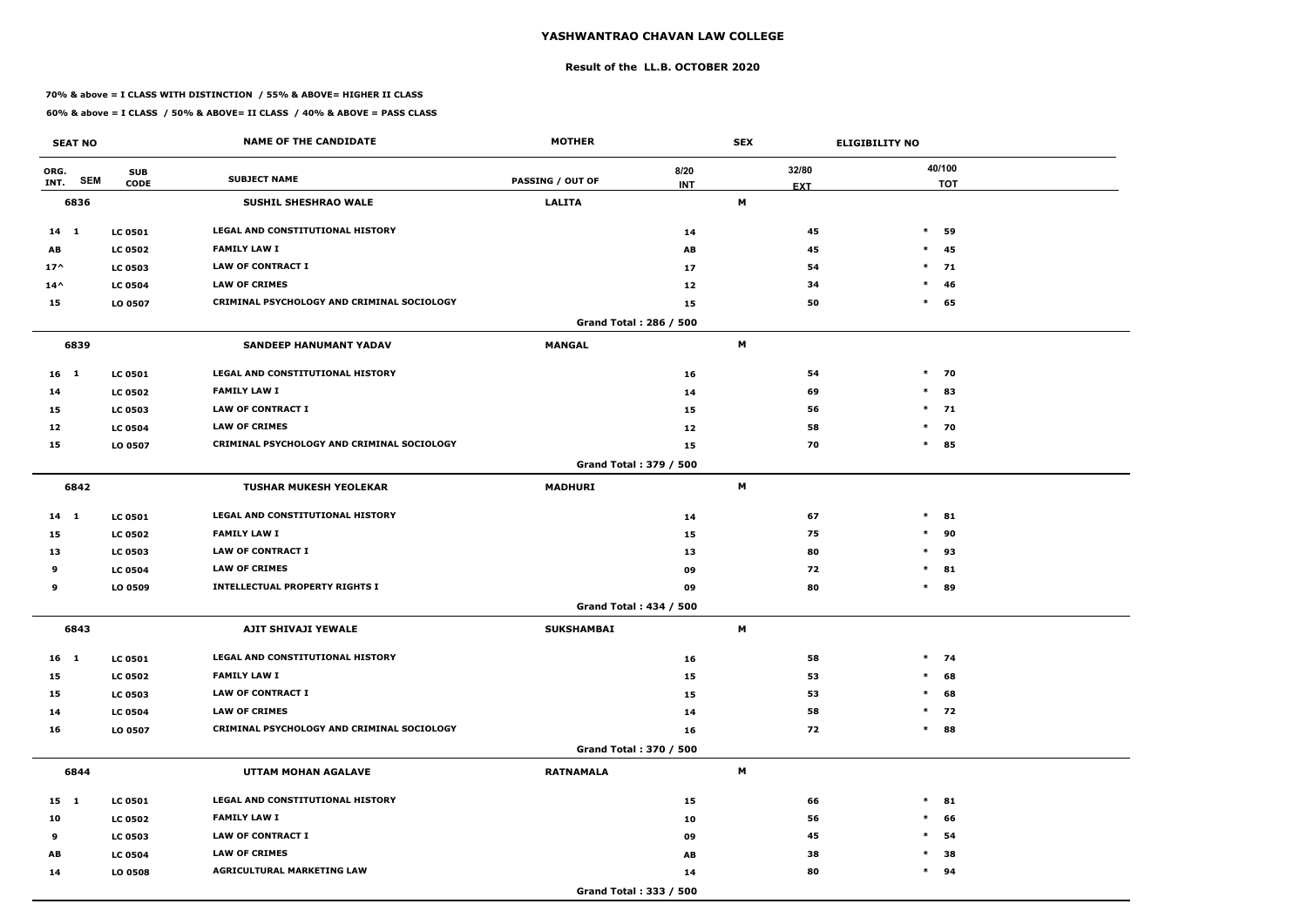#### **Result of the LL.B. OCTOBER 2020**

#### **70% & above = I CLASS WITH DISTINCTION / 55% & ABOVE= HIGHER II CLASS**

| <b>SEAT NO</b>             |                           | <b>NAME OF THE CANDIDATE</b>               | <b>MOTHER</b>                |                    | <b>SEX</b> |                     | <b>ELIGIBILITY NO</b> |
|----------------------------|---------------------------|--------------------------------------------|------------------------------|--------------------|------------|---------------------|-----------------------|
| ORG.<br><b>SEM</b><br>INT. | <b>SUB</b><br><b>CODE</b> | <b>SUBJECT NAME</b>                        | <b>PASSING / OUT OF</b>      | 8/20<br><b>INT</b> |            | 32/80<br><b>EXT</b> | 40/100<br><b>TOT</b>  |
| 6845                       |                           | PRAVINKUMAR PRAKASH CHORMAGE               | <b>VISHRANTI</b>             |                    | M          |                     |                       |
| $14 \quad 1$               | <b>LC 0501</b>            | LEGAL AND CONSTITUTIONAL HISTORY           |                              | 14                 |            | 74                  | $*$ 88                |
| 12                         | <b>LC 0502</b>            | <b>FAMILY LAW I</b>                        |                              | 12                 |            | 64                  | $*$ 76                |
| 14                         | <b>LC 0503</b>            | <b>LAW OF CONTRACT I</b>                   |                              | 14                 |            | 78                  | $\ast$<br>92          |
| 10                         | <b>LC 0504</b>            | <b>LAW OF CRIMES</b>                       |                              | 10                 |            | 74                  | $\ast$<br>84          |
| 11                         | LO 0509                   | <b>INTELLECTUAL PROPERTY RIGHTS I</b>      |                              | 11                 |            | 72                  | $\ast$<br>83          |
|                            |                           |                                            | Grand Total: 423 / 500       |                    |            |                     |                       |
| 6847                       |                           | <b>NILESH BAPURAO GADE</b>                 | <b>VIJAYA</b>                |                    | М          |                     |                       |
| $14 \quad 1$               | <b>LC 0501</b>            | <b>LEGAL AND CONSTITUTIONAL HISTORY</b>    |                              | 14                 |            | 66                  | $\ast$<br>80          |
| 12                         | <b>LC 0502</b>            | <b>FAMILY LAW I</b>                        |                              | 12                 |            | 43                  | $\ast$<br>55          |
| AB                         | <b>LC 0503</b>            | LAW OF CONTRACT I                          |                              | AB                 |            | 56                  | $\ast$<br>56          |
| AB                         | <b>LC 0504</b>            | <b>LAW OF CRIMES</b>                       |                              | AB                 |            | 51                  | $\ast$<br>51          |
| AB                         | LO 0506                   | <b>EQUITY AND TRUST LAW</b>                |                              | AB                 |            | 66                  | $\ast$<br>66          |
|                            |                           |                                            | Grand Total: 308 / 500       |                    |            |                     |                       |
| 6848                       |                           | SHRIKANT VISHNUDAS TAPADIYA                | <b>HEMA</b>                  |                    | M          |                     |                       |
| AB 1                       | <b>LC 0501</b>            | LEGAL AND CONSTITUTIONAL HISTORY           |                              | AB                 |            | 43                  | $*$ 43                |
| AB                         | <b>LC 0502</b>            | <b>FAMILY LAW I</b>                        |                              | AB                 |            | 16                  | $*$ 16                |
| AB                         | <b>LC 0503</b>            | <b>LAW OF CONTRACT I</b>                   |                              | AB                 |            | 42                  | $*$ 42                |
| AB                         | <b>LC 0504</b>            | <b>LAW OF CRIMES</b>                       |                              | AB                 |            | 37                  | $\ast$<br>37          |
| AB                         | LO 0506                   | <b>EQUITY AND TRUST LAW</b>                |                              | AB                 |            | 45                  | $*$ 45                |
|                            |                           |                                            | Grand Total: 183 / 500       |                    |            |                     |                       |
| 6850                       |                           | <b>ABOLI VIJAY TONPE</b>                   | <b>APARNA</b>                |                    | F          |                     |                       |
| $13^{\wedge} 1$            | <b>LC 0501</b>            | LEGAL AND CONSTITUTIONAL HISTORY           |                              | 12                 |            | 37                  | $*$ 49                |
| $15^{\wedge}$              | <b>LC 0502</b>            | <b>FAMILY LAW I</b>                        |                              | 15                 |            | 46                  | $*$ 61                |
| 11                         | <b>LC 0503</b>            | <b>LAW OF CONTRACT I</b>                   |                              | 11                 |            | AB                  | $*$ 11                |
| 11                         | <b>LC 0504</b>            | <b>LAW OF CRIMES</b>                       |                              | 11                 |            | 61                  | $*$ 72                |
| 14                         | LO 0509                   | <b>INTELLECTUAL PROPERTY RIGHTS I</b>      |                              | 14                 |            | AB                  | $*$ 14                |
|                            |                           |                                            | Grand Total: 207 / 500       |                    |            |                     |                       |
| 6852                       |                           | <b>KUSH ICHHARAM KOKANI</b>                | <b>PRAMILA</b>               |                    | M          |                     |                       |
| $14 \quad 1$               | <b>LC 0501</b>            | LEGAL AND CONSTITUTIONAL HISTORY           |                              | 14                 |            | AB                  | $*$ 14                |
| 13                         | <b>LC 0502</b>            | <b>FAMILY LAW I</b>                        |                              | 13                 |            | AB                  | $*$ 13                |
| 12                         | <b>LC 0503</b>            | LAW OF CONTRACT I                          |                              | 12                 |            | AB                  | $*$ 12                |
| AB                         | <b>LC 0504</b>            | <b>LAW OF CRIMES</b>                       |                              | AB                 |            | AB                  | $*$ 0                 |
| AB                         | LO 0507                   | CRIMINAL PSYCHOLOGY AND CRIMINAL SOCIOLOGY |                              | AB                 |            | AB                  | $*$ 0                 |
|                            |                           |                                            | <b>Grand Total: 39 / 500</b> |                    |            |                     |                       |